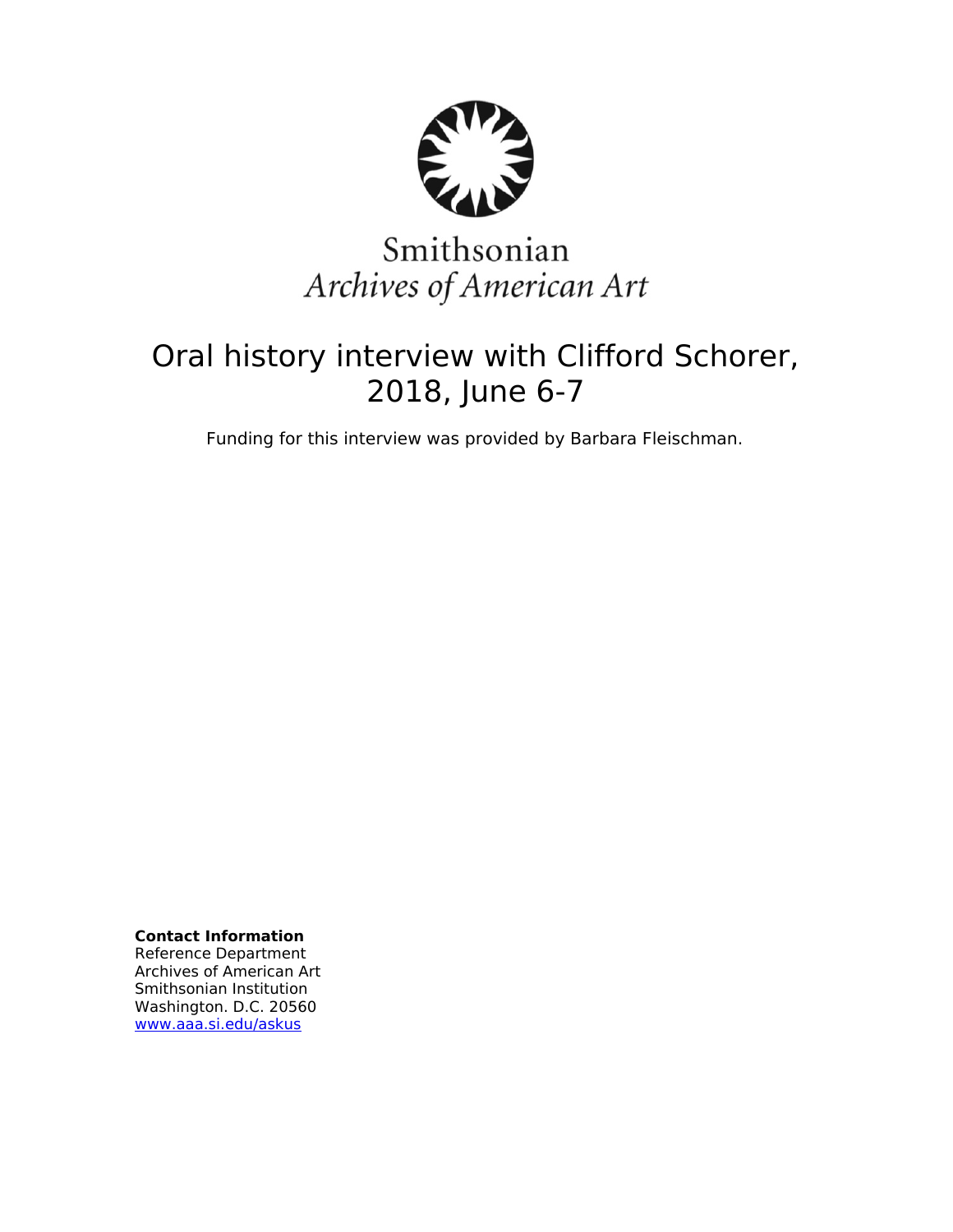### **Transcript**

#### **Preface**

The following oral history transcript is the result of a recorded interview with Clifford Schorer on June 6 and 7, 2018. The interview was conducted by Judith Olch Richards for the Archives of American Art and the Center for the History of Collecting in America at the Frick Art Reference Library of The Frick Collection, and took place at the offices of the Archives of American Art in New York, NY.

Clifford Schorer and Judith Olch Richards have reviewed this transcript. Their corrections and emendations appear below in brackets with initials. Researchers should note the timecode in this transcript is approximate. This transcript has been lightly edited for readability by the Archives of American Art. The reader should bear in mind that they are reading a transcript of spoken, rather than written, prose.

#### **Interview**

JUDITH RICHARDS: This is Judith Olch Richards interviewing Clifford J. Schorer III, on June 6, 2018, at the Archives of American Art offices in New York City.

CLIFFORD SCHORER: Hello.

JUDITH RICHARDS: Hello. Good afternoon. I wanted to start by asking you to say when and where you were born, and to talk about your immediate family, their names, and anyone else who was important to you in your family.

CLIFFORD SCHORER: So there are those who were present that were important to me, and there's one figure who was not present who was very important to me. So I was born in 1966 in Rockville Centre, New York. I lived —my youth was split between Brooklyn Heights, Massapequa, Long Island, and Martha's Vineyard, with probably more time on Martha's Vineyard than anywhere else, where my aunt lived—my great-aunt, actually.

#### JUDITH RICHARDS: What was her name?

CLIFFORD SCHORER: Dorothy Fitzgerald. And that's the absent member of the family that had a great influence. That was my—Dorothy Fitzgerald's father was my great-grandfather, who was a haberdasher in Fall River, Massachusetts, who actually was quite prominent and made quite a bit of money with a millinery and factory that made hats. And he was an art collector. And by the time I was born, he was deceased and the family was bankrupt. So all of the art that he did have was gone. But we have some legacy of where certain pieces went, and I was able to track some pieces down later in life.

JUDITH RICHARDS: Mm-hmm. [Affirmative.]

CLIFFORD SCHORER: And actually go to the apartments where they were.

JUDITH RICHARDS: Wow. Let's get—

CLIFFORD SCHORER: Yeah, in one case they were actually in the same apartment where the family had sold them from years before.

JUDITH RICHARDS: Well, let's remember to get back to that.

CLIFFORD SCHORER: Sure.

JUDITH RICHARDS: So coming back to your—

CLIFFORD SCHORER: —family. So my mother and father divorced when I was very young. The divorce began when I was four. I think it ended when I was 11. It was a very protracted process. [00:02:00]

JUDITH RICHARDS: And their names?

CLIFFORD SCHORER: Gatia. Gatia Schorer.

JUDITH RICHARDS: Can you spell that?

CLIFFORD SCHORER: G-A-T-I-A. It's the Dutch, rather than the Japanese. And Cliff, my father, is the same name as myself, as is my grandfather. And my maternal grandmother, Ruth, was still living. My maternal grandfather was dead by the time I was born.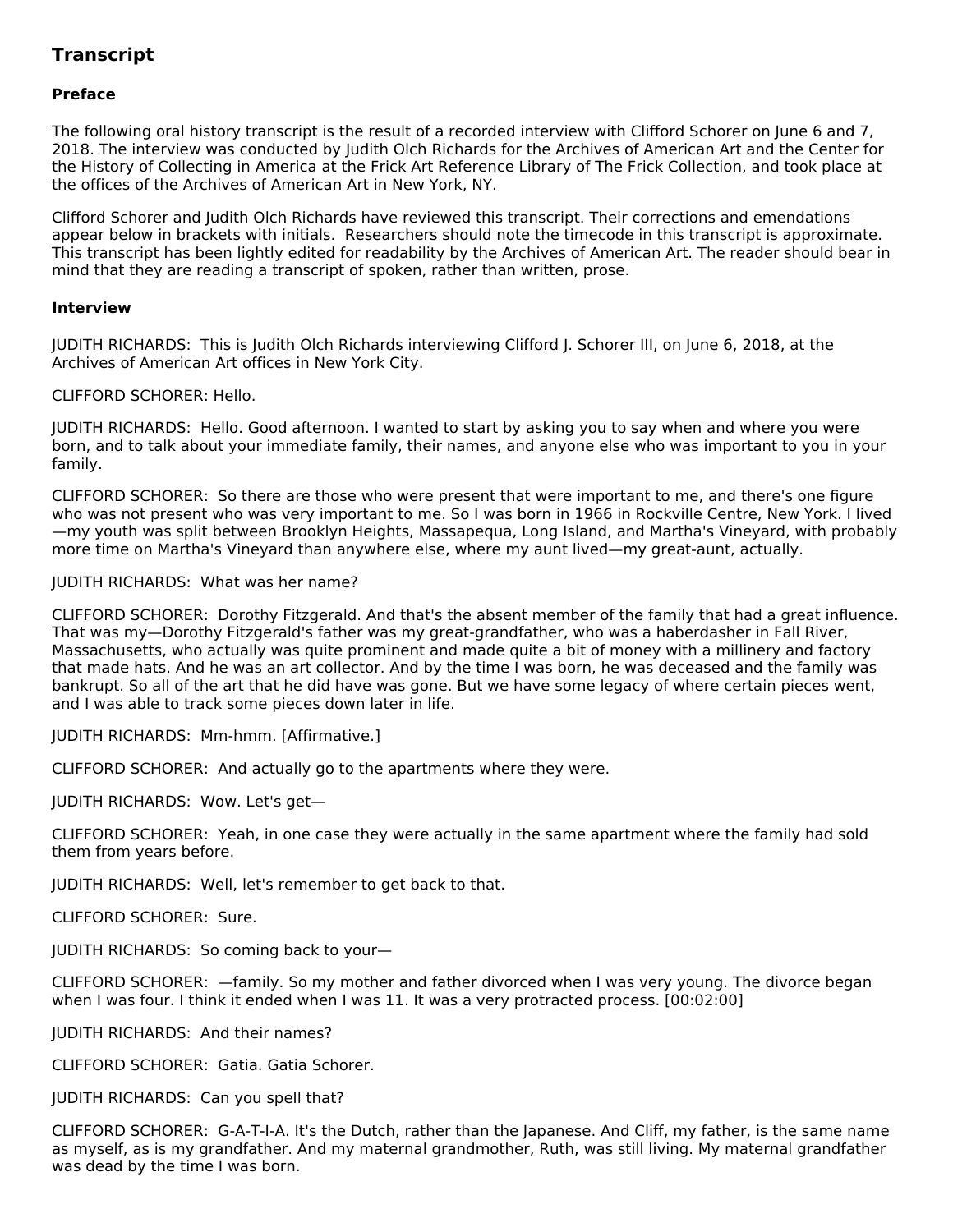JUDITH RICHARDS: And what was Ruth's last name?

CLIFFORD SCHORER: Ruth Payntar, P-A-Y-N-T-A-R. And on my father's side, both parents were living. My father my grandfather was Clifford Schorer Sr., and his wife was Mildred. And her maiden name was Mildred Wolfgang. And her father was Wilhelm Wolfgang. And we'll get back to him, too. He was also a collector of some very important merit, but not in the fine art world. He was a very important stamp collector. So he was—and I knew him when he was superannuated to the extreme. I remember he was 90 when he bowled a 300.

JUDITH RICHARDS: [Laughs.]

CLIFFORD SCHORER: And he lived quite a bit after that. I don't know exactly how long, but he lived a long time. He lived until I was 13 years old. And he started me on collecting, actually. Just collecting as a general habit.

JUDITH RICHARDS: You mentioned—did you grow up—how long did you live in the city where you were born?

CLIFFORD SCHORER: Well, I moved around quite a bit. I lived between New York and Martha's Vineyard. I lived in Massapequa, Long Island, for probably an extended period; I would say from about age seven until about actually, from about age eight until about 13. Then I went away to boarding schools. And pretty much after 13, I never went back home again.

JUDITH RICHARDS: Mm-hmm. [Affirmative.]

CLIFFORD SCHORER: So I went to a boarding school, and then I went to live with my grandparents, who had moved by that point to Virginia. And then I moved to Boston directly. And I've been in Boston ever since.

JUDITH RICHARDS: Do you have siblings?

CLIFFORD SCHORER: I have a brother, a younger brother.

JUDITH RICHARDS: Who's named?

CLIFFORD SCHORER: Daniel Schorer. I'm very proud of Daniel. He was a television actor, and now he's an attorney in the U.K., so. [00:04:00]

JUDITH RICHARDS: So, in those—you mentioned your great-grandfather and his collection—when you were in grade school, and even in high school, what were your main interests? And did art play any role in that?

CLIFFORD SCHORER: I was interested in history primarily, if I had my druthers. I think I got out of fourth grade by writing the brief military history of World War II for the entire year, because the teacher couldn't stand me [laughs], so she let me have the year off to write my military history, which I was obsessed with. So, yes, I spent a lot of time with history in general, not art history, and was always interested in history.

And then I would say when I was around—and this tied well into the art world. And the segue to art was clearly and I see it very clearly now. My great-grandfather, when I was around eight or nine years old, gave me a Hefty trash bag with 80,000 postage stamps in it and said, "Sort these out." My grandfather's collection—my greatgrandfather's collection—was in the millions of stamps. And he had, you know, many, many, many layers of very valueless stamps, but didn't have the time to bother with them. You know, bags full of them.

JUDITH RICHARDS: Did you ever buy them in the mail, like kids did? Where you—

CLIFFORD SCHORER: No, no.

JUDITH RICHARDS: —spent five dollars and you get a thousand stamps?

CLIFFORD SCHORER: I had access to, you know, a virtual warehouse full of them. A little house in Levittown that was literally bursting with stamps. I mean, it had—I know there were three million sorted stamps. I don't know how many there were that were unsorted. And so he gave me this Hefty bag and he told me to sort it. And I came back in a year, diligently, with the little glassine pouches that he gave me and all sorted. And all, you know, Hungarian and German—it was mostly—his world was primarily German, Austro-Hungarian, and all the occupied territories from the First and Second World War. And then he had a very complete American collection. I mean, very—you know, the Inverted Jennys, the Zeppelin sheet. You know, everything. I remember it was very celebrated. People came and visited to see the collection. [00:06:02]

JUDITH RICHARDS: Did you talk to him about collecting at all? Like, get a sense of what it meant to him?

CLIFFORD SCHORER: No. We're German people. We just put our heads down into the envelopes, and start looking at them and sorting them out. And I mean, he didn't speak—I don't think there were too many words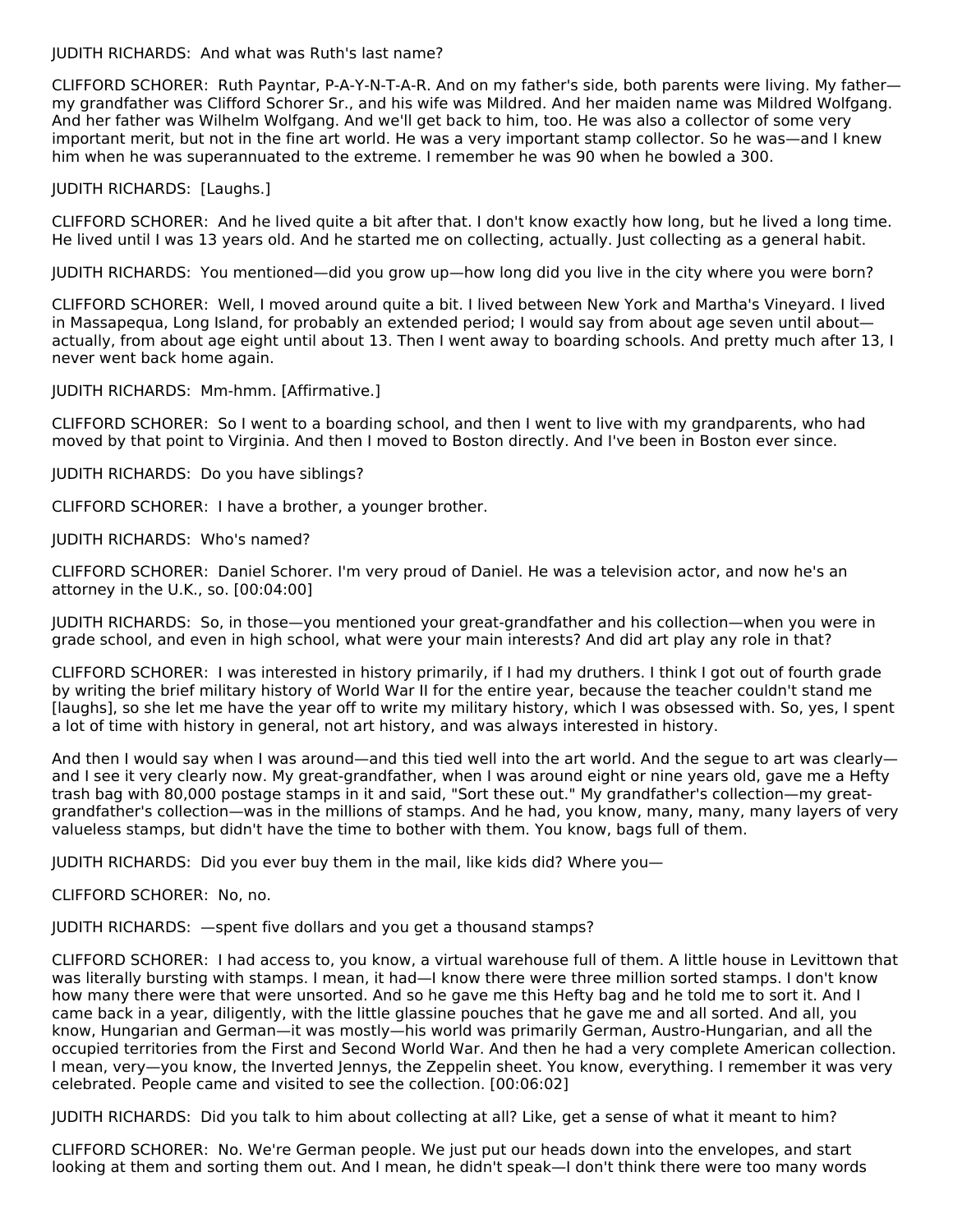spoken about much. And again, I knew him, you know, to be fair, I knew him from age 80 to age 99-something. So I didn't know him—I didn't know him as a young man. So, I mean, he was—by the latter point of that, his eyesight was failing, and you know, the collecting was something he sat and pretended to do. But I think it was just muscle memory at that point, so.

JUDITH RICHARDS: Did you get a sense of how he—how he spent his time collecting versus what he did professionally to earn income and how he balanced that?

CLIFFORD SCHORER: Yeah. And actually, it was very similar to my grandfather, which was not his son but his son-in-law. My grandfather, who was a very technical man—very poorly educated, but a very technical man—he could take apart any machine and put it back together. And my great-grandfather, the folklore is—whether true or not, and I tend to believe it—is that he jumped a ship in New York Harbor and swam into Brooklyn, went to a church and got a birth certificate, and became an American. And he—by the time I knew him, he had retired as, I think, the 50- or 60-year chief engineer of Grumman Aerospace, so—for their plants, not for their aircraft manufacturing.

JUDITH RICHARDS: That's on Long Island?

CLIFFORD SCHORER: On Long Island.

JUDITH RICHARDS: Yeah.

CLIFFORD SCHORER: Islip, I think. And so, you know, obviously this is a man with probably a military education in Germany. You know, military—

JUDITH RICHARDS: Did he come before World War I?

CLIFFORD SCHORER: My understanding is it's around 1911 and '12, yeah. So he would've been 20 or so around then. [00:08:00]

JUDITH RICHARDS: Mm-hmm. [Affirmative.]

CLIFFORD SCHORER: So he would've come—he would've come into America then, and didn't speak English because—from what I could tell, his English was a second language—and then became an engineer. And my grandfather, similarly, was not particularly book-learned but was an incredible engineer. I mean, he and I did engineering projects from the age of—age 11, he would give me—

JUDITH RICHARDS: This is on your father's side?

CLIFFORD SCHORER: This was my father's side. He would give me projects to do. When I was 13, we restored a Model T Ford from the—from the, you know, bolts up. And I don't think that a manual was consulted more than once. It was just—my grandfather would look at something and understand intrinsically what it needed to do, and what the tolerances needed to be. So, you know, very technical people, but not, you know—I would say the learning was lacking, but the technical acumen was there.

JUDITH RICHARDS: Mm-hmm. [Affirmative.] What kind of high school experience did you have?

CLIFFORD SCHORER: I went—I had a pretty bad high school experience. I went to a boarding school in New Hampshire called Kimball Union Academy, that was not in and of itself a bad high school experience. But my desire to live in the middle of nowhere—this was in Meriden, New Hampshire, which was literally the middle of nowhere—with 400 other—

JUDITH RICHARDS: And you wanted to live in the middle of nowhere?

CLIFFORD SCHORER: Oh, no. I didn't. I mean, my desire to not live there—

JUDITH RICHARDS: Oh.

CLIFFORD SCHORER: —coming from, you know, New York and the Vineyard, and you know, sort of an active life. I ended up there, and I made the deal with the devil, which was if I was first in my class, I could not go back. And I became first in my class so I could not go back. So I didn't go back.

JUDITH RICHARDS: So you only spent one year there?

CLIFFORD SCHORER: Spent one year there. Came back to public school in Massapequa, Long Island, because that was the most convenient homestead we could use, and failed every class. Got straight Fs in every class for the next year. And then my junior year, after, I think, the second or third day, I quit high school. So when I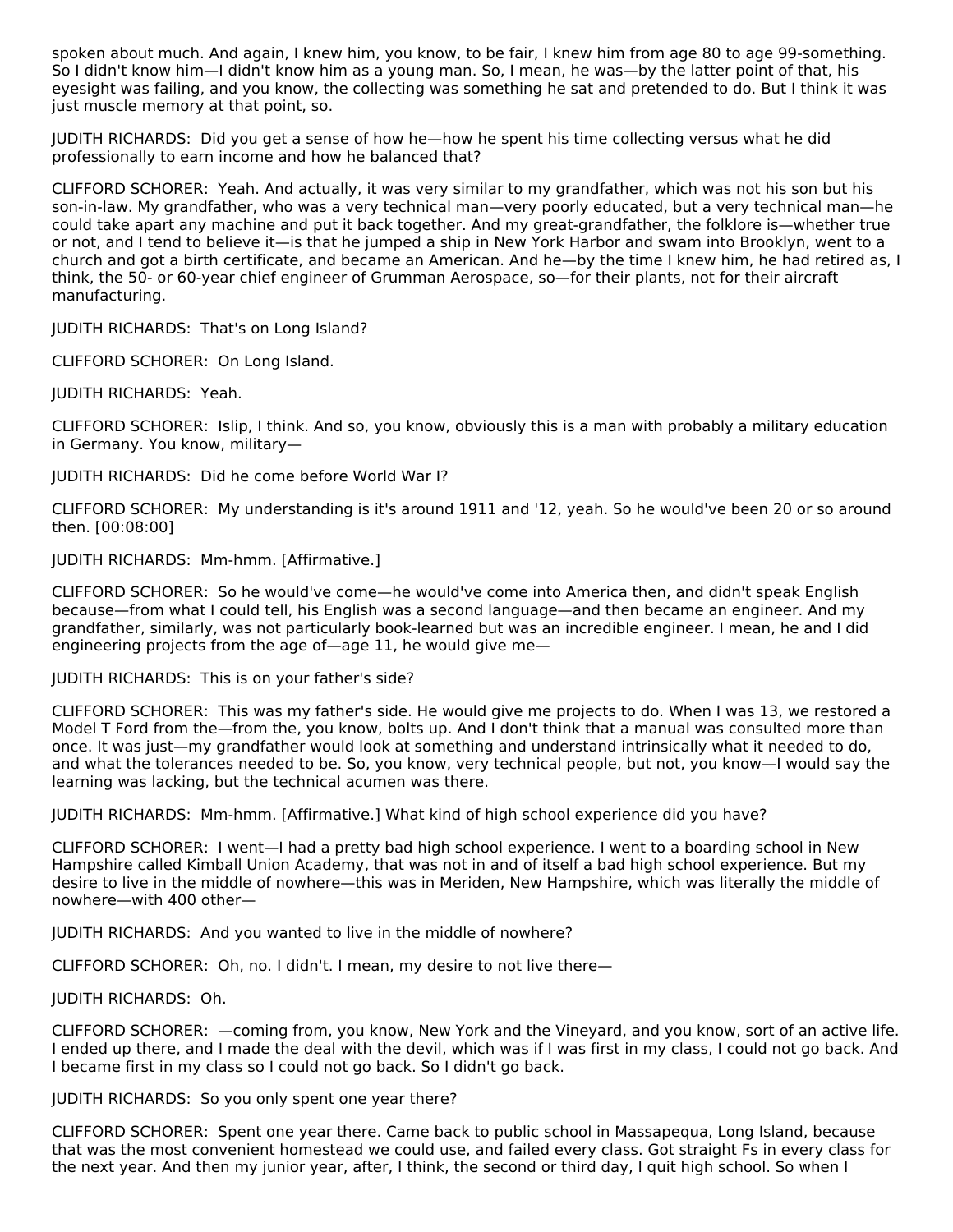turned 15 and a half, I think, I was legally able to leave high school. [00:10:02]

JUDITH RICHARDS: This must've been extremely difficult for your family as well as you.

CLIFFORD SCHORER: You know, there were—I would say—

JUDITH RICHARDS: Given that you were obviously a smart child.

CLIFFORD SCHORER: —I was a willful and independent child. So I think that the understanding was there that I was going to do it, so, you know, might as well support him in that decision and then see what happens. My father was absent because he was enjoined from being present. And my mother was—

JUDITH RICHARDS: Oh, you were living with your mother?

CLIFFORD SCHORER: Yes. My mother was—my mother was a single mother who was living away from the house 90 percent of the time. So I was independent; I mean, I was independent from a very young age. I had businesses I was running to make money. I was––you know, I was very much on my own. And by 13, I thought I had no business in school, which is why that sort of very constricted environment up in New Hampshire was tough for me. So when I came back to New York, basically, I figured out how I could do it. And I got out of school and I moved down to Virginia, where I got a job in computer programming.

JUDITH RICHARDS: You mean you went down at 15?

CLIFFORD SCHORER: Yes. So my grandparents, whom I adored—my grandfather and grandmother—they lived on Long Island—

JUDITH RICHARDS: Fitzgerald?

CLIFFORD SCHORER: No.

JUDITH RICHARDS: No, Schorer.

CLIFFORD SCHORER: Schorer.

JUDITH RICHARDS: Sorry.

CLIFFORD SCHORER: They lived on Long Island in a town called Freeport. And when Freeport got a little too rough for them, because they were living in a part of town that had gone down quite a bit since they bought in the 1940s—

JUDITH RICHARDS: Mm-hmm. [Affirmative.]

CLIFFORD SCHORER: And they decided to move to, you know, some pastoral landscape down south, not knowing at all what that meant. But they packed up the car and packed up the Model T. I helped them. We all moved them down south.

JUDITH RICHARDS: This is in the '70s?

CLIFFORD SCHORER: This is in '79, '78.

JUDITH RICHARDS: And he drove a Model T?

CLIFFORD SCHORER: No, no. We put it on a trailer.

JUDITH RICHARDS: Oh.

CLIFFORD SCHORER: We packed up everything to go down there. We drove my van, actually. The van that he then gave me. So we drove down there and—

JUDITH RICHARDS: That was your first car? [00:12:00]

CLIFFORD SCHORER: That was my—

JUDITH RICHARDS: Really?

CLIFFORD SCHORER: My first car was my grandfather's van.

JUDITH RICHARDS: You weren't even 16.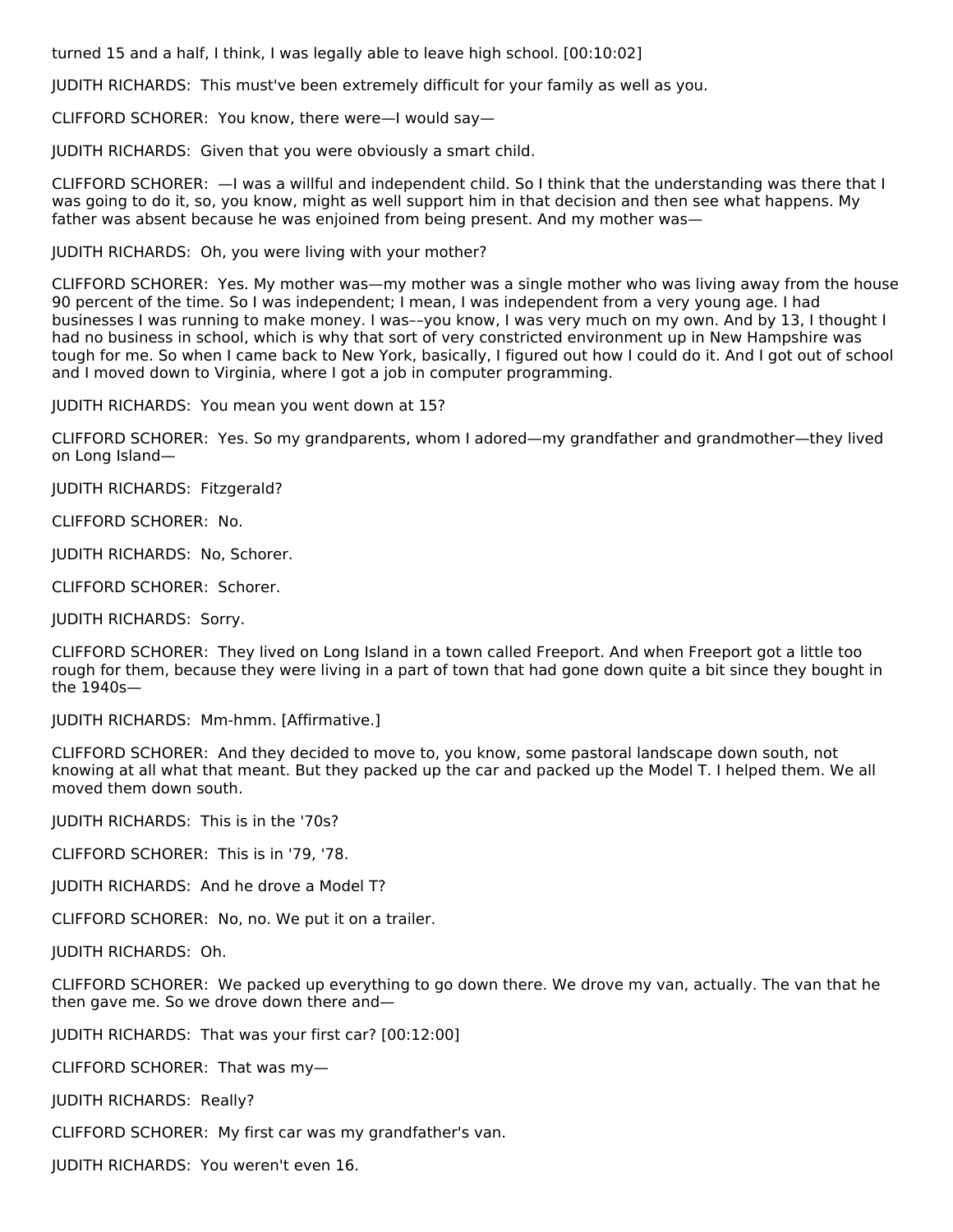CLIFFORD SCHORER: Well, in Virginia you can get a license at 15. So we went down there—at 13, when he moved down there. Then I went back off to high school. And then I promised myself, I'm going to get out of high school and I'm going to go down to Virginia. So I went down to Virginia, and I got a programming job at Best Products, which was a retailer.

JUDITH RICHARDS: So you were self-taught?

CLIFFORD SCHORER: Self-taught in COBOL and a few other computer languages. I love computer languages. So back then, you know, I did a lot of assembly code, and COBOL, and MDBS. And I must say, I was a little disingenuous with the employer about my age, and that came back to bite me later. It was a good job at Best Products. And the Best family, the family that owned Best Products—

JUDITH RICHARDS: The Lewises [Sydney and Frances].

CLIFFORD SCHORER: —the Lewis family. They were phenomenal art collectors. And old man Lewis and I had a few passing conversations in the hallway of his building. He had that very sort of—he had an idea about using modern architecture in all his buildings. Some of them were total disasters, like the fish tank building in Miami where the fish boiled. You know, things like that. But he was a really interesting and strange man. And I remember having sort of a few passing conversations.

And there was one large mud sculpture of a horse on the floor in the lobby at Best Products. And they had to water it with a watering spray gun. And I remember finding that hysterical, that they would water this mud horse every day with a spray gun. [Laughs.] And I remember having some words with Mr. Lewis about his mud horse. And that was very funny, so. But, yeah, I had a programming job there. It was a good job.

JUDITH RICHARDS: Did you keep in touch with him over the years?

CLIFFORD SCHORER: No, no. I mean, I was a minion. I was—

JUDITH RICHARDS: Yeah. But I mean, as you became—

CLIFFORD SCHORER: No, no, no. There were—by the time, I mean, by the time I—the irony of the story is that I then became a bankruptcy liquidator. We'll get into that in a few minutes. I eventually liquidated Best Products. And I went down there to go to my old cube [laughs], and it was still there. Steel Herman Miller partitions from the early '80s were still there. It was amazing. It was amazing. [00:14:00]

JUDITH RICHARDS: Wow. So, how long—

CLIFFORD SCHORER: We're off track.

JUDITH RICHARDS: So how long did you work there as a programmer?

CLIFFORD SCHORER: I worked there—so while I was working there, my father was lobbying hard to get me to go back to school. My grandfather was also lobbying hard, saying, "Go back to school." And I said, "Well, I'm not going back."

JUDITH RICHARDS: Your father was a businessman?

CLIFFORD SCHORER: Yeah.

JUDITH RICHARDS: Yeah.

CLIFFORD SCHORER: My father was a businessman. And I said, "I'm not going back to school. I'll go back to college, if they want me. But I'm not going back to school." So my father was encouraged by that, and sort of dragged me on a little field trip to Boston and took me around to the colleges. And you know, we had sort of half-begging, half-boasting meetings where we said, "Yes, we know the boy got all Fs in high school."

JUDITH RICHARDS: [Laughs.]

CLIFFORD SCHORER: "We know he dropped out after two and a half years, but you want this guy." You know, and I was trying to do my best to go along with that because I thought it was a ticket to yet another city. And that was really my main goal. [Laughs.] So it—

JUDITH RICHARDS: You were tired of Virginia.

CLIFFORD SCHORER: Well, I was living in Chesterfield, and I was commuting to Ashland. And every day I would pass through Richmond. I enjoyed Richmond. I used to go to Richmond at night and eat and drink, and you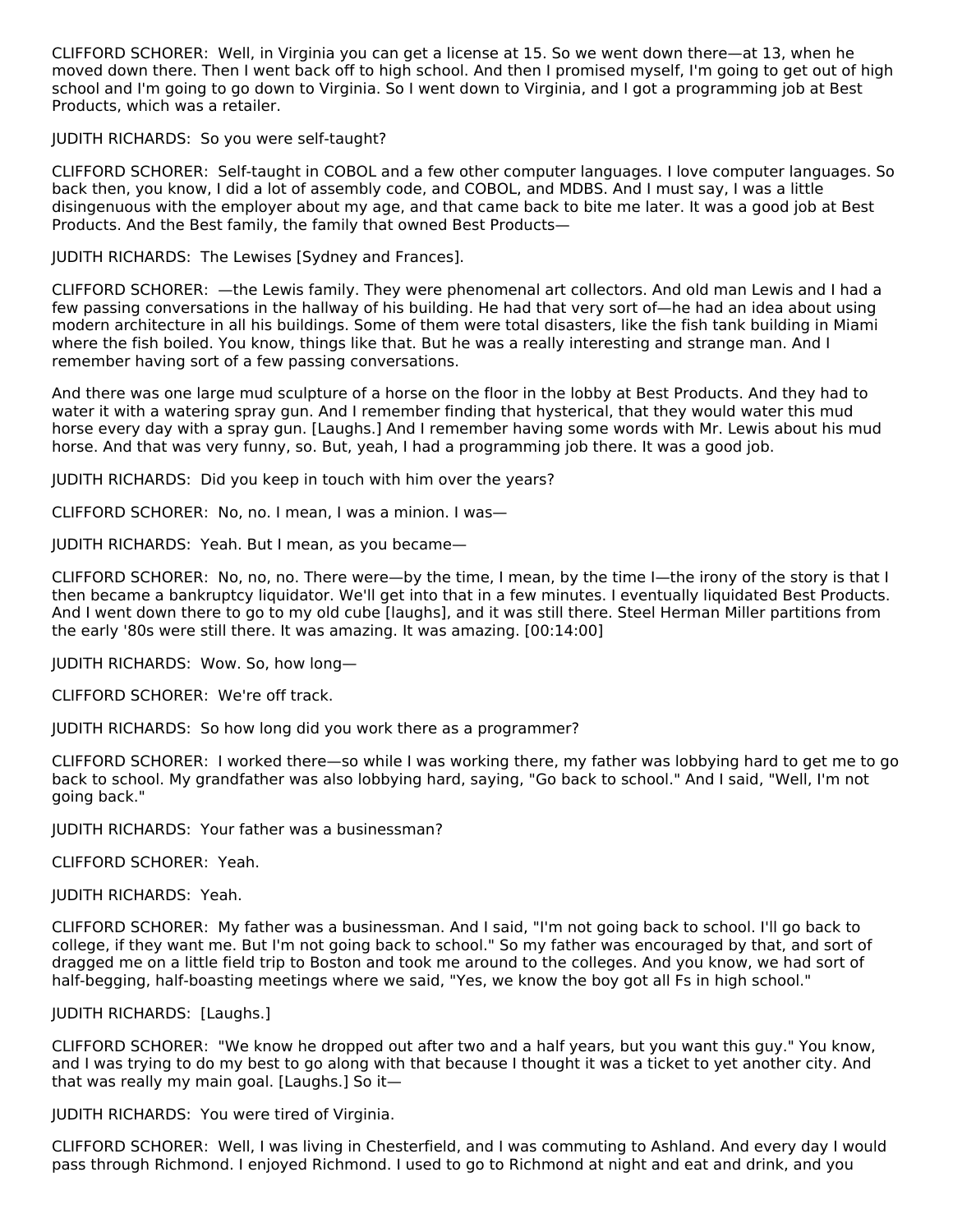know, have a good time there.

#### JUDITH RICHARDS: Mm-hmm, mm-hmm. [Affirmative.]

CLIFFORD SCHORER: But you know, Chesterfield is a certain type of geo-politic. And Ashland is an even deeper sort of geo-politic. And it wasn't mine. So I wasn't at home there, you know, as a person. I enjoyed my job. I worked very hard on the programs. I mean, I was programming cash registers at that point, so it was very interesting. And most of our manuals were in Japanese, because the cash register manufacturers in those days were mostly Japanese. So it was an interesting thing. We had to get translations and then figure out whether the translations were right, and then write programs for them.

JUDITH RICHARDS: Mm-hmm. [Affirmative.]

CLIFFORD SCHORER: So, eventually, I was accepted to a few colleges in Boston. I ended up going to Boston University in a program that they created for, shall we say, eccentric-track children. It was called the Professors Program—University Professors Program.

JUDITH RICHARDS: Oh.

CLIFFORD SCHORER: And I was in the first year of it. And it was a very independent study.

JUDITH RICHARDS: Was there a particular person who was your mentor? [00:16:00]

CLIFFORD SCHORER: Well, we didn't get that far because they were literally setting it up when I arrived. They asked me what I'd like to study, and I told them I'd like to study financial management and economics. And they basically said, "Well then, audit any course you want." So I audited a few really interesting courses. And one professor in particular became a very close friend. And his son became a future employee, so.

JUDITH RICHARDS: What's the professor's name?

CLIFFORD SCHORER: Professor [Ernest] Wiggins. And he's deceased now. And his son, Caleb, is also deceased. But Professor Wiggins was a—he was, I think, the head of Fidelity's either Magellan Fund or Puritan Fund. And he moonlighted teaching financial management at Boston University Metropolitan College, which was their evening school.

JUDITH RICHARDS: Mm-hmm. [Affirmative.]

CLIFFORD SCHORER: And I audited it at that—

JUDITH RICHARDS: Was your father living in Boston, and that's why he showed you—

CLIFFORD SCHORER: —no, my father lived in New York.

JUDITH RICHARDS: Why did you focus on Boston for college?

CLIFFORD SCHORER: I liked Boston, I felt that it—

JUDITH RICHARDS: Oh.

CLIFFORD SCHORER: —it's a good city. A good city to—

JUDITH RICHARDS: So you directed that.

CLIFFORD SCHORER: Yeah. And it was also—it was an attractive city to me because of the 19th-century architecture.

JUDITH RICHARDS: So you had developed an interest in architecture?

CLIFFORD SCHORER: I always liked authenticity in the architecture. Let's put it that way. I felt authenticity when I saw it. So it wasn't that I had a great knowledge; it's just that I thought Boston was very beautiful. The neighborhoods that I knew.

JUDITH RICHARDS: Is this partly an interest in history?

CLIFFORD SCHORER: I'm sure it was all an interest in history. At the core—

JUDITH RICHARDS: And American history?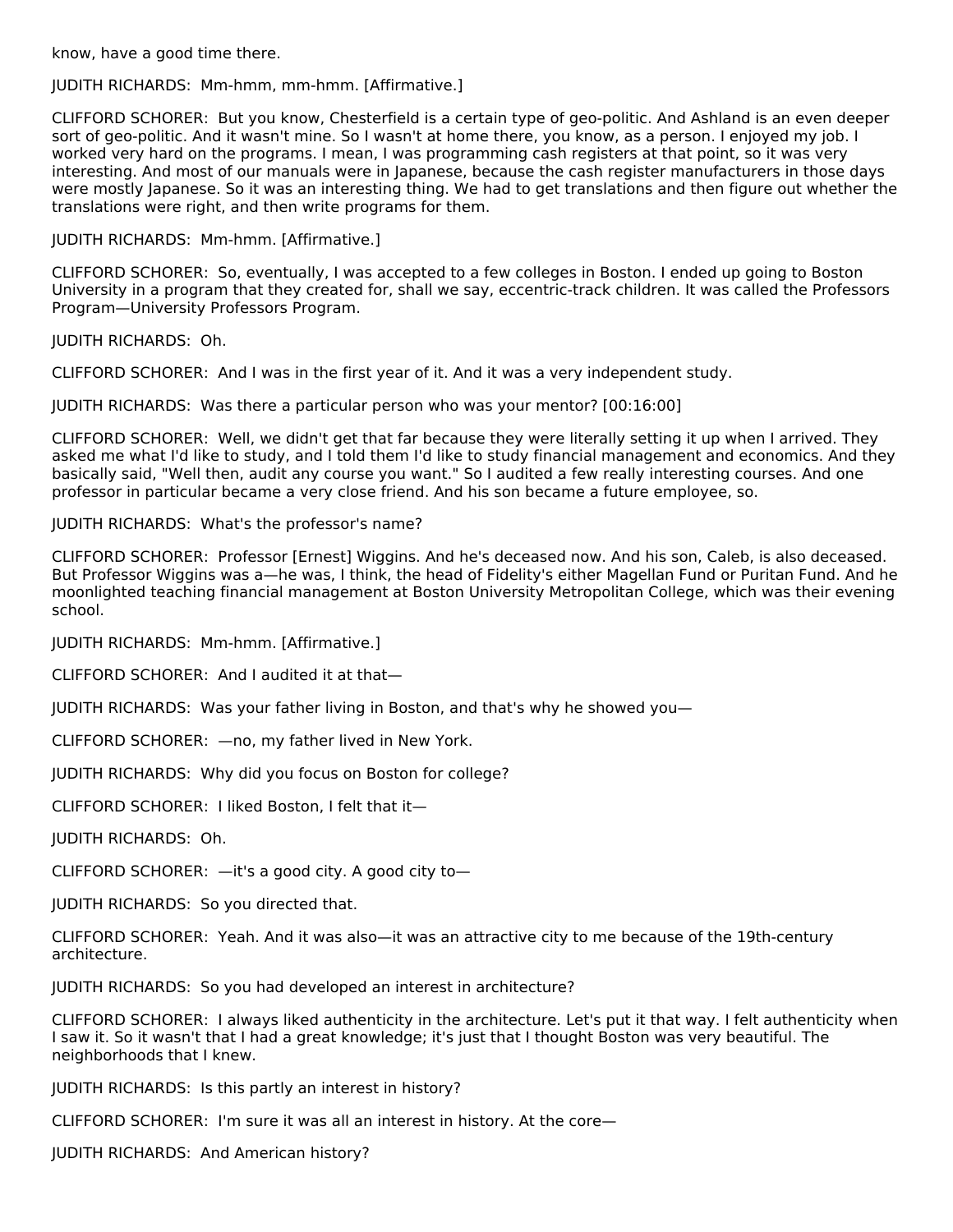CLIFFORD SCHORER: —American and European. I mean, also I thought Boston was the most European city in America. So that's always—

JUDITH RICHARDS: Had you had a chance to go to Europe by that time?

CLIFFORD SCHORER: I'm trying to think if I'd been to Europe by that age. I think not.

JUDITH RICHARDS: You were 18? Traditional age to start college?

CLIFFORD SCHORER: No, no, no. No, I was 15 and a half. Yeah. No, no. So I dropped—

JUDITH RICHARDS: So you weren't in Virginia very long?

CLIFFORD SCHORER: So, no. Three, four months. Yeah. I knew—I knew that Best Products, 18 hours a day in front of the screen, wasn't going to be my long-term plan. [Laughs.] It was a stepping stone. And also, my grandparents wanted me to be a child. And the problem was my upbringing hadn't prepared me to be a child. So, you know, my grandmother was doting on me like a grandmother. And I was just, you know, I was a rebel. And I said, you know, This is— [00:18:02]

JUDITH RICHARDS: What was happening with your brother all these years?

CLIFFORD SCHORER: He stayed with my mother. And you know, I got to know him less and less during that period. And unfortunately, I mean—

JUDITH RICHARDS: He took a more traditional path.

CLIFFORD SCHORER: He took a much more traditional—well, traditional, if anything in my house could be traditional. But we won't go too far there.

JUDITH RICHARDS: [Laughs.] Okay.

CLIFFORD SCHORER: But anyway, I would say that—I would say that, you know, I was very happy when I arrived in Boston. I think I turned 16 right around—it was in that first year, so that's what I recall.

JUDITH RICHARDS: What year would that be?

CLIFFORD SCHORER: '80; I think I was class of '87 or '88. Let's see. So that would be '83? I would be 16, turning 17 in that year. So, yes, it would be—I would've arrived in '82 in Boston. And then it would've been—'87 would've been the class that I was coming in.

JUDITH RICHARDS: And you spent four years there?

CLIFFORD SCHORER: I spent—at Boston University? Oh, no. No, no. I lasted six months. And I was doing independent study, but at the same time, I was offered an incredible programming job at Gillette. So I—you know, again, the same thing.

#### JUDITH RICHARDS: How did they find you?

CLIFFORD SCHORER: I had made a resume. And I had learned four or five other programming languages and shown proficiency in them, just because I knew that they'd be useful. And I decided to specialize in database languages, which was quite early for those advanced database languages. So I went to Gillette, and they had they were looking for a programmer analyst—a senior programmer analyst. And I had the audacity to apply. And they didn't hire me as a senior programmer analyst, but they did hire me as a programmer analyst. And when I saw the numbers—and it was the same little fudge. I never actually mentioned my age.

#### JUDITH RICHARDS: But you were 17 or 18?

CLIFFORD SCHORER: I was 16 going on 17, yeah. So I got the job and I went to work there. And only 10 years later did I find out that my father was so furious that I had left school that he had me fired from Gillette by telling them how old I actually was. And said that "If you don't fire him, I'm going to sue you." [Laughs.] He told me—he shared that with me when I was 26, which I had not known. [00:20:00]

JUDITH RICHARDS: How long were you at Gillette?

CLIFFORD SCHORER: I think about a year. Yeah, about a year.

JUDITH RICHARDS: So that was—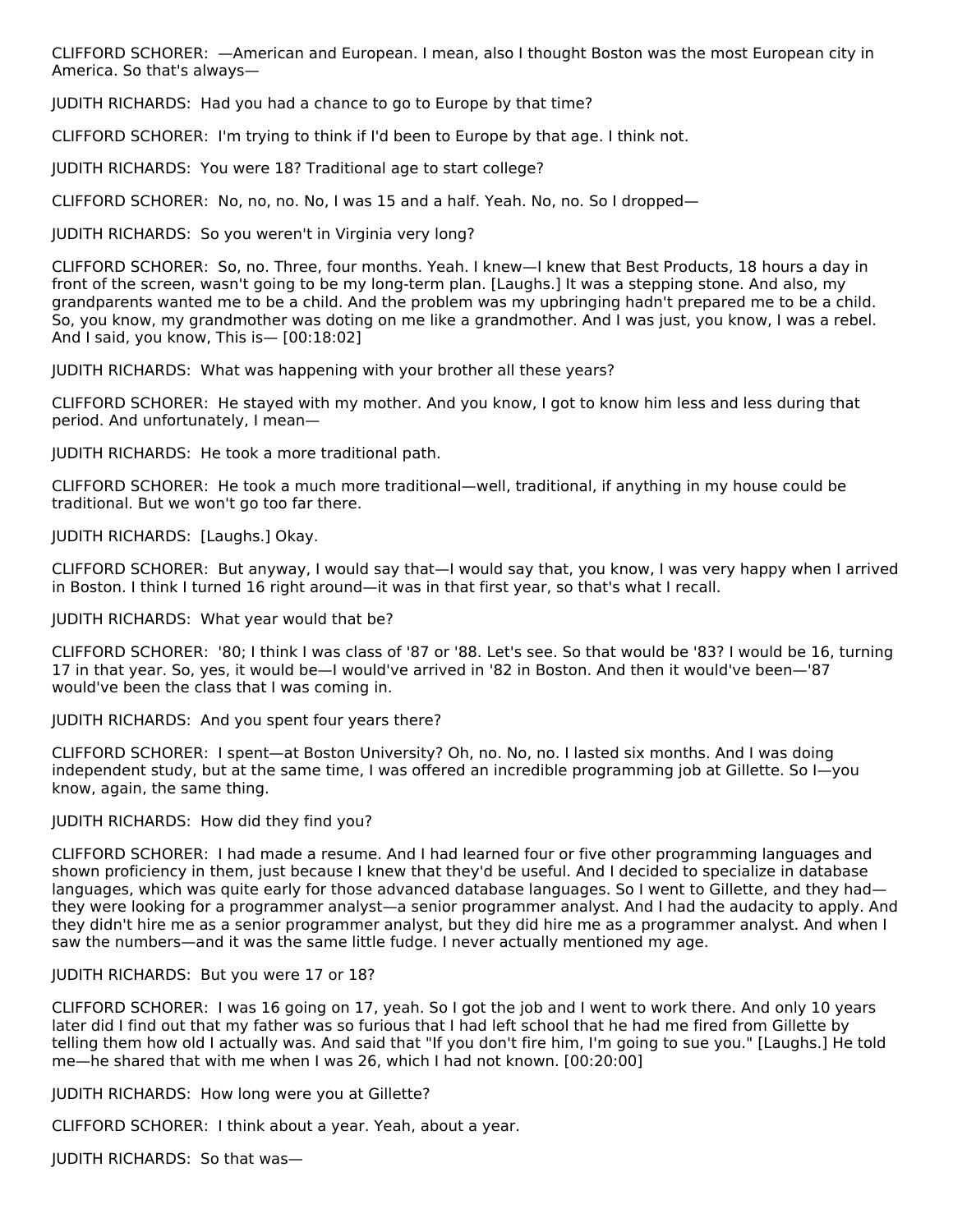CLIFFORD SCHORER: So when I was six—

#### JUDITH RICHARDS: —'82?

CLIFFORD SCHORER: No. This would've been—I was 17 when I left. Because I know I started my business in 1983, in March, and that was—I was 17 then. So I had finished all this. The sort of ante terminus that I'm sure of is March 11th of 1983, the day I started Bottom Line Exchange Company and filed for my papers. [Laughs.]

So what I had done was I worked for Gillette for a while. My father got me fired. I had no idea why I was fired. So rather than go back to school—I wasn't going back to school—I went and got a programming job at Lifeline Systems, which was a very short, concentrated project. It was supposed to be a project of six months to write a program—an interface program—for the new IBM XT, which was in beta test back then. So I wrote that program in a month. So I got the full pay for six months in one month. And I left and I started the company. And that was March of 1983. I started my new company.

JUDITH RICHARDS: And you were still living in Boston?

CLIFFORD SCHORER: Still living in Boston, yeah.

JUDITH RICHARDS: Living on your own?

CLIFFORD SCHORER: Yeah, living on my own. Yeah, yeah.

JUDITH RICHARDS: Yeah. Had you started going to museums there? Talking about architecture?

CLIFFORD SCHORER: So—

JUDITH RICHARDS: Thinking about your non-business interests?

CLIFFORD SCHORER: —I was still—I was still interested in stamps and coins. And I was still trying to buy, you know, what I could buy with a little bit of money in the stamps and coins world. I mean, I was—you know, I had negative \$8,000 to my name. So there wasn't any collecting going on at that point. But I was definitely a museum-goer. I was definitely some—

JUDITH RICHARDS: Did you learn that as a child?

CLIFFORD SCHORER: I do remember as a child going to the Met. And that had a profound impact. I remember that. [00:22:01]

JUDITH RICHARDS: Mm-hmm. [Affirmative.]

CLIFFORD SCHORER: I mean, that's––you know, as a six-year-old or something, I remember that. And I'm sure it was with my grandmother. I'm certain it was with Mildred, because she was very involved in all of those things. Like, the Ladies' Club would go, and she would bring me on the bus. You know, the senior ladies from Long Island would go, so. [Laughs.]

JUDITH RICHARDS: Mm-hmm. [Affirmative.]

CLIFFORD SCHORER: So, I mean, I remember—I remember those events. I especially, of course, remember the Egyptian things. And I remember the Museum of Natural History, which haunted me later as an obsession with paleontology. So, yeah. I mean, certainly the little snippets of it. I wasn't—I didn't have anything approximating a cultural youth. But what I picked up, obviously, had an impact.

JUDITH RICHARDS: Mm-hmm. [Affirmative.] And then so the first things you actually collected on your own were stamps and coins?

CLIFFORD SCHORER: Yes. However, the first thing I seriously collected as an adult—so, age 17 comes, I start a company, and within six months I'm making money. The first thing I start collecting is Chinese export porcelain, of all things.

JUDITH RICHARDS: How did that happen?

CLIFFORD SCHORER: Because I'm in Beacon Hill, I'm going to the local auctions; I'm going to all the auctions.

JUDITH RICHARDS: So you're going to the—not stamp and coin auctions, though?

CLIFFORD SCHORER: No.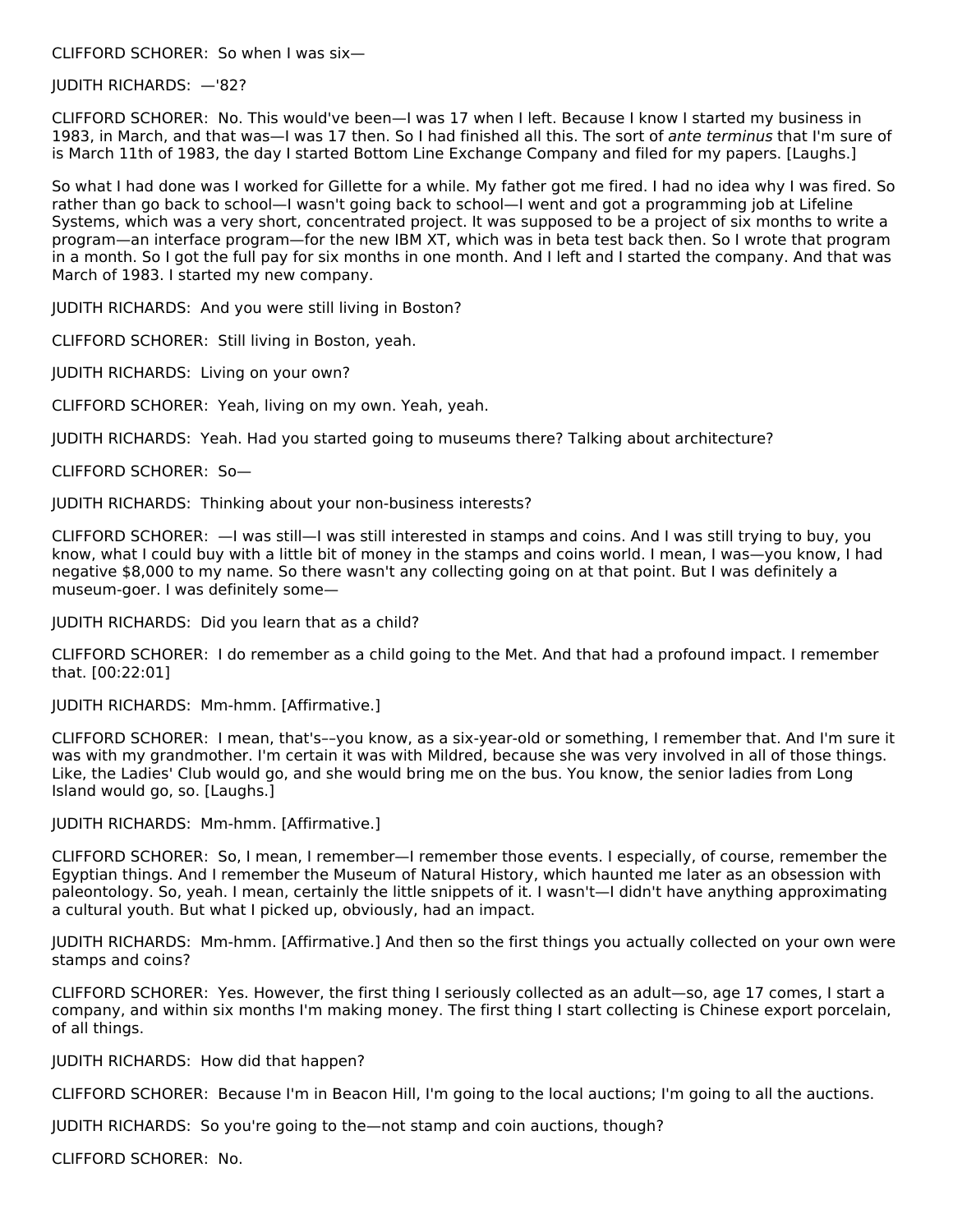JUDITH RICHARDS: You're going to art auctions?

CLIFFORD SCHORER: There weren't—there weren't—

JUDITH RICHARDS: Or arts—

CLIFFORD SCHORER: —so, there weren't purpose-specific stamp and coin auctions in Boston, really. I mean, in those days you had stamp and coin clubs, and you would go. And I would go to those. They would have Saturday gatherings where people would set up folding tables. They would lay out their stamps and coins.

JUDITH RICHARDS: Besides your great-grandfather—when you were living in Boston and starting to be interested in these auctions—were there mentors? Were there collectors you were reading about or you met? Other people who you could talk to about becoming—about this passion? This growing passion?

CLIFFORD SCHORER: I don't want to slight anybody if they think they played that role in my life, but it was a very solitary pursuit. I can't remember that.

JUDITH RICHARDS: Did you collect books ever?

CLIFFORD SCHORER: I had a lot of books. I don't know if—

JUDITH RICHARDS: I mean rare books.

CLIFFORD SCHORER: I don't know if I would say collecting books. I had this library that I carted around with me on my back, so to speak, from little apartment to little apartment. And it was obsessive. It was ridiculous. You know, milk cartons filled with books. But there were rare books in there, but it wasn't a focal collection. It was just books on subjects that interested me. And then if I found older ones, I'd be very excited. [00:24:00]

JUDITH RICHARDS: So going back to the export porcelain. How did that interest—

CLIFFORD SCHORER: So it's a simple fact of plentiful quantities, disparity in quality that I could see and discern, and you could have entry-level objects at \$50.

JUDITH RICHARDS: Were you reading about the subject?

CLIFFORD SCHORER: No. Just feeling and looking at the objects, and—

JUDITH RICHARDS: Were there—

CLIFFORD SCHORER: —intrinsically—

JUDITH RICHARDS: —people educating you in some way about the field?

CLIFFORD SCHORER: —intrinsically knowing the difference between an early 20th-century and a late 18thcentury—

JUDITH RICHARDS: Reading auction catalogues?

CLIFFORD SCHORER: Of course. So, you know, the local catalogues—I mean, I don't remember whether it was called Skinner in those days, but I think it was Skinner all the way back. Skinner had a published catalogue that had, you know, a paragraph of text on the better objects. So you would—you would certainly read all of those. Would I go to the library and spend time studying Chinese export porcelain? I never thought, frankly, it was a field of complexity enough to warrant even reading about it.

JUDITH RICHARDS: And the Museum of Fine Arts?

CLIFFORD SCHORER: Of course, I saw their objects. I knew that they had good examples of certain things. But I think—and actually, in those days it was the museum up in Salem, which is the predecessor of the—today's Peabody Essex, that had this kind of marine trade room with a lot—with a lot of things in it.

JUDITH RICHARDS: Mm-hmm. [Affirmative.]

CLIFFORD SCHORER: I remember going there. And I remember saying, you know, These are the best Chinese export objects that you can buy, you know, in America, because these were very much American market pieces.

JUDITH RICHARDS: It sounds like you had a natural eye.

CLIFFORD SCHORER: I, you know, I'll let—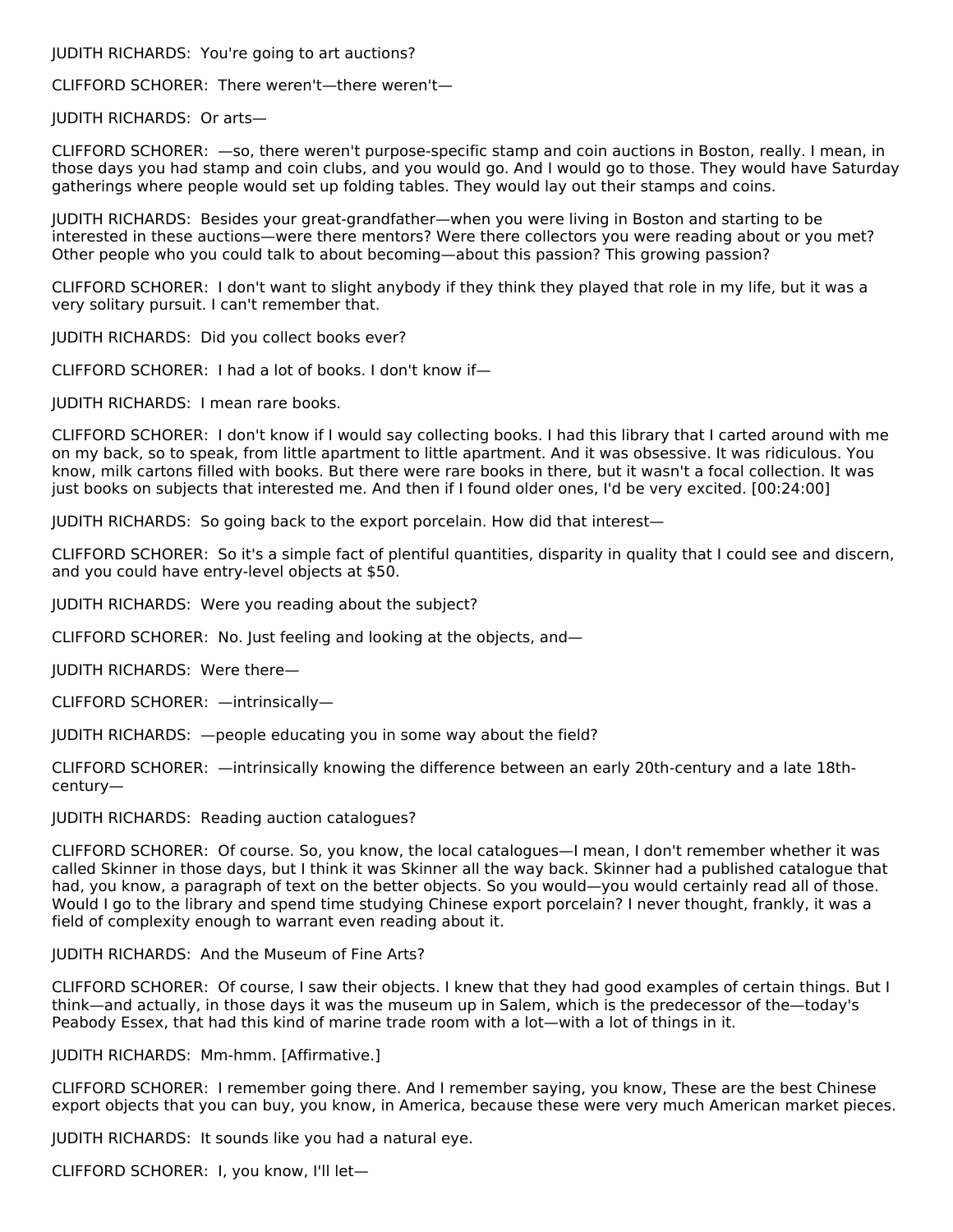JUDITH RICHARDS: You don't remember?

CLIFFORD SCHORER: I'll let posterity decide that. [Laughs.]

JUDITH RICHARDS: You don't recall anyone educating you about how to look? [00:26:02]

CLIFFORD SCHORER: I mean, I read—when I get involved in something, I read obsessively. So, sure, I read, you know, whatever I could find. But I––you know, I think there was a book out that came out around that time that was local, by Carl Crossman, this sort of auctioneer up in New England. I remember reading his book, just because it was there. But no, I mean, I can't—I didn't think it was a subject—I understood that it was—these were products made for the export market. In their day, they weren't particularly valuable, which is why they're strewn all over Boston. In every house, there are 15 of them. And they—and the span of time goes from, you know, 1720 all the way to 1920.

JUDITH RICHARDS: When you—in those early years, did you have a goal? "I want to collect from the beginning, in the early 18th century, to the present; I want—I want this kind of collection or that kind of collection?"

CLIFFORD SCHORER: It's interesting. It's that goal that actually, eventually, completely disabused me of stamp and coin collecting because it was impossible. So, you know, in the stamp world, yes. You want to—you want to sort of—you know, you want to have a completely catalogued collection, with every example of, you know, canceled, non-cancelled. You know, this sheet, that sheet, squares. You know, et cetera. And you eventually, as a young person, you come up against the realization that, you know, there's a handful of things that are up in the stratosphere here that we're never going to touch. That are in, you know, the rarefied collectors' hands. And everything else, they don't care about. So they're happy to watch us fight over the garbage. But if something great pops up in our little cabal, it immediately travels up to their level. So, you know, there was that frustration, that you can never have—you know, you can never have an encyclopedic stamp collection because you're always going to be—the lacuna is the same lacuna every other collector is going to have. [00:28:00]

JUDITH RICHARDS: Mm-hmm. [Affirmative.]

CLIFFORD SCHORER: You know, that's very frustrating. So, no. In Chinese export, the beauty of it, to me, was there were interesting subjects in the paintings. So, you know, they were generally illustrated.

JUDITH RICHARDS: Mm-hmm. [Affirmative.]

CLIFFORD SCHORER: Hence, the doorway into paintings. There were interesting stories in those paintings. And often, they were strange variations on Chinese stories made for an American market or made for a British market or made for a French market.

And I'm reminded that recently I was traveling around TEFAF [The European Fine Art Fair] with the curator from Antwerp—the chief curator—and we found a Chinese 18th-century Qianlong export plate with a Rubens—a very sort of adulterated Rubens painting on it. And he bought it for the museum. I mean, I pointed it out, and he bought it for the museum, and now it's, you know—it's an extremely interesting thing about how these ideas disseminate. And how the Chinese merchants were trying to sell you back what you wanted to see. And they didn't have a real understanding. They didn't understand what the crucifixion scene was on some of these plates.

JUDITH RICHARDS: Mm-hmm. [Affirmative.]

CLIFFORD SCHORER: So they depict the crucifixion scene as a maypole party. You know, it's extremely interesting. So all of that was interesting, and there was no need there to say, Okay, you know, from the Nanking Cargo-type of plate, there are 15 different floral varieties. You know, that wasn't interesting to me. So it was more about—it was more about the business of the trade of these things. The subjects that they were trying to make that were attractive to the audience. And what was happening in the world at those moments that would allow a ship to come back from the Orient filled with, you know, ballast––plates as ballast.

JUDITH RICHARDS: It sounds like it was a—the attraction to you was partly the art and the visual experience, and the business history.

CLIFFORD SCHORER: Sure. Yeah. In that case, yes. Absolutely.

JUDITH RICHARDS: And since your background, in part, was business—

CLIFFORD SCHORER: Yeah.

JUDITH RICHARDS: —it would be fascinating to look at that example. [00:30:00]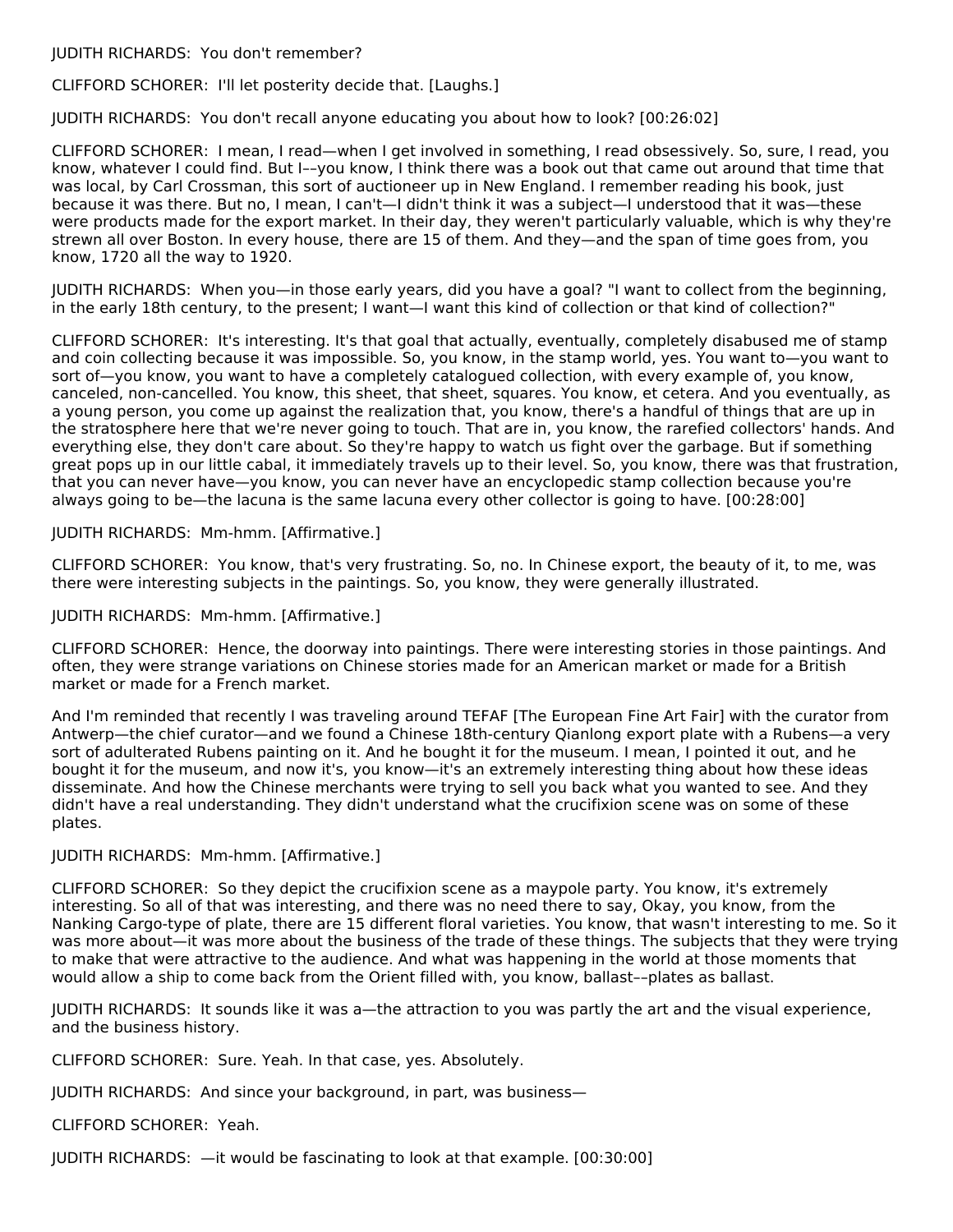CLIFFORD SCHORER: Yeah. And being a sort of mariner and obsessed with the mariners of, you know, the 19th century. It's fascinating to me to see the roots of sea travel that were established by that point to move these goods around at incredibly low cost. You know, from the slaves of West Africa, to the sugar, to the rum, to the plates, to the spices. You know, it was this incredibly complex—

JUDITH RICHARDS: Mm-hmm. [Affirmative.]

CLIFFORD SCHORER: —as we have today. But today we run it with computers. But in those days, you had—you know, you had little accounting houses in Salem, Massachusetts, running that—you know, running that enterprise.

JUDITH RICHARDS: In those years—so we're talking about your teens and maybe early 20s—

CLIFFORD SCHORER: Late teens, yeah.

JUDITH RICHARDS: —late teens. Did you ever imagine focusing your entire life on this—on collecting—in every aspect? And not being so much in business? I mean, I know it's an exciting moment; you start a business. You're very involved in it, and you've developed this expertise in computer programming.

CLIFFORD SCHORER: Yeah. No, I never—I mean, I always—I mean, the problem is I'm a jack-of-all-trades and a master of absolutely nothing. So I love to do a little bit of everything. So I still, to this day—I mean, I'm building two buildings as we speak, and I'm running back and forth doing concrete pours, because I love that.

JUDITH RICHARDS: Hands on. [Laughs.]

CLIFFORD SCHORER: Hands on. I mean, I'm doing the floors in my new buildings. And you know, I'm—you know, if you ask me to, I'll do the carpentry, the electrical, and the plumbing.

JUDITH RICHARDS: You're serving as your own contractor?

CLIFFORD SCHORER: Well, I mean—

JUDITH RICHARDS: Oh.

CLIFFORD SCHORER: —these are bigger projects. But, yes, I mean, I'm serving as the general contractor. I'm always the general on my projects. So, yes. I mean, in a way, there is—there is still this desire to be involved in the business, to be building things, to be working on projects.

JUDITH RICHARDS: Mm-hmm, mm-hmm. [Affirmative.]

CLIFFORD SCHORER: So I don't think I could ever give it up. But art has consumed all of the oxygen in my room. And you know, there's no way I'm ever going to get it back. I mean, I know that.

JUDITH RICHARDS: Mm-hmm, mm-hmm. [Affirmative.]

CLIFFORD SCHORER: You know, I know that. And also, art, to me, is the thing that can carry you to the grave, which, you know, the trades that I do, I'm as good as my last project in the trades that I do. [00:32:01]

JUDITH RICHARDS: So while these—we're talking about these early collecting experiences. You're living in Boston.

CLIFFORD SCHORER: Yeah.

JUDITH RICHARDS: You've started your own company, Bottom Line Exchange. You're doing various business deals and developing that.

CLIFFORD SCHORER: Yeah.

JUDITH RICHARDS: Are you meeting other collectors?

CLIFFORD SCHORER: I'm starting to meet people—

JUDITH RICHARDS: Having that expand? That part of your life expand that way?

CLIFFORD SCHORER: I mean, I'm meeting people in the auction world because I was a denizen of the auction world, which is sort of—

JUDITH RICHARDS: Did you find that—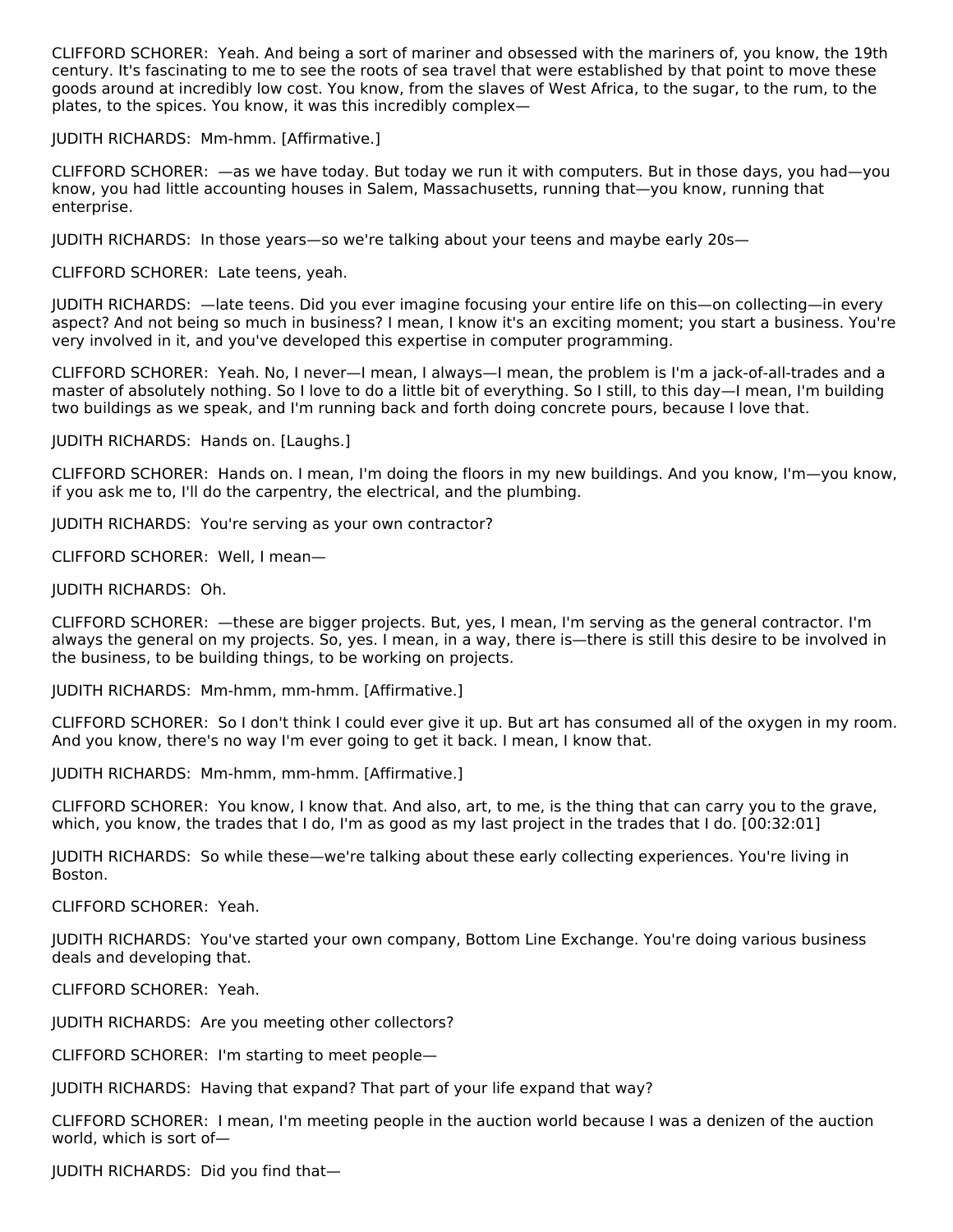CLIFFORD SCHORER: —the natural entrée into it.

JUDITH RICHARDS: —because most of the material was only sold at auction? Or you found that going—

CLIFFORD SCHORER: Well—

JUDITH RICHARDS: —to galleries was more limited?

CLIFFORD SCHORER: I would say because in the—in the space I was operating in, which was not a very highpriced space, the delta between, you know, the wholesale and the retail was so large, because, I mean, really, if you went into an antique shop on Beacon Hill—I mean, I did, and I bought a number of things there—but if you went in there, you had to really go there to buy something you really had to have, because the price was 3- to 400—you know, three to four times—3- to 400 percent of what it would be at auction. And they probably bought it the week before, because the trade was very different back then.

JUDITH RICHARDS: Yeah.

CLIFFORD SCHORER: You know, the trade was not quite so transparent. So because I happened to be going to all of these events, I would see the object. And then I would see the object resurface with a new price tag on it. So it was quite easy to understand the—

JUDITH RICHARDS: Some—

CLIFFORD SCHORER: —you know, my dollar would go much farther if I was—if I was, shall we say, buying at the root and not the branch.

JUDITH RICHARDS: And most of the people bidding at auction in those days were the wholesalers.

CLIFFORD SCHORER: Yeah.

JUDITH RICHARDS: Yeah, retailers.

CLIFFORD SCHORER: And they were also—

JUDITH RICHARDS: Retailers.

CLIFFORD SCHORER: —they were also a very closed set. They didn't talk, and they weren't friendly. You had to really—they had to see you a lot before they would talk to you. And so, you know, they would see me enough eventually that I would get to know them.

JUDITH RICHARDS: Mm-hmm. [Affirmative.]

CLIFFORD SCHORER: And I would go visit their shops, and I would—and I knew from the Chinese porcelain days, for example, Polly Latham, who's a Boston Chinese porcelain dealer. She was getting her start around then. And you know, we just spoke the other day. She just, actually, sold one of my earliest acquisitions to one of her collectors because, you know, now I'm not so focused on that.

I had this Dutch East India commemorative bowl, which I bought very early on, which I was very, very pleased with, which she just sold to a collector who wanted a Dutch East India commemorative bowl, which I think is fun because the Dutch connection, of course—the Dutch fueled their money addiction and their art addiction by trading. And this was an example of something that they made to commemorate the 100-year anniversary, probably around 1744 or so, of the VOC [United East India Company] making entrées into China to sell the export goods. So, you know—and the money they made is what made the Rembrandts. [Laughs.] [00:34:00]

#### JUDITH RICHARDS: [Laughs.]

CLIFFORD SCHORER: You know, and everything else in Amsterdam. So, it's an interesting, you know, circle. But I met a few dealers that I still know. I met a few collectors that I still know. But again, my collecting evolved. And in some cases, they still collect in those fields, or more likely, given that it's now 40 years later, many of them are either passed away or quite old now.

JUDITH RICHARDS: Mm-hmm, mm-hmm. [Affirmative.]

CLIFFORD SCHORER: Because the people I knew [laughs] when I was 17 were 60. So, you know, it was quite a it was quite a big disparity in age.

JUDITH RICHARDS: Mm-hmm. [Affirmative.] How long did you continue collecting in that field?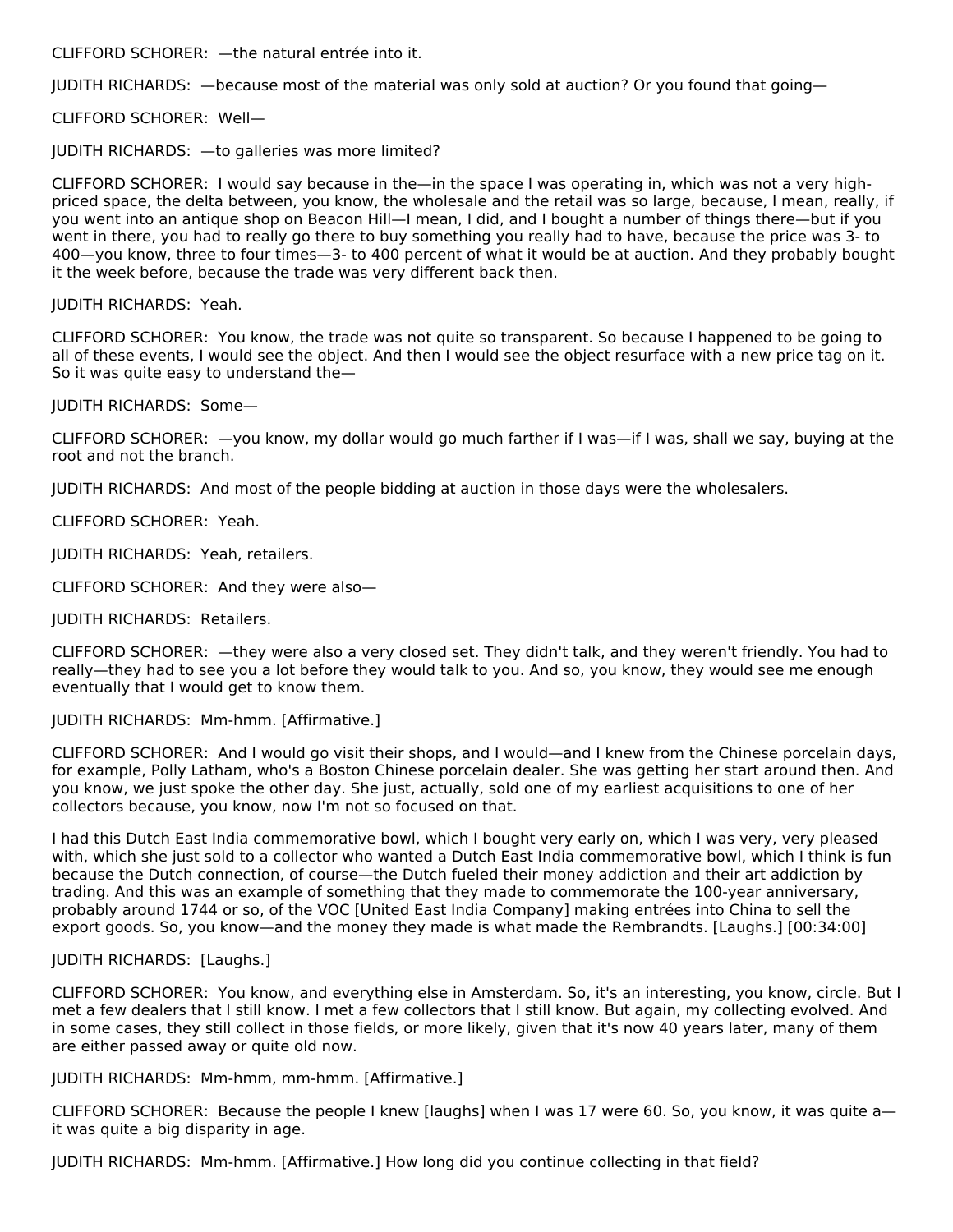CLIFFORD SCHORER: Not long. I mean, it was a field where I think I probably bought 300, 350 pieces total, and over the course of probably three and a half years. And I got to the point where—and again, I'll be—I'll stand corrected on this, because I know a collector in Boston who has a very strong opinion on what I'm about to say but I ended my venture in Chinese export porcelain to my satisfaction, meaning that I couldn't go any further in that particular collecting area, other than to buy more expensive, singular examples of the same thing. You know, or rarer and rarer things at Sotheby's and Christie's, which I couldn't afford. So I came to that same point, that same impasse, in stamp collecting, where, okay, I have every single U.S. issue, except for these 27. These 27 are unaffordable. I'm done. [Laughs.]

And in the Chinese export world, it wasn't quite that. But it was—I've covered the allegories I'm interested in. I've got some Islamic examples. I've got some French examples. I've got some Portuguese examples. You know, I've managed to find what is sort of seeded in the ground between Washington, D.C., and Boston, and Maine, you know, driving around like crazy every time there's an auction. And there's no further I can go. So the logical leap I made, which in hindsight was a very good one for commercial reasons, was Chinese Imperial. So Chinese domestic production for, you know, a very much more refined clientele, because I had developed— [00:36:02]

JUDITH RICHARDS: Still with porcelain?

CLIFFORD SCHORER: Porcelain. I had developed my eye to the extent that I also realized that all the export wares were crude Kraak wares that they were just, you know, flipping onto the boats to get rid of it.

JUDITH RICHARDS: Mm-hmm. [Affirmative.]

CLIFFORD SCHORER: And what they kept domestically and what they—what the scholars and, you know, the courtiers had domestically was of a different level.

JUDITH RICHARDS: When you had this 300-and-some-piece collection, were you displaying it in your apartment?

CLIFFORD SCHORER: I did have—I did have—so, I'm trying to remember how old I was when I bought—I bought a big house that needed a lot of work. I think I was 20 or 21. And I hadn't ever sold anything, so there was no selling going on. It was just—it was this hoarding, boxing, newspapering, closing the box, knowing what's in the box, and moving it over, and getting another box. So when I finally got a big house in Boston—I bought a townhouse and renovated it. It took forever to renovate because I did it all myself, nights and weekends. [Laughs.] [00:38:00]

But when I finally did that, I did start, like—I made, like, display walls of, you know, particular things. And at the end of that exercise—I have some wonderful photos of that house, because it was—I sold that house two years ago—and it was a long process.

JUDITH RICHARDS: Oh, so you owned it for many—

CLIFFORD SCHORER: Yeah.

JUDITH RICHARDS: ––several decades?

CLIFFORD SCHORER: Yeah. It was a long process of, you know, installing and reinstalling, and eventually it became a show house of 120 Old Master paintings, and you know, all the—it's sort of the progression of my collecting from beginning to end.

JUDITH RICHARDS: But you started out displaying these 300? Or some of the 300?

CLIFFORD SCHORER: Yeah. I had probably 65 of them on walls, you know, with these plate holders and, you know, little arrays. It was very much a medallion hang, very old-fashioned. I mean, everyone who came to visit me said, "Welcome to old lady land."

JUDITH RICHARDS: [Laughs.]

CLIFFORD SCHORER: And I was fine with that because, for me, it was aesthetically pleasing. I mean, my rooms were very dark. I liked dark colors. I liked a Victorian palette. I liked heavy curtains. I didn't want sunlight. And my rooms were, you know, burgundy, and you know, very, very deep colors.

JUDITH RICHARDS: Did you—did you make all those design decisions yourself?

CLIFFORD SCHORER: I, well—

JUDITH RICHARDS: And the installation decisions?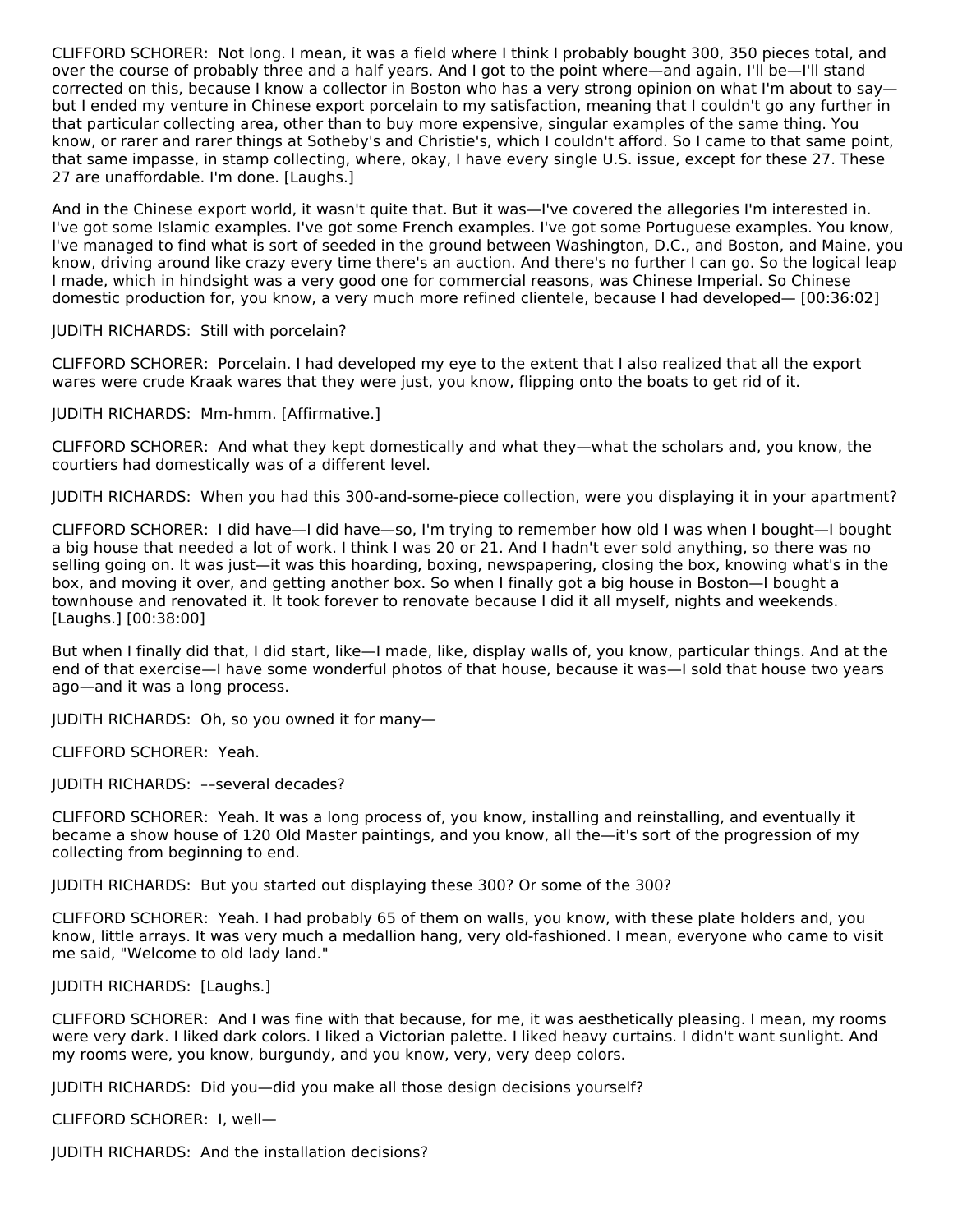CLIFFORD SCHORER: —I tried to—I made every installation decision. No question about that. I tried to hire someone who came in, and we had some battle royales over everything. And eventually we agreed to part friends. But yes, I did bring in a professional for a while. And I think I needed more of a therapist than a decorator. But I did bring in a decorator. And I think her contribution to the house was some amazing curtains, which cost me a fortune. [They laugh.] As they tend to do. But, yeah.

JUDITH RICHARDS: So you moved on after about three and a half years—

CLIFFORD SCHORER: Yeah.

JUDITH RICHARDS: —to the Imperial porcelain?

CLIFFORD SCHORER: So by the time I was 20, I started collecting, you know, monochrome from the Song period. Some cruder examples of earlier things from Han.

#### JUDITH RICHARDS: Mm-hmm. [Affirmative.]

CLIFFORD SCHORER: And I bought a lot of blue-and-white from Kangxi and Qianlong because that, again, was what was plentiful in the New England homes. And I could buy that at, you know, the auctions. And I could actually get reasonably good examples. And commercially, it was a triumph because, of course, the Chinese were not in the market yet. [00:40:05]

#### JUDITH RICHARDS: Yeah.

CLIFFORD SCHORER: And when they came into the market and destroyed the market—a reason that I left the market for good in about 2007—2006, 2007—when they started to sort of manipulate, you know, the auction market, I stopped buying, but I had accumulated quite a nice collection of Imperial things. Not a lot of pieces, because they were much more expensive. You know, buying those, buying a good, you know, a very, very good Kangxi market period piece was expensive, even then.

JUDITH RICHARDS: So when you moved into that, were there—were there any, again, mentors or sources of inspiration, information about collecting in that field?

CLIFFORD SCHORER: In that area, I started reading a lot more of the sort of first-tier auction catalogues regularly––you know, regularly. I would say by the—I would go to the library and I would read all the Sotheby's and Christie's catalogues, because they had a wealth of information. And then when they referred you to something else that was interesting, I would go look at that.

#### JUDITH RICHARDS: Mm-hmm. [Affirmative.]

CLIFFORD SCHORER: Yeah. I was definitely—we had a pretty weak art library at the Boston Public Library because it was all behind a key, so you had to apply for a book. And they would bring it to you, and that was incredibly annoying to someone with my—with my type of a brain. I wanted to go to the shelves and just start at one end and find things that interested me. So they wouldn't let me do the—they wouldn't let me look at the stacks. You had to go to the big card catalogues and pick out something. And often—

#### JUDITH RICHARDS: Could—

CLIFFORD SCHORER: —in the fine art world, it wasn't there. You know, that was the biggest problem.

JUDITH RICHARDS: Were there collections in other institutions in Boston that you might've—

CLIFFORD SCHORER: Eventually I got access to Harvard, and that was great because then I could troll the stacks, which I did for 20 years every night of my life. You know, I'd just––I would just go there. And just, you know, wander around and pull books. [00:42:00]

JUDITH RICHARDS: Did you acquire any friends? Fellow collectors in the field?

CLIFFORD SCHORER: In that field, I have them now, and ironically, I didn't have them then. No. I mean, I certainly—I met people. I saw people. I spoke to the auctioneers quite a bit. I spoke to others who came to buy for their trade. And we would often––you know, we would find that in even a five-word conversation we understood what each of our aesthetics was and, you know, how we felt about different things that we were potentially going to bid against each other on. Or not. [Laughs.] So, no. I mean, I would say we—I didn't—I always thought of it as a bit of a battlefield rather than a camaraderie.

JUDITH RICHARDS: Mm-hmm. [Affirmative.]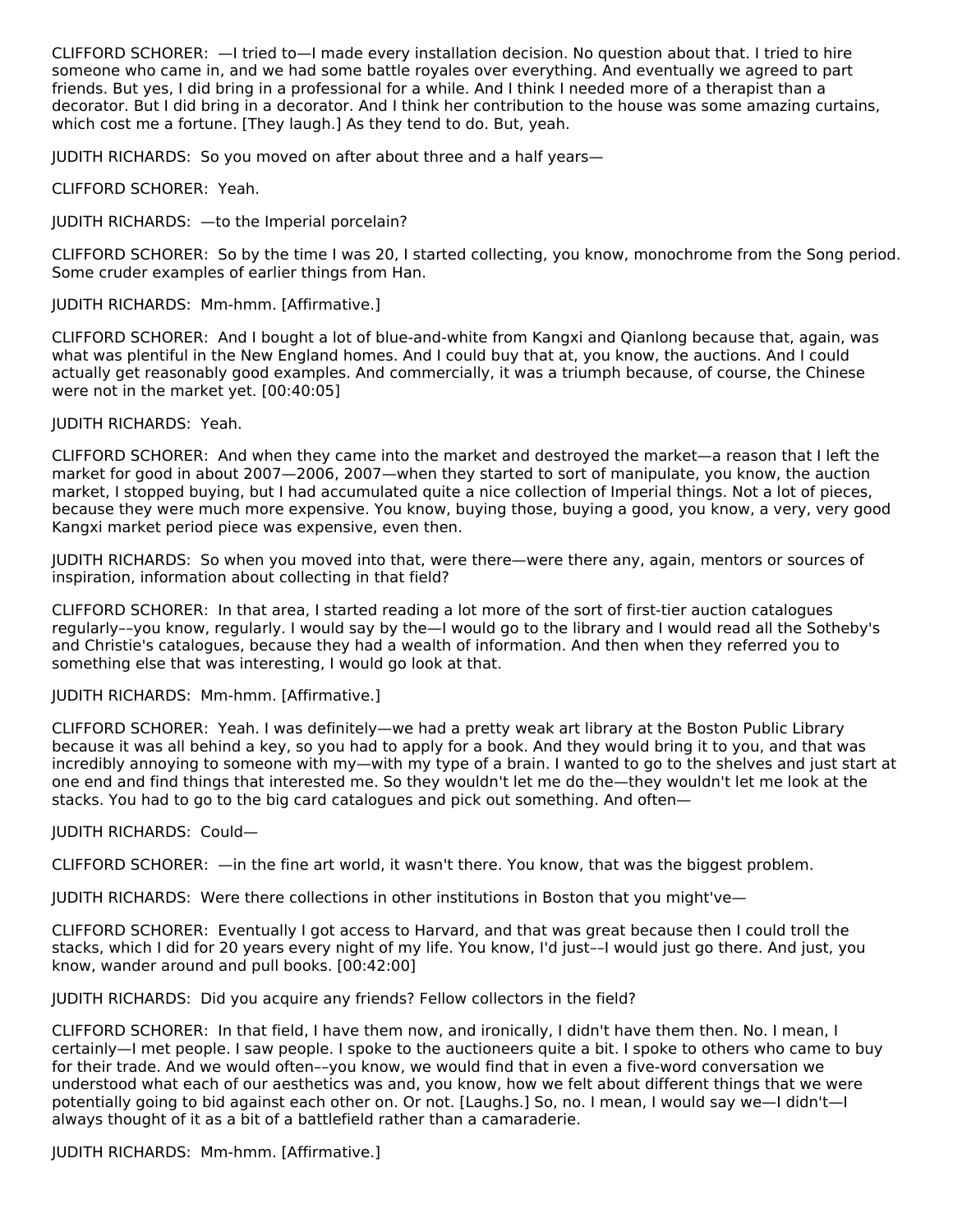CLIFFORD SCHORER: You know, we were in the marketplace.

JUDITH RICHARDS: Yeah.

CLIFFORD SCHORER: And these folks were traders.

JUDITH RICHARDS: What about relationships with—in those years, with local museum curators?

CLIFFORD SCHORER: That would've been a little bit early.

JUDITH RICHARDS: Was that because you didn't know that they would be able to teach you something? Or you were intimidated about going to the museum?

CLIFFORD SCHORER: That's a tough question. I was—I was always—intimidated was not really my MO. I guess— I guess I felt a bit insecure about the fact that I needed their help to learn something. So I've always thought of myself as an autodidact. So if there's something I need to learn, I will learn it, you know, if I have to. And I think that was to my detriment, because certainly their wisdom could've saved me a lot of time. [Laughs.]

JUDITH RICHARDS: Were there—in that field—because I don't know the field very well—is it difficult to—is it are there issues of fakes?

CLIFFORD SCHORER: So—

JUDITH RICHARDS: Restorations that are hidden? Other kinds of pitfalls that you might—

CLIFFORD SCHORER: All of the above. You know, there's a story that Mao exported more Ming porcelain in the 1950s than the Ming made. So, yes. I mean, there were 20th-century and 19th-century fakes galore, everywhere you look. And there were some of them that were good enough to deceive the best. Or you know, just maybe the one-tenth of one percent could suss it out. [00:44:00]

JUDITH RICHARDS: Mm-hmm. [Affirmative.]

CLIFFORD SCHORER: But generally speaking, those didn't show up at most of these estate sales. So what we had to focus on was, Were they 20th-century, or 19th-century with apocryphal marks? Not, Were they scientifically designed fakes made to deceive? So—

JUDITH RICHARDS: When you say "we," you mean you and––

CLIFFORD SCHORER: The audience.

JUDITH RICHARDS: —your fellow collectors?

CLIFFORD SCHORER: The audience who is evaluating, you know, the merit of a Kangxi, you know—you know, a vase or whatever. Any object there that might have a mark. The mark is often apocryphal. It's often—it's often not of the period. And the Chinese think less about that as deceit than we do. [Laughs.] You know, because at the time that's not the way they thought about those things. You know, we say—we say that probably a little tongue in cheek because we know, of course, they would've loved to sell them as archaic objects, even when they weren't.

But I think that after—and this is why I talk about when the Chinese entered the marketplace. When the mainland Chinese entered the marketplace, it was all changed. Then it was scientifically designed fakes made to deceive. It was a kind of seeding operation, where they would send objects all over the United States. And I would see the same objects pop up here and there, and I would know exactly where they came from. And then I would see that they would bid up to a record price, and then the next week you'd see a very similar one—

#### JUDITH RICHARDS: Oh.

CLIFFORD SCHORER: —in another city. It was—it was basically an operation with an advance guard.

And the advance guard, I remember the night the advance guard came to the first Skinner auction. I'm at a Skinner auction. I've been coming to every Skinner auction for 10 years—oh, more than that, 19 years. All of a sudden, there's 30 mainland Chinese people in the room. And they're outside smoking cigarettes, and they're not talking about art. And they're dressed like people that came off the farm. And I'm thinking, Who are these people? And then I watch them set the record on every single fake in the room. And I said, Oh, this is obvious what's happening. You know, fake labels from Mathias Komor. You know, you name it. Every game was played. And at that moment, I decided this marketplace is basically like a rigged stock exchange. I can't play anymore. [00:46:01]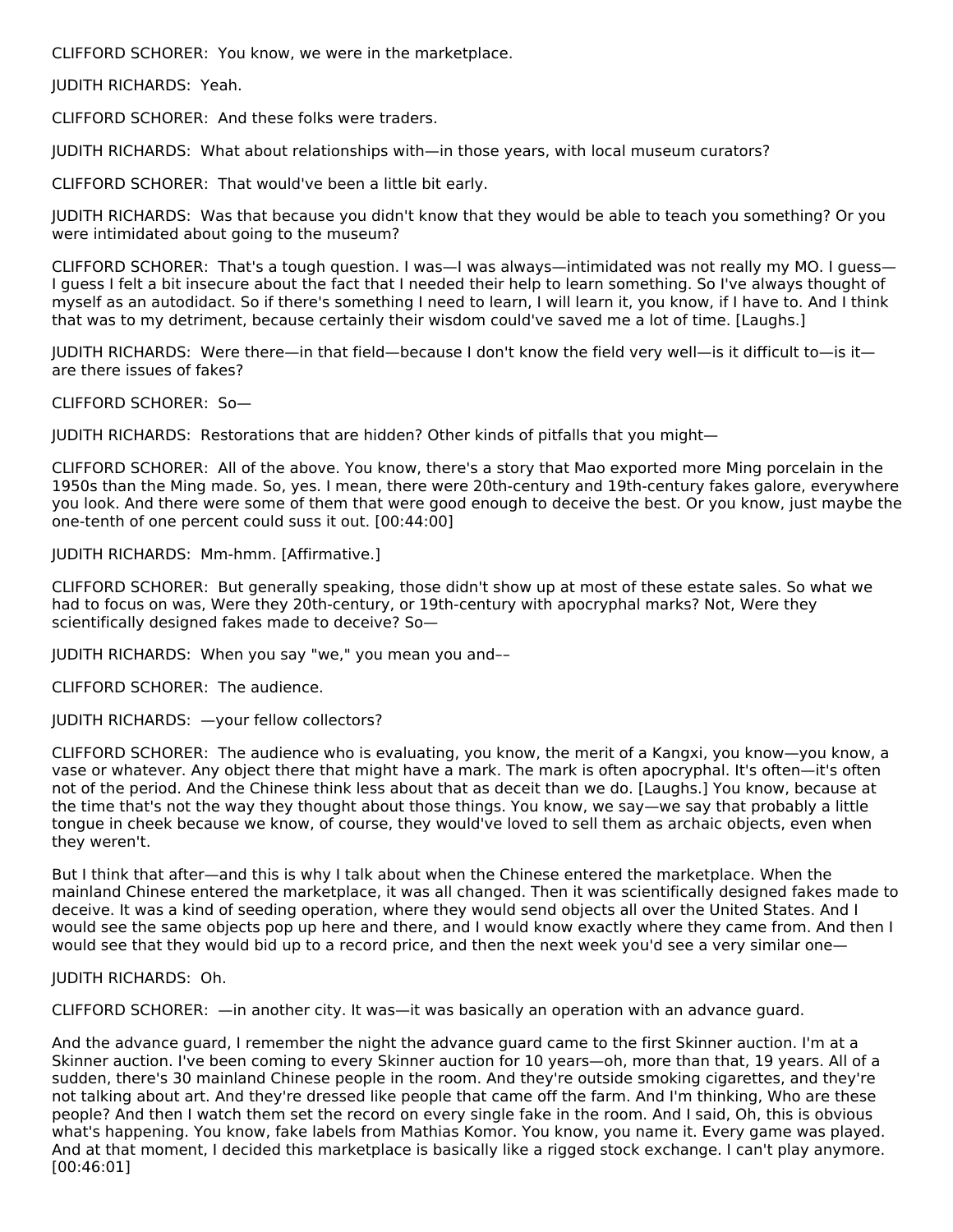JUDITH RICHARDS: Did Skinner know what was happening?

CLIFFORD SCHORER: Of course they knew.

JUDITH RICHARDS: Could anything be done?

CLIFFORD SCHORER: Well, I mean, I can say more about that, but I can't say more about that for litigation purposes. But let's just say that there were reactions to what was going on after it happened.

JUDITH RICHARDS: Mm-hmm. [Affirmative.]

CLIFFORD SCHORER: So, yes. I mean, there was—there was a bit of knowledge of something's not right here.

JUDITH RICHARDS: In all those years when you were collecting in the field of Chinese porcelain, did you think it was—perhaps you should learn a bit of Chinese since you're so good at computer languages? [Laughs.]

CLIFFORD SCHORER: Well, I tried. I'm reasonably good at language, and I tried. But I just didn't have enough practice. So, I mean, you know, I learned to read a tiny bit. And I learned to say the most rudimentary things. But the languages that I really learned and loved were French and the Slavic languages.

JUDITH RICHARDS: Mm-hmm. [Affirmative.]

CLIFFORD SCHORER: So, Russian and Bulgarian.

JUDITH RICHARDS: Mm-hmm. [Affirmative.] When you were also collecting that area, did you find the need and actually, in fact, travel to other cities? London? New York? Beyond—

CLIFFORD SCHORER: So—

JUDITH RICHARDS: —the auctions and the collectors?

CLIFFORD SCHORER: —by the time I was 19, my business was very successful. So I had actually—I was doing something which, in hindsight, was very foolish. I was making a lot of money for three weeks, and I was traveling for three weeks. And then I'd come back and make a lot of money for three weeks [laughs], and then I'd travel for three weeks. So, I think—18, 19, 20, in that area, I spent 26 weeks a year outside the United States. I mean— [00:47:59]

JUDITH RICHARDS: You can be foolish when you're that age.

CLIFFORD SCHORER: No, no. I mean, it was, you know—

JUDITH RICHARDS: Outside of the United States?

CLIFFORD SCHORER: Yeah. I was traveling a lot. So.

JUDITH RICHARDS: Specifically for—

CLIFFORD SCHORER: So I was living—

JUDITH RICHARDS: —collecting?

CLIFFORD SCHORER: So I was living—I was in Paris a lot. I was in London less so. I like Paris. I like to go back and forth to Paris. I lived in Montreal off and on. So I would go up to Montreal, live there for a little while, and come back. I'm trying to think where else I—and I traveled all over Eastern Europe during the communist period, so I spent a lot of time in Eastern Europe. I was in Prague. I was in East Germany, Romania, Albania, you know.

JUDITH RICHARDS: What was the interest in traveling through those countries?

CLIFFORD SCHORER: History. World War II. I mean, you know—

JUDITH RICHARDS: Oh, again.

CLIFFORD SCHORER: —it all goes back to the, you know, I remember these places. I remember these place names. You know. I mean, during—I mean, later on, during the Sarajevo conflict, I got on a plane. I went to Thessalonica; I got in a rental car. I drove to the border and I said, "I want to walk over the border and get a train to Bosnia-Herzegovina." And they said, "You're out of your mind." And I said, "I want—just let me in." They said, "If you take the car, you'll be murdered." I said, "I'll leave the car and I'll walk." So I walked across the bridge with the gun towers, and you know. It was—it was, you know, to me it was like—having the Balkans come apart,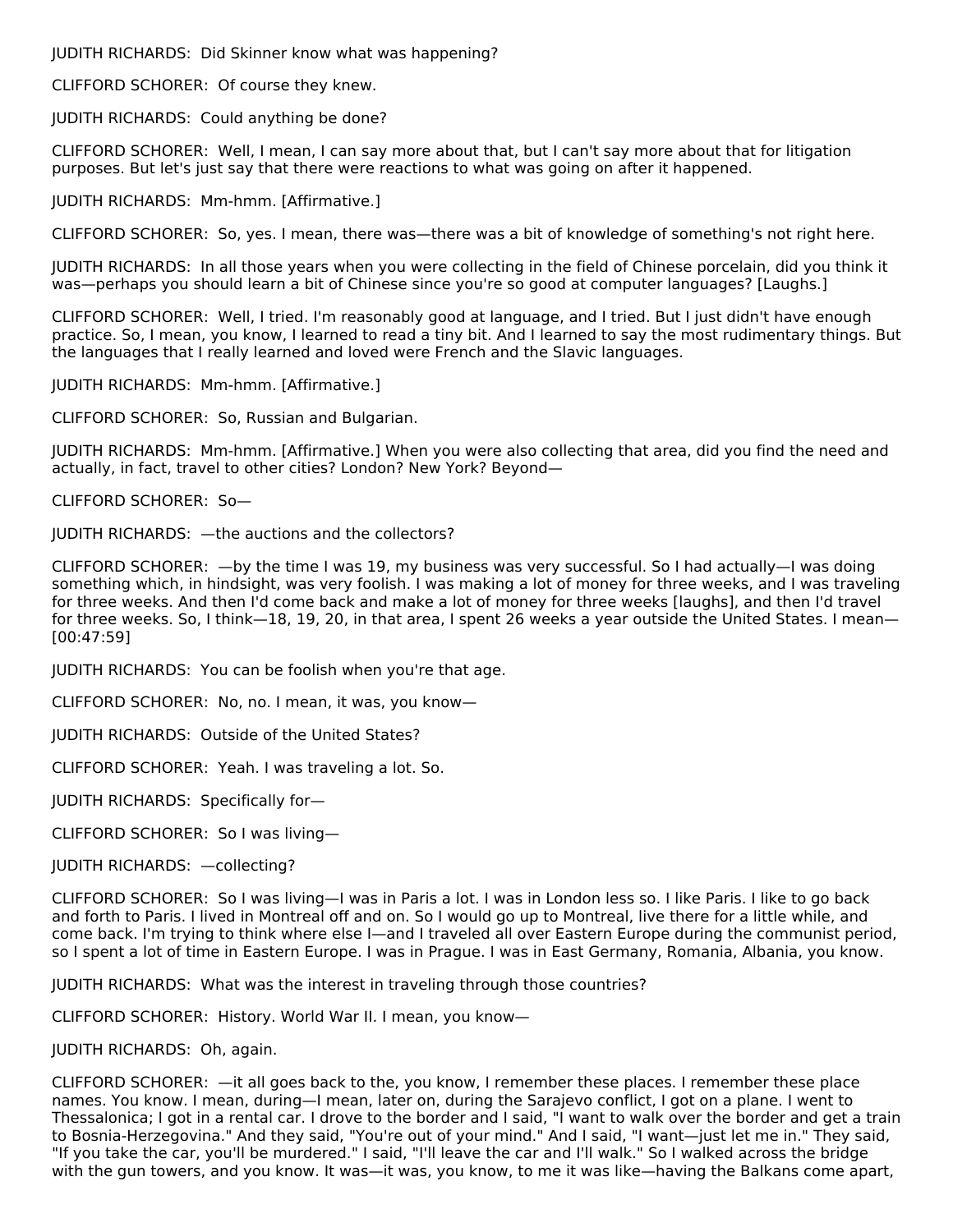the way they had before, was something I wanted to learn about. So, obviously crazy, but something I wanted to learn about.

JUDITH RICHARDS: Were any of—so these travels weren't any—weren't specifically about collecting?

CLIFFORD SCHORER: No, they weren't targeted. They were—they were—I mean, in France, of course. I went from, you know, the Gustave Moreau museum to the—or well, pre-d'Orsay, right? Yeah, pre-that building—to the Louvre, to, you know. I mean, yes, of course. The Louvre, when it was easy to go in and easy to come out.

JUDITH RICHARDS: [Laughs.]

CLIFFORD SCHORER: And easy to walk around, and easy to spend three days there, you know. So, yes, I mean, I'm very, very grateful that I did all of those things.

JUDITH RICHARDS: Were—

CLIFFORD SCHORER: Whenever possible, I would go to a regional museum, too.

JUDITH RICHARDS: Were you doing all this traveling on your own? Or did you have friends who also had these interests? [00:50:00]

CLIFFORD SCHORER: I would say most of that traveling was on my own.

JUDITH RICHARDS: I mean, certainly in the war zone [laughs], I suspect you were on your own.

CLIFFORD SCHORER: Yeah. No, no, no. That was completely alone. I mean—so I had a partner in Montreal. So I would basically—that's why—my base of operations was Montreal. But I would—in France and Europe, I generally—nobody had the money to just go wander around. [Laughs.] So, yeah. It was a solitary thing.

JUDITH RICHARDS: Mm-hmm. [Affirmative.]

CLIFFORD SCHORER: And lots of it. I mean, I—

JUDITH RICHARDS: And in the years—

CLIFFORD SCHORER: And everywhere I went, I met people. I mean, I'm very social. So, I mean, I don't necessarily meet art connoisseurs.

JUDITH RICHARDS: Mm-hmm. [Affirmative.]

CLIFFORD SCHORER: But I just meet people and just, you know, wander around with them.

JUDITH RICHARDS: In the years—I guess in your late teens, early 20s, when you were collecting in the Chinese field—when you were in any country that had an active market in that area, were you investigating that and thinking, and did you ever make purchases there, beyond Boston?

CLIFFORD SCHORER: Yeah. So that's where, obviously, you know, this is coming to the end of the period when I thought that it was practical to buy these things. Chinese Imperial you didn't often see, you know, in a Paris shop. So, no. I mean, I didn't specifically go to try to find the dealer who made a market in Chinese in Paris.

#### JUDITH RICHARDS: Or the auction houses?

CLIFFORD SCHORER: Or the auction houses, yeah. No. I would go to Hôtel Drouot and spend the entire day, day after day after day. And I would buy all kinds of crazy things. I mean, you know, I bought Byzantine crucifixes, you know, just because, you know, I was there.

#### JUDITH RICHARDS: Because they seemed cheap?

CLIFFORD SCHORER: No. I was there, and it was fun, and it was interesting. And it was an area I didn't know, and you know. So, yes. I mean, not because it was—it was cheap. The reality was, it was cheap. I couldn't sort of spur of the moment go say, Oh, buy this because it's very interesting. [Laughs.] You know? But I did buy things that were interesting. I remember—I remember in those days the things that I brought on Pan Am—oh, my God. The things I brought into the passenger cabin. I brought an entire chair, a French chair, into the passenger cabin. And they let me do it. I mean, there were—it was such a different time. I brought a chandelier back from Vienna. This huge chandelier. It was about— [00:52:00]

JUDITH RICHARDS: Crystal?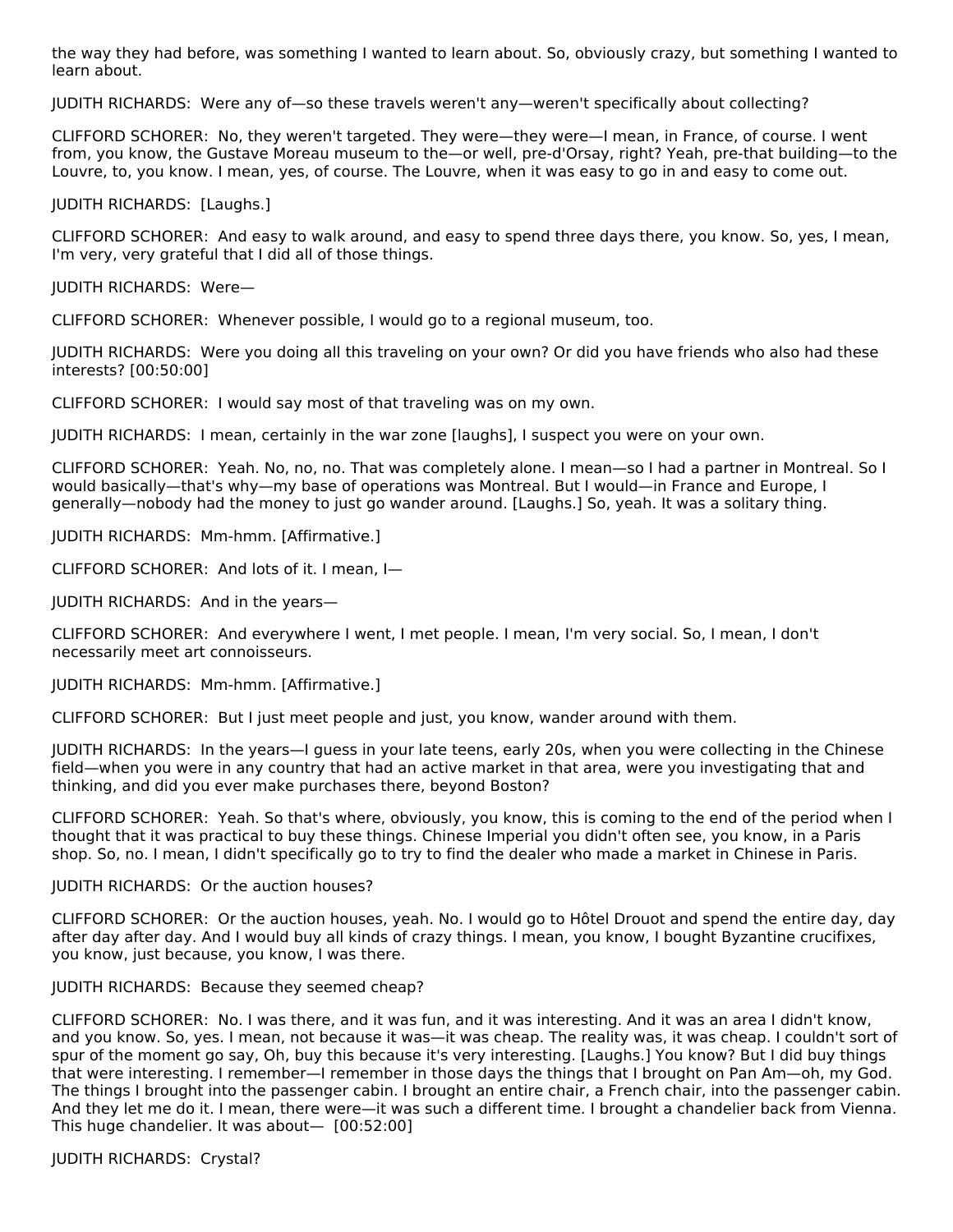CLIFFORD SCHORER: No. Metal. Like a Boule chandelier. It was about 200 pounds. And I had to take it into various pieces. And I had to carry the pieces. And they let me bring that on the plane.

JUDITH RICHARDS: Did you buy a seat for it?

CLIFFORD SCHORER: No. I packed it up in the overhead. [They laugh.]

I mean, I remember I got it back to Boston, and it was hanging—it's hanging in the photos. You know, I electrified it when I got it home, because it was a gas—it was a gas and candle, so. But anyway, no, I mean, you know, it was the good old days. You could buy things in Europe and sort of do your best to get them home. [Laughs.]

JUDITH RICHARDS: Mm-hmm, mm-hmm. [Affirmative.]

CLIFFORD SCHORER: Flea markets in Paris. I loved the flea markets in Paris in those days. You know, you'd spend two days there every weekend.

JUDITH RICHARDS: So this was the mid-'80s?

CLIFFORD SCHORER: This was '85, '86-ish, I think. Yeah.

JUDITH RICHARDS: Mm-hmm, mm-hmm. [Affirmative.]

CLIFFORD SCHORER: And the flea markets then were—

JUDITH RICHARDS: Yeah.

CLIFFORD SCHORER: I mean, I bought a—and that's when I started buying paintings. I bought the—I think I bought the first painting I ever bought, an Old Master painting, at one of those flea markets. It was a Saint Sebastian. No, it was a Saint Frances being comforted by the angels.

JUDITH RICHARDS: Just––

CLIFFORD SCHORER: And it was just—I thought the frame was incredible. It was a very beautiful, 18th-century French frame on this Italian, Neapolitan, somewhat good 17th-century painting. But I bought it for the frame. So, I mean, I remember—I remember buying that because I thought it would be a good decoration.

JUDITH RICHARDS: Was that the first—so you said that was the first painting?

CLIFFORD SCHORER: That was the first thing that I bought as a painting, yes. But I didn't buy it with much of a focus on the painting itself. [Laughs.]

JUDITH RICHARDS: But timewise, was that the beginning of your starting to explore that area?

CLIFFORD SCHORER: Yeah. I think I've always—you know, coming from stamps, where it's engraved image, going to Chinese porcelain, where I'm focused on the allegorical story or the painting on the plate, you know, the progression is—obviously, I took a little detour in perfection of, sort of the monochrome and celadons of the Ding ware of the Song dynasty. I mean, I—that was a—that's obviously devoid of all— [00:54:01]

JUDITH RICHARDS: Right.

CLIFFORD SCHORER: —and I come back to that later in my life. Because, actually, I got rid of the Victorian, and I now live in a Gropius house. So, you know, I did that kind of loop aesthetically, where I went from the filigree to the shadow. [Laughs.]

JUDITH RICHARDS: At what point—at what point did you think about putting aside, possibly in storage, or selling that first Chinese porcelain collection? Or maybe even the—

CLIFFORD SCHORER: Yeah. I put aside—

JUDITH RICHARDS: —the Imperial as well?

CLIFFORD SCHORER: Putting aside in storage happened organically, because by the time I was three years into my house, I had more than I could use in my house. Fortunately, I had a business that owned a big warehouse. So I actually—as part of my company, I had a 70,000-square-foot warehouse, which grew to be over a million square feet by the time I quit. And so, you know, I always had space. So things would end up in boxes.

JUDITH RICHARDS: You just didn't want to think about selling? Or you were philosophically opposed to it?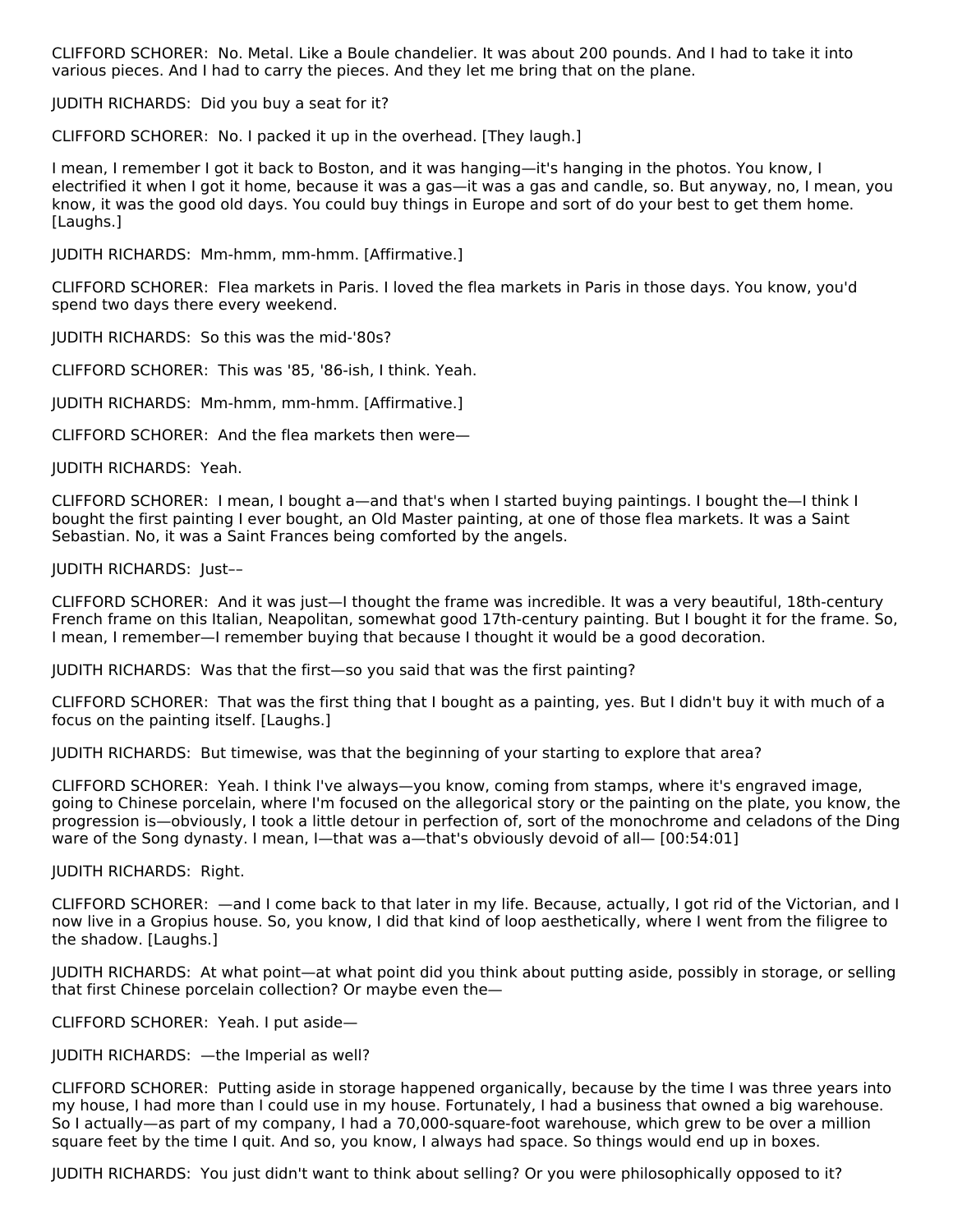CLIFFORD SCHORER: Think about selling? You know, I never thought of it as a practical way to improve the quality of the collection until recently, like until the last 10 years. And—

JUDITH RICHARDS: You didn't feel encumbered? Just a sense of [laughs]—

CLIFFORD SCHORER: Oh, in a way. In a way—in a way, I thought every mistake told some part of the story. And you know, for me, when I go back and look at them later, I can laugh at myself, you know. But, yes, there did come a time when I sold the house, where I said, you know—all the blue-and-white went to Sotheby's. You know. And as I said, I mean, that was a—it was a wise decision to buy Chinese. But, yeah, I mean—

JUDITH RICHARDS: And the Imperial, did you end up selling it? Or maybe donating it, if that was that quality?

CLIFFORD SCHORER: I sold—I sold maybe 16 pieces at auction. I'm trying to think. I probably only have maybe 20 pieces left. So of the—of the monochromes, the earlier pieces, I only have maybe 20 pieces left. Of the blueand-white, and the highly decorated, sort of the Qing period stuff, that's all gone. I sold it all. [00:56:02]

JUDITH RICHARDS: Mm-hmm. [Affirmative.]

CLIFFORD SCHORER: So I sold it all. I sold all the export wares. All of that is gone.

JUDITH RICHARDS: Mm-hmm. [Affirmative.]

CLIFFORD SCHORER: And in a way, I felt absolutely no—you know, that was a, you know, the Buddhist gesture of releasing. I just, you know—

JUDITH RICHARDS: Yeah. Clear the way for the new.

CLIFFORD SCHORER: Yeah. It didn't matter to me at all. It was—it was a vestige of youth. I mean, it was something I enjoyed doing, and I would do it again, you know?

JUDITH RICHARDS: Yeah.

CLIFFORD SCHORER: If I found a rational market again and if I found great things, I would be right back to it. You know, I wouldn't stop. So, you know, I think that's why I say it's a hobby you can take to your tomb.

[They laugh.]

JUDITH RICHARDS: Your tomb. [Laughs.]

CLIFFORD SCHORER: Literally, so.

JUDITH RICHARDS: When––as we're getting into the '90s, is that when the involvement with painting started?

CLIFFORD SCHORER: So, yeah. I mean, I would say—

JUDITH RICHARDS: You were still—you were living in the house that you bought—

CLIFFORD SCHORER: Yeah.

JUDITH RICHARDS: —that you had worked on?

CLIFFORD SCHORER: And I needed—I needed to—

JUDITH RICHARDS: You were traveling a lot in the '80s.

CLIFFORD SCHORER: Yeah. I needed to think about walls. That was one thing.

JUDITH RICHARDS: Mm-hmm, mm-hmm. [Affirmative.]

CLIFFORD SCHORER: I had a lot of walls in this house. And I was—I was really kind of bringing it all to conclusion. But that wasn't what brought me to it. I mean, I think it was a natural evolution. I mean, as a matter of fact—

JUDITH RICHARDS: To painting?

CLIFFORD SCHORER: There was a day when I all of sudden said, you know, I can collect paintings. It is possible to buy decent things. Before that, I'd always assumed that I couldn't. That I was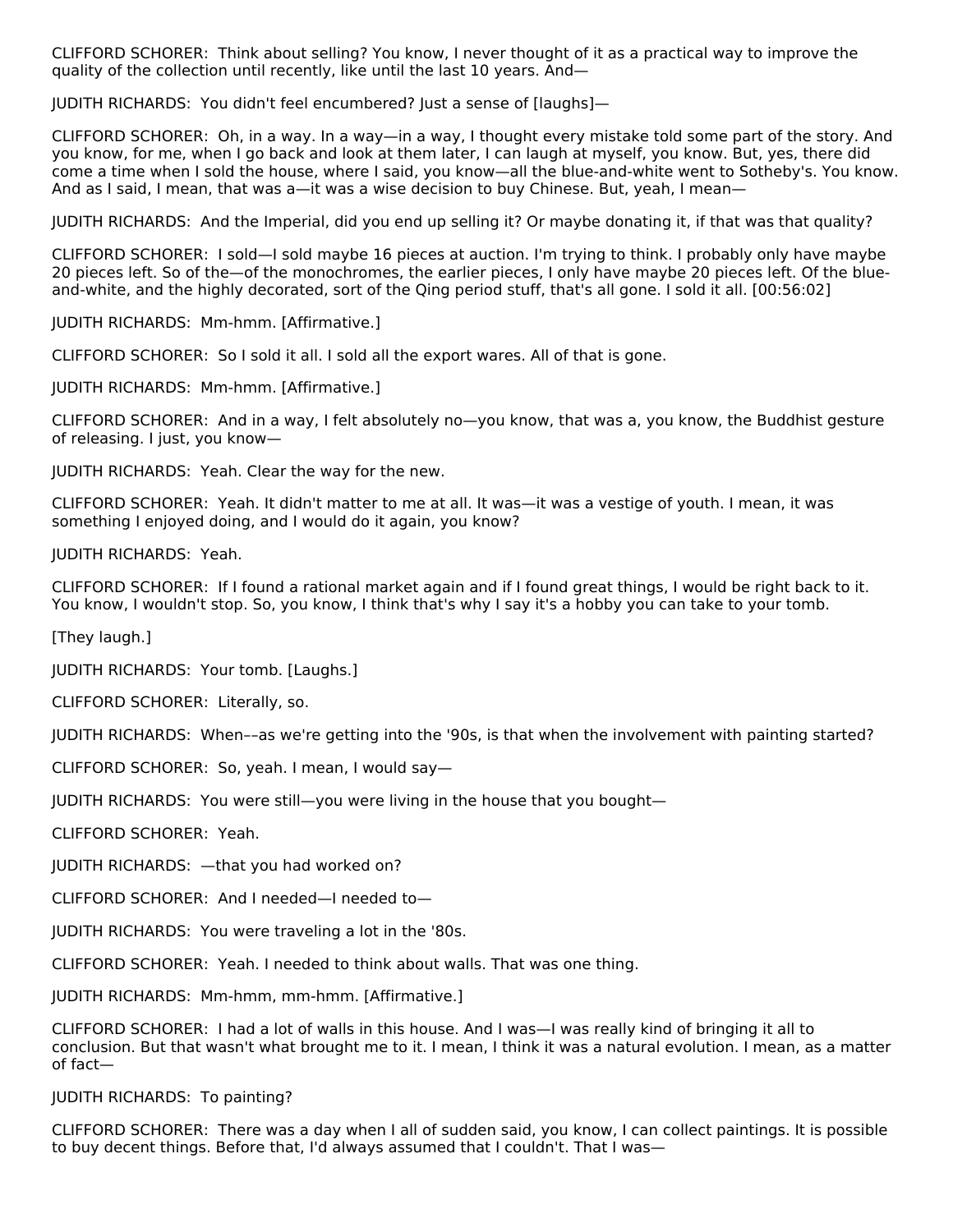JUDITH RICHARDS: Did you ever think about collecting drawings or prints?

CLIFFORD SCHORER: Only incidental to paintings. And I still—I still have quite a few drawings that are related to paintings that are interesting to me.

JUDITH RICHARDS: Mm-hmm. [Affirmative.]

CLIFFORD SCHORER: Or related to artists that are interesting to me. I could see the entry drug of drawings is one that I probably never would have left, because it's—that's actually a little broader a field. And I—and I—you know, obviously, there's a lot more material. But, and I went right to—I went right to the paintings.

JUDITH RICHARDS: Mm-hmm, mm-hmm. [Affirmative.] [00:58:00]

CLIFFORD SCHORER: And obviously really didn't—only went back to drawings and prints when, you know, when there was something.

JUDITH RICHARDS: When you bought that first painting, did you very quickly continue buying paintings?

CLIFFORD SCHORER: Yeah. I mean, then it was—then it was—

JUDITH RICHARDS: And it was—

CLIFFORD SCHORER: —I would say by 1990—I bought locally until '94, '95. So in other words —

JUDITH RICHARDS: That would mean three or four years?

CLIFFORD SCHORER: Yeah. Three, four years. I mean, I—well, maybe a little more. Maybe five, six. But that would be locally; like, if an opportunity arose, I would go; I would look; I would buy something at an auction. If I saw something in the shop, I would buy it.

JUDITH RICHARDS: During these years, were you reading in that field then?

CLIFFORD SCHORER: Yeah. That's where I—

JUDITH RICHARDS: So, that's the period of time—

CLIFFORD SCHORER: Right. So, each—

JUDITH RICHARDS: —you were really developing—

CLIFFORD SCHORER: —each moment—

JUDITH RICHARDS: —your expertise?

CLIFFORD SCHORER: —each moment that I hit upon an artist's name that I didn't know, I would go off on another tangent. And I decided my aesthetic. My aesthetic was decided very early.

It was Antwerp, right around Rubens's first Antwerp period. It was Naples, [Jusepe de] Ribera, [Luca] Giordano at the—you know, Giordano at the beginning; Ribera towards the—towards the middle. It was, you know, it was Rome. It was [Carlo] Maratti. It was the High Baroque of Rome. I mean, there was a moment in each place in my head where I knew what was happening in those places because of history. And I knew those as pivot points in the history of the world. Antwerp in 1600 is a pivot point in the history of the world, and the art is a 90-, you know, at least a 45-degree turn, with the advent of the Rubens workshop and even his teachers: Maerten de Vos —

#### JUDITH RICHARDS: Mm-hmm. [Affirmative.]

CLIFFORD SCHORER: —and, you know, the predecessors. So there's those—there's those kind of, you know, the grime of Naples and the horror that life must've been during the plague of 1650 creates this explosion of these gruesome paintings. You know, they're—

JUDITH RICHARDS: Are there—are there any particular scholars that have taken this very broad approach to art history who were important to you? I mean, obviously, this is—this is one approach to art history, where you would take into account— [01:00:01]

CLIFFORD SCHORER: Sure.

JUDITH RICHARDS: —everything that's going on.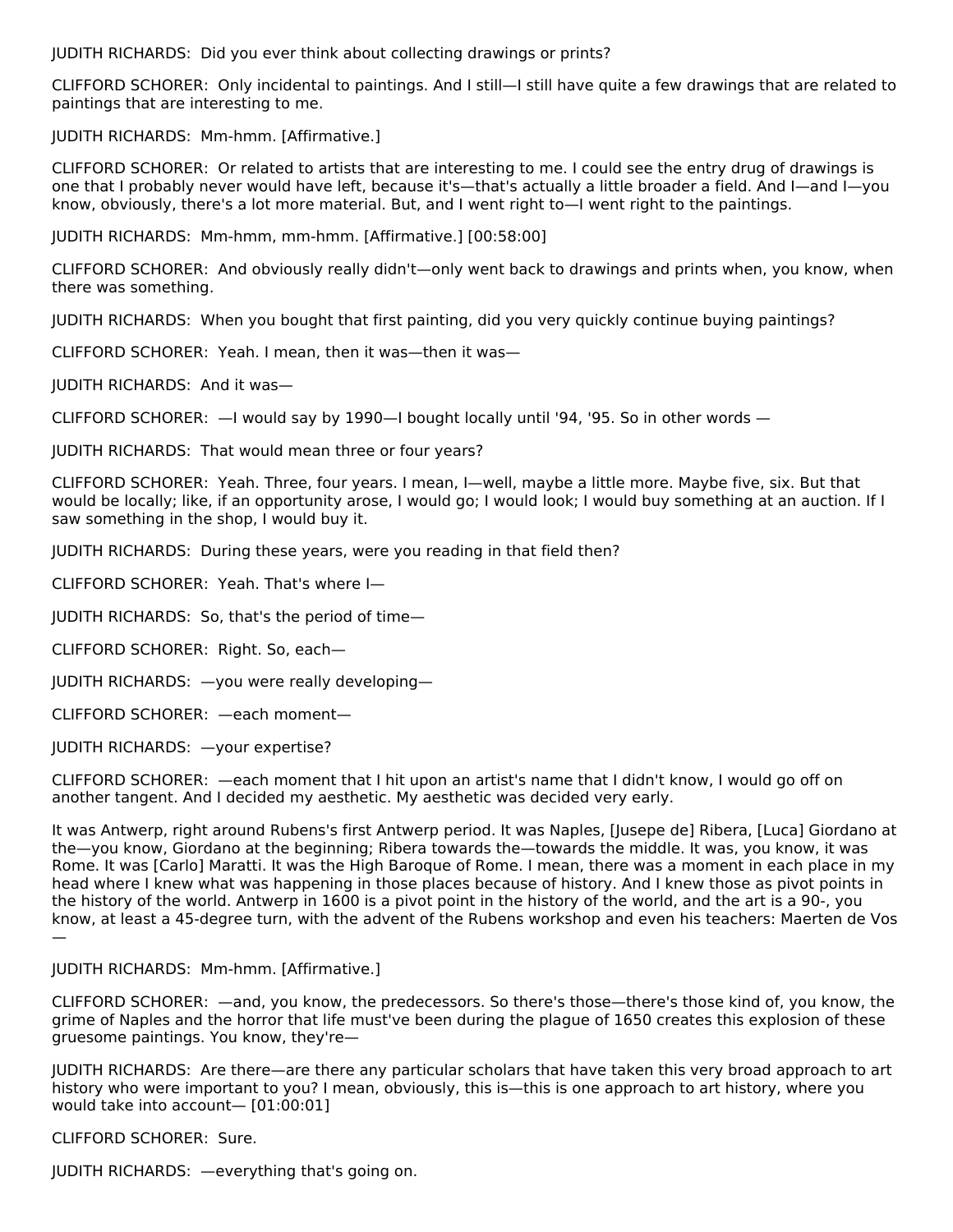CLIFFORD SCHORER: Yeah. I mean, you know, obviously, I love the writing style of Simon Schama. But you know, of course, he's not writing—in my mind, I think of him as a historian rather than an art historian.

#### JUDITH RICHARDS: Mm-hmm. [Affirmative.]

CLIFFORD SCHORER: And he's a very entertaining historian. So, yeah. I'm not opposed to the popularizers of history. They're—you know, they're interesting folks to read about. And also, I'm obsessed with these pivot moments in time, so the events that lead to unforeseen consequences much later on. I mean, a story I'm obsessed with is the—is the German scientist who invented the nitrate process for fertilizer, because in his hands lies the population explosion of the 20th century. He also made the gas for the Nazis. I mean, it's those kinds of crazy, you know—I mean, you think about it.

JUDITH RICHARDS: Mm-hmm. [Affirmative.]

CLIFFORD SCHORER: There were a billion people in 1900. And there are 7.9 or eight billion people now. He's the responsible party, solely responsible.

#### JUDITH RICHARDS: You mean fertilizer?

CLIFFORD SCHORER: Yeah. Solely responsible. Without that, we could not feed these people. Without synthetic fertilizers, it's impossible to feed the human race. So it's, to me, those moments. Like, you know—and the same thing. You know, the Scheldt silts up in Antwerp and ruin comes upon the city. But for those moments of flourishing, when they were a key point, you know, look what they produced.

JUDITH RICHARDS: Mm-hmm. [Affirmative.]

CLIFFORD SCHORER: And then it moves to Amsterdam, you know.

JUDITH RICHARDS: When you were—when you were talking about Amsterdam and Antwerp, I was thinking about the fact that your mother was originally of Dutch—

CLIFFORD SCHORER: Yeah. Payntars are Dutch, yeah.

JUDITH RICHARDS: —ancestry. So did that affect your interest at all? Did that kind of—did you ever look back for your family there?

CLIFFORD SCHORER: No, no.

JUDITH RICHARDS: If there are any remnants?

CLIFFORD SCHORER: No. I mean, my family on my mother's side—again, it's interesting. You know, it's a—it's a story of ruination. And you know, the American catastrophe. So it's more interesting early on in American history because they were here very early. [01:02:02]

[END OF schore18 1of1 sd track01.]

JUDITH RICHARDS: Oh.

CLIFFORD SCHORER: So one branch of the family were the owners of the Deed of Queens, New York, when back when the Dutch were here. But, but then, you know, many, many years later, basically, it was all dissipated.

JUDITH RICHARDS: [Laughs.]

CLIFFORD SCHORER: As it is by irresponsible, you know, people—

JUDITH RICHARDS: Yes, yes.

CLIFFORD SCHORER: —managing their affairs.

JUDITH RICHARDS: Yes.

CLIFFORD SCHORER: But anyway, I mean, no—I mean, I knew of the name and the connection, but there's never been any—

JUDITH RICHARDS: You didn't—

CLIFFORD SCHORER: No.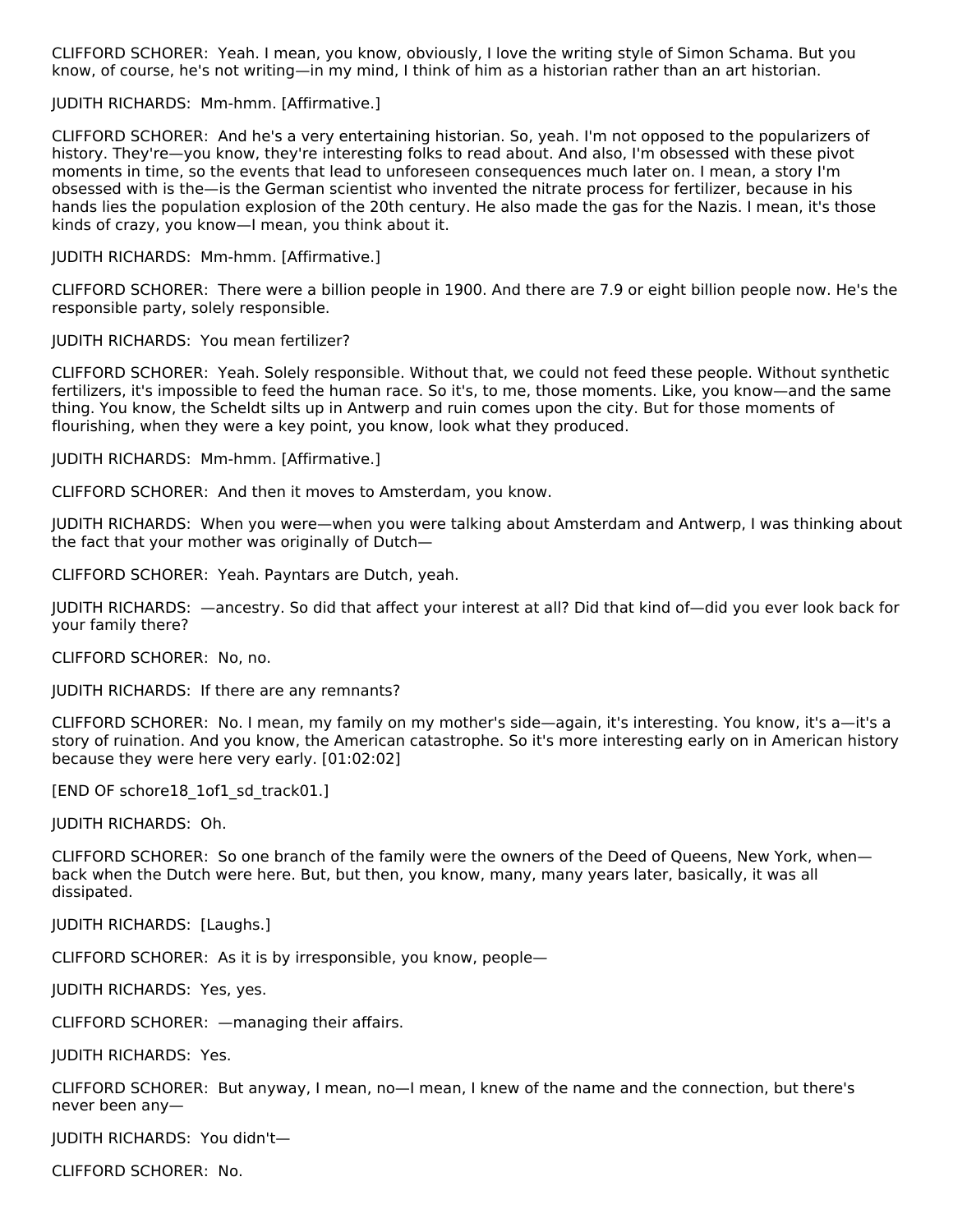JUDITH RICHARDS: All right.

CLIFFORD SCHORER: I mean, there's stronger German roots on my father's side.

JUDITH RICHARDS: Mm-hmm. [Affirmative.]

CLIFFORD SCHORER: Even though they're Americans, through and through. I mean, they're all Americans, but they—there's at least some—I would say a kernel of the character is forged in the German fire.

JUDITH RICHARDS: [Laughs.]

CLIFFORD SCHORER: Of which I can appreciate; I mean, I understand that.

JUDITH RICHARDS: Mm-hmm. [Affirmative.]

CLIFFORD SCHORER: My grandfather and I had a similar language about the world.

JUDITH RICHARDS: So the, in the '90s, you were beginning your studying, and you're focused on these key areas of Italian—

CLIFFORD SCHORER: Yes.

JUDITH RICHARDS: —and Northern Baroque.

CLIFFORD SCHORER: Again, it's a world of solitude, though; you talk about studying—

JUDITH RICHARDS: Mm-hmm. [Affirmative.]

CLIFFORD SCHORER: I'm not studying. I'm sort of burrowing a hole in the bottom of a library and shining a flashlight on a book under a cover, so no one knows what I'm––what embarrassments I'm reading about.

JUDITH RICHARDS: Not—

CLIFFORD SCHORER: Yes.

JUDITH RICHARDS: So it's not secrecy. It's—why embarrassment?

CLIFFORD SCHORER: No. It just wasn't—I mean until 1999—when, unfortunately, the auction houses forced me to come out of the closet, that—that's really the only time, you know, when the Christie's and the Sotheby's, when they became so socially engaged with me, and they were trying to drag me out, you know, that they were —they were seeing a younger person buying things at a sale, and they wanted to know who they are, and what they—you know, they're doing market research, and in their market research, they want to drag you to a dinner and plop you next to the ambassador and, you know.

JUDITH RICHARDS: Cultivate, yeah.

CLIFFORD SCHORER: Yes, and they—you know, in a sense, that's lovely, but that, that's not really me. So I went along with it because, you know, I thought, Okay, I'll get some— [00:01:59]

JUDITH RICHARDS: So you start to spend more time in New York, or that's auction?

CLIFFORD SCHORER: Spending more time going back and forth, yes.

JUDITH RICHARDS: Yes.

CLIFFORD SCHORER: Yes. I mean, that––and also, you know, when you get––when you go to the Old Master market, if you really want to focus on something, you really can't go to any tertiary auction houses. You have to go to the source. And you know, in those days, there were more sales than there are now. So there were, you know, four or five sales a year.

#### JUDITH RICHARDS: Mm-hmm. [Affirmative.]

CLIFFORD SCHORER: So now there's really, you know, two sales worth attending. Just because there was more material in the market.

JUDITH RICHARDS: Can you remember key purchases you made in those—what you define as early years? I mean, was there a kind of sense that you have when you look back that there was a certain period of time when you were doing a lot of research and reading?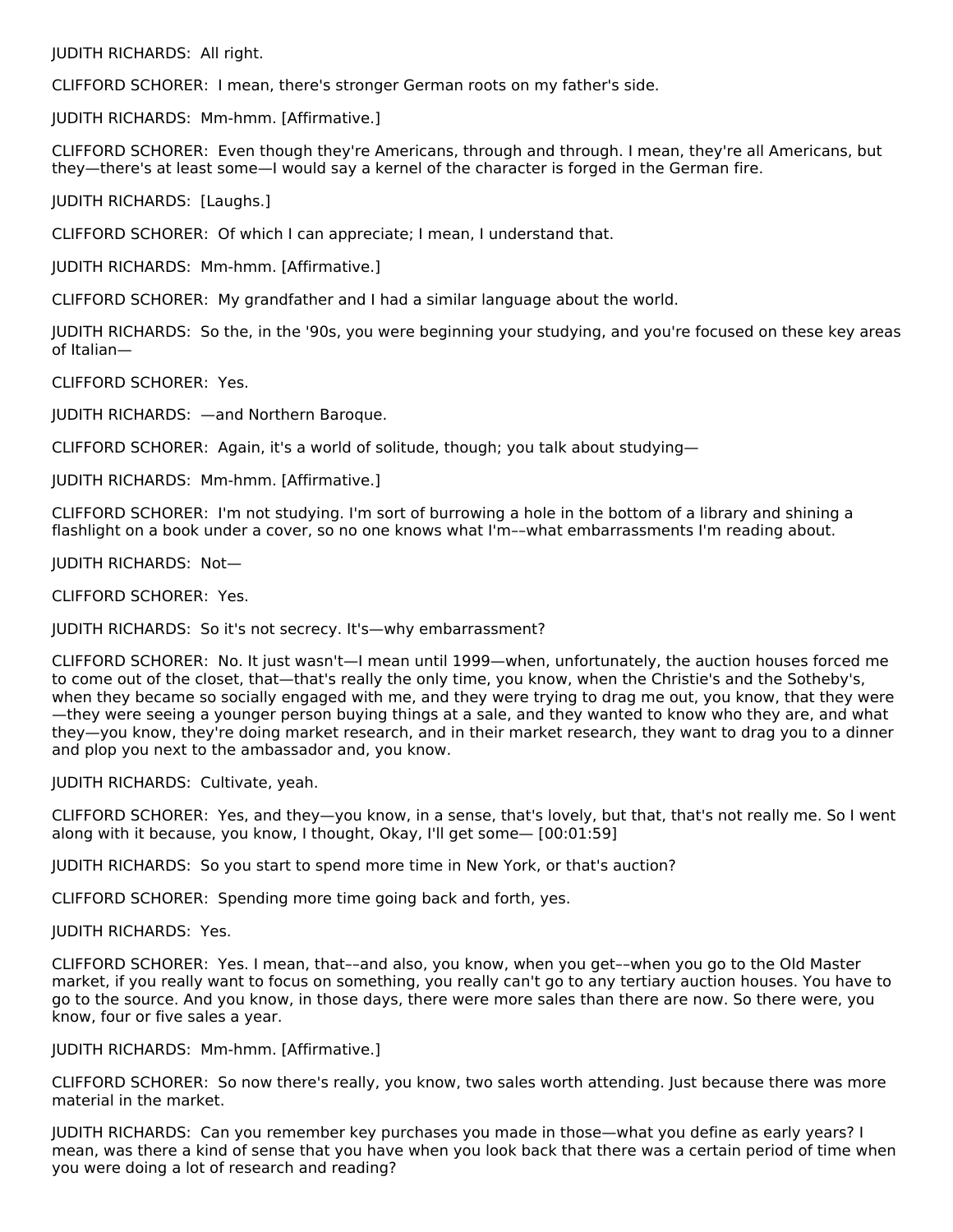CLIFFORD SCHORER: Yes.

JUDITH RICHARDS: And not buying a lot, but gaining information and confidence, and then, and then it went–– the volume of activity—

CLIFFORD SCHORER: Yes.

JUDITH RICHARDS: —went up?

CLIFFORD SCHORER: Yes. There was––I would say by the early 2000s, it would start to be multiple deals. So, you know, the finances of it drove the whole thing. You know, there was a—I forget who the famous collector was, that says, "I deal to collect." Well, I didn't have that crutch of dealing, so I had to earn money to collect. So there came moments when I would be flush with cash because I did something, you know, reasonably successful, and then I would take all that money and go just sink it faster than, you know––prudently, but I would sink it. I would.

JUDITH RICHARDS: Did you—were you maintaining a kind of a wish list, so when you came into this—when you had the money, you knew you had your goals?

CLIFFORD SCHORER: Yes. There were definitely––it would definitely––I mean, there are still major goals that are unachieved that—you know, there's a whole list, yes, and there are some with highlighting, some without, some that are possible, some that are not.

JUDITH RICHARDS: Mm-hmm. [Affirmative.]

CLIFFORD SCHORER: Some that were—

JUDITH RICHARDS: So what were some of the early key purchases, and how did they—why were they goals then and—

CLIFFORD SCHORER: Yes.

JUDITH RICHARDS: —how did they appear? [00:04:06]

CLIFFORD SCHORER: So the entry point at that time was sort of the 10 to \$25,000 per picture, and—

JUDITH RICHARDS: This is in the '90s.

CLIFFORD SCHORER: Yes. That wasn't quite enough to buy much, but if you bought secondary names, which meant that you needed to know all the secondary names, and if you bought the best quality of those secondary names, you could do okay. You could put together quite an impressive-feeling collection.

JUDITH RICHARDS: When you say "secondary names," those are still artists who would be in museum collections? They just would not be the most prominent?

CLIFFORD SCHORER: They would be artists that might be in storage and—

JUDITH RICHARDS: [Laughs.] Okay.

CLIFFORD SCHORER: No, I mean they would be on the walls in some collections, and they might not be considered by art historians to be sort of the key figure of the movement, you know. For example, I am a big fan of [Giulio Cesare] Procaccini. And, you know, the best Procaccini, when I was looking back in 2000, was €5 to 6 million. And, you know, when the euro was new. I couldn't afford that. So I started looking at Daniele Crespi. And I saw Daniele Crespi as an artist who is equally competent but died so young that he never really established his name. And at one point I had five Daniele Crespis, because I thought he was, you know––

JUDITH RICHARDS: And his work came to your attention how?

CLIFFORD SCHORER: Well, learning about the Lombard artists, all the Lombard artists, and sort of looking at them and deciding which ones I thought had merit.

JUDITH RICHARDS: Through your—

CLIFFORD SCHORER: And again, it's very subjective. I mean, which ones had merit? I mean, who am I? But certainly, it's––there are some artists who, in a combination of craft and conception or conceit, jump off the page at me, and I say, This is an artist I want to own.

JUDITH RICHARDS: Mm-hmm. [Affirmative.]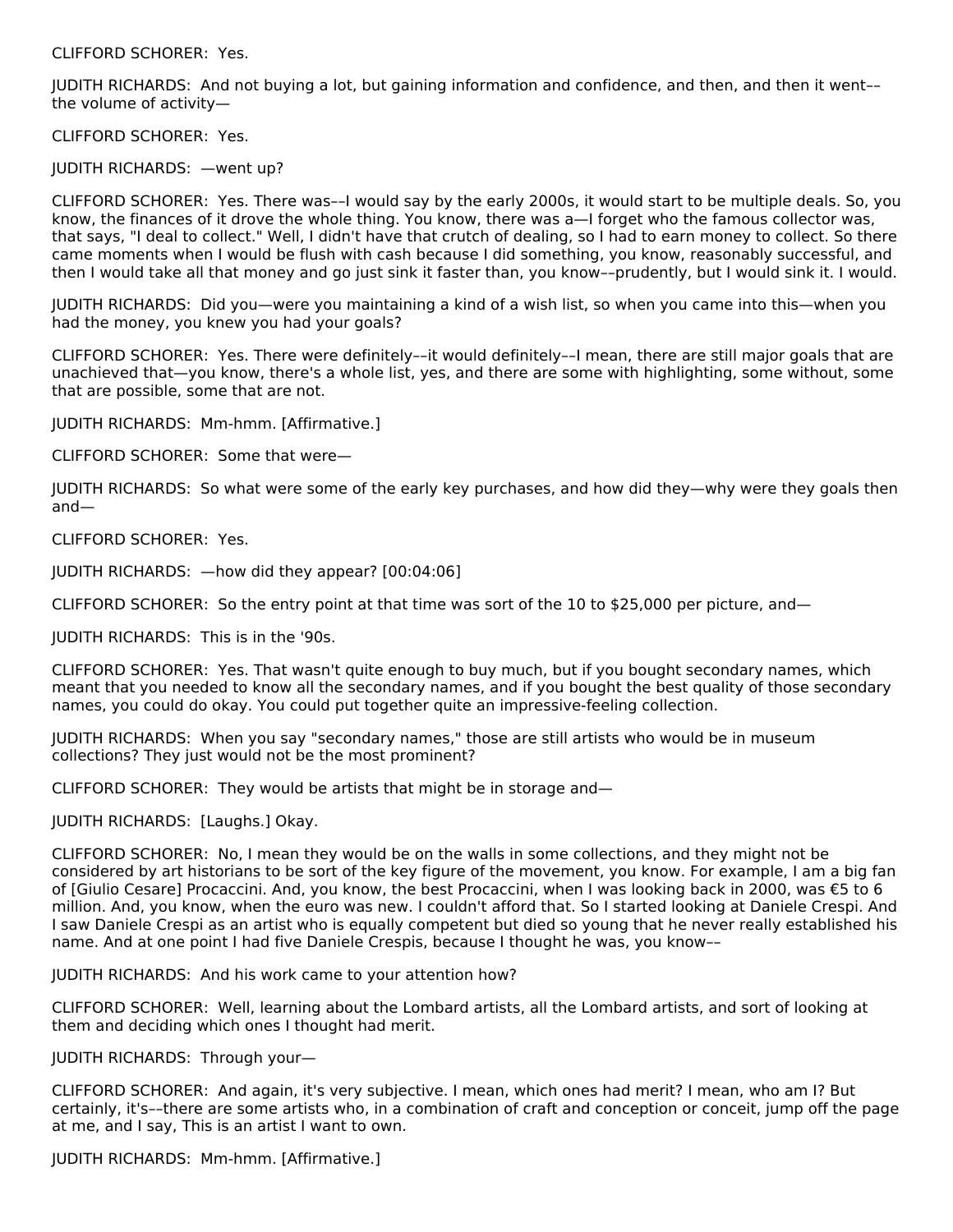CLIFFORD SCHORER: And often, those are the ones I cannot afford under any circumstances. You know, obviously, I feel that way about some of the greatest Renaissance masters, but that's just not going to happen. So, you know, you sort of, you pick your way along, and you have to be opportunistic. And fortunately, as I outlined earlier, I can look at an Antwerp picture or—rarely, but sometimes, an Amsterdam picture and an Italian picture, you know, a Naples picture or a Roman picture, so I have maybe three or four opportunities a year where most collectors might have one. So that made it, you know— [00:06:00]

JUDITH RICHARDS: Because how you define a collection and the price point?

CLIFFORD SCHORER: Yes, and—but more than that: the artists that interest me and the types of subjects that engage me, they are broader than, I think, most collectors, because most collectors say, "I want one great Dutch or Flemish picture per year. I collect Dutch landscapes. I collect Dutch still lifes; I collect," you know, fill in the blank.

JUDITH RICHARDS: That's how you characterize the collectors in your field now? Have they always been—

CLIFFORD SCHORER: No, that's changed. That is the way they were then, yes. And that was because they could be. And, obviously, that is the sort of the genesis of the great collections that just got given to Boston.

JUDITH RICHARDS: When you were doing research and you were reading auction catalogues, those are catalogues with the sale prices written in. So part of what you were studying wasn't just the work; it was the market.

CLIFFORD SCHORER: See, I don't want to seem like—

JUDITH RICHARDS: Where are the values––

CLIFFORD SCHORER: —too much of a philistine, but obviously economics play a role in my thinking when I—let me rephrase it, so that I seem less a charlatan. If I esteem something aesthetically and the marketplace undervalues it in my humble and completely subjective opinion, it is a rare combination of forces because, in general, when I esteem something aesthetically, the marketplace almost universally esteems it financially, too, and as Chris Apostle and I joke, I have a very common eye.

JUDITH RICHARDS: What's his name? [00:08:03]

CLIFFORD SCHORER: Chris Apostle from Sotheby's. I have a very common eye, meaning that, you know, obviously, I can go through his catalogues, and I call him up about four lots, and he says, "Yes, you and every other dealer," meaning that, you know, of course, those are the four lots that, you know, that the 12 people that he knows are going to call him about. [Laughs.] So, yes, I mean, obviously there is this interplay between the marketplace and the art historical importance. Sometimes they're inverted, but almost universally they're—

JUDITH RICHARDS: Mm-hmm. [Affirmative.] I was thinking of something more basic.

CLIFFORD SCHORER: Okay.

JUDITH RICHARDS: Just a sense of knowing what the price should be—

CLIFFORD SCHORER: Right.

JUDITH RICHARDS: —or what's been bid in the past—

CLIFFORD SCHORER: Oh, I see, okay.

JUDITH RICHARDS: —what it sold at so that you don't feel—

CLIFFORD SCHORER: You have to rein me in when I go off on tangents.

JUDITH RICHARDS: No, no, no, this is very important—

CLIFFORD SCHORER: No—

JUDITH RICHARDS: —what you were talking about—

CLIFFORD SCHORER: —but, yes, I—

JUDITH RICHARDS: It was another level—

CLIFFORD SCHORER: —no, no, I agree. I agree with you that, obviously, as you come to know—and there's a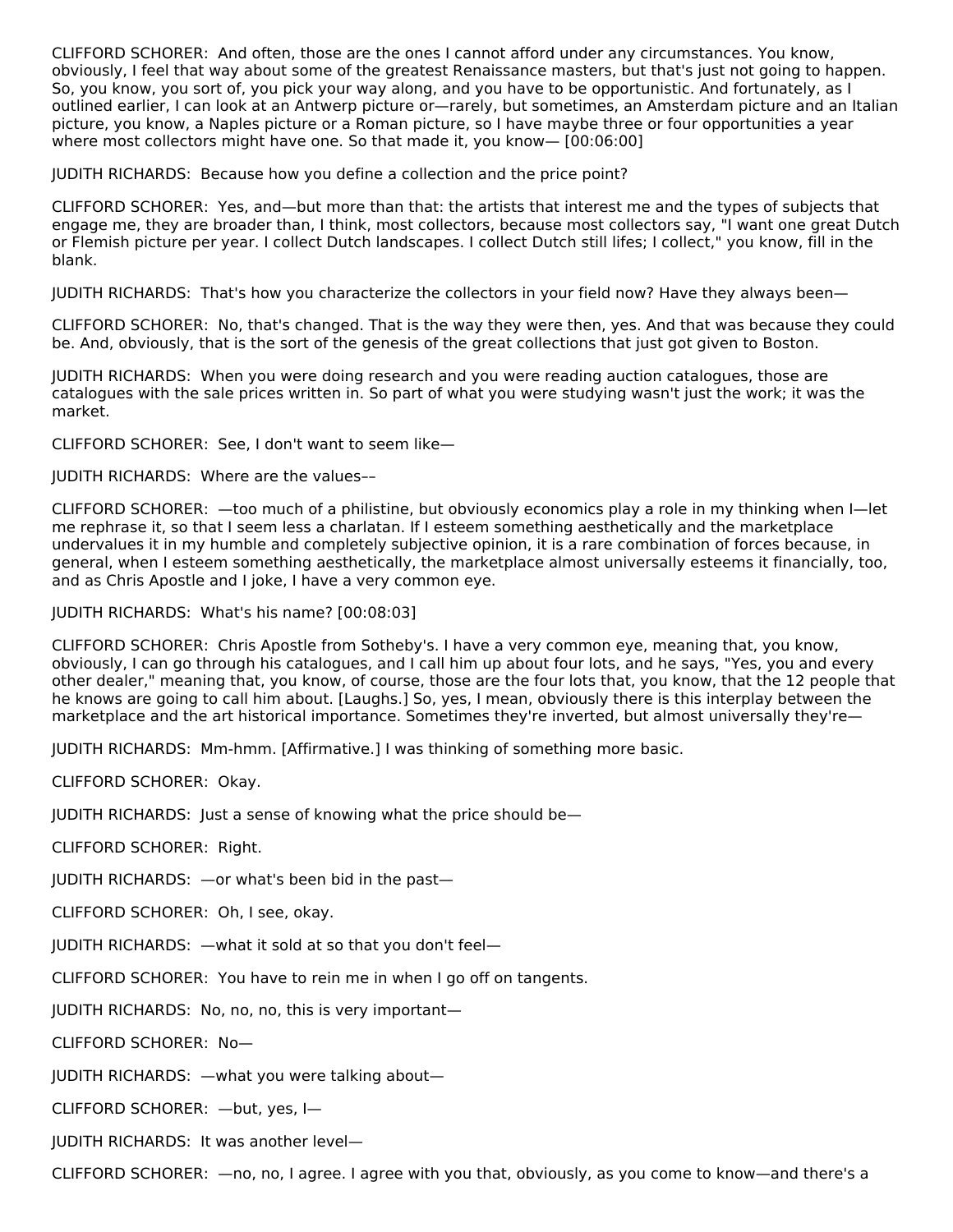downside to that, too. If you come of age at a certain point in the collecting dynamic, and you are presented with the last 12 years of catalogues, and you go through them all, and from that you draw your conclusions about what the marketplace has been, and then you make the investor's fatal error of projecting the future as the same as the past, the problem there is that you say to yourself, Okay, a painting by, you know, fill in the blank, Molenaer, is worth €20,000 for a minor work. And then, you know, you may 10 years later find that Molenaer is worth five, or he's worth 500.

So it is very––yes, you know, you have to put the, you know, the benchmarks of pricing in their histories, but now that I'm in the trade, which is a very different perspective, I have to take those shackles off a bit because I think like an old man, like every old man. "A loaf of bread is more than 29¢?"

JUDITH RICHARDS: [Laughs.]

CLIFFORD SCHORER: You know, I mean, "A Molenaer is more than \$20,000?" You know. It's the same problem. So, yes, in a way, you have to forget some of that. You have to let that go. You have to think about tastes and the moment of your taste and whether the market is esteeming that taste at a given moment. [00:10:02]

JUDITH RICHARDS: When you started out in this field, did you have a general sense of where you wanted to go? And has that changed over the years? Your perspective is unusually broad, at least it used to be—

CLIFFORD SCHORER: Yes.

JUDITH RICHARDS: —for the field. Has that been changing?

CLIFFORD SCHORER: Well, the stated goal has always been to die with one painting, the best painting I've ever owned.

JUDITH RICHARDS: Oh, so part of it—

CLIFFORD SCHORER: And I don't mind living in a cardboard box. So—

JUDITH RICHARDS: [Laughs.]

CLIFFORD SCHORER: —that's––so, and I'm getting there. So that's––you know, the reality is though, that that painting will never come my way, so I have to—to go back to this question, has my philosophy about this changed in the course of it? Of course. I mean, my eye has changed. In some ways, things that I thought were important moments are not as important as they were, because I've seen more examples of the same idea that I thought was such a novel idea. You know, sure, there is an accumulation of thinking, but the goal—my goal sort of long-term—has always been to find better and better and better things. The problem is, I've always had to forget about all of the things in my path until recently.

JUDITH RICHARDS: Mm-hmm. [Affirmative.]

CLIFFORD SCHORER: Because the path was getting very cluttered.

JUDITH RICHARDS: So you talked about what's important and what was significant art historically. In other words, you're trying to build a collection that educates you, that is much more important than just the visual experience of it, that gives a sense of art history. [00:12:01]

CLIFFORD SCHORER: Yes.

JUDITH RICHARDS: Cultural history.

CLIFFORD SCHORER: Yes. Every picture––

JUDITH RICHARDS: And some collectors might just be focused on the visual experience, knowing the importance artistically, but—

CLIFFORD SCHORER: Right.

JUDITH RICHARDS: —the visual experience is the key. And it sounds like you had a much broader approach, or deeper approach.

CLIFFORD SCHORER: Yes, I mean, I think if I limited myself to sort of, you know, the quality of the paint, I think, in a way, that would be unsatisfying to me. I mean, I would certainly still be able to collect, and probably more successfully, because I would be focused like a laser beam on sort of one thing, you know, one idea. As you say, this aesthetic experience or, you know, the cultivation of the eye or a satisfaction of the eye. But for me, it's the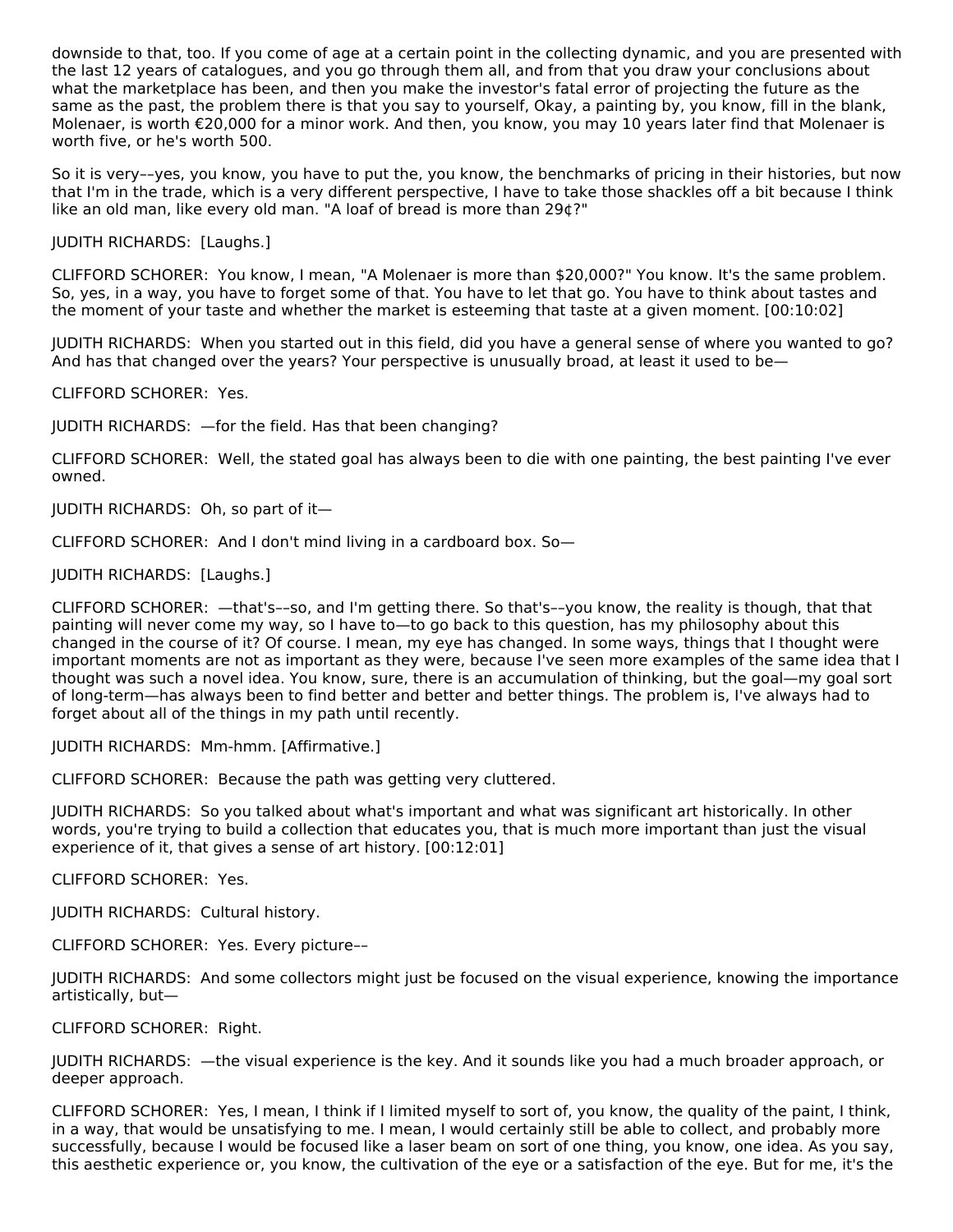combination of the conception and the craft, so the conception is very important to me; knowing that [Guido] Reni stole his figure from the Apollo Belvedere because it was here when he was there is interesting to me and I––you know, to find that out, if I didn't know it before, either by accident or by some kind person sharing it with me, I'm––you know, it adds a layer to my experience of the art that's different from my aesthetic experience of the art.

JUDITH RICHARDS: Mm-hmm. [Affirmative.] You talked about improving the collection; are you continually culling and, as you buy better examples, selling lesser examples?

CLIFFORD SCHORER: That pause button has been pushed, because five years ago I bought Thomas Agnew & Sons.

JUDITH RICHARDS: We'll get to that.

CLIFFORD SCHORER: Yes. And so—

JUDITH RICHARDS: Let's say before.

CLIFFORD SCHORER: —before that. Yes, before that, I was not actively selling anything, because the problem is, the things that you buy that are your sort of orphan children, you often can't sell them to the workhouse for very much money, so they're not going to produce much in terms of the next purchase. So, no, I didn't look to the collection to fund the next wave of the collection. I did put them in boxes and move them to deep storage. [Laughs.] And— [00:14:03]

JUDITH RICHARDS: Because you were continually not only expanding the view, but you were also refining and improving the quality of each example?

CLIFFORD SCHORER: One hopes. I mean, you know, that's—

JUDITH RICHARDS: As your budget is—

CLIFFORD SCHORER: You're putting a value judgment on it that I, you know, I'm uncomfortable making entirely myself. Yes, in my subjective opinion, I'm doing those things. I'm improving the collection. I'm also doing other things. I'm also sending—wherever there is some scholarly interest, I'm sending them out to museums, so that somebody puts a new mind on them, puts a new eyeball on them.

JUDITH RICHARDS: Mm-hmm. [Affirmative.]

CLIFFORD SCHORER: You know, I mean, I love lending things, and I have a lot of things on loan, and I would like to do more of that. But that's very time-consuming, because you have to be your own registrar. But the idea of putting them out there so that other scholars may see these little connections that I sit and ponder over in my living room—

JUDITH RICHARDS: Mm-hmm. [Affirmative.]

CLIFFORD SCHORER: —that's, you know—and not even scholars, just, you know, let people enjoy them for what they are.

JUDITH RICHARDS: Yes. It sounds like the word "scholarly" is very key, that your approach is scholarly. Have you ever thought of writing about the works?

CLIFFORD SCHORER: I'm not that intelligent.

JUDITH RICHARDS: Do you speak to art historians who have––

CLIFFORD SCHORER: I love—that's something I did start doing in 2008.

JUDITH RICHARDS: Mm-hmm. [Affirmative.]

CLIFFORD SCHORER: And that was talking to art historians, which is something––

JUDITH RICHARDS: But not before that?

CLIFFORD SCHORER: No, really not. No.

JUDITH RICHARDS: Did you read art magazines? I know you read books.

CLIFFORD SCHORER: Yes, I mean, did I read articles?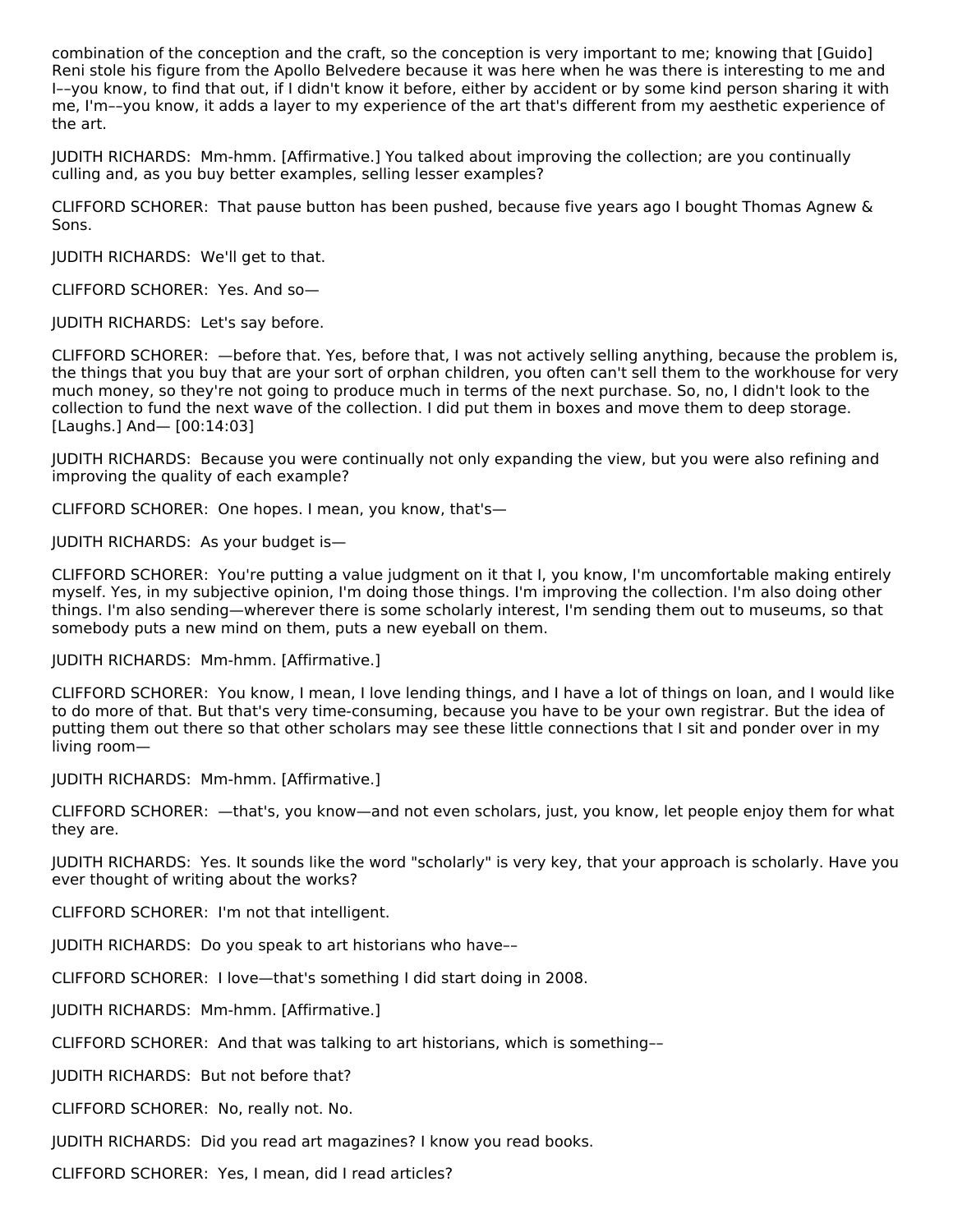JUDITH RICHARDS: There isn't a lot of coverage of Italians—

CLIFFORD SCHORER: I read articles in the Burlington, I read articles in, you know, Prospettiva, you know, yes. I mean, but I didn't, you know, I wasn't trying to make myself a gadfly in the market, or even a gadfly in the curatorial world. Now, that's where the museum world and my personal life intersected, because of the Worcester Art Museum. [00:16:01]

JUDITH RICHARDS: Yes. Before we get to that—so that's 2008, about? Yes.

CLIFFORD SCHORER: So I'm thinking 16 years. So.

JUDITH RICHARDS: Oh, 2001, '02.

CLIFFORD SCHORER: Yes, when I got involved—

JUDITH RICHARDS: Yes.

CLIFFORD SCHORER: —with the museum.

JUDITH RICHARDS: Yes, yes.

CLIFFORD SCHORER: Yes.

JUDITH RICHARDS: Probably there's a few things that happened before that, we haven't touched on.

CLIFFORD SCHORER: Maybe, maybe, I don't know.

JUDITH RICHARDS: So you're collecting Italian––roughly Italian Baroque; that's around 1600 to 17—how do you define it? Do you have a year that you—

CLIFFORD SCHORER: I kind of had a hard stop at 1650 in Rome, but in Naples, I took it right to 1680. [Laughs.]

JUDITH RICHARDS: Okay.

CLIFFORD SCHORER: Yes, no, no, I mean, I had particular moments in cities, but, yes.

JUDITH RICHARDS: Mm-hmm. [Affirmative.] Have you—how do you go about—how in those early years, how did you go about defining and refining what exactly you were looking for? Or was it a matter of opportunity, that you would look at what was out there and decide what you wanted and give—

CLIFFORD SCHORER: Yes.

JUDITH RICHARDS: —yourself a kind of an allowance of paintings?

CLIFFORD SCHORER: Well, I know the famous expression about the collection you have and the collection you have in your mind. In my mind, I have a totally different collection, which is that I had unlimited funds for 25 years, and I selectively purchased the 19 works that came through the marketplace that I should have purchased. And I tried for one of them, but it was––you know, it was because it was terribly underestimated, but of course, the marketplace knew how to make it 700 percent of its high estimate. So, yes, there were—there's the collection that, had I unlimited wealth, I would have acquired.

JUDITH RICHARDS: Mm-hmm. [Affirmative.]

CLIFFORD SCHORER: And then there's the collection that I was able to acquire that stimulated some of the same nerve cells, but possibly the L-DOPA levels were a little lower. But it was still enough of the addiction dose to make you continue on and on, and on, and on. [00:18:01]

JUDITH RICHARDS: Mm-hmm. [Affirmative.]

CLIFFORD SCHORER: So, yes, and it has to be opportunistic. I mean, if someone told me, every year, I'm going to buy one great Dutch picture, I'd say, Well, that's a fool's philosophy in terms of collecting. I mean, this year, there might be two and next year there might be none. [Laughs.]

JUDITH RICHARDS: Mm-hmm. [Affirmative.]

CLIFFORD SCHORER: So.

JUDITH RICHARDS: Were there particular acquisitions that you really were excited about that you discovered?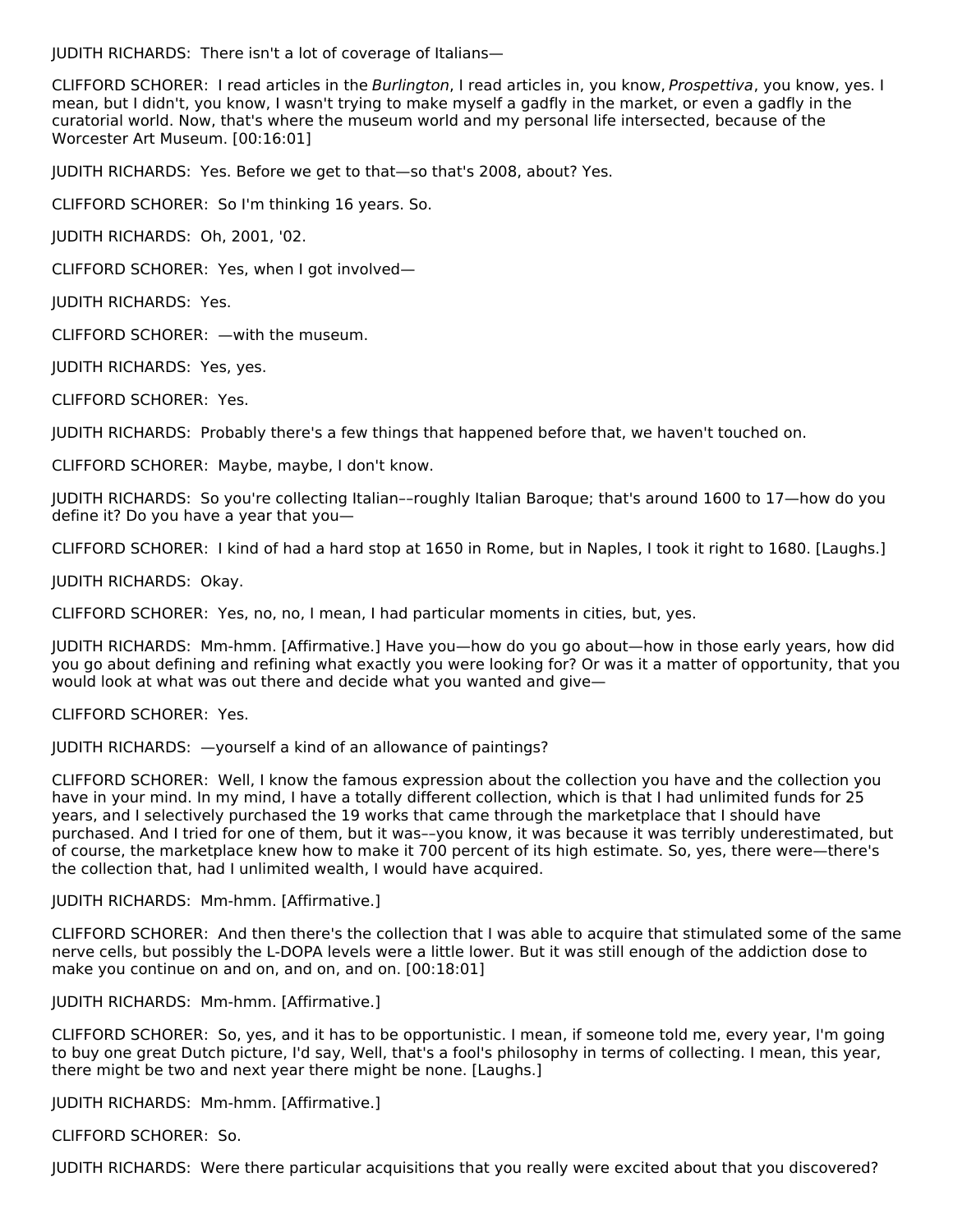And why was it particularly—and this is––still we're in––before 2000?

CLIFFORD SCHORER: So I still spent a lot of my time—regional auction houses, and I had expanded by then to go to the library and look at all the French auction houses.

JUDITH RICHARDS: Region, meaning New England?

CLIFFORD SCHORER: No, no. All the regional houses, not the big city houses. So I was going to the library at Harvard and at other places and reading the catalogues for all the Drouot sales and, you know. Because in those days, you had to have the paper, you know; not everybody was online.

JUDITH RICHARDS: Mm-hmm. [Affirmative.]

CLIFFORD SCHORER: And I was able to make some pretty interesting and exciting discoveries, things I recognized were by the artist that others may not have, and I was able to buy them. So those were always fun and, again, because a Crespi comes top of mind, there were three Crespis that came up that I was able to buy and reattribute to Crespi, and now they're accepted. So those—

JUDITH RICHARDS: How did that happen? How––what was the process of that reattribution officially?

CLIFFORD SCHORER: So, saw them, bought them; in one case, I'll give credit to someone else because it's his discovery of the lot, but I would see them and buy them and then, you know, we would basically spend time working on them.

JUDITH RICHARDS: "We"?

CLIFFORD SCHORER: So, often––in that case, I would have to call up an Italian curator. I mean, I would call Frederick Ilchman; I would call somebody, and I would say, "Who should I talk to about this person?" And usually it would be a letter at that point. I'd write a letter and say, you know, "I think this is by Crespi." And then send it away and—I'm trying to remember who did the book. It's [Nancy Ward] Neilson, Ms. Neilson. She wrote the Crespi book. So I wrote to her several times and said, you know, "Is this Crespi? Is this Crespi? Is this Crespi?" And she got tired— [00:20:02]

JUDITH RICHARDS: Including a photograph?

CLIFFORD SCHORER: Yes, and she got tired of my letters, and eventually she'd write back and say, "Yes." So, you know, that was a good start and I enjoyed that.

JUDITH RICHARDS: And is there official paperwork that goes along with that?

CLIFFORD SCHORER: No, not really. I mean, you know, it's just, you know––I think the next time it comes through the marketplace, it'll say, you know, "We gratefully acknowledge Ms. Neilson, who said it's by Crespi." And that's generally––you know, you build upon the scholars of the past, and the next scholar may say no. You know, but in general, I mean, it's usually—she has a pretty good eye and I respect her.

JUDITH RICHARDS: Which institution is she at?

CLIFFORD SCHORER: I don't even know. I don't even know. Her book is in Italian. But I don't think she's—I think she's not an Italian native. I wrote in English and I got a response in English, so.

JUDITH RICHARDS: She lives in Italy though?

CLIFFORD SCHORER: I think so, yes. I think she's working through––in one of the institutions. I don't remember which one.

JUDITH RICHARDS: Mm-hmm. [Affirmative.]

CLIFFORD SCHORER: And that's—she may be retired now. Her book was from '88 or something, or '90. It was very early. Then we have a Guercino that came up in New Hampshire that I discovered, but unfortunately, other people recognized it, too, so they drove it up to the sky. You know, I love that. That's fun. That's always fun. You know, finding things that people just miss.

#### JUDITH RICHARDS: Mm-hmm. [Affirmative.]

CLIFFORD SCHORER: And, you know, I mean every year, the Alboni—[Alessandro] Allori—the Allori that was sold —this is a good one. The Allori that was sold at Northeast Auctioneers, which came from the Medici Archives, and I found it in the Medici Archives two hours before the auction. I went to Harvard, I said, "I've got to get the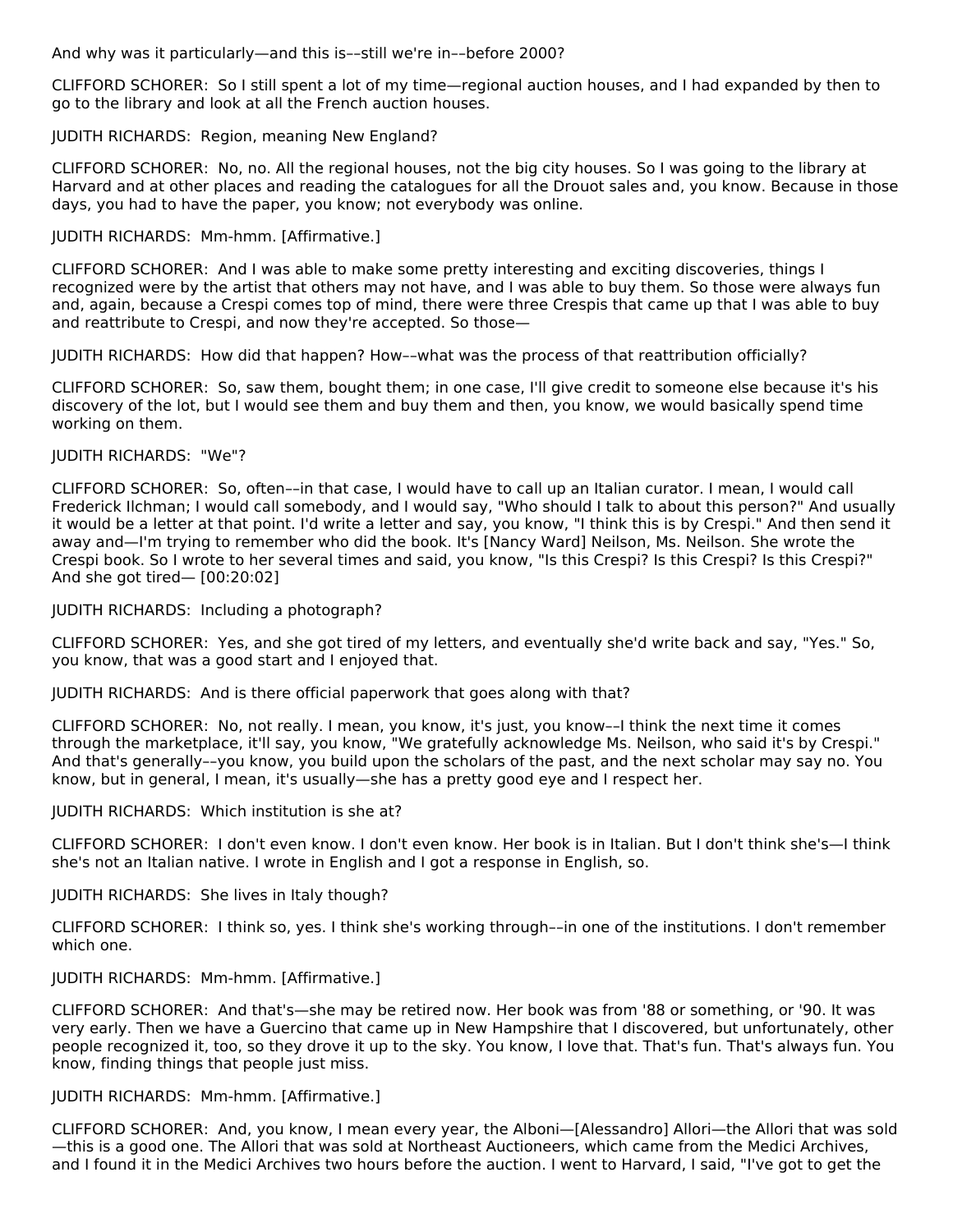microfilm for the Medici Archive." [They laugh.] "The auction is coming up." And I found it; it was an ambassadorial gift to the Spanish ambassador, and found the exact painting and everything.

JUDITH RICHARDS: And you bought it? [00:22:00]

CLIFFORD SCHORER: I bought it, yes. So those are––you know, those are fun. And that one—that one was––you know, it was estimated at, I don't know, \$2,000 and it made 47,000, and I'm in the checkout line, and someone I know is there who bid against me. And I said, you know, "Thanks for that." And he said, "Do you know what you bought?" And I said, "Well, I assume you do if you just bid me up to \$47,000." He says, "No, I didn't." I said, "Okay."

JUDITH RICHARDS: Well, that's it. That's respect.

CLIFFORD SCHORER: I said, "No, that's good. That's good." So I mean, you know, it's fun. Those things are fun.

JUDITH RICHARDS: When those things happen, are you—buyers at auction aren't identified. Nevertheless, do you get calls? Do you get––

CLIFFORD SCHORER: No, no. I mean, the auction house generally won't give that information, because you're a client and they want—

JUDITH RICHARDS: So it's up to you to reach out to the field—

CLIFFORD SCHORER: Yes, you––

JUDITH RICHARDS: —if you want to—

CLIFFORD SCHORER: —have to reach out to the field, right.

JUDITH RICHARDS: —involve yourself in your conversation about this.

CLIFFORD SCHORER: And I have two very young friends in Italy now. Their father was in the art—was sort of a discoverer. He was a good discoverer. He would run around to continental auctions back before the internet, and now the kids and I do a lot. So all day and night we send pictures back and forth by WhatsApp going, "Do we think this is this? Do we think this is this?" And, you know, we can cover a lot of ground. We can cover a lot of auctions in a night. And we can cover—because between the three of us going through a catalogue, we will isolate out the nine things worth sharing, and then we share those nine things, and then we comment on them, like attribution comments, back and forth. And, you know, that's a fun game, and it yields some fruit, it really does.

JUDITH RICHARDS: Huh.

CLIFFORD SCHORER: So.

JUDITH RICHARDS: So as you got to 2000, 2001, how did your interest—you said you became involved with the Worcester Museum. Had you been involved with other institutions before then? And why not?

CLIFFORD SCHORER: No. I don't know that I ever—

JUDITH RICHARDS: And involved, being—

CLIFFORD SCHORER: Yes, no, no, other than going there and looking at things. [00:24:00]

JUDITH RICHARDS: I guess being a donor or being a supporter or being involved in a patron's group of any sort that would put you in contact with other like-minded––

CLIFFORD SCHORER: Yes, I mean, it's interesting because I came to the art world as such a sort of soliloquy, I did not really—you know, I didn't have people to talk to about that sort of thing. So the Worcester experience was a very interesting one and actually was perfect, because Worcester is the size that it is.

So I had read—I forgot which painting it was; it was the [Bernardo] Strozzi. There was a Strozzi that—I was looking at Strozzi, and I was trying to figure this Strozzi painting out that I had discovered at a little auction. And then I'm going through a book on Strozzi, and it says Worcester Art Museum. I'm in Southborough, Massachusetts. I've never been to the Worcester Art Museum. I had never even heard of the Worcester Art Museum.

And I'm, you know, this is probably—I'm trying to think what year it is. It's got to be more than 16 years ago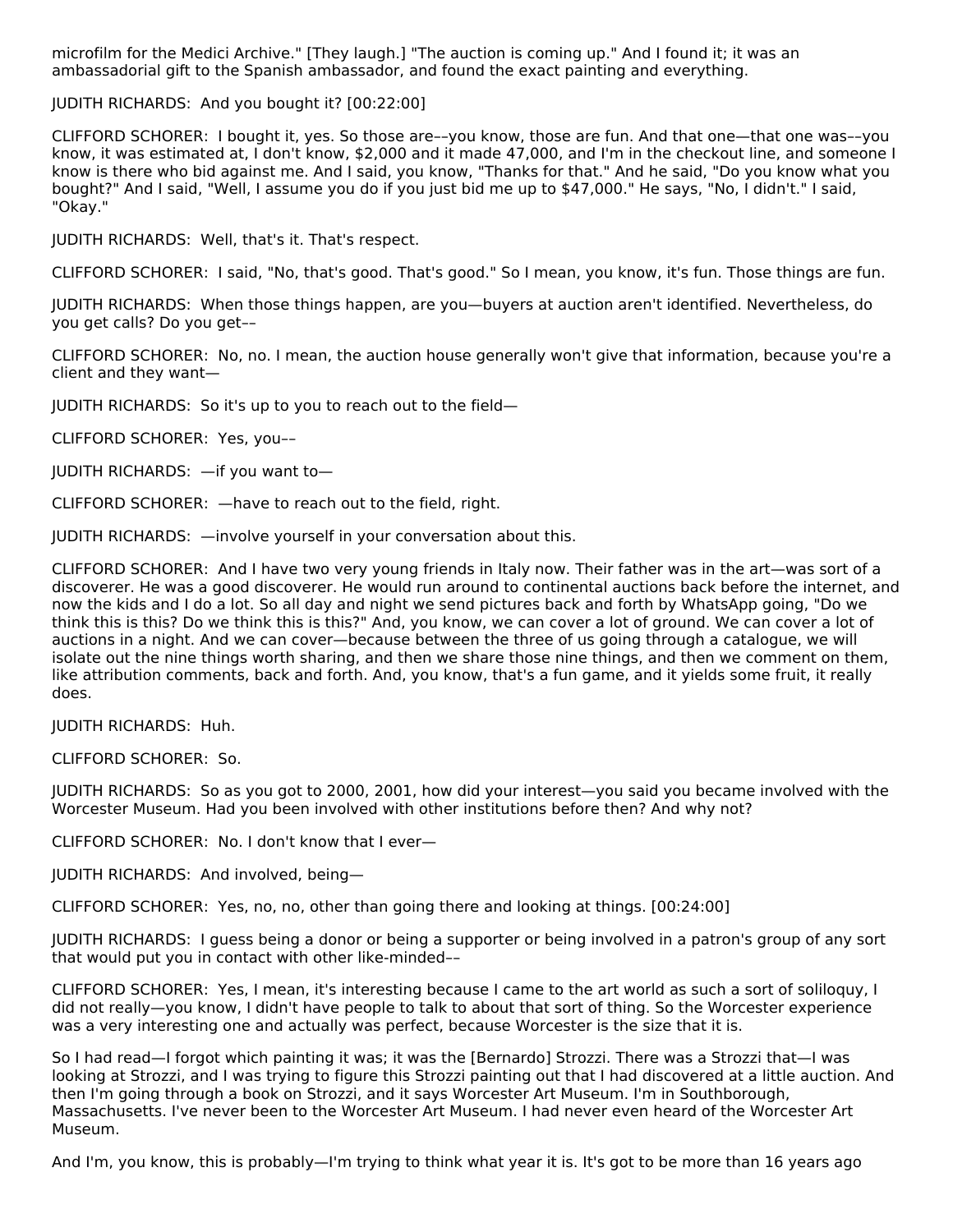because I've been on the roster there for 16 years, so maybe 20 years ago. I don't even remember the day. I'm at my office; I'm looking the Strozzi up, and I see Worcester Art Museum, and then it dawned on me, Wait a minute, they also have that Piero di Cosimo. How can they possibly have a Piero di Cosimo in Worcester? And then I realized, you know, I'd read the name Worcester Art Museum, like, here and there, and I've always logged it in the back of my mind like, Oh, this must be some old collection from New England that, you know, has a few good things.

So I got in my car and I drove over there at lunchtime, and I walked through the whole building, and literally, there was nobody there. I was followed by a security guard—the whole—just followed around.

JUDITH RICHARDS: [Laughs.] Because there's only one.

CLIFFORD SCHORER: And it was incredible. I was like, you know, one after another, really high-quality secondary names. Like the best—you know, the very important people in the orbit of the greatest, and very, very good quality; I mean the best quality that there is. So I went through the whole museum. Then they have these mosaics from Antioch. They have, you know—one of the greatest mosaics in America is hidden behind a coat check. So I went to the director's office. [00:25:59]

JUDITH RICHARDS: You mean Roman mosaic?

CLIFFORD SCHORER: Yes. Antioch. A Roman mosaic.

JUDITH RICHARDS: Yes.

CLIFFORD SCHORER: So I went to the director's office, and there's a glass door. You walk in; there's no receptionist.

JUDITH RICHARDS: Who was the director then?

CLIFFORD SCHORER: Jim Welu. I walked in the office and I said, "Hi. Is your name Jim?" He said, "Yes, I'm Jim." I said, "You've got a great collection here." He said, "Who are you?" I said, "I'm just a local guy, and I just came by to see this collection. This is incredible." He says, "You want to have lunch tomorrow?"

JUDITH RICHARDS: [Laughs.] He's a good director.

CLIFFORD SCHORER: And I said, "Sure. I'll happily have lunch tomorrow." And you know, so we spent, I don't know, 350 hours talking, I mean.

JUDITH RICHARDS: Over many years? Or just, this—

CLIFFORD SCHORER: No.

JUDITH RICHARDS: —is intense.

CLIFFORD SCHORER: I went to TEFAF. I used to go to TEFAF all the time. I ran into him at TEFAF. We started talking at five o'clock at TEFAF; we finished the next morning at 9 a.m. So we just talked all night in the lounge at the hotel, the whole night, just, you know, blah, blah, blah, blah, about this painting and that painting, where it came from and—you know. So he got a sense that I was a very strange human being.

JUDITH RICHARDS: [Laughs.]

CLIFFORD SCHORER: And he—

JUDITH RICHARDS: And he was keeping up with you.

CLIFFORD SCHORER: —and he said, you know, "You need to be involved in this museum; you need to be involved with this museum." I said, "Well, what does that mean, 'involved'?" He said, "Well, we'll make you a Corporator." And I said, "Well, whatever your normal process is, just do your normal process. I don't want to do anything fancy." So he says, "You'll be a Corporator." So I guess there were 300 Corporators, and I forget, but it was—I had one term as Corporator, and then I was on the board, and then I was president. It was just crazy.

I mean, it was, you know, sort of—and I think the problem was that he didn't have a lot of—not even art enthusiasts; they just didn't have—they didn't have the depth of art knowledge they needed on the board at that particular moment. They had wonderful people. They just didn't have the––you know, there weren't—you know—when the curator was talking about exhibitions, and why this is important and that's not important, there were a lot of questions that were being asked that were derailing the conversations. [00:28:03]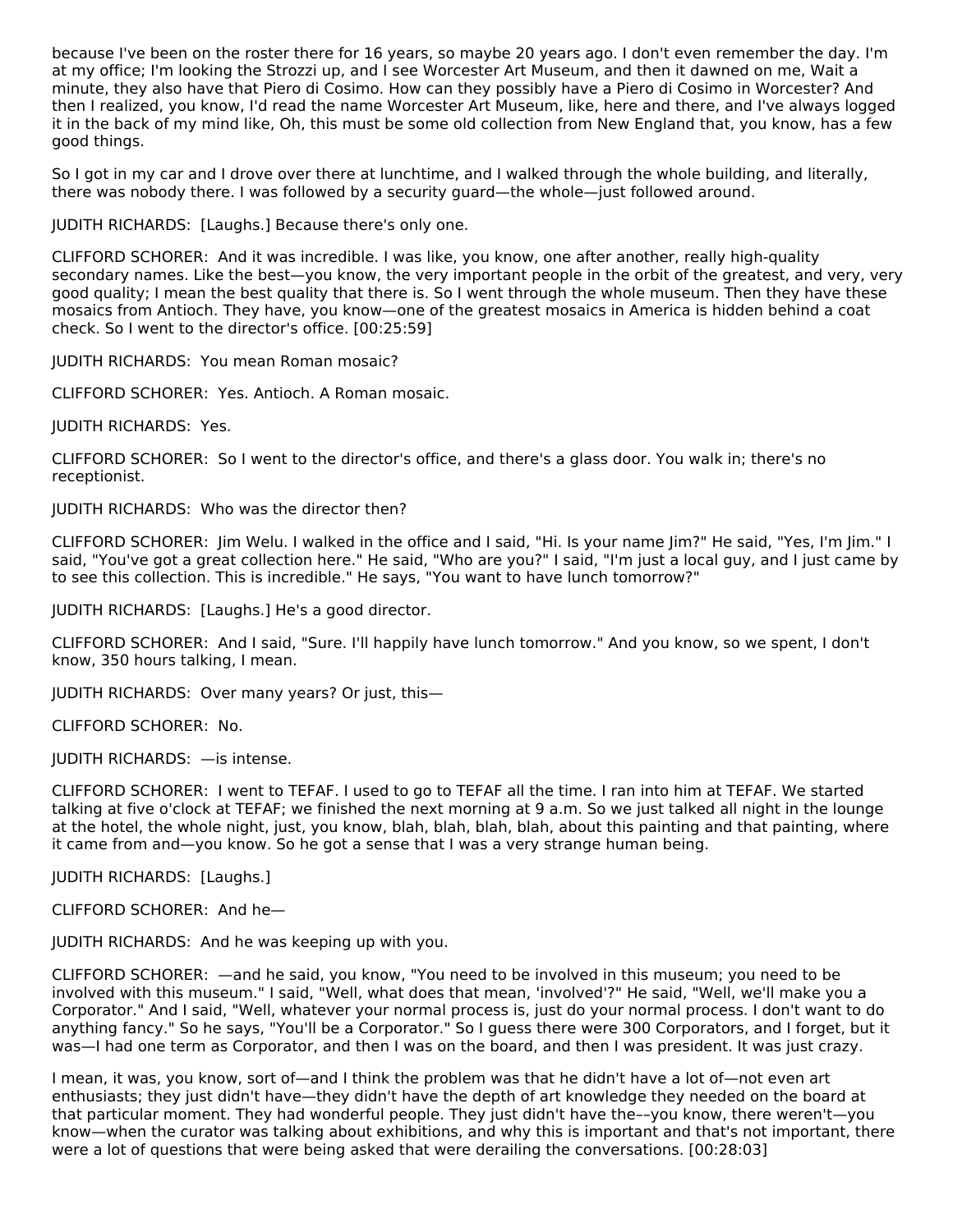JUDITH RICHARDS: Was your business background also important to them? Or—

#### CLIFFORD SCHORER: Yes.

#### JUDITH RICHARDS: —were they being––

CLIFFORD SCHORER: Oh, definitely. No, no, they––I mean, but they did have good––they had the head of Unum Provident Insurance. They had good people; they had good people.

#### JUDITH RICHARDS: Mm-hmm. [Affirmative.]

CLIFFORD SCHORER: And, you know, I would never fault any of those folks for their business acumen. I think the problem was it was the overlap between business and art that made it difficult for them to manage the institution. You know.

#### JUDITH RICHARDS: Mm-hmm. [Affirmative.]

CLIFFORD SCHORER: It is difficult for, you know, someone who's used to running a 20,000-employee, for-profit operation to come into a 160-employee museum and understand how this expenditure furthers the mission, rather than, you know, a profit model or efficiency model. You know, bringing an efficiency model to a museum can destroy a museum.

So the thing I noticed right away was, we have a museum with this collection in a second city in New England that has only 20,000 visitors a year. We should close the museum tomorrow and give everybody that walks by on the sidewalk \$400 and just call it a day, because that's what the budget is. And if you can't get more than 20,000 people in here, you've got a serious problem. So it was at that time, the seeds were planted to grow that institution visitation to 200,000, and that's happened. That's––I think—we're there now at the end of our, whatever, 10-year plan.

#### JUDITH RICHARDS: Mm-hmm. [Affirmative.]

CLIFFORD SCHORER: And you know, other things happened too. There was another local museum that was in trouble, the Higgins Armory Museum, and they had the second-best arms and armor collection in America, and also an unsung hero. No one, you know—other than school trips, people didn't really think of it as a great collection. So they had had merger discussions in the '70s to merge the institutions, and the Higgins finally ran out of runway. They didn't have any more endowment. [00:29:55]

#### JUDITH RICHARDS: Oh.

CLIFFORD SCHORER: And so I was very happy to be there at the moment when they needed the business side to think about things like the real estate, the liability, the employees, you know, the human resource matters, the board relationship between their board and our board when they're being absorbed into our board, that sort of thing. So that was fun, and I think that the institution now is so much stronger having that collection, because that tells the story of the history and the history of art history. So you've got—you can put them side by side. You know, world history is told in warfare and plagues and movements of civilization, and the art tells that story, but it tells it in the abstract.

#### JUDITH RICHARDS: Mm-hmm. [Affirmative.]

CLIFFORD SCHORER: You know, why does this woman look like a skeleton? Well, that's because it's a posthumous portrait. [Laughs.] You know, because she died in this plague. But you know, obviously, I thought it was really fun to be there at that moment, that particular moment.

JUDITH RICHARDS: Mm-hmm. [Affirmative.]

#### CLIFFORD SCHORER: Yes.

JUDITH RICHARDS: Were there—was it a big decision for you to become involved on that level with—

CLIFFORD SCHORER: It was 20 hours a week at the beginning. It was a lot of time, a time I still don't have, but it was a lot of time.

JUDITH RICHARDS: Mm-hmm. [Affirmative.]

CLIFFORD SCHORER: Yes, I mean––

JUDITH RICHARDS: Did you find it fulfilling?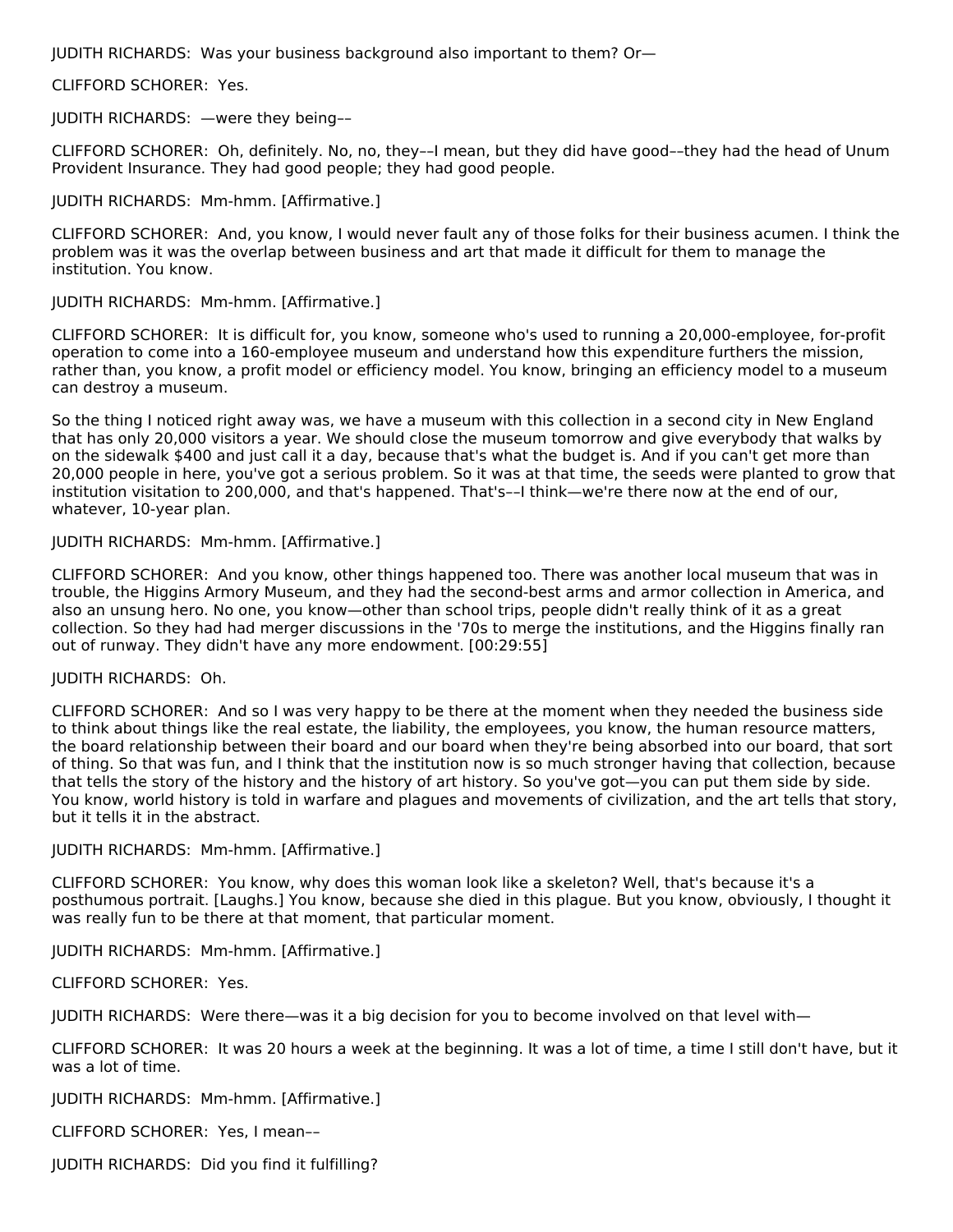CLIFFORD SCHORER: Oh, I thought it was great, yes. No, it was a lot of fun. And I met wonderful people; I saw them all last night. We had a cocktail party last night at someone's house; it was all the board members. And the museum is making ambitious purchases. And if I had any role in that—that they're now actually spending this big endowment they have to buy pictures and to buy art, that's exciting to me because, you know, there was a long period of time when the acquisitions were very modest, because there wasn't a thorough process to get a big purchase through. And now I think there's a very good process in place. There's an understanding of what they need; there's an understanding of what they want.

JUDITH RICHARDS: Mm-hmm. [Affirmative.] Did the mission change at all during the years that you were there?

CLIFFORD SCHORER: Yes. The mission changed; the vision statement changed; the facilities are undergoing changes. Yes, there are big, big changes. [00:31:59]

JUDITH RICHARDS: Mm-hmm. [Affirmative.]

CLIFFORD SCHORER: But, you know, and with the absorption of the Higgins Armory collection, the unrestricted endowment grew by 25 percent, even though the Higgins was out of money, because of the way we orchestrated that handover. They were able to sell the parts of the collection that were not museum-worthy, but they raised a tremendous amount of money.

JUDITH RICHARDS: And that went into your endowment?

CLIFFORD SCHORER: Because the collection was enormous. Their collection was just chock-a-block with things that had nothing to do with museum collections.

JUDITH RICHARDS: Oh. Not just multiple helmets—

CLIFFORD SCHORER: Oh, no, no, no.

JUDITH RICHARDS: —that were the same.

CLIFFORD SCHORER: No, there were, you know, metalwares; there were Art Nouveau objects; there were lock boxes. There were things that were not really museum pieces, but they were very valuable things.

JUDITH RICHARDS: Mm-hmm. [Affirmative.]

CLIFFORD SCHORER: Yes, so. And then the real estate. We sold the real estate. They had a large piece of real estate.

JUDITH RICHARDS: So that really transformed the Worcester Art Museum.

CLIFFORD SCHORER: Yes, I mean, it helped to give the Worcester Art Museum the breathing space to get their spend—I think this year their spend is down to 5.8 percent of endowment, which is the lowest I've ever seen, by an enormous amount. So that's a huge—I mean, fiscally, they were on a path to 10 years and the money would be gone, back in the day, because you know, they were spending eight to nine percent plus capital, you know, plus cap ex, and you can't do that, you know; grandma's jewels only last so long.

JUDITH RICHARDS: Yes.

CLIFFORD SCHORER: And Worcester was once a city of, you know, nine millionaires, and those millionaires supported the museum. And now, it's a city of, you know, 100,000 Ph.D.s, who all have good income, but they don't support institutions. So you have to have a different model.

JUDITH RICHARDS: Mm-hmm. [Affirmative.]

CLIFFORD SCHORER: You have to have a much broader and thinner support base. And that's great.

JUDITH RICHARDS: Have you been involved with other arts institutions besides Worcester?

CLIFFORD SCHORER: The MFA. I do the Arts of Europe Advisory, but that's really––they've asked me to join and do more, but because of the time commitment at Worcester, I really haven't been able to.

JUDITH RICHARDS: I notice that there was a major contribution from, maybe, from your business to the Museum of Science. [00:34:02]

CLIFFORD SCHORER: Well, that touches on another one of my collecting areas, actually. That is—

JUDITH RICHARDS: Oh.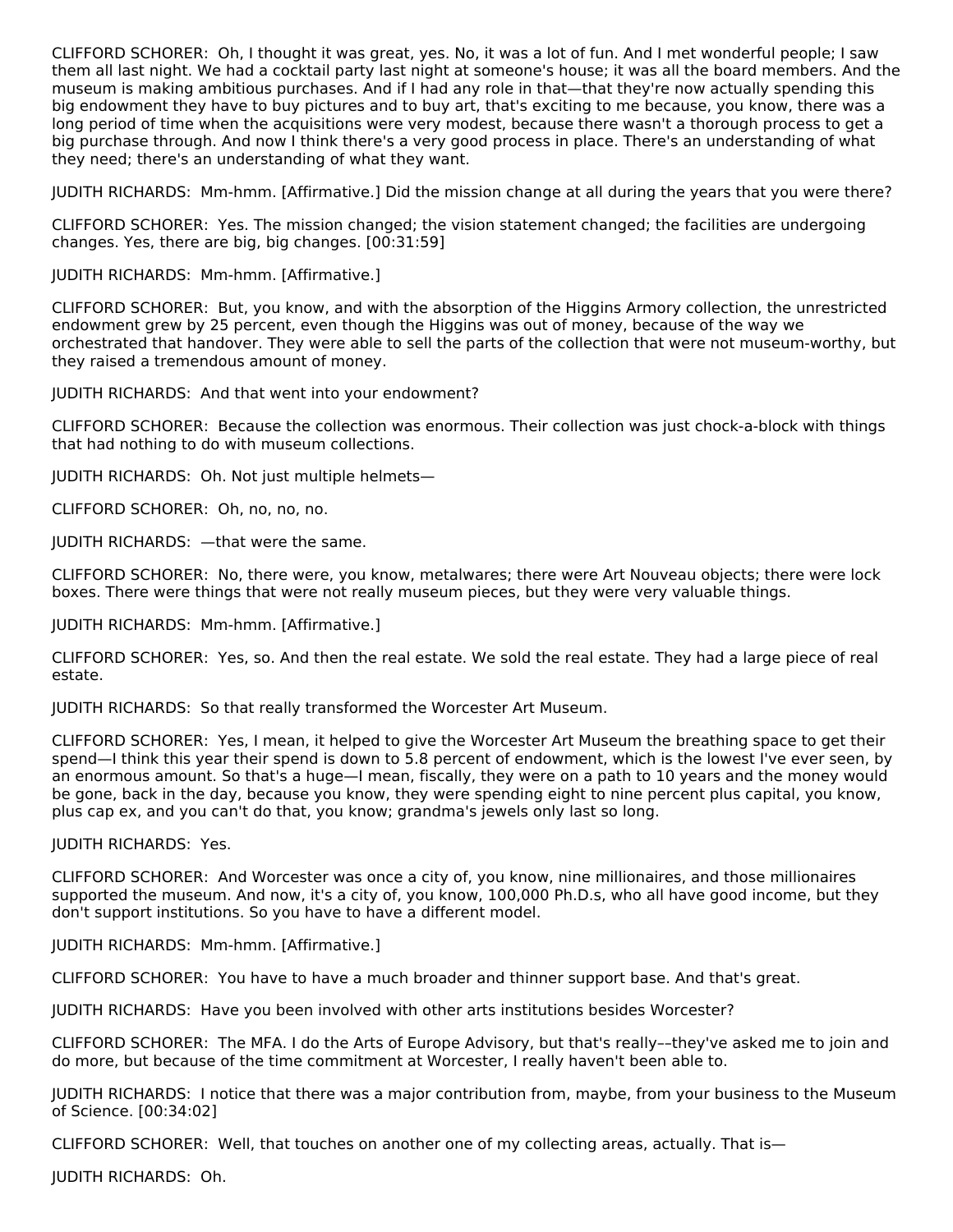CLIFFORD SCHORER: That is from my paleontological collecting. So.

JUDITH RICHARDS: We can talk about that.

CLIFFORD SCHORER: So their largest—

JUDITH RICHARDS: You mentioned paleontology—

CLIFFORD SCHORER: Yes.

JUDITH RICHARDS: —at the very beginning.

CLIFFORD SCHORER: So their largest triceratopsian specimen is mine. So that is something I did with them.

JUDITH RICHARDS: So you donated the piece, or you donated the funds for them to purchase the piece?

CLIFFORD SCHORER: So the piece was mine, in my collection, and it's named after my grandfather. It's Triceratops Cliff—but this is entre nous. [They laugh.]

And so they––I put it on a seven-year loan there, and then at the end of seven years, there were a number of stipulations. I wanted to have a three-day ceratopsian symposium, which they did a wonderful job of. They invited my paleontological heroes, which they also did a wonderful job of—and I sat in the audience quietly, and then at the end of it, we came to an accommodation to create a permanent installation for the specimen, which is the largest specimen in the state.

JUDITH RICHARDS: So was your contribution focused on that installation and maintaining that object and any other objects you might—

CLIFFORD SCHORER: So.

JUDITH RICHARDS: —give?

CLIFFORD SCHORER: It's very complicated, but basically—

JUDITH RICHARDS: Well, you don't need to—

CLIFFORD SCHORER: —it's a—no, it's a part gift, part sale, and in the end, it had––the strings that I had, they met them all, which were that they're going to do a focal exhibition on paleontology in the—because they're doing a re-jigger of many of their exhibitions. So, you know, the oldest stuff there is all these dioramas and things, and I know that they're thinking about the future.

JUDITH RICHARDS: Mm-hmm. [Affirmative.]

CLIFFORD SCHORER: So I wanted to make sure dinosaurs, and especially an actual, authentic specimen because everything else is a plastic model—that they actually have—

JUDITH RICHARDS: Everything else?

CLIFFORD SCHORER: Yes, all of the other examples in, on the floor are epoxy models. So you know, they have a cast—I mean, there are only three complete specimens, so you basically get––you buy a cast of one if you want to show one. [00:35:58]

JUDITH RICHARDS: Mm-hmm. [Affirmative.]

CLIFFORD SCHORER: So they have now––they have now one of the four most-complete of—in the world, and they have the biggest, I believe. I believe it's still the biggest.

JUDITH RICHARDS: Mm-hmm. [Affirmative.]

CLIFFORD SCHORER: So, that's exciting.

JUDITH RICHARDS: When did this––and so that's—

CLIFFORD SCHORER: That started 14 years ago, or 10, 12 years ago. A long time ago.

JUDITH RICHARDS: Oh, no, it's not that long. [Laughs.] I mean, it started—so you started collecting in that area or just that one piece?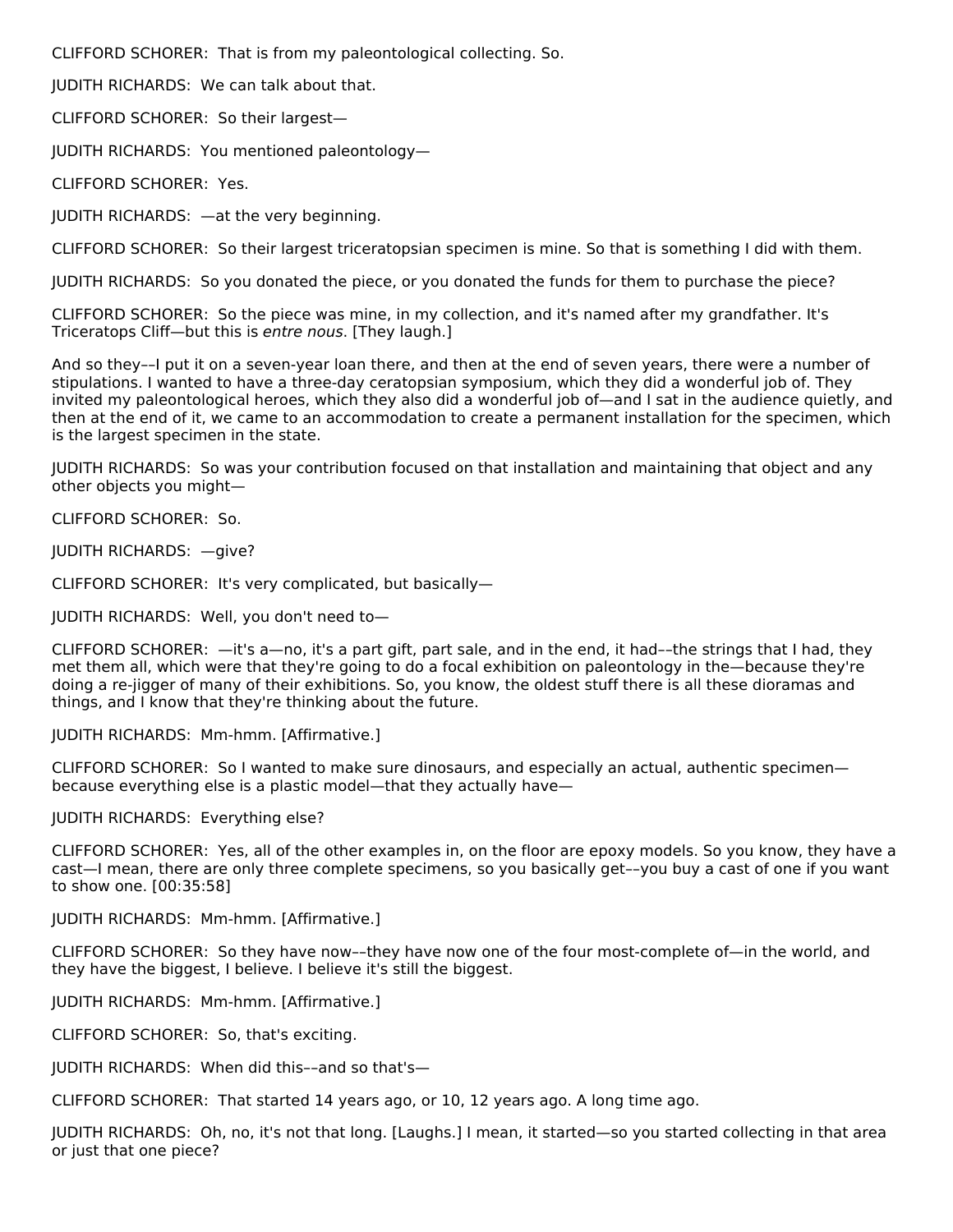CLIFFORD SCHORER: No, no, so I had minor collecting in that area—

JUDITH RICHARDS: While you were collecting—

CLIFFORD SCHORER: —until—

JUDITH RICHARDS: —the Italian Baroque—

CLIFFORD SCHORER: Yes, until there was an opportunity to really—there were two opportunities in my entire lifetime which were not multimillionaire, you know, games to really sort of acquire one major specimen. There was a stegosaurus that came up from the Badlands in South Dakota that I didn't move on fast enough, and then there was a triceratops that I didn't move on fast enough, but I had a second opportunity when the owner passed away. So it was—you know, that––it's not as if you can—at the level we're talking about in paleontology, there's not many opportunities.

JUDITH RICHARDS: How did that interest develop?

CLIFFORD SCHORER: Oh, I've always––I don't know. I guess, what kid doesn't like dinosaurs?

JUDITH RICHARDS: And when did you—but you didn't really start buying—

CLIFFORD SCHORER: No, I didn't start doing that until I was in—until I was—I had—

JUDITH RICHARDS: —until—

CLIFFORD SCHORER: I had a little bit of disposable income.

JUDITH RICHARDS: —2004?

CLIFFORD SCHORER: Yes, 2004 or '05, yes. And that's really––that was more of, you know, expanding the things that I could do.

JUDITH RICHARDS: Are there any other [laughs] collections other than that?

CLIFFORD SCHORER: There are other––there are other areas that I'm interested in, and I put money into them, but they're not, sort of, simple collecting. I mean, paleontology, you have to understand, is the rarity of those objects, compared to the paintings we're talking about.

JUDITH RICHARDS: Yes.

CLIFFORD SCHORER: They painted half a million paintings in the Dutch Netherlands between 1600 and 1650. [00:38:02]

JUDITH RICHARDS: Half a million?

CLIFFORD SCHORER: Yes, some incredible––there was an estimate of the marketplace, half a million paintings, and the paleontological specimens of that scale are four, five [laughs], yes. So, you know. And also, you have to catch them at their exact moment in time, because they erode as they emerge, so if you don't find them as soon as they start to emerge, then, you know, you lose them to time. So that's why it's amazing now, because we're at a time when people are out hunting all the time, which is great. You're going to find—there are going to be many more.

JUDITH RICHARDS: But what about the issue of who do they actually belong to, and do they belong to the culture, the local museum?

CLIFFORD SCHORER: You know, that was an editorial that was written by John Humphries, I think it was, at the time that I had my specimen, and he was worried I was going to take it home.

#### JUDITH RICHARDS: From North Dakota?

CLIFFORD SCHORER: So when I bought my example—the triceratops—there was an editorial in the New York Times about my piece, saying that some rich person's going to hide it away in their castle. I wrote a response saying it wouldn't fit in my three-family house in Boston, and I'm going to put it on public display. But they wouldn't print that because I wouldn't put my name on it.

#### JUDITH RICHARDS: Oh.

CLIFFORD SCHORER: So what I did instead was, when I put in on loan to the Museum of Science, I made the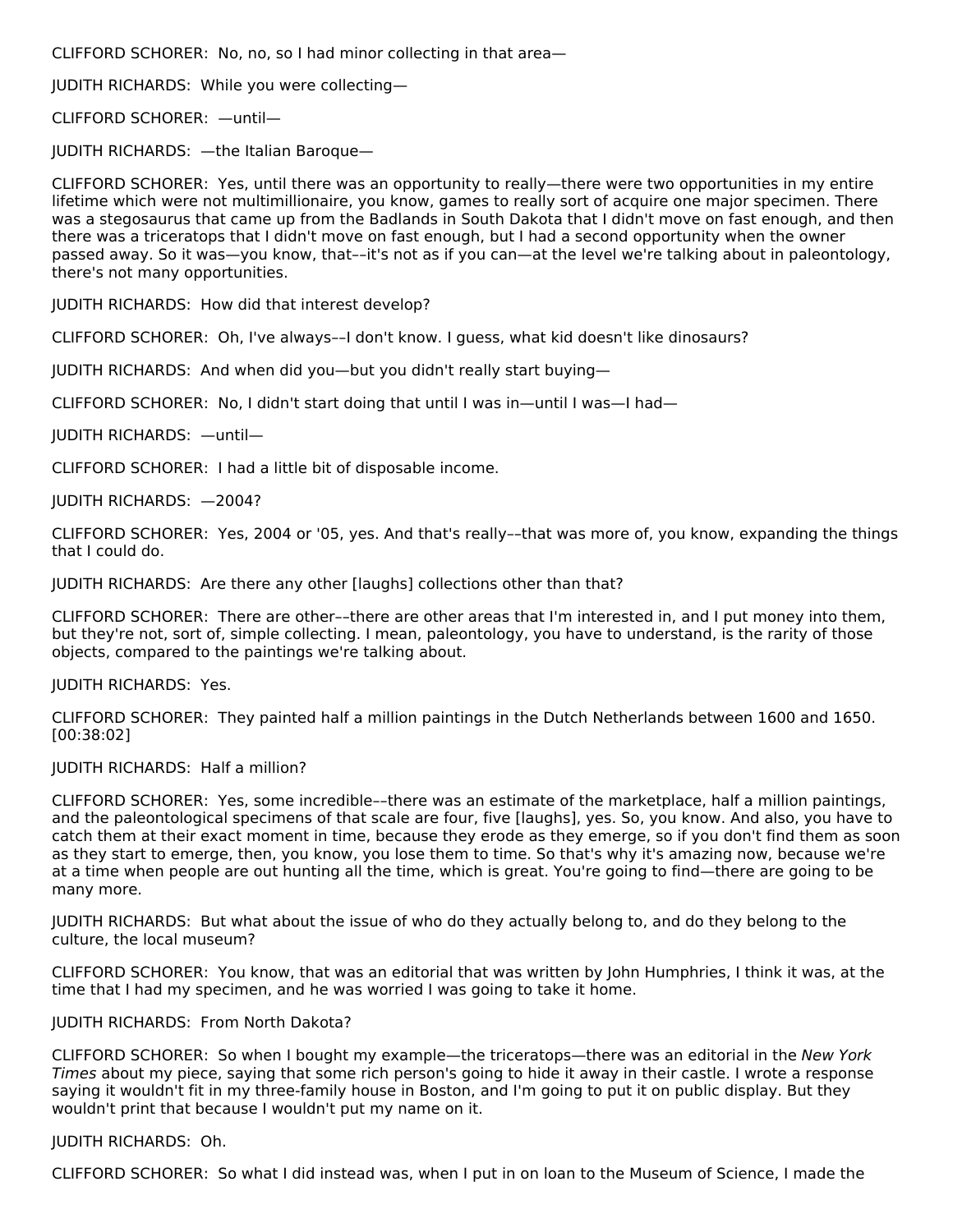Museum of Science call him and invite him to come for the opening. So he came for the opening. So that kind of closed that circle, but—

JUDITH RICHARDS: Does it say "Anonymous Donor" at the museum?

CLIFFORD SCHORER: No. There's a plaque to my grandfather, dedicated to my grandfather, but it doesn't say anything about me. So, yes, there's a plaque to my grandfather. The name is the same, unfortunately, so people know who it is. They don't know—they didn't know that the specimen was named after him.

JUDITH RICHARDS: Mm-hmm. [Affirmative.]

CLIFFORD SCHORER: But.

JUDITH RICHARDS: So this is a field where you're not cultivating auction catalogues and—

CLIFFORD SCHORER: No, I mean, that's the field—

JUDITH RICHARDS: —or any of that sort of stuff .

CLIFFORD SCHORER: —where you sort of––you read––you know, I've read some really interesting studies of juvenile ceratopsians and how their horn formations develop. But no, I mean, it's not–– [00:40:05]

JUDITH RICHARDS: So you're relying on people in the field, aren't you?

CLIFFORD SCHORER: I'm relying on smart people to tell me about things and, you know, say, Oh, this is interesting, or, This is not.

JUDITH RICHARDS: Mm-hmm. [Affirmative.] But because of the scarcity, it can't at all occupy as much time and —

CLIFFORD SCHORER: Yes.

JUDITH RICHARDS: —energy.

CLIFFORD SCHORER: And also, you know, there are people who make it a life's pursuit, and they put a team together and they go out every summer, and I'd love to do that, but I don't have time in life to do that, so.

JUDITH RICHARDS: Mm-hmm. [Affirmative.]

CLIFFORD SCHORER: Yes.

JUDITH RICHARDS: Thinking of boyhood passions, you talked about war, and did you ever want to collect armor?

CLIFFORD SCHORER: I have one piece of armor. I have the Coronation Halberd of the Archduke Albrecht, and it's in the museum at Worcester [laughs], and, no. Again, an opportunity. That's all. I mean––

JUDITH RICHARDS: Mm-hmm. [Affirmative.]

CLIFFORD SCHORER: Now, again, that's a collecting area that was most popular between 1890 and 1910, 1915. You know, back then, and they've done a very efficient job of hoovering up the things that, you know, are the greatest examples, and obviously Peter Finer is a phenomenal dealer of arms and armor. But I think that would bleed money away from my other, more serious interests.

JUDITH RICHARDS: Yes. We just have a little more time today perhaps, if you want to take more time?

CLIFFORD SCHORER: Whatever you want to do, it's fine.

JUDITH RICHARDS: Just to ask a couple of basic general questions. Do you have all your collections in a database, or what kind of inventory do you keep?

CLIFFORD SCHORER: For paintings, well, we have to divide that now. So the gallery has a very good stock book system.

JUDITH RICHARDS: If we can go just separate, not the gallery.

CLIFFORD SCHORER: My own—I always maintained paper files, and I'm a computer guy, but I maintain paper files because I've changed technology platforms so many times over the last 25 years that you have to be conscious of that. So I do have paper files, and now, in my current computer, I will have a rudimentary fact sheet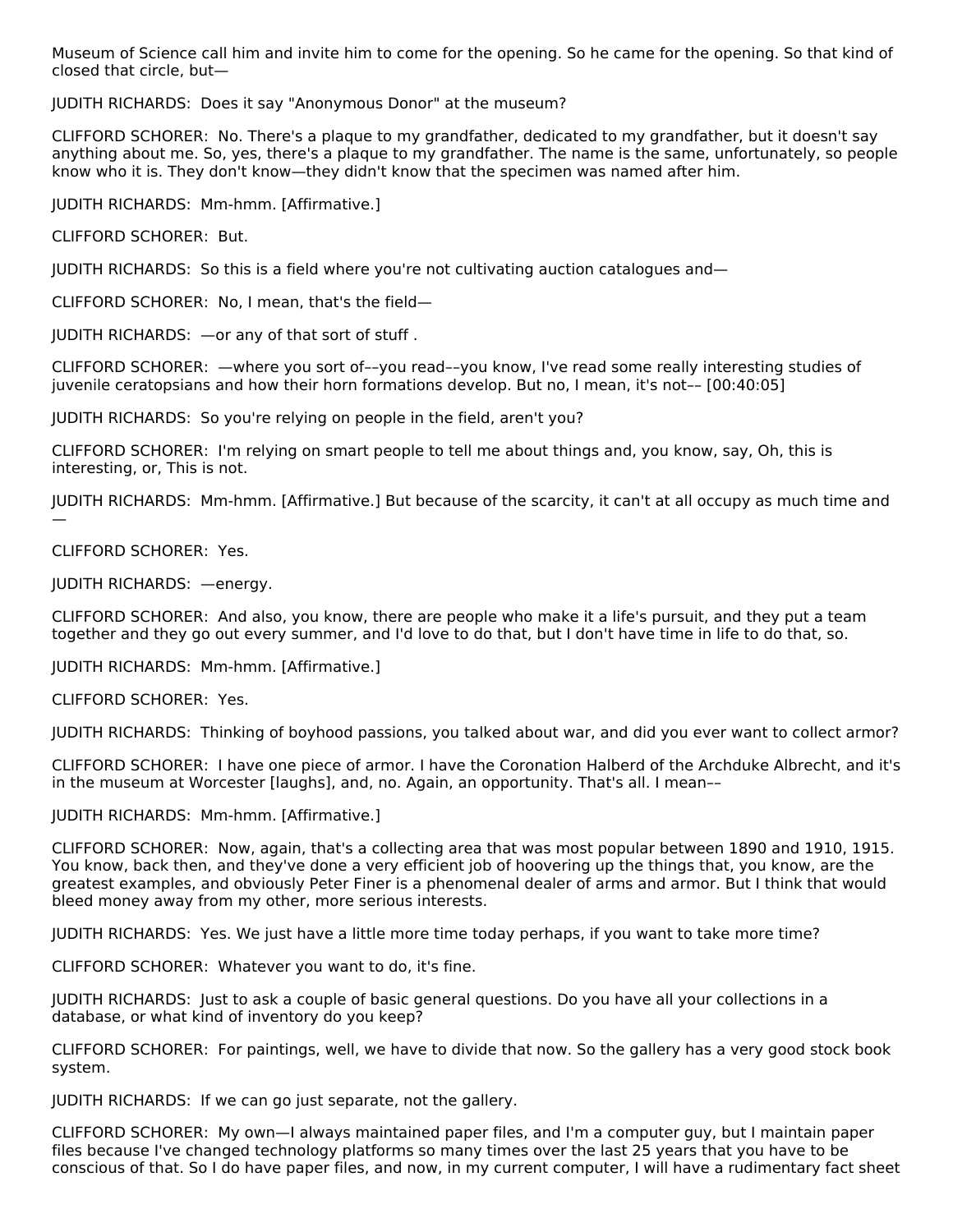and photographs of just about every painting. Objects, not so much. [00:42:05]

JUDITH RICHARDS: Mm-hmm. [Affirmative.]

CLIFFORD SCHORER: I mean, especially lesser objects. I mean, I don't obsess over, you know, things that I consider decor in a way.

JUDITH RICHARDS: Oh.

CLIFFORD SCHORER: Yes.

JUDITH RICHARDS: And you talked about enjoying lending. Do you have a—so your approach to lending is to try to be as positive as you can—

CLIFFORD SCHORER: Oh, yes.

JUDITH RICHARDS: —under the circumstances.

CLIFFORD SCHORER: Sure. If there's anything that somebody––I mean, two weeks from now in San Francisco, two big Pre-Raphaelite paintings will be in their Pre-Raphaelite show [Truth and Beauty: The Pre-Raphaelites and the Old Masters, Legion of Honor Museum, San Francisco].

JUDITH RICHARDS: You have Pre-Raphaelite paintings?

CLIFFORD SCHORER: Yes. They'll be in the Pre-Raphaelite show. So, yes, I mean, I lend.

JUDITH RICHARDS: Is that a whole collection or just two?

CLIFFORD SCHORER: That is related to Agnew's—

JUDITH RICHARDS: Oh.

CLIFFORD SCHORER: —and that's an area that, as I've expanded my interest in, because Agnew's has such a deep archive on that material, so, you know, one of the first big projects we did with Anthony [Crichton-Stuart] was a phenomenal Pre-Raphaelite exhibition and show, and, you know.

JUDITH RICHARDS: Mm-hmm. [Affirmative.]

CLIFFORD SCHORER: We brought back together some pictures that hadn't been together since the 1870s.

JUDITH RICHARDS: Wow. When you're dealing with loans, and physically, the reality of the question, do you employ a registrar or an art handler or anyone like that?

CLIFFORD SCHORER: Well, an art handler to move things around—

JUDITH RICHARDS: Yes.

CLIFFORD SCHORER: —sure.

JUDITH RICHARDS: But not a registrar.

CLIFFORD SCHORER: Not a registrar. I probably should, but, you know.

JUDITH RICHARDS: So you do all the paperwork yourself?

CLIFFORD SCHORER: I do.

JUDITH RICHARDS: And the insurance? And the—

CLIFFORD SCHORER: Yes, most of that's quite simple. I mean, the institutions usually insure when it's inside their building, and I insure it to get there and to get it back.

JUDITH RICHARDS: Mm-hmm. [Affirmative.] Are there light issues with the materials that you collect, and has that been––or had an impact on your home?

CLIFFORD SCHORER: Well, I like darkness, so that's easy.

JUDITH RICHARDS: [Laughs.] You mentioned that.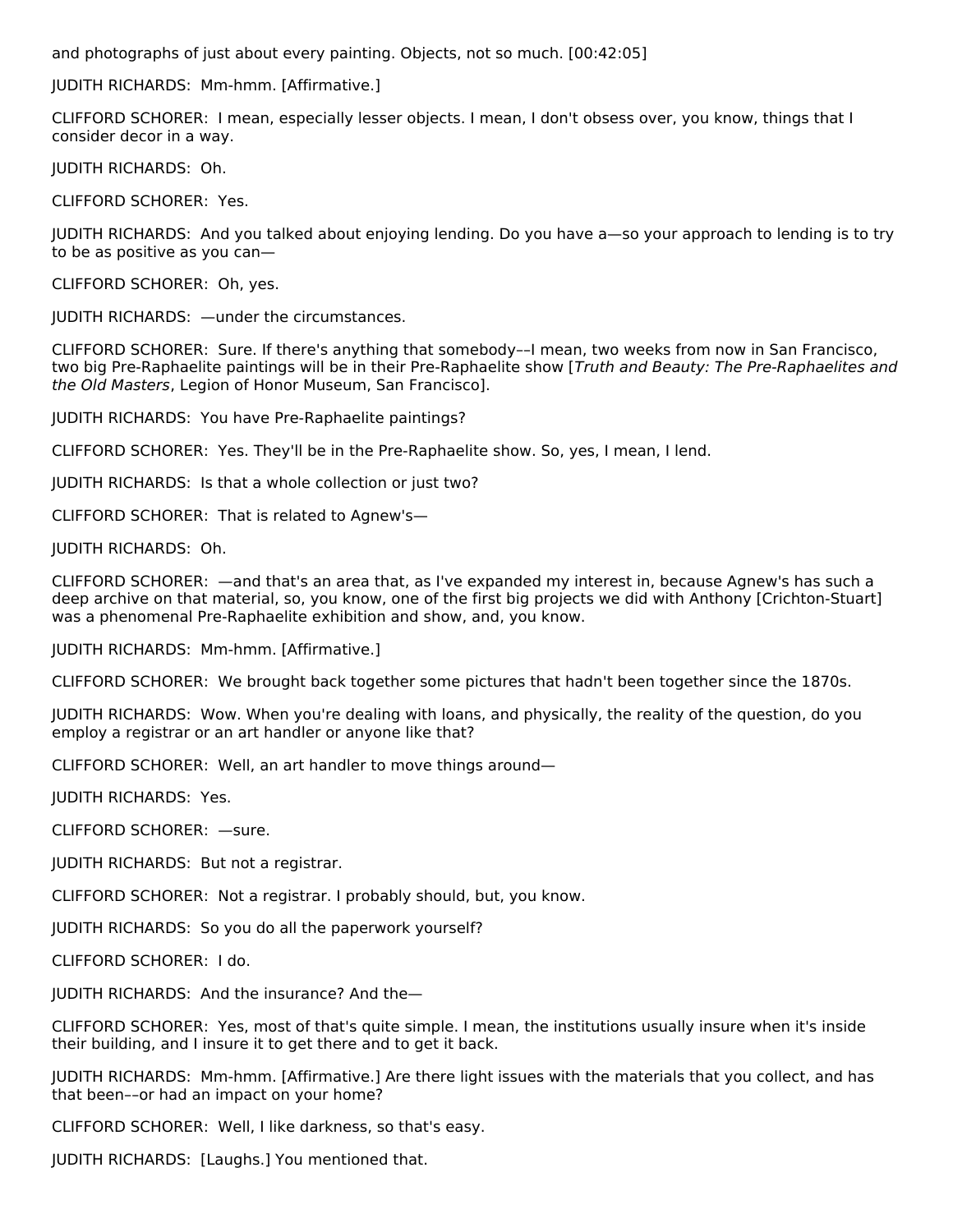CLIFFORD SCHORER: Yes, I mean, my house is always very sort of Victorian curtains and heavy, heavy, heavy, to the chagrin of everybody.

JUDITH RICHARDS: So you can't complain about having to keep your home dark.

CLIFFORD SCHORER: No, no. I mean, I—

JUDITH RICHARDS: As some collectors do.

CLIFFORD SCHORER: Yes. And in my new home in Boston—I just got a small place to replace my big house because I needed a place to sleep when I'm in Boston. I'm not in Boston that often anymore, and I have no art in that house at all. I mean, I have a few—I have a print from a Bulgarian art show from 1890. I mean—something very strange—but nothing, no art. And that's intentional because, for the first time, I'm living in a building with other people.

JUDITH RICHARDS: Mm-hmm. [Affirmative.]

CLIFFORD SCHORER: So I don't want to really have things that can be damaged by other people's negligence, so it's just better not to do it.

JUDITH RICHARDS: I see. Do you have—do you maintain storage? Have you always maintained fine art storage?

CLIFFORD SCHORER: Yes, I've always had a warehouse. Yes.

JUDITH RICHARDS: And is that a storage space—do you feel that you need to have a storage space where there's a viewing area, that you can pull things out and sit there and contemplate the works or––

CLIFFORD SCHORER: I mean––

JUDITH RICHARDS: ––or show people the works there?

CLIFFORD SCHORER: ––I get my screw gun and I open whatever I want to open whenever I want to look at it, so, yes. I mean, it's not a viewing area; it's not a formal—I mean, it, you know. Right now I'm down to one 40,000 square-foot building. So I've sold off most of my warehouses.

JUDITH RICHARDS: Mm-hmm. [Affirmative.]

CLIFFORD SCHORER: So––because I downsized my companies. So.

JUDITH RICHARDS: Do you have conservation issues? How have you approached conservation through the years? Is it something that you're really concerned about, or is it––yes. How do you deal with that?

CLIFFORD SCHORER: So, I have had some issues because, obviously, living in Boston, New England, you have the humidity problems, and I had a lot of paintings on panel. My Antwerp pre-1600 pictures were all on panel. And they tended to be a little unstable. So, yes, I've had, over the years, to send things to the art museum or to conservators or to other places to get them out of my house.

JUDITH RICHARDS: Mm-hmm. [Affirmative.]

CLIFFORD SCHORER: And some, you know, lifting, but I usually don't let it get to flaking. So, you know, yes, of course, that's always a problem. You know, it's always a problem. Having old art in New England is not the easiest thing, because of humidity control, which is almost impossible. You can spend as much money as you want; if you open a door, you're going to change the humidity. [00:45:59]

JUDITH RICHARDS: Mm-hmm. [Affirmative.]

CLIFFORD SCHORER: So.

JUDITH RICHARDS: Is this something that you—that the Worcester Art Museum had to deal with, or have they always had good-quality climate control?

CLIFFORD SCHORER: I think they have more problems now that they have more visitors, because the doors are opening and closing more, and more people means more humidity from the people.

JUDITH RICHARDS: Yes.

CLIFFORD SCHORER: But I think, in the past, they've been pretty good in the most important areas. There are a lot of areas that are uncontrolled in the museum, like all the antiquities are in areas that are uncontrolled.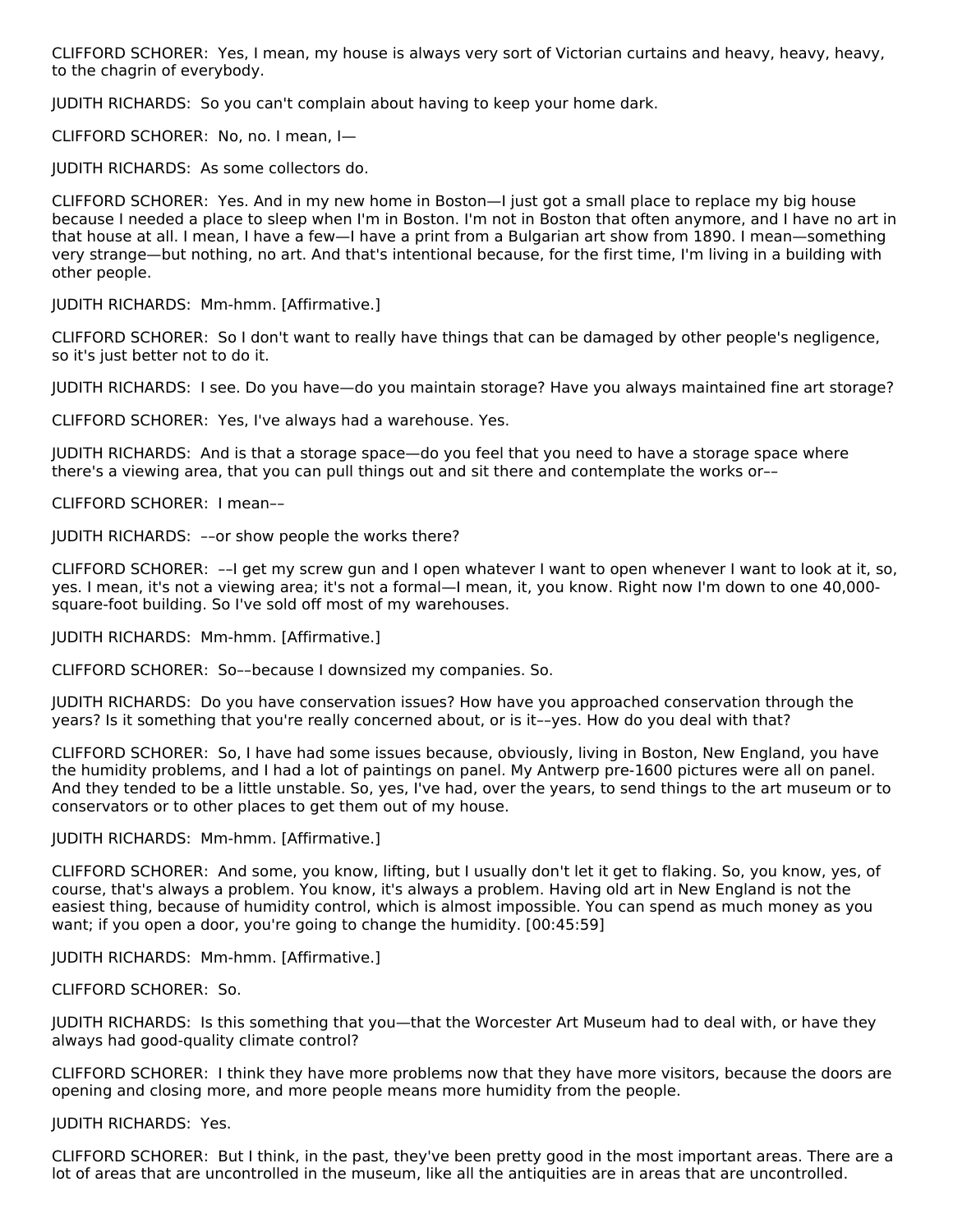JUDITH RICHARDS: But that's okay.

CLIFFORD SCHORER: Yes. It's okay. But the––you know, certainly the paintings—the early paintings—I know those rooms—you walk in, you can feel the humidity.

JUDITH RICHARDS: So you describe the place you live in Boston as not as having one work of art, right now.

CLIFFORD SCHORER: Has almost nothing.

JUDITH RICHARDS: And—

CLIFFORD SCHORER: It has a whale vertebrae, a really good example.

JUDITH RICHARDS: [Laughs.]

CLIFFORD SCHORER: A 110-foot whale, very big specimen. So I have a whale vertebrae the size of this table.

JUDITH RICHARDS: You don't have the 110-foot specimen?

CLIFFORD SCHORER: No, no, no, no, no. Just one. Just one huge vertebrae specimen, yeah.

JUDITH RICHARDS: That's fascinating.

CLIFFORD SCHORER: Mm-hmm. [Affirmative.] But, no, I mean, it's—

JUDITH RICHARDS: So do you live with art in London?

CLIFFORD SCHORER: I'm—

JUDITH RICHARDS: Are you—

CLIFFORD SCHORER: —sort of with art 24-7 in London because I have the gallery.

JUDITH RICHARDS: Yes.

CLIFFORD SCHORER: Yes, I mean, I don't keep much at home in London.

JUDITH RICHARDS: So that's a huge change?

CLIFFORD SCHORER: It's a big change, yes.

JUDITH RICHARDS: Well, I want to talk about the gallery tomorrow.

CLIFFORD SCHORER: Yes. And I mean, when I—aesthetics—my aesthetics are a little sensitive, so I do have—I did buy a Gropius house that Hans Wegner did the interior of. And it's not really suitable for old art. I mean, it was never conceived—

JUDITH RICHARDS: Where is the Gropius house?

CLIFFORD SCHORER: In Provincetown. It was never conceived as sort of being able to carry, you know, a 19thcentury or earlier painting. So I do have some sculptures in there. But really, this house sort of speaks for itself as a kind of singular work of art, as Gropius so often said.

JUDITH RICHARDS: Yes.

CLIFFORD SCHORER: So. [00:48:00]

JUDITH RICHARDS: Well, this might be a good point to end today.

CLIFFORD SCHORER: Perfect.

JUDITH RICHARDS: And I'll pause it.

[END OF schore18 1of1 sd track02.]

JUDITH RICHARDS: This is Judith Olch Richards interviewing Cliff Schorer on June 7, 2018, at the Archives of American Art New York City offices.

CLIFFORD SCHORER: Good morning.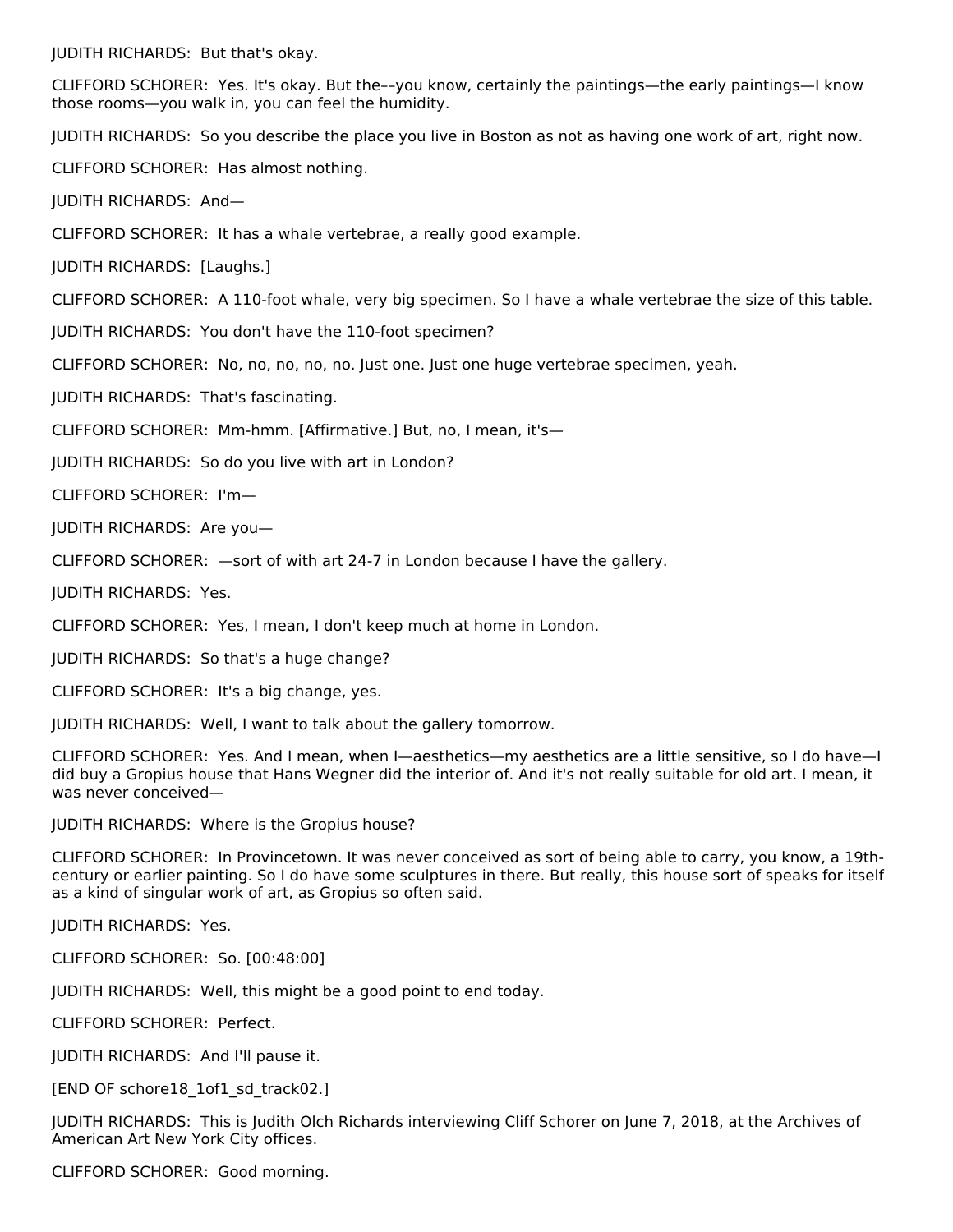JUDITH RICHARDS: Good morning. Just to pick up a little bit from where we left off yesterday, this is still before Agnew's enters the picture—in the early—in—around—so you're collecting Italian Baroque, as you described it yesterday—

CLIFFORD SCHORER: And some Flemish.

JUDITH RICHARDS: —and some Flemish Baroque, too.

CLIFFORD SCHORER: Mm-hmm. [Affirmative.] Yeah.

JUDITH RICHARDS: Same period.

CLIFFORD SCHORER: Yeah.

JUDITH RICHARDS: Can you talk about any important acquisitions, let's say, around 2005, 2010? I'm thinking of that period before, then I'm going to talk about the panel at the Frick, 2013.

CLIFFORD SCHORER: Okay.

JUDITH RICHARDS: But those—as your collection, perhaps you'd say, entered a mature phase. [Laughs.]

CLIFFORD SCHORER: Sure. I'm not sure exactly the year, but I remember there were a few what I would consider to be ambitious acquisitions that I made that I was very, very pleased with, where there wasn't as much competition as I anticipated. There—as I mentioned, I had been chasing in 2000 this Procaccini, this major Procaccini altarpiece, which I was not able to buy, and it was the—it was with Hall & Knight, and it was at TEFAF, and it was one of those TEFAFs that you go home utterly devastated.

So I went to TEFAF; Hall & Knight had—this must have been 2000—had a phenomenal booth. I mean, the booth —just one masterpiece after another. And I—you know, I doff my cap to them. They had The Taking of Christ by Procaccini; they had a Paulus Bor, who's a very, very rare Northern artist that I admire, and I had underbid the painting at auction. They had a [Hans] Hoffmann of a hare, a painting of a hare, which was, you know, a worldclass masterpiece, and they had a Sebastiano Ricci, a big Sebastiano Ricci. This is what I remember in their booth. And, you know, it's sort of rare that a dealer in 2000 could mount such an exhibition. [00:02:03]

They also had a book that went with the Procaccini called Procaccini in America, which was a very wellresearched book by Brigstocke, and I was very impressed.

### JUDITH RICHARDS: Who was that?

CLIFFORD SCHORER: Hugh Brigstocke. I was very impressed with all of it, you know; the effort as a dealer was astonishing. So I went to the booth, and I talked to them about the Procaccini, and they didn't know who I was, and I basically wanted to keep it that way. I hadn't ever spoken to them before, as I hadn't-

### JUDITH RICHARDS: They're based in London?

CLIFFORD SCHORER: They were based—I think they're—well, I mean, I know them as international, but, yes, they're based in London. I think they also probably were in New York at that point. They were independent at that point; now they work for Christie's, and then they—actually, recently they've left Christie's; one has left Christie's and the other has as well.

So they had this booth; I had a brief conversation about the Procaccini. They told me the price range was €5 to 6 million, I believe, and I thought that was odd that they would quote a price range. But I went away, you know, tail between my legs, because it was absolutely unattainable for me. However, the Sebastiano Ricci that they had was also a masterpiece, and, you know, I spent a lot of time staring at it, and I remember the detail that made me think, All right, I'll ask about that as well. The angels that were in-I believe it was The Adoration of Mary of Egypt, or Mary—it was Mary of Egypt, The Last Communion of [Saint] Mary of Egypt.

And the angels that were attending Mary—the detail that got me was they had a sunburn, but the straps of their sandals had fallen down, and you could see the outline of the sunburn where their sandal straps were. For an angel, I thought this was [laughs] such an unusual thing, to give them such a worldly attribute, you know, almost a peasant, worldly attribute.

### JUDITH RICHARDS: An earthly attribute.

CLIFFORD SCHORER: Yeah, an earthly attribute. And, of course, the idea they were in Egypt would add to that kind of, you know, sort of desert mystique of the whole thing. Anyway, so I asked about the price of that, and I think it was €765,000, which was actually attainable for me. So I said, "Give me a little while to think about it,"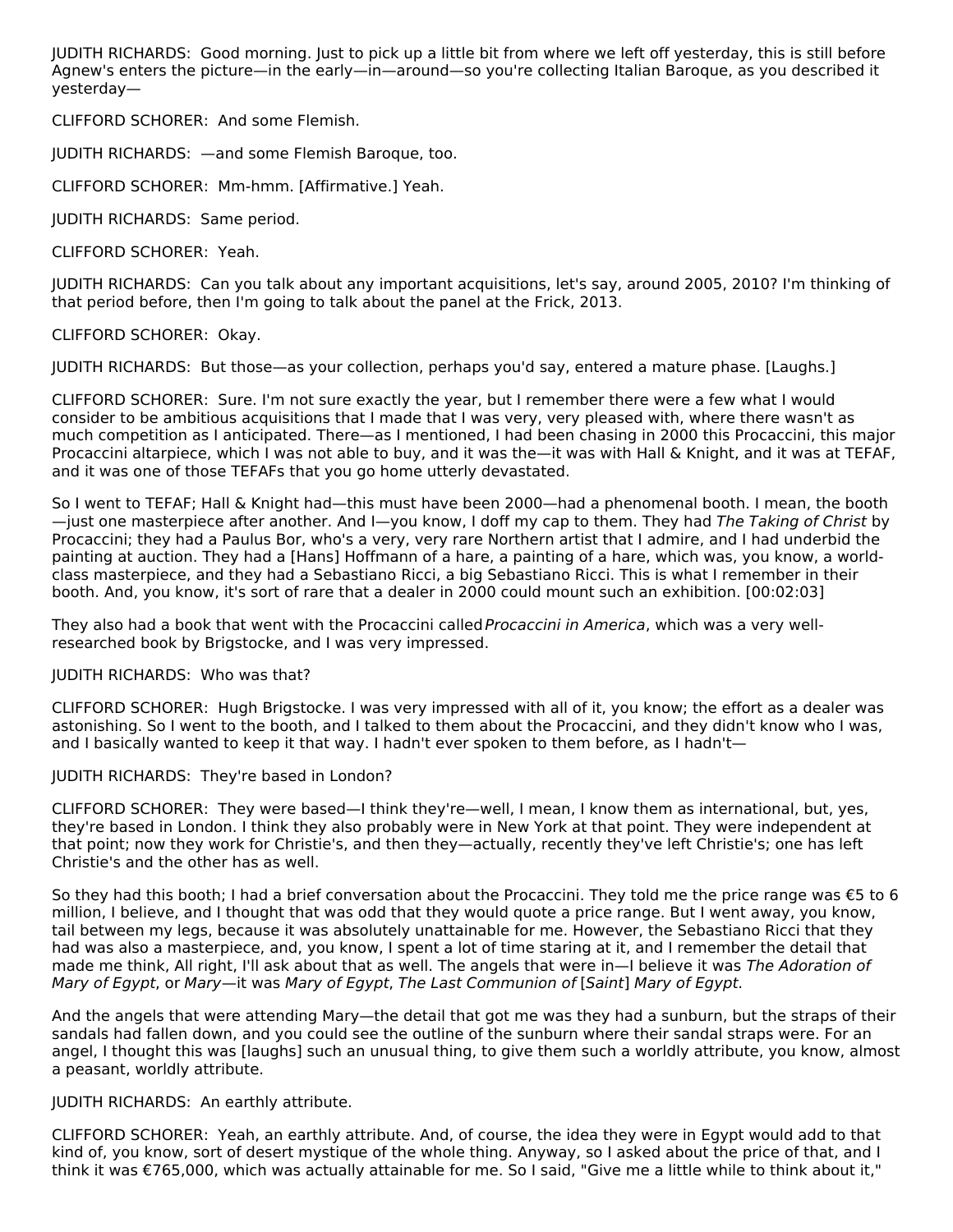and I went to walk around TEFAF. And when I came back to them to ask about it and, you know, pursue it, they said, "Oh, the National Gallery of Washington just bought it," so it was gone. [Laughs.] [00:04:00]

It was basically—they didn't tell me who bought it, but they told me it was reserved, and then shortly thereafter I learned the National Gallery in Washington bought it. So it was very depressing. It was one of those years where you go home completely dejected. But the turnaround comes: the Procaccini was owned by [Piero] Corsini.

#### JUDITH RICHARDS: Who's that?

CLIFFORD SCHORER: Corsini. He was a dealer and, you know, and an ennobled Italian, and it was in his collection.

#### JUDITH RICHARDS: Do you recall his first name?

CLIFFORD SCHORER: I do not. I mean, they're—you know, the Corsini are known, you know, a very famous Italian family, and there was one member of the family who was an art dealer. So several years later he passed away, and apparently they hadn't yet sold the Procaccini. So the painting ended up going to auction at Sotheby's, with a lower estimate. So it comes up at Sotheby's. I'm trying to remember the estimate; I think the estimate was either [\$]2 to 3 million, or 1.5 to 2.5, but it was very enticing compared to the asking price.

So I was in the room, and—I think her name is Marietta Corsini? Someone who was the inheritor of this property was in the room as well at the back of the room. And it came up for bid, and I was bidding on it, and I think it ended up pushing over [\$]1.7 [million], and I was out. So I—basically, I lost it marginally. I was in the running, and I lost it marginally. And I remember Mrs. Corsini was running around the back of room, actually shouting in the auction room about how outrageously cheap it was and how she was upset about it. It was quite a spectacle. But it hammered down; I lost it, you know, and thought no more of it. That was— [00:06:00]

#### JUDITH RICHARDS: You said—which auction was that?

CLIFFORD SCHORER: That was Sotheby's New York. It was 2007 or '08. So, I lost it. So then flash-forward three years, and it's back on the market again, with a slightly lower estimate this time. So I called my friend at Sotheby's, and I said, "What's the story?" He's like, "Well, I can't tell you much, but there were some payment issues." So I said, "Okay." I said, "Well, you know, that's exciting news." So here's my third bite at the apple. Okay? This is—to me, this is one of the great paintings of Procaccini.

This is my third bite at the apple, and I wasn't going to lose it this time. And I think, given—the market history had sullied the picture. It really had damaged the reputation of the picture. To have the picture debuted with this book about how it's a masterpiece; have it not sell. Eight years later, have it end up on the auction market, have it sell and not be paid, and then come back again. A picture should not reappear three times [laughs] on the market. It's like a girl reappearing three times on the singles market.

It's the same sort of, you know, psychological idea. We all say, "What's wrong? What happened?" And so, in this case, we—you know, I really got ready for it, and I expected it to be, you know, the same price as the last time, and I was prepared for that. And I'm trying to remember exactly what it hammered down at, but it hammered down at the reserve, which was something like [\$]680,000—

#### JUDITH RICHARDS: Were you present?

CLIFFORD SCHORER: —to me. Yeah, to me, and I was excited, so excited. So then we took the picture up to the Worcester Art Museum, and we cleaned it, because it had been in dealers' hands. It had—effectively, it had been on the market for 25 or 30 years. It had been in dealer hands so long, and it had been sort of, shall we say, gussied up so many times by restorers—another layer of varnish, another layer of feeble retouching, another layer of varnish. We had 15 layers of varnish and retouches to take off, and underneath we had a masterpiece. I mean, it was—I remember the restoration process took four or five months. [00:08:00]

JUDITH RICHARDS: So this book was based on photographs with 15 layers of varnish.

CLIFFORD SCHORER: It was very dingy and dark, but it still was a masterpiece. I mean, everyone knew that it was, you know. So I bought the picture, took it to the Worcester Art Museum. Rita Albertson at the Worcester Art Museum did a phenomenal restoration. It took a long time; there was a—

JUDITH RICHARDS: They have their own restoration—

CLIFFORD SCHORER: They have their own studio. And now the painting hangs at the Worcester Art Museum so it can be seen, and basically, you know, after all of that gunk was stripped off, the painting that emerged is extraordinary, so we're very excited. But even better, it led me later to the apartment of the descendant of the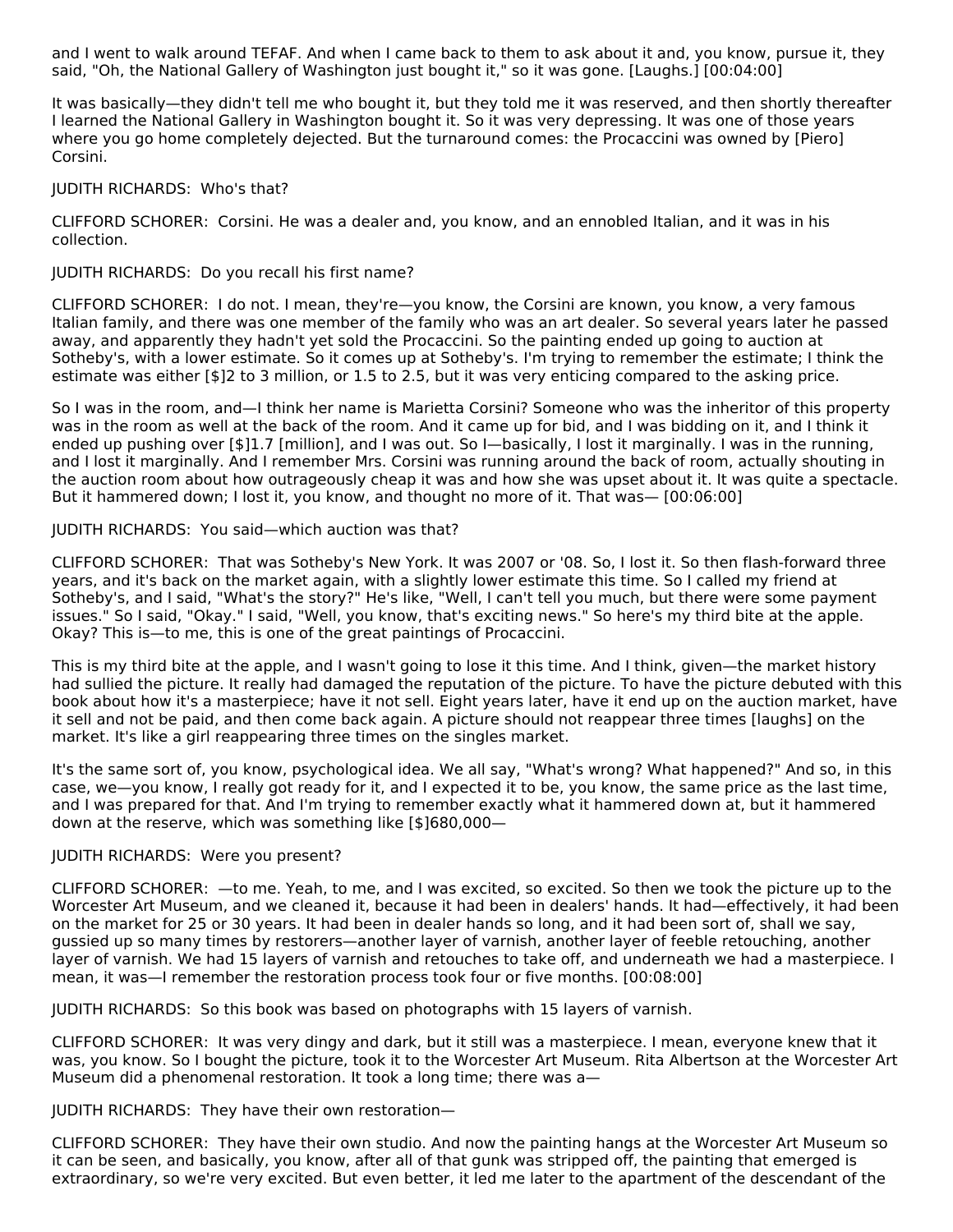original commissioner of the painting, whom I found in Madrid, from whom I bought the last painting from that same series.

## JUDITH RICHARDS: How did you find that?

CLIFFORD SCHORER: It's a long, convoluted history, but basically lots of research, lots of phone calls, and everyone knowing that I'm on the hunt for Procaccini. And a very helpful dealer in Spain finally made the last connection to find the actual apartment.

We went to the apartment, and I bought the painting, and at the same time, the family—this was from one of the largest commissions of the 17th century, and the last two paintings were still in the hands of a man whose name was the same as the man who signed the commissioning documents 400 years before. So-

### JUDITH RICHARDS: In Spain?

CLIFFORD SCHORER: In Spain, in Madrid. So I went to Spain, and I tried to buy both of the remaining paintings. The Spanish state effectively seized one of them, and I got the other one, so I got an export license for the other one. So today I actually have two paintings from that same series. One is an Adoration of the Magi, and one is The Taking of Christ, so I have sort of the beginning of the story and the end of the story [laughs], which I'm very excited about. And they are identical sizes; they're both signed; and to me, this is the project that shows Procaccini as the truly important artist that he was, not simply a Lombard artist, but a great artist. [00:10:00]

JUDITH RICHARDS: Are there any art historians who are thinking about writing—

CLIFFORD SCHORER: Oh, it's—yeah.

JUDITH RICHARDS: —about him—

CLIFFORD SCHORER: It's the—

JUDITH RICHARDS: —because of these paintings?

CLIFFORD SCHORER: It's almost ready. The book is—so, Hugh Brigstocke and his new—

JUDITH RICHARDS: Hugh—

CLIFFORD SCHORER: Hugh Brigstocke, yeah, and his new associate Odette D'Albo, who is doing new scholarship.

# JUDITH RICHARDS: Odette—

CLIFFORD SCHORER: D'Albo, D, apostrophe, A-L-B-O. That book should be out very soon, actually. I've been giving them photographs for their book of my collection of works, and I know they've been sort of on the hunt for other good photographs. And I'm very excited, because Procaccini will finally get a major, monographic book.

JUDITH RICHARDS: Was it known that he was commissioned by a Spaniard? Is that whole chapter of—

CLIFFORD SCHORER: So that whole story is fresh scholarship. I know there were a number of scholars who figured this out, but those source documents—some of them still remained in that apartment in Madrid, so there was fresh scholarship here. And I know that the story itself is extremely exciting, because to my knowledge, it's the largest commission—I mean, it's 37 four-meter canvases. And, you know, if I think about that in relative terms, you know, the Medici Cycle by Rubens is not as large as that. So it's extremely exciting that—you know, and I believe 23 of the paintings are known—

### JUDITH RICHARDS: Mm-hmm. [Affirmative.]

CLIFFORD SCHORER: —and previously had been unassociated. So there wasn't always—there was this idea that they were—they must have been from one commission, because they were the same size, but there was not a full knowledge of what this commission was until at least the last decade, when all these pieces came together. So it's very exciting. It's a long, convoluted story, but it gets us there.

So that was my 2000 [TEFAF] Maastricht, where I went away dejected but finally redeemed myself. It took till 2011 to finally redeem myself [laughs] from that failure to buy the Ricci on the spot and decide to walk around and think about it, which was my biggest mistake ever. These things happen, I suppose. [00:12:00]

JUDITH RICHARDS: Yeah. It turned out well.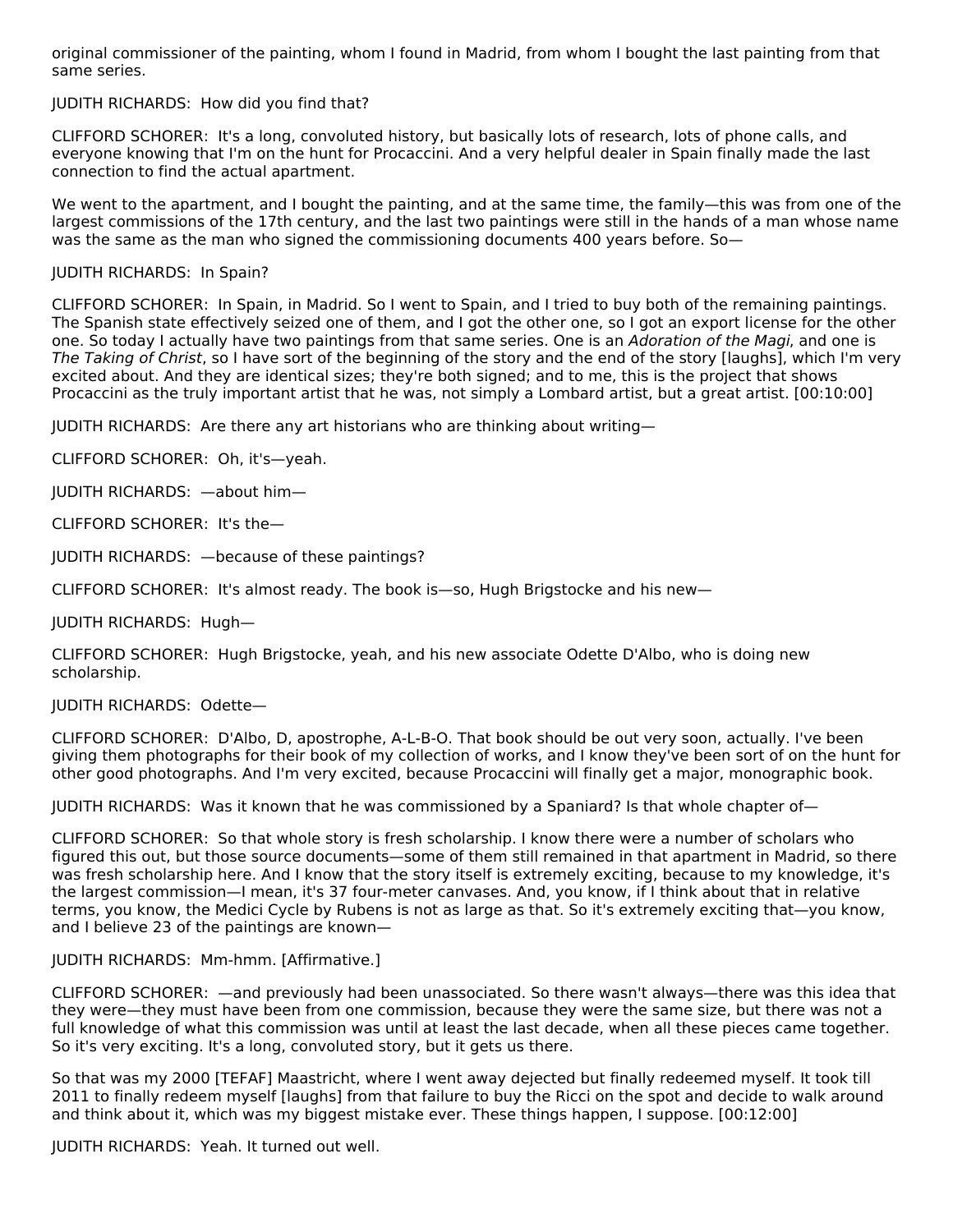CLIFFORD SCHORER: Yeah.

JUDITH RICHARDS: You said it's at—they're both at the Worcester? Or just the—

CLIFFORD SCHORER: So, the Adoration is at—is in London at Agnew's Gallery at the moment, and The Taking of Christ is in Worcester, hanging—

JUDITH RICHARDS: Is that a long-term loan? Is it an official—

CLIFFORD SCHORER: It's been a very long-term loan.

JUDITH RICHARDS: Is it an intended gift or—

CLIFFORD SCHORER: Well, if I fall off a bridge in the next few months, everything goes to the various museums. But there is a long-term plan that the museum and I are talking about for the things they want to keep. I think they have seven to 10 loans of mine, so there are some things there that, you know, they would like to have long-term, so—and other things that they probably don't need necessarily, but they were interested in having for a particular purpose.

JUDITH RICHARDS: You talked about "everything." So do you have a plan that will stipulate—

CLIFFORD SCHORER: Yeah, I recently did an estate—

JUDITH RICHARDS: —how many—

CLIFFORD SCHORER: —plan, and obviously, it's all—the vicissitudes of fate will intervene, I'm sure, if I live long enough, but provided that I don't need the resources to live and provided that I haven't had an—I haven't found that Leonardo to buy where I need to sell everything—then obviously, I will—right now, everything is intended as a gift to the institution where it's on loan, if I die while anything is there, and then—and thereafter we probably will—if we move things around, we'll probably make accommodations. There are some institutions now that are speaking to me about things that they've borrowed that they really feel have become integral to their hang, and they want to keep them, and so that's a harder conversation, because, A, I may not be at the point where I want to sell the work, or, B, it may not make any sense from a tax standpoint, because I have given quite a bit, so I don't have much deductibility.

JUDITH RICHARDS: Mm-hmm. [Affirmative.]

CLIFFORD SCHORER: So—but anyway, I mean, it's—

JUDITH RICHARDS: Yeah. [00:14:00]

CLIFFORD SCHORER: —you know, longer term; I'm excited when an institution finds that something I provide to them fills a lacuna that they would then feel—that they would really miss if I took it away.

JUDITH RICHARDS: Yeah.

CLIFFORD SCHORER: That's exciting.

JUDITH RICHARDS: This sort of opens the whole question of the relationship between collectors and institutions and their collections and how much of a collection—it happens more in contemporary art, but issues arise. How much institutions' collecting is based on what collectors want to collect versus—possibly versus what the curators want to collect. And it impacts different institutions in different ways, but it's a big issue in the art world. Have you thought about that issue, debated it, considered where you stand on it?

CLIFFORD SCHORER: Sure. It's a very modern issue, because, historically, the American museum was created by private collections. So those private collectors often didn't have professional—other than dealers and advisers that were outside of their, you know, home, they didn't have in-house curators who made, you know, art historical decisions or collecting decisions. So that's a modern phenomenon, where you have this conflict between, you know, a museum, institutional curator and private collectors who may desire that their collection end up on view and the curator may have opposing views. That is a harder issue for the contemporary world, I think.

### JUDITH RICHARDS: Mm-hmm. [Affirmative.]

CLIFFORD SCHORER: For the—you know, luckily, we have the sands of time to wear away the lesser works from the, you know, from the museum-quality question of whether an Old Master belongs in a museum.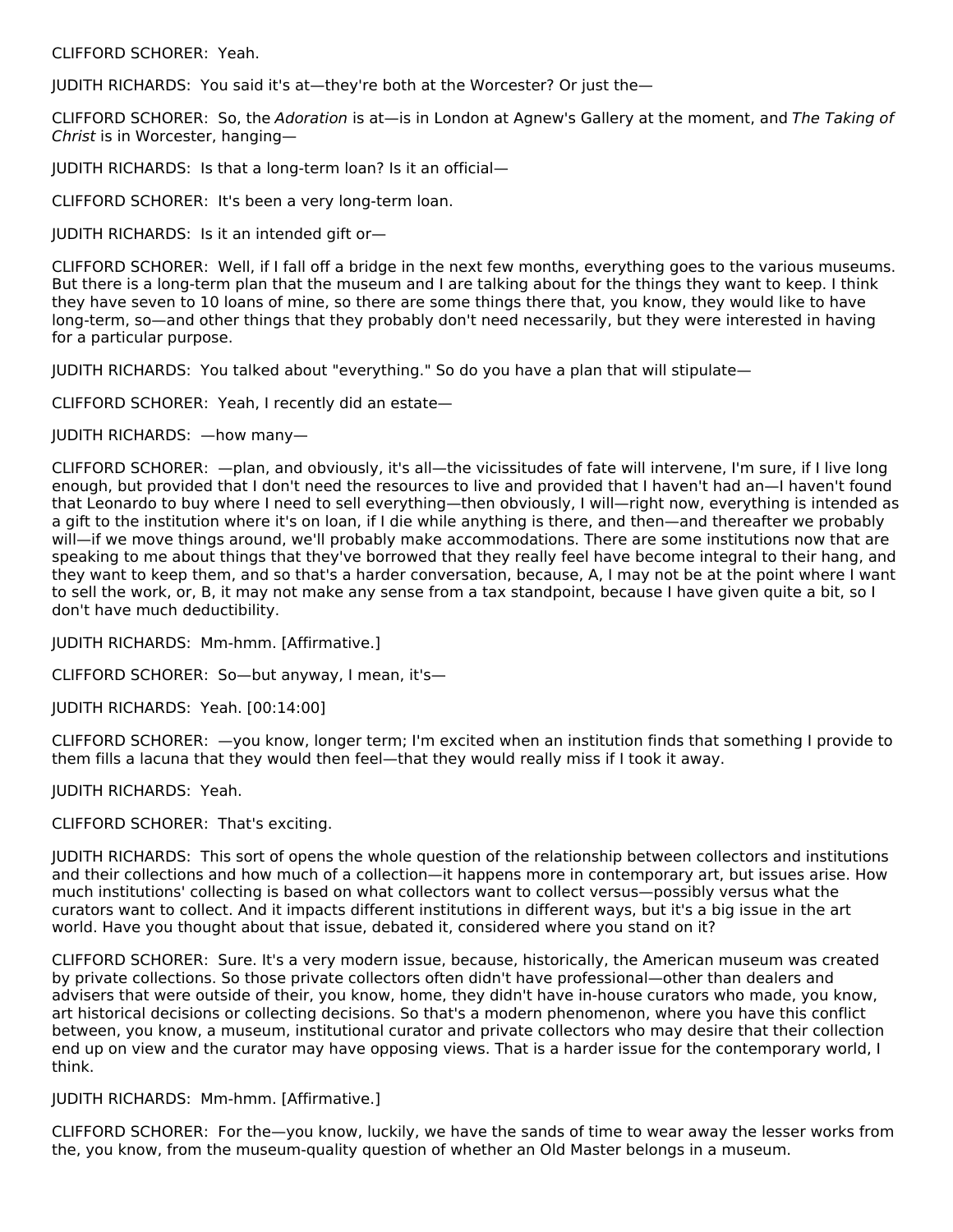JUDITH RICHARDS: Mm-hmm. [Affirmative.] Or whose voice will impact this collection that's sort of held for the public trust?

## CLIFFORD SCHORER: Right.

JUDITH RICHARDS: And yet it may be private voices, and there's that conflict, potential conflict of interest, where you're lending something or donating something—

CLIFFORD SCHORER: Right.

JUDITH RICHARDS: —which will then improve the value of your own collection if you still hold it.

CLIFFORD SCHORER: Yeah. There can be—you know, that's much more of a contemporary problem. [00:16:00]

JUDITH RICHARDS: Mm-hmm. [Affirmative.]

CLIFFORD SCHORER: I mean, you're not—I'm not going to be able to use the museum to improve my third-rate Old Master by donating my first-rate Old Master and saying, "This comes from the same collection." That—you know, the sophistication of the buyer and the marketplace in Old Masters is not going to be swayed in any way by [laughs], you know, that you had something on view momentarily, you know, in a museum; because you leveraged your ego or your money, or whatever it was, they've got your picture on view.

I think that that's a big problem, very serious problem in contemporary, you know, and basically where a collector-dealer can make a market for their particular artists by using friends and colleagues to install things in institutions to give them that curatorial imprimatur. And that's not my world at all. I mean, you know, we have collegial discussions at two in the morning over, you know, a drink, about the relative merits of this painting by, you know, fill in the blank—[Alessandro] Magnasco—versus this painting by Magnasco. But in general, we're not [laughs] going to be the maker of manners in that conversation. We're not going to determine [laughs]—you know, we're not going to insert that Magnasco into the artist's oeuvre or get it out there for the public and change the perception of that artist. That's not going to happen.

JUDITH RICHARDS: Mm-hmm. [Affirmative.]

CLIFFORD SCHORER: So I like the fact that that we're talking more about an accumulation of scholarship, diverse scholarship, that contributes over centuries to an artist's reputation.

JUDITH RICHARDS: Mm-hmm. [Affirmative.]

CLIFFORD SCHORER: I'm not smart enough to make an artist's reputation from whole cloth, so—and I'm also not manipulative enough to make an artist's reputation by employing strategic curators to insert them into collections. So I think that, you know, we're in a—that's in a different world, but I see that. As a museum president, I saw that, you know, the risk that the curator's friend who happens to be an artist gets a monographic show. [00:18:00]

JUDITH RICHARDS: Mm-hmm. [Affirmative.]

CLIFFORD SCHORER: You know, to me there is where the—that's the crux of the fear. Because you know, then and you understand what happens there.

JUDITH RICHARDS: Yeah, of course. During this period of time, the first decade of the century, were you coming across any preparatory drawings or other related material to these major works that you were studying and acquiring, or trying to acquire?

CLIFFORD SCHORER: Sure.

JUDITH RICHARDS: And did those—were those things—did you consider acquiring those things as well to accompany the painting?

CLIFFORD SCHORER: Well, nine times—

JUDITH RICHARDS: If they were appropriate.

CLIFFORD SCHORER: —yeah. Nine times out of 10, they would have been in the Albertina or in the Met or in, you know, fill in the blank.

JUDITH RICHARDS: Mm-hmm. [Affirmative.]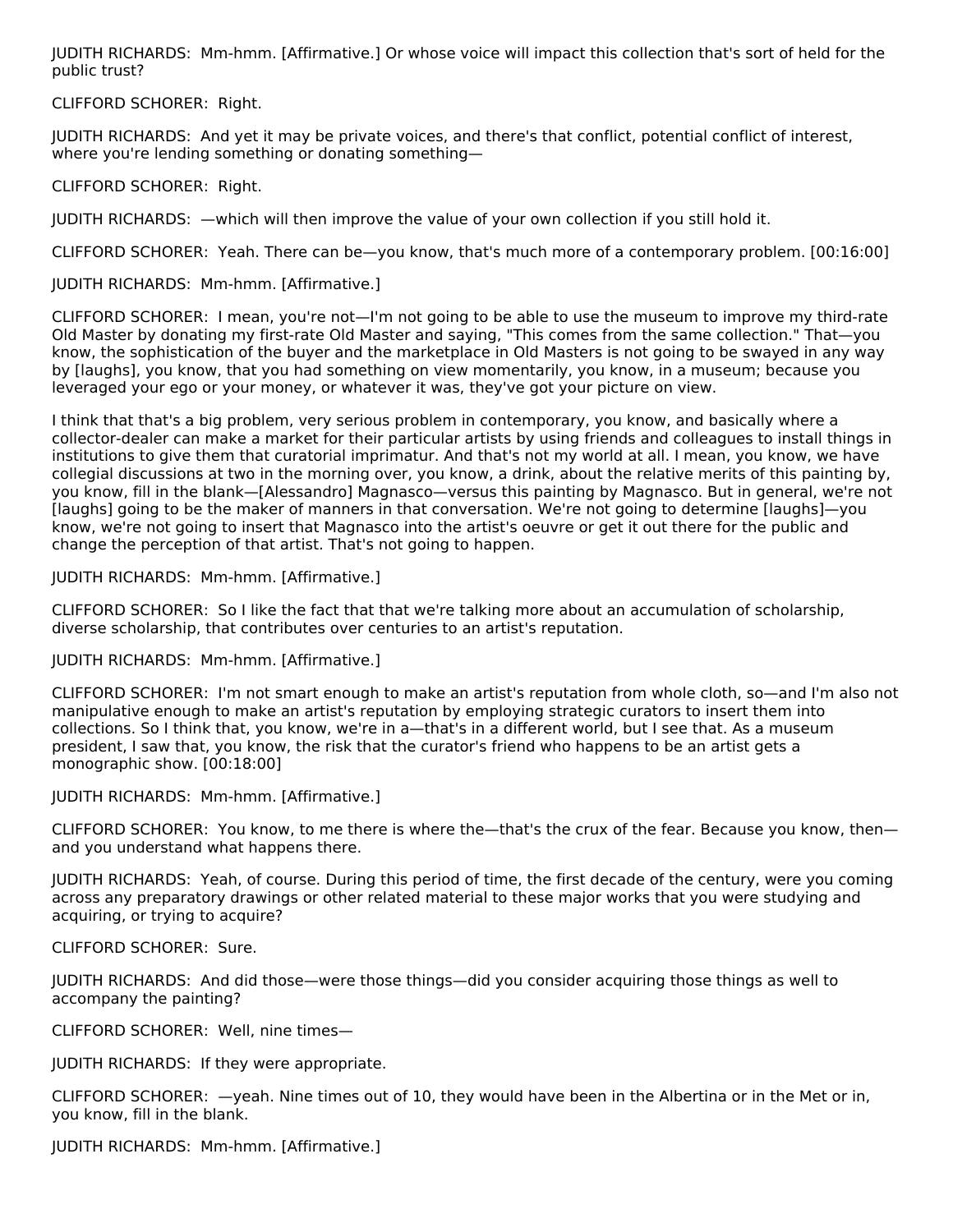CLIFFORD SCHORER: So there—you know, what—the sort of happy circumstance that might fit into what you're asking is if I—and I can think of one, actually.

The Daniele Crespi, which was a very early Daniele Crespi that Otto Naumann, the dealer in New York, had purchased in 1994 as Lombard School. Then eventually, a drawing surfaced. A preparatory drawing surfaced that scholarship said—and it was not available. It was not in the market; it was in an institution. But the scholarship at the time said, "Wait a minute, that looks like a preparatory drawing for that painting," which then changed the attribution of the painting to a better attribution.

So, you know, those are the kinds of things that happen more frequently, which is that one finds a hand in a Carlo Maratti painting, and one then goes and finds that the Albertina has that hand in a sketchbook that is known to have been by [Andrea] Sacchi or Maratti. So, you know, you have these—you have those happy happenstances.

Does it happen that a painting and a drawing will happen to hit the market at the same time? [00:20:00] Yes, there was, of course, The Massacre of The Innocents by Rubens, which made £45 million, and two days later, for a relative bargain, a van Dyck of that painting, done in the studio at the same time, came on the market—a drawing of that painting. And so, yes, there are those amazing, you know, random fate intersections, but they're not—they're certainly not something that happen often enough to warrant, you know—

JUDITH RICHARDS: Mm-hmm. [Affirmative.]

CLIFFORD SCHORER: Five years later, I might find a, you know, Salvator Rosa figure, or a print. It's more like I'll find a print after a painting—

JUDITH RICHARDS: Print—engraving.

CLIFFORD SCHORER: —which I will acquire. Yeah, which I will acquire, just because it's related to the painting.

JUDITH RICHARDS: Yeah. So then when you put the—whatever works you lend to institutions, do they borrow also the supporting works?

CLIFFORD SCHORER: It's interesting that, generally speaking, no, because, you know, the works on paper department has a very different policy on showing things.

### JUDITH RICHARDS: Sure.

CLIFFORD SCHORER: Rightly, they show things, you know, six months every five years, to preserve the image from UV radiation. So the short answer is that they may like to have it. If they own the work, they would certainly love to have any preparatory works that relate to it in their PDP collections, in their works on paper collection. But they don't—they certainly don't show them together except in a rare circumstance, where they might have a focal exhibition where showing the preparatory things adds something to the didactic, not the—it's not done simply to put the painting on the wall next to a print, you know, next to an engraving.

JUDITH RICHARDS: Right. Yeah, not so much an engraving. If there are other such wonderful stories to tell, keep that in mind; we'll come back to it.

CLIFFORD SCHORER: Don't ever give me that entrée. [00:22:00]

JUDITH RICHARDS: [Laughs.]

CLIFFORD SCHORER: You'll never be done. [Laughs.]

JUDITH RICHARDS: The panel at the Frick, was that your—that was in 2013—it was calledGoing for Baroque: Americans Collect Italian Paintings of the 17th and 18th Centuries, and you served on the panel as the only private collector, or—

CLIFFORD SCHORER: I believe so, yeah. Well, I mean, there was a collector-dealer, I think. But, yes, I believe so.

JUDITH RICHARDS: Yeah, yeah.

CLIFFORD SCHORER: I mean, I think that, in general, they just wanted an opinion. I think I was a substitute hitter that day, so—because I think they had somebody else lined up who couldn't make it. But I was happy to help. Yeah.

JUDITH RICHARDS: Was—are those kinds of panels very useful to you as a collector, let's say, if you were in the audience?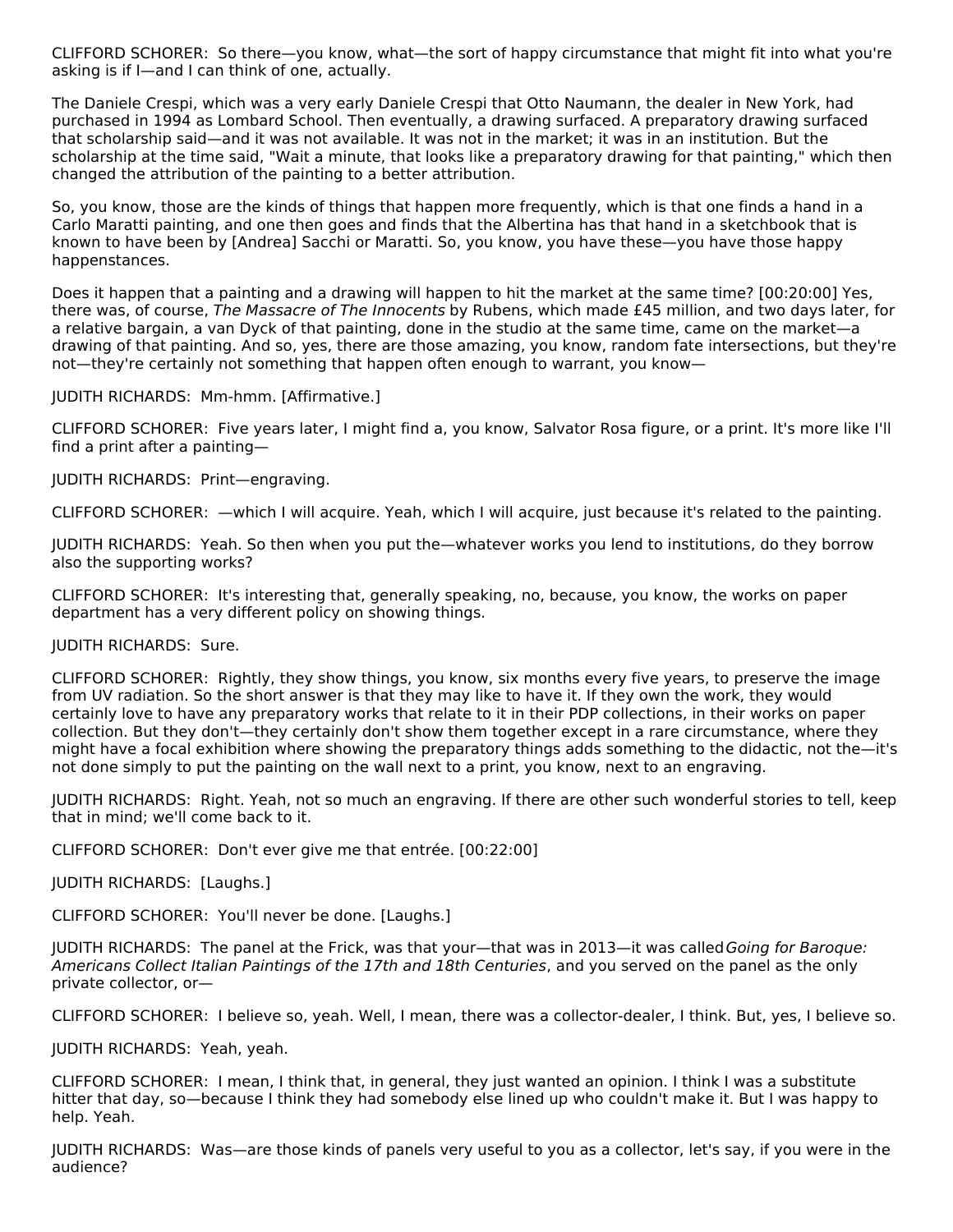CLIFFORD SCHORER: I've always enjoyed symposia, you know, of one type or another. I mean, my favorite type of symposia end with, you know, almost fisticuffs between scholars about attribution. That's—those are the best. Those are the ones where you go three days with—of everyone presenting their papers, and then you have a Q&A at the end, and you can't shut people up because they're so—you know, they're fuming over what they've watched for three days.

And then you have this, you know, wonderful—but that wasn't, you know, this kind of a symposium, I think, was —maybe it was more to coax people into the idea of collecting as an achievable thing, which is what I hope my words were about, which is basically, you know, I'm no one, with no particular education, and I come to it with an open pair of eyeballs, and I've had a great time.

I mean, it's been—and I—you know, nothing has—you know, other than a few frustrating failures [laughs], nothing has really pushed me away from it. So, you know, I hope that's really my contribution in that context.

JUDITH RICHARDS: Where do these wonderful symposiums take place, the ones that are so passionately [laughs]—

CLIFFORD SCHORER: Well, those are—you know, I'm thinking of very specific ones. So those are the reason that I try to stay involved with things like the Corpus Rubenianum, which is the Rubens study group that is publishing —it runs the Burchard foundation that publishes the books, the Corpus Rubenianum. [00:24:00]

### JUDITH RICHARDS: Mm-hmm. [Affirmative.]

CLIFFORD SCHORER: And, you know, there you have, you know, five occasions a year for some sort of a symposia where people are presenting their latest book, their latest article, their latest theory, and, you know, I love that world, because that world is filled with incredibly passionate people with very diverse opinions.

# JUDITH RICHARDS: Where does that take place?

CLIFFORD SCHORER: That's all over the place. I mean, I'm trying to think. Last year was—we had a three-day thing in Rome. Generally speaking, the book presentations are in Antwerp. Periodically, they'll have them here in New York when they—they'll have a dinner with the Belgian ambassador, and they do this sort of thing. But, yeah, I mean, it's often those tables of five curators that are the most entertaining, you know, and I get to be a gadfly and just listen; you know, I just sit in the background.

JUDITH RICHARDS: Do they focus—excuse my ignorance. Do they focus entirely on Rubens or Rubens and his—

CLIFFORD SCHORER: Rubens and his orbit, yeah. And, I mean, it's an enormous orbit. I mean, the output of those workshops was massive, massive. And, you know, because of that, it creates incredible attribution controversies, which are passionate arguments about—

JUDITH RICHARDS: Have you encountered any of those with the works you've acquired?

CLIFFORD SCHORER: Oh, all the time, yeah. All the time. I mean, we—you know, since I've had Agnew's, I discovered one van Dyck sketch—discovered, like from nowhere—so, discovered one. I had to advocate and argue for it, and that did sort of achieve the goal I had set for it, which is a relatively universal acceptance.

Then we had a second one that was on the market in Paris as sort of "circle of van Dyck," but as soon as I saw it, I recognized that it was the real deal. [00:26:00] And not only the real deal, but it was the genesis of seven other copies that have all been variously considered either by van Dyck or by—you know, one is in Hampton Court; one is in the Hermitage. So there was another one, and that ended up—I ended up personally selling that with through Agnew's to the Antwerp Museum as their only first period van Dyck sketch.

So, to me, that was, you know—that was my day at that curator table, where I was silent the whole time, and at the end, I just sort of put the trump card down. I felt very, very good about that moment, because it was a—you know, I've always been concerned about the state of van Dyck scholarship, especially recently, because—

JUDITH RICHARDS: Do you own any van Dycks, or have you?

CLIFFORD SCHORER: Yes, I have. I don't own them now. I had two, and I had to sell both. And, you know, obviously, I've been concerned about the state of that scholarship, which I think of late has been very much slanted towards the marketplace.

JUDITH RICHARDS: In other words, being generous with attributions?

CLIFFORD SCHORER: Much too generous with attributions. I mean, beyond generous with attributions. And I understand why; you know, some of the scholars are superannuated, and they're just not in the game anymore,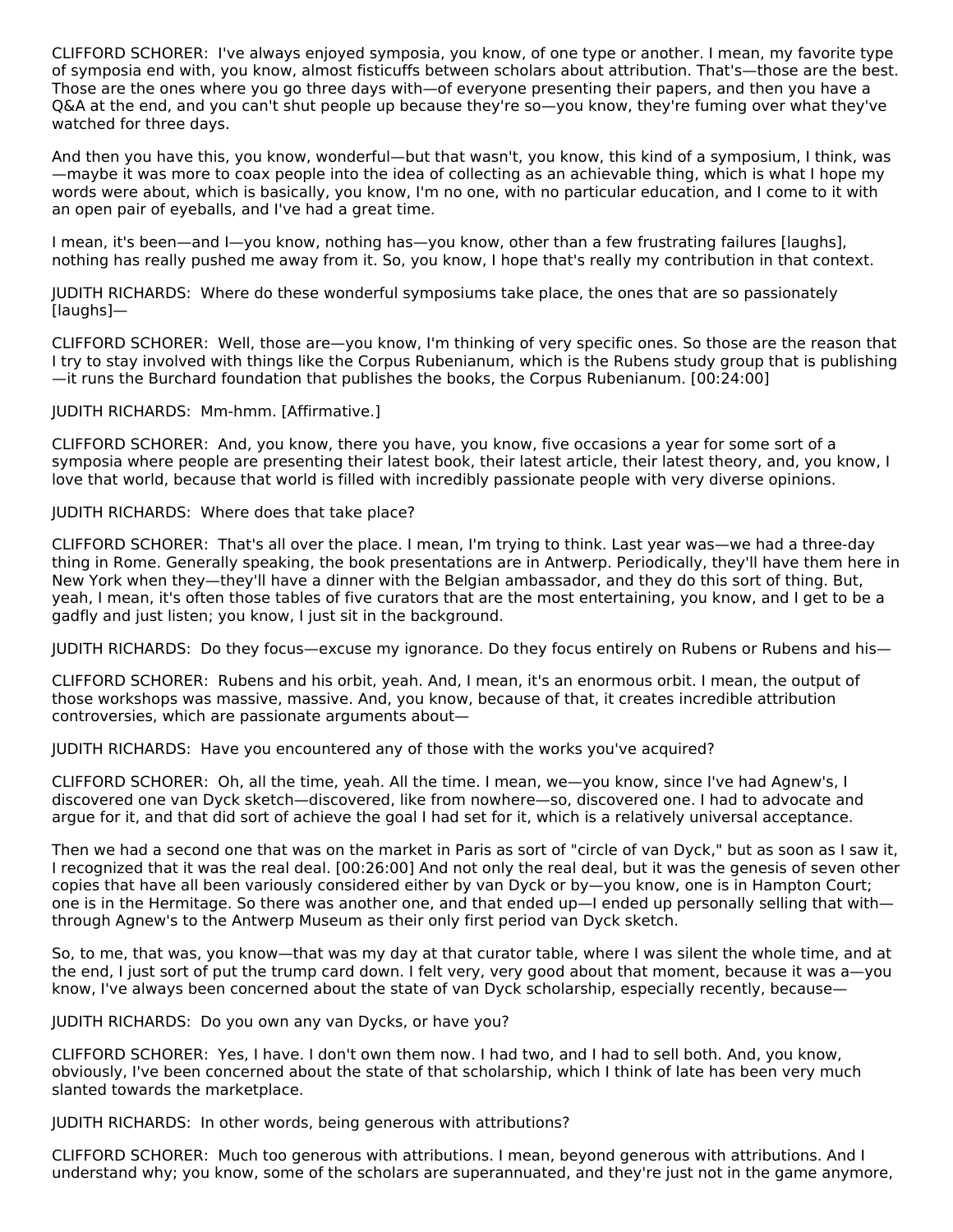and there's a very—there has been a very forceful cabal of dealers who've manipulated the market. And I know them, and I know the pictures, and I won't say more than that. But, I mean, I can tell, you know, when yet another picture arises from a certain quarter, what we're dealing with.

JUDITH RICHARDS: Mm-hmm. [Affirmative.]

CLIFFORD SCHORER: So it was very, very pleasing to me to have, you know, the Antwerp Museum—you know, the KMSKA—buy, with their own money, what I consider to be a certain van Dyck sketch, you know, from a very important—you know, one of his pictures in the Prado, one of his preparatory sketches for one of the pictures in the Prado. So those—you know, those are the moments where I think about all those table arguments about this picture and that picture and— [00:28:00]

JUDITH RICHARDS: Would you say that's one of the most gratifying occasions, and that that kind of experience is a key element for driving you to that kind of scholarship and scholarly discoveries, driving you as a collector?

CLIFFORD SCHORER: Yeah, absolutely. I mean, sure. I mean, you know, when I think back to the Guercino that, you know, I find in a little catalogue, and then I do the work, you know, it is very gratifying to have something, especially something like van Dyck, which is, to me, you know, in the pantheon of gods. You know, something like that, where I'm just fortunate enough to be at the right place in history at the right moment when scholarship is what it is, to be able to sort of take something and lift it up out of the quagmire and say, "Look, this is correct."

You know, these might not be—or they might be; I don't want to opine on that. But this is correct. And to have, you know, people who might—you know, whose eye I respect far more than my own, like Nico Van Hout at the museum in Antwerp—to have somebody like that say, "Yes, you're right; you know, this is in fact what you think it is." So, you know, those are very exciting moments. They're rare, of course. [Laughs.]

JUDITH RICHARDS: When you first started, and you're imagining the possibilities of your collecting, did you envision arriving at that level of expertise, where that could be a pursuit, an achievable goal, to discover—

CLIFFORD SCHORER: I'm leery of the word "expertise," just as I'm leery of the word "artist." But I'm pleased that I was lucky enough to be at the right moment in history, where the relative scholarship might have been weaker than it could otherwise have been, which would allow me to find a rather large gap in the fence through which I could walk, if you see how careful I'm trying to be. I don't want to say that—I don't want to take anything away from the scholars who do serious scholarship, because what I'm doing is really applying an acuity of eye to a question, and that's a very, very tiny aspect. [00:30:00]

I mean, I'm not writing 400-page tomes on, you know, the—you know, the Old Testament series of Rubens. I'm just finding those morsels left on the trail and trying to follow them, and then that's—to me, yes, that's exciting. That's like a little bit of sleuthing, which I enjoy.

JUDITH RICHARDS: Yeah. Why don't we talk about Agnew's? I read that it's your first business involvement with an art gallery, or an arts institution—

CLIFFORD SCHORER: Quite true.

JUDITH RICHARDS: —for profit. Had you been thinking about it? How did that acquisition come about? Was it something you had been looking for as an opportunity?

CLIFFORD SCHORER: Well, the story is, I would say, more humorous than anything else, because my thought was that someday, when I was an old lonely geezer, I would have an antique shop, or I would sell bric-a-brac. I mean, it wasn't really—

JUDITH RICHARDS: You mean give up all your other—

CLIFFORD SCHORER: Yeah.

JUDITH RICHARDS: —business interests?

CLIFFORD SCHORER: Give up all my business interests and retire to sort of a conversational job where I sat in a shop, and I played shopkeeper, and people came in and looked at my furniture and told me how overpriced it was.

JUDITH RICHARDS: [Laughs.] And made their own discoveries.

CLIFFORD SCHORER: Maybe, maybe so. And, you know, hopefully not in my areas of expertise they were making discoveries. But, yeah, and there was a certain part of it—you know, my world had—I had these warehouses full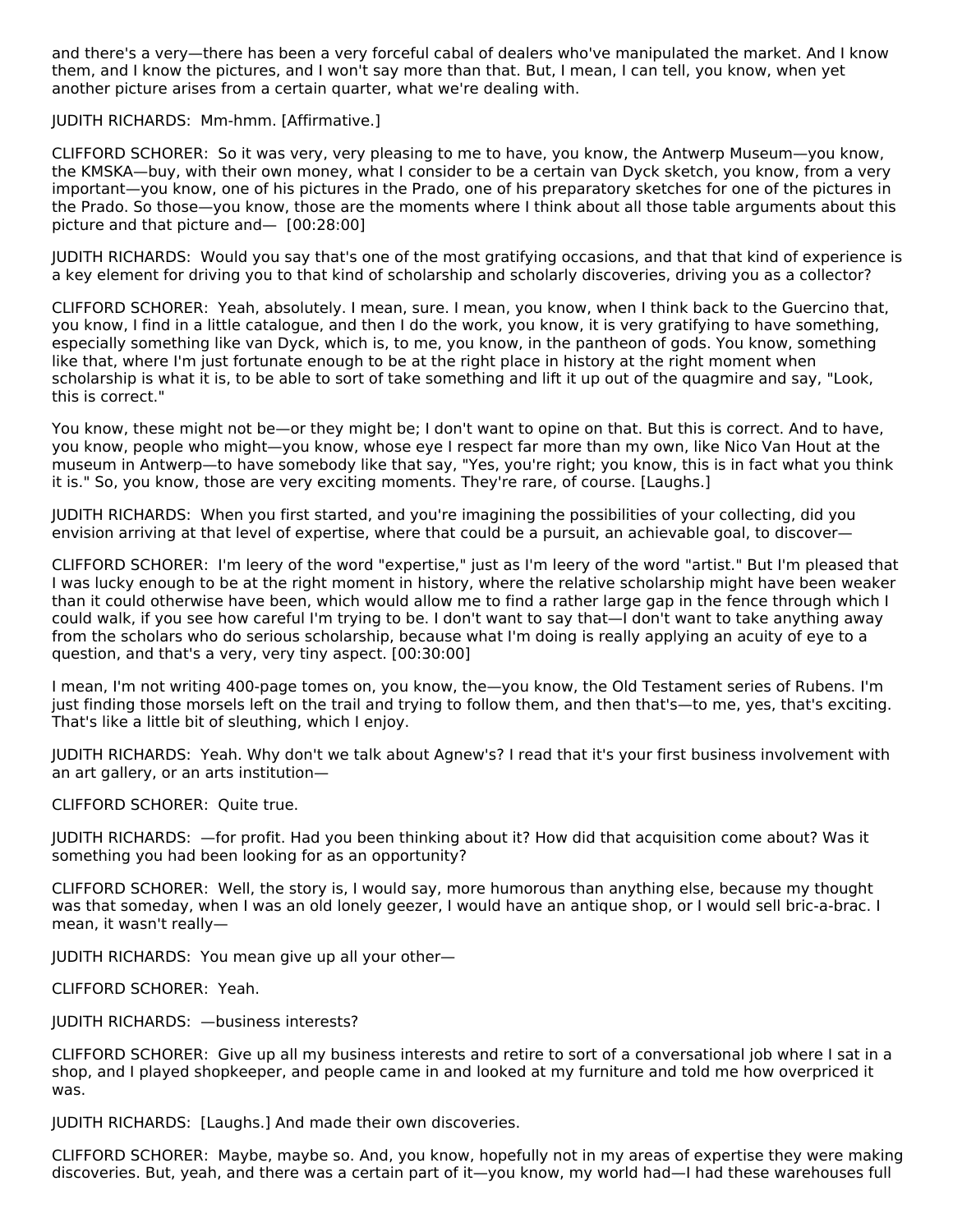with things all the time. That was sort of my—

JUDITH RICHARDS: All in the Boston—

CLIFFORD SCHORER: —the flotsam and jetsam.

JUDITH RICHARDS: —in the Boston area?

CLIFFORD SCHORER: In the Boston area. This is the flotsam and jetsam of my other businesses. So my businesses create a lot of physical assets. [00:32:00]

JUDITH RICHARDS: You mean furnishings and the hotels?

CLIFFORD SCHORER: Furnishings; hotels; office buildings full of furniture; artwork from lobbies; clocks from old buildings in Boston; you know, architectural elements that I salvage every time I do renovations on a building. It's a crazy catastrophe of storage. So, I have these big buildings filled with storage, and a few years ago it got out of hand, you know, when it topped over a million square feet of storage. It got out of hand, and I made a concerted effort to say, you know, "I have to scale this down, because if I fall down dead tomorrow, someone's going to have, you know, I would say, a William Randolph Hearst-scale cleanup to do."

JUDITH RICHARDS: [Laughs.]

CLIFFORD SCHORER: Because there's just crates and crates and crates. I mean, not, of course, of the quality of Randolph Hearst [laughs], but of a quantity, for sure. You know, it was a million square feet of office furniture and miscellaneous things. So I did start scaling that down, but I did always imagine every time I scaled it down, I would keep this sort of select group. "Oh, okay, this—all this 19th-century porcelain. Let's keep that." All those, you know, all the things I've picked up along the way. And—

JUDITH RICHARDS: This little shop, was it going to be in New England, in London—

CLIFFORD SCHORER: I had no idea. It was a fantasy shop that wasn't going to exist, but it was just an idea of how I would pass my time, because I need something to do. [Laughs.] So, anyway, you know, then, at some point, I fixated on the idea that maybe I would do something a little more serious in the art market. And—

JUDITH RICHARDS: When was this, about?

CLIFFORD SCHORER: Probably about 10 years ago, where I just said, you know, maybe—

JUDITH RICHARDS: When you say serious, you mean in terms of business?

CLIFFORD SCHORER: Yeah, meaning that I would be a more serious financial player in the art market, not a face —

JUDITH RICHARDS: An investor rather than a conductor.

CLIFFORD SCHORER: An investor, not a face to an enterprise, but a—which I still am not—but a sort of investorbacker.

JUDITH RICHARDS: Mm-hmm. [Affirmative.]

CLIFFORD SCHORER: And I did start to back some. So, around that time, I had met a few dealers in the Old Master world, and I did start to either back or buy with the intention of selling, which I hadn't done before. [00:34:00]

JUDITH RICHARDS: Mm-hmm. [Affirmative.]

CLIFFORD SCHORER: So, there was—

JUDITH RICHARDS: Do you want to mention any specifics?

CLIFFORD SCHORER: Well, the big London galleries. There were a few deals out there where I was a partner with the gallery to back the purchase of something a little bit more expensive, and then the gallery would sell that thing, and I would get a percentage of the profit.

JUDITH RICHARDS: Mm-hmm. [Affirmative.]

CLIFFORD SCHORER: And those worked out very well, because what I brought to the table, which I think was different from other investors they had worked with, was that I also brought very strong opinions. So when they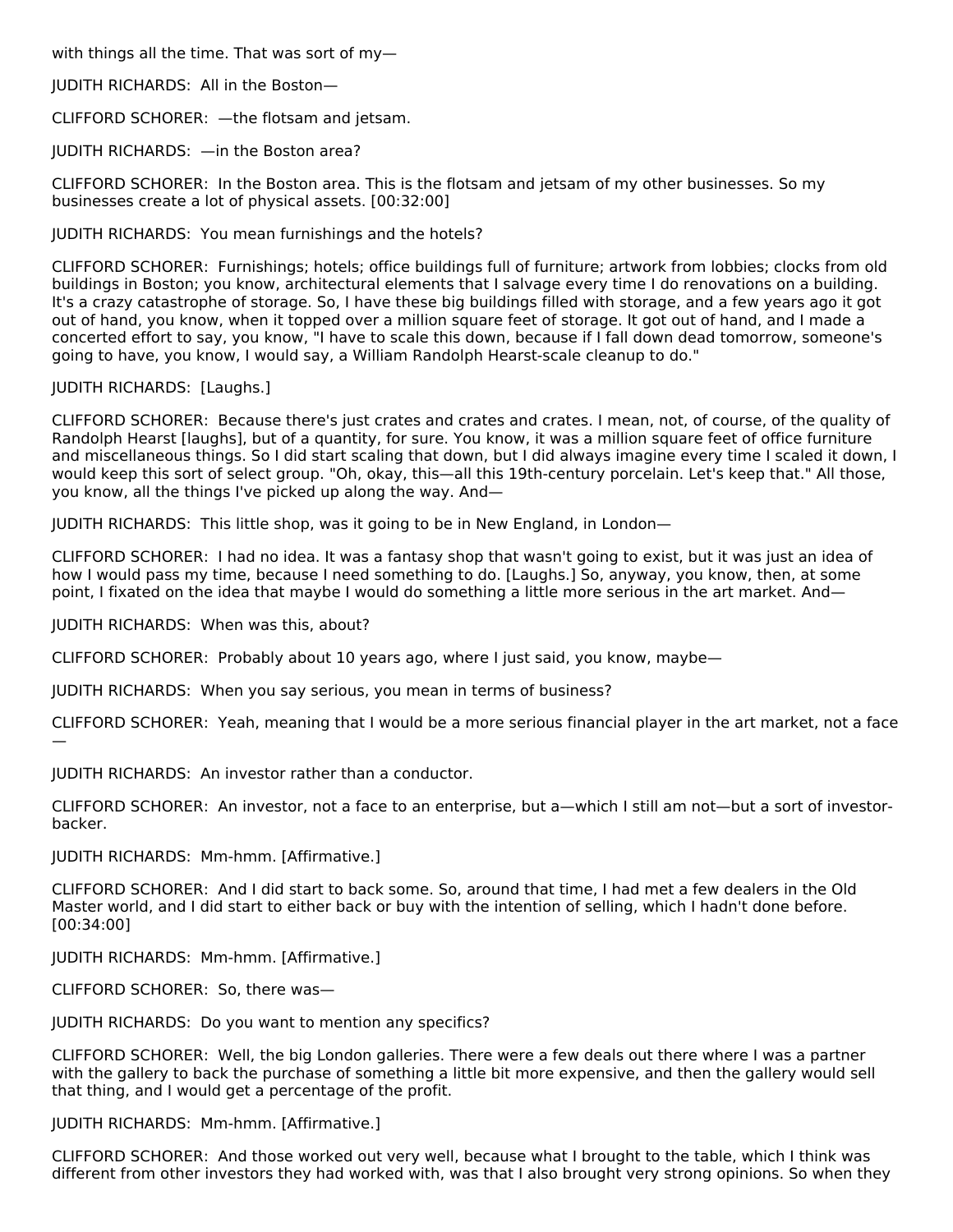brought me works, I would say, "No, no, no, no—yes," and, you know, the yeses were often, you know, good choices out of that basket.

JUDITH RICHARDS: Mm-hmm. [Affirmative.]

CLIFFORD SCHORER: So where some of the other investors may have made a very small return because they their gains were diluted by the losses—I was very focused on, you know, "I want this painting and this painting and this painting." And, you know, these were major paintings, so it was a pretty—it was a bigger risk. And so there I found that, you know, I was able to do a very nice return on equity and do something I enjoyed and run around on airplanes looking at pictures that I wanted to look at. So it was a fun little entrée into what the dealers did for a living.

JUDITH RICHARDS: Akin to that, have you ever guaranteed works—

CLIFFORD SCHORER: At auction, you mean?

JUDITH RICHARDS: —at auctions? Where there's a profit to be made by—

CLIFFORD SCHORER: Only well after that. Yeah, I haven't done—I didn't—I hadn't done that at that point.

JUDITH RICHARDS: Mm-hmm. [Affirmative.]

CLIFFORD SCHORER: I mean, there I was, really making capital available to gallerists whom I trusted and to buy pictures that I liked, so it was a very—I was not their first call. I was their last call, because they didn't—they wanted silent investors who did what they were told to do, and I was going to be an active investor who wanted to physically see the painting, who wanted to understand their rationale for purchasing it, and who wanted to understand their pricing strategy. And if I understood all those things, and we had a yes, then they had my money, but otherwise—so, for them, I think often, you know, I was not the first choice. [00:36:00]

# [They laugh.]

JUDITH RICHARDS: But it sounds like it proved to be a good choice.

CLIFFORD SCHORER: It was a good, you know, three or four years of financing deals that, you know, I found particularly exciting and interesting, and the paintings that we were able—that I was able to sort of touch in an abstract way were paintings I could never otherwise touch.

### JUDITH RICHARDS: Mm-hmm. [Affirmative.]

CLIFFORD SCHORER: So, to me, that was that was very exciting. In other words, they were things that wouldn't have been brought to me, and certainly wouldn't have been brought to me at the wholesale level, so to speak, and I couldn't have bought them by myself because of the dealer profit involved. So, in other words, you know, the spread between buy-sell was relatively high, because the dealer had found them in a very strategic way, you know, from private collections that they investigated or, you know, things like that.

But they just weren't—with that type of a seller you need to be cash at the ready, because it's not—they're not going to be—these are folks you're approaching to say, "I may have a client for—" They don't want to hear the next statement, "Well, I'd take a commission if you give it to me for a year to try to sell it." They want to hear what's the number and, you know, "When can you pay me?" [Laughs.] So often, you know, I was the sort of, "What's the number, and when can you pay me?" answer in a very finite category of pictures.

### JUDITH RICHARDS: Yeah.

CLIFFORD SCHORER: So that was fine. I had a great time with that and didn't think it would go any further than that, and then the Agnew's thing occurred. So a friend of mine that I had known came to me and said that he thought that the library at Agnew's would be available, and, you know, that was interesting to me. And—

JUDITH RICHARDS: So, a library, because it was—they were liquidating? [00:38:00]

CLIFFORD SCHORER: Yeah. Well, the word was out that they were closing the gallery.

JUDITH RICHARDS: Yeah.

CLIFFORD SCHORER: Michael Ripps, who's a scholar who has worked with the Frick on a number of sort of investigations of the art market and things like that, he came to me, and he said, you know, "You should meet with Julian Agnew, because they're selling the library and maybe more." So it was sort of—you know, it was sort of an early-days discussion. So I met with Julian Agnew, and I understood that, basically 10 years too early, they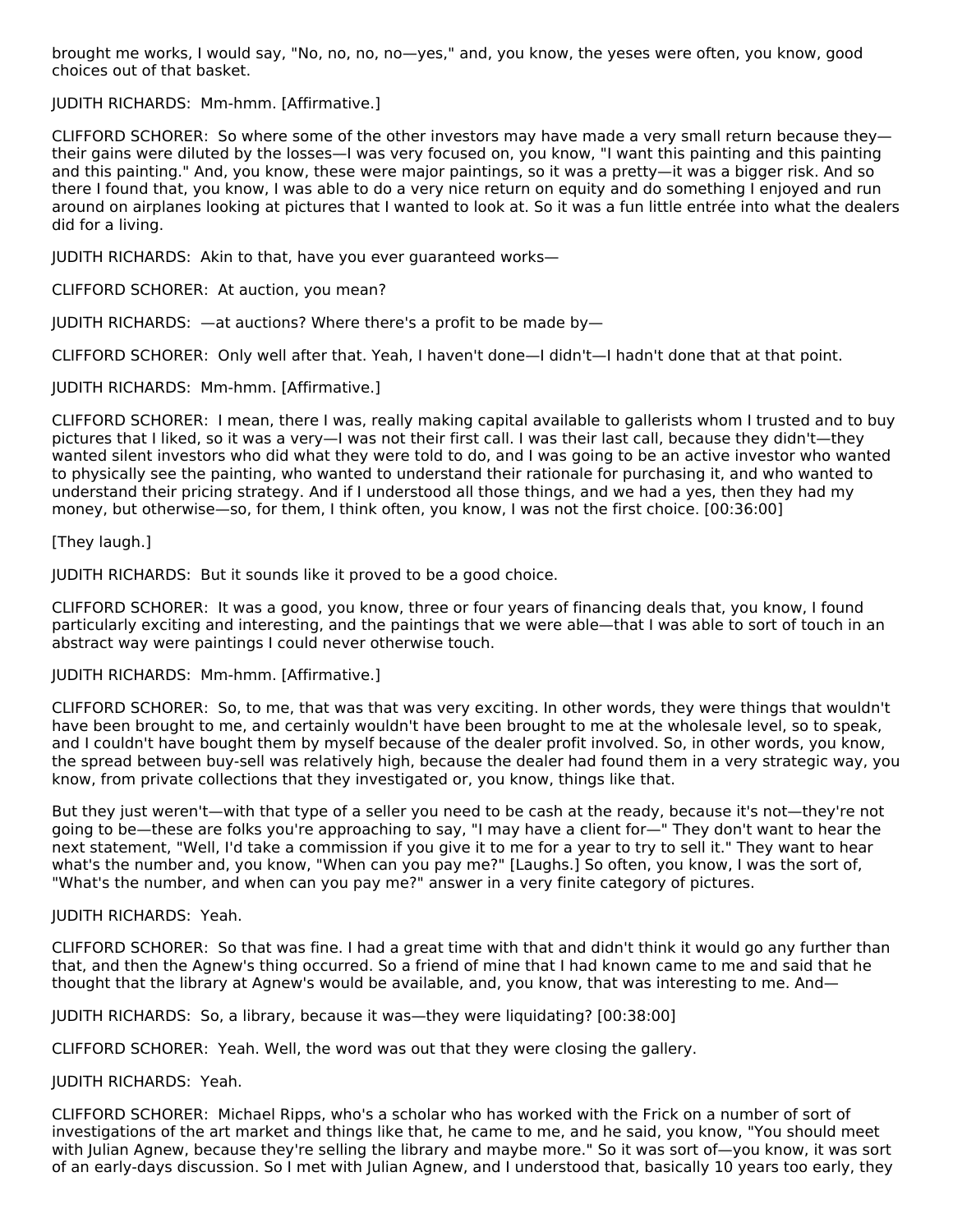were going to sell the business—10 years too early for my life's plan; I had no intention of doing this, you know, before I was 60.

So, you know, we met, we discussed it, and it was far more complex than I thought it would be. There were parts of the business I wanted to buy and parts of the business that I didn't want to buy.

There was a logic for the family dissolving the enterprise which was hard to overcome with the attraction of a sale. It's a very complicated taxation and business question, but basically, there was almost as much incentive for them to liquidate the company as there was to sell it. So it really was a question of lobbying to say, "Look, I'll make this better for you over a period of years," than doing it this way. Because, you know, there was the idea that 550 objects could just be chucked into auction; you know, you could have a publicized sale and get rid of the company, and, you know, the library could go to the nation, and the archive could go to the National Gallery, and, you know, wash your hands with it.

And you wouldn't have enduring liabilities for all the things that you've sold in the past because the company would cease to exist. And that's a big question in the art market; you know, having the liability for everything you've ever sold coming back to say, "Wait a minute, this is a fake," or, "This attribution is wrong," or, you know  $-$  [00:40:00]

JUDITH RICHARDS: Or, "This is Nazi loot," and—

CLIFFORD SCHORER: Yeah, Nazi loot. You know, fill in the blank; provenance issues, you know. I mean, the number of those issues I've dealt with in only five years is astonishing. It's astonishing. And Agnew's was one of the firms that simply refused to deal in what they called "refugee art." So they were the cleanest book of business I've ever seen relative to the Holocaust. They just simply said, you know, "No mas." You know, there are certainly moments in the '60s and '70s when scholarship might have been a little weaker, and they missed something, but in general, right after the war, when everyone else was profiteering, the firm didn't.

JUDITH RICHARDS: So they were very strict with provenance restrictions.

CLIFFORD SCHORER: They were—they had the English family connections to allow them to continue to trade when others were forced to do business with people that were, shall we say, less than scrupulous, and so that was a lucky break in a sense. You know, that was—that's one distinguishing factor of the firm that I really—that I came to have great comfort from.

JUDITH RICHARDS: Mm-hmm. [Affirmative.]

CLIFFORD SCHORER: And also, you know, the sort of—the mere suggestion that the Agnew's family would ever deal in such a thing [laughs], the bristle with which that question was met gave me great comfort that they actually didn't. You know, they were careful.

JUDITH RICHARDS: So it sounds like it was a very smooth transition from being a businessman and a collector to getting involved in the business of art through these interactions, these—

CLIFFORD SCHORER: Yeah.

JUDITH RICHARDS: What did you call it? Investments.

CLIFFORD SCHORER: Yeah.

JUDITH RICHARDS: To considering and, in fact, acquiring a partial—you were the head of a group of investors—

CLIFFORD SCHORER: Yeah. Yeah.

JUDITH RICHARDS: —to doing this.

CLIFFORD SCHORER: Yeah.

JUDITH RICHARDS: And that's been since 2014, right? [00:42:00]

CLIFFORD SCHORER: 2013—

JUDITH RICHARDS: 2013.

CLIFFORD SCHORER: —we closed, yeah, yeah. So we had a five-year—we had our five-year sort of anniversary. I think that is—actually, I think five years is November of this year. So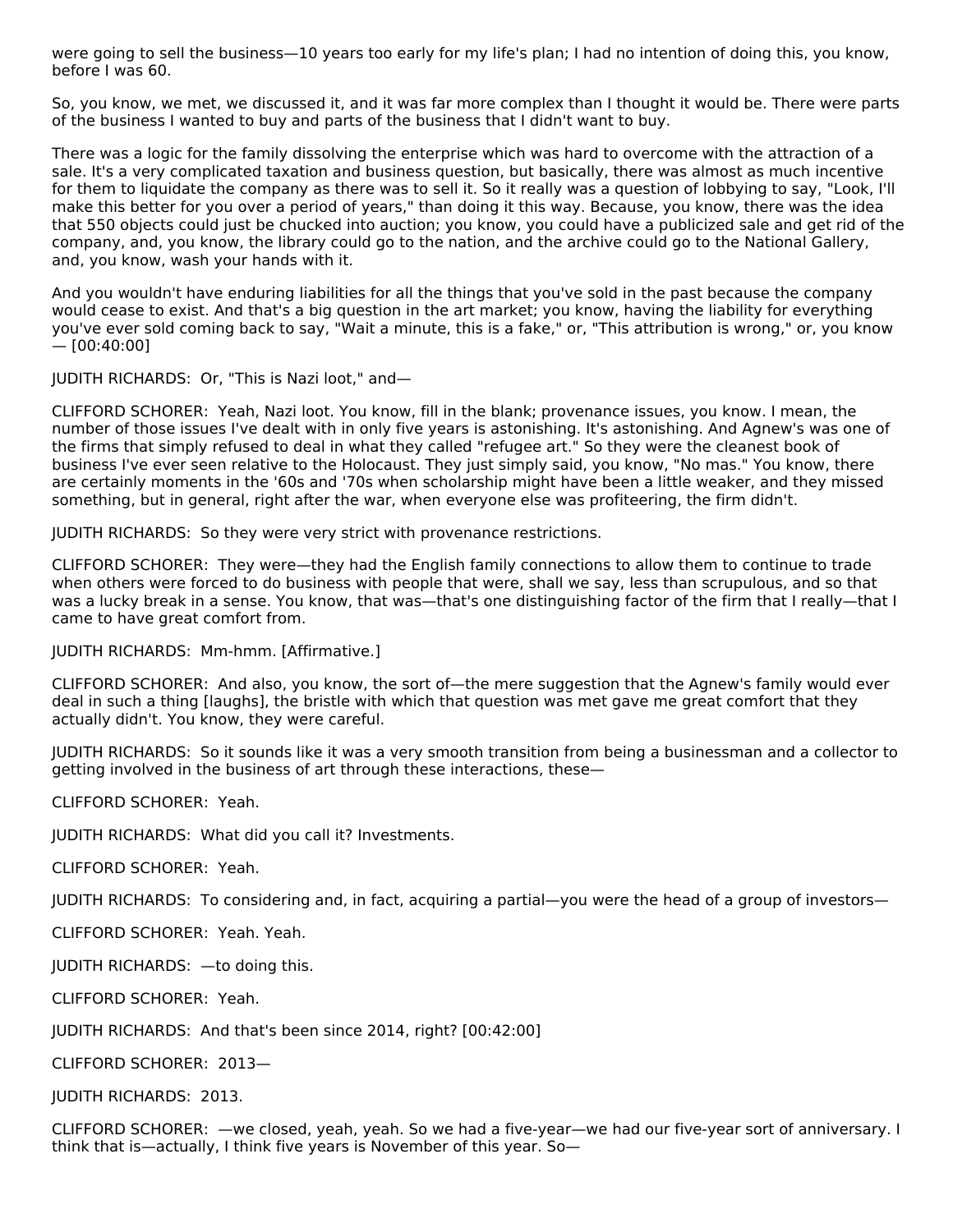JUDITH RICHARDS: Has your role evolved during that period of time? How has it evolved?

CLIFFORD SCHORER: Well, it's interesting, because when I was confronted with the idea of buying the firm and realizing that I don't ever want to be the public face—I don't want to be the person in front of this business; it's not my world. Fortunately, Anthony Crichton-Stuart, who was running Noortman at the time—I went to see him, and I said, you know, "I won't do this unless I know that, you know, you will be available to me."

And he said, "Well, ironically enough, Sotheby's"—and I knew—I could feel this sort of—without even asking the question, I knew that Noortman's days since the death of Robert Noortman were numbered. Noortman was the gallery that was, you know, a very successful Dutch dealer, Robert Noortman. And Sotheby's purchased the company, and then Robert Noortman died literally, I think, six or nine months later, unexpectedly. So they put Anthony Crichton-Stuart, who used to be Christie's head of Old Masters, in charge of Noortman Gallery.

And I could see—there was a sense that I had that Noortman was not long for the world. I don't know where that came from, but it was an instinctive sense. So when I went to see Anthony and said, you know, "I would do this if you are available and you want to do it with me," and he said, "Well, ironically enough, they just told me that I'm on gardening leave." [Laughs.] So, you know, in a sense, there was a—just a moment, and that moment—if that hadn't happened, I wouldn't have bought the company.

Without having someone who could actually be front and center, running the business, I would not have purchased the company. What I would have done was purchase the assets; I would have purchased the library. I would have purchased some of the assets; we may have purchased some of the inventory. But I wouldn't have purchased the ongoing operation of the business. I would have left that to, you know, others in the art market to decide whether they would do it. So— [00:44:00]

JUDITH RICHARDS: You—

CLIFFORD SCHORER: It was a perfect, you know, confluence of interest at the moment.

JUDITH RICHARDS: There wasn't time to look for someone else if he had not—

CLIFFORD SCHORER: I would not have looked for anyone else. I would not have looked for anyone else. So it would have been a matter of, "If you're not available to me, that's fine; I won't do the project." You know, I sort of had a sense of what I needed, and, you know, in terms of someone whose eye I've always esteemed and who has a very even keel and about whom I never heard a bad word. [Laughs.] You know, it was important to me that that's the type of person, you know, sink or swim, whether—you know, I didn't want a shark. I wanted somebody who had been in the market for a long time, who had great relationships with people, that sort of thing.

JUDITH RICHARDS: I imagine you wanted to preserve the goodwill of the name of Agnew's—

CLIFFORD SCHORER: Yeah.

JUDITH RICHARDS: —and what it stood for.

CLIFFORD SCHORER: Yeah, yeah. And knowing, of course, that, you know, in a way, sort of on day one, my business challenge was to take a business that was burning, you know, [£] 8 million in losses, and flip it off instantly and reopen it as a business that would basically break even or make money, because I was not in the business of buying a company simply to continue the legacy losses of the previous ownership. So, you know, that was where my role was. My role was in figuring out the real estate problems that the company had, the finance problems that the company had, the management issues that the company had, but not the art questions. The art questions were Anthony's bailiwick.

JUDITH RICHARDS: So he's the director of—the managing director—

CLIFFORD SCHORER: He's director. I am none of the above. I'm not—

JUDITH RICHARDS: Is there a board that you're—

CLIFFORD SCHORER: There's no board, no.

JUDITH RICHARDS: The structure is just—

CLIFFORD SCHORER: The structure is executive director is Anthony Crichton-Stuart, yeah. [00:46:00]

JUDITH RICHARDS: Has it impacted your collecting as you imagined it would or in any different way?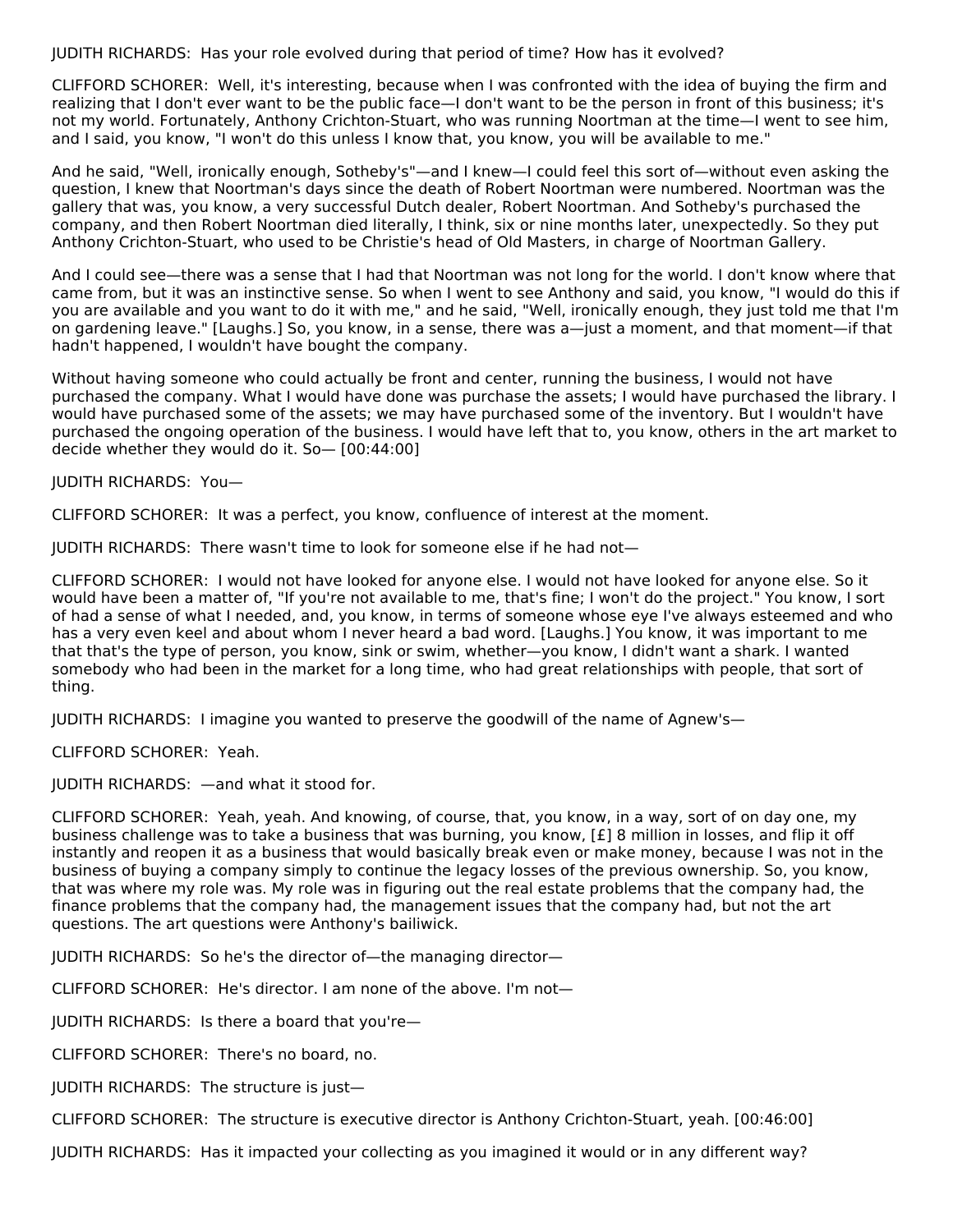CLIFFORD SCHORER: Yes. I mean, obviously, my personal collecting was—I pushed the pause button and—

JUDITH RICHARDS: Because you couldn't be competing.

CLIFFORD SCHORER: Yeah. There are a number of hats I had to take off. So I resigned from the board at the Worcester Art Museum, because I found that that could be a direct conflict of interest. I resigned from the collections committee at the Worcester Art Museum. I tried to resign from the MFA, but they said it was no problem, and then Worcester actually asked me back as—created an advisory role, advisory collections committee. So I joined that, which was a lot of fun. And so, yeah, I mean, there were a number of things, a number of hats that I had to shed to sort of, I think, stay within what—

JUDITH RICHARDS: What about your—

CLIFFORD SCHORER: —I consider to be respectable parameters.

JUDITH RICHARDS: Did your other business interests then also take a step back?

CLIFFORD SCHORER: They were doing that anyway. So I was—

JUDITH RICHARDS: You were spending more and more time involved with art as a business and as a passion.

CLIFFORD SCHORER: So I did two things at the same time, and you're going to laugh. I bought a cash-flow business, that I don't need to babysit.

JUDITH RICHARDS: What is a cash-flow business?

CLIFFORD SCHORER: Meaning, I bought a company. So, all of my companies are project companies; they only make money if my projects are executed and are successful. They've always been that way.

# JUDITH RICHARDS: Like renovations and—

CLIFFORD SCHORER: Renovations; purchasing a company; selling a fiber optic switch—you know, whatever it is —you know, building a shelter—you know, we do all sorts of different sort of project-based companies, and nothing has cash flow, meaning I don't sell widgets and collect the 39-cent margin on a widget, and I don't sell X number widgets a year. I wish I had. Matter of fact, from day one I should have just bought a Dunkin' Donuts. I'd probably be better off. So what I did was, around the same time I bought Agnew's, I also bought a restaurant chain, a franchise chain of restaurants, that would just provide a background income. So— [00:48:00]

JUDITH RICHARDS: But you didn't have—that were well-managed, and you didn't have to—

CLIFFORD SCHORER: Well-managed, I have two dinners per year with the management team and—

JUDITH RICHARDS: Is this in—based in London—based in Boston?

CLIFFORD SCHORER: Based in Boston. And recently, what I do is I actually—I get involved with the construction projects for them, so I'm building their new buildings, which I love. I love that—

# JUDITH RICHARDS: So they're expanding?

CLIFFORD SCHORER: They're building brand-new buildings, yeah. So we're changing—one by one, we're changing the buildings. And I won't mention the name, but it's a national company. And so, you know, I bought a territory with a partner, and we have a territory, and basically, you know, we go to an annual meeting, and we have a dinner with the managers, and that's our—so, in a sense, I was able to sort of extract myself from project-based businesses to at least have this background income that would support a very marginal lifestyle, which is what I live. And, you know, from there I was able to turn more of my attention—

JUDITH RICHARDS: Did you—do you spend most of your time—do you reside mostly in London now?

CLIFFORD SCHORER: No, I go to London about seven days a month, and again, you know, the gallery operates on its own. I love to run around and look for paintings for them.

JUDITH RICHARDS: So instead of collecting for yourself—

CLIFFORD SCHORER: Yeah.

JUDITH RICHARDS: —then you're—

CLIFFORD SCHORER: Yeah, I'm thinking about now collecting in a different way. I'm thinking about, you know,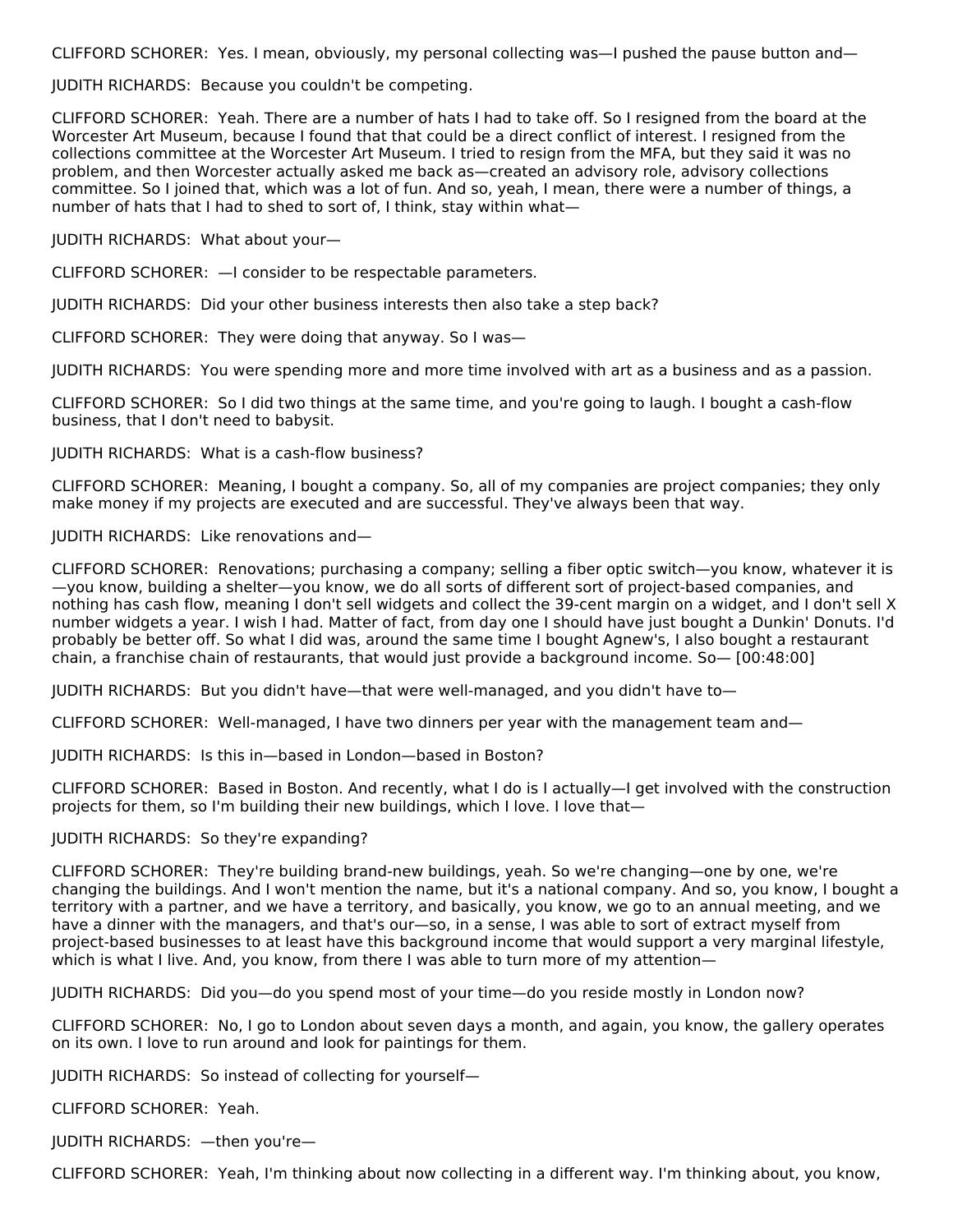acquiring things that add some je ne sais quoi to some exhibition that's coming up, or that—

JUDITH RICHARDS: Gallery exhibition?

CLIFFORD SCHORER: Gallery exhibition, or that take the gallery in a—you know, in the direction that Anthony wants us to steer.

JUDITH RICHARDS: So there's strategy meetings with Anthony. He's making these decisions, which you approve of—

CLIFFORD SCHORER: Yeah, yeah.

JUDITH RICHARDS: —and then you're going out—

CLIFFORD SCHORER: Yeah, yeah. And then we—

JUDITH RICHARDS: —in an understood way to further this.

CLIFFORD SCHORER: And then we get on our airplanes, and we start flying around, looking for things, yeah. And, you know, for example, Anthony decided he wanted to do a Lotte Laserstein show. Lotte Laserstein was a Weimar German artist, a female artist—amazing artist—and Agnew's had sort of rediscovered her in the 1960s and then did a show, a monographic show, in the 1980s. [00:50:00]

And, you know, Anthony went through the archives and saw this material and knew the artist and apparently, you know, knew people who came to the show and thought it was an amazing show. He said, "Let's do a Lotte Laserstein show." So we both get on planes, and he goes and finds pictures in Berlin, here, there, and everywhere, and we pull together—

JUDITH RICHARDS: Is it just the two of you doing this major part of the work?

CLIFFORD SCHORER: So, Anna doesn't do as much of the running around, but Anna is the gallery manager. So— Anna Cunningham; she does—she's the one who sort of—she keeps all the sheep herded; so she keeps us focused on what we need to do [laughs], and she manages all of the gallery operations. So if Anthony decides he wants to do a show, they get together; they decide what the show will be, and then Anna takes charge of all the sort of managerial tasks involved with that. Anthony takes charge of all the art questions involved with that, and he will then give me some yeoman's work to go and, you know, "Find this; find that," you know, "Keep your eyes open for this, that, and the other thing."

JUDITH RICHARDS: Mm-hmm. [Affirmative.]

CLIFFORD SCHORER: And then there are moments when something will pop up unexpectedly, like the Campbell's Soup family, the Dorrance family. They had a big sale in the '80s, and just three or four weeks ago they had a sale of Dodo Dorrance, who was the daughter of Jack Dorrance, and in that sale was a beautiful Cezanne, really beautiful Cezanne. And I thought, you know, We should buy that Cezanne, because it's one of his most Old Master-y Cezannes, and try to tie it in with [Nicolas] Poussin. So, do something to tie it into the Old Masters, either Lorraine—Claude Lorraine—or Poussin or—and Cezanne. [00:52:00]

So, you know, in that case, I went myself; looked at it; liked it; made an irrevocable bid; and bought it at the auction and then brought that immediately to London; gave it to them; and they're running with it. They're—

JUDITH RICHARDS: So at some point, you've expanded your knowledge to include the succeeding decades—

CLIFFORD SCHORER: Yeah. Well, I mean, Agnew's is very strong—

JUDITH RICHARDS: —the 17th and 18th—

CLIFFORD SCHORER: Agnew's was very strong up until—

JUDITH RICHARDS: —the 19th—

CLIFFORD SCHORER: —yeah, mid-century British. They were very, very strong. They were contemporary dealers. I mean, they dealt in the Pre-Raphaelites when they were contemporary art. And so we've certainlywe've done a very strong Pre-Raphaelite program; we've done a very strong early 20th-century program; we are not really—

JUDITH RICHARDS: Early 20th-century British?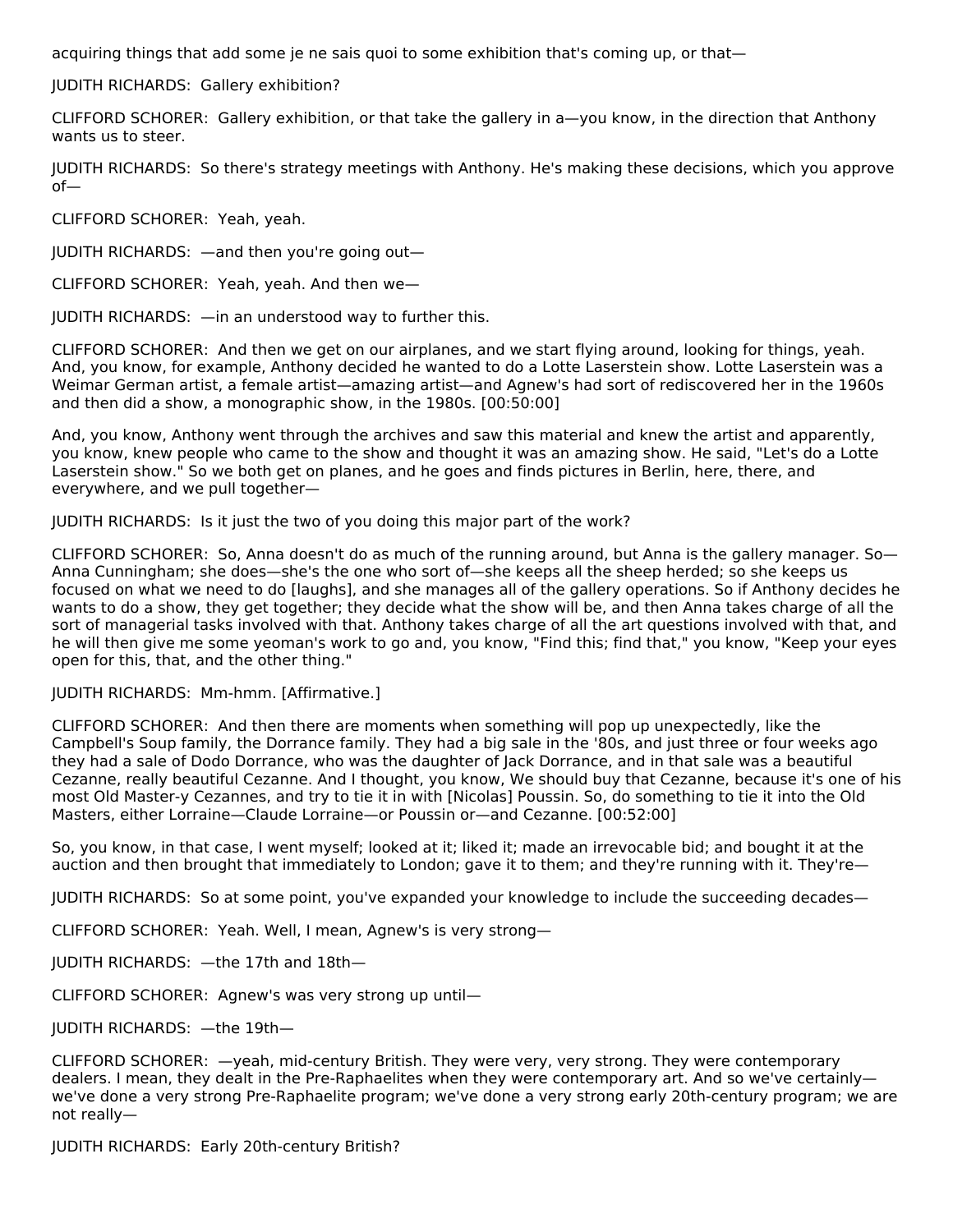CLIFFORD SCHORER: Early 20th-century British and Continental. And we're not really going to move into, you know, Ab Ex or anything, you know, sort of—World War II, I think, is kind of where I get a nosebleed, because it starts to get into other people's knowledge base and other people's territory.

JUDITH RICHARDS: Mm-hmm. [Affirmative.]

CLIFFORD SCHORER: But—yeah, I mean, there are occasions—we did a 5,000 years of portraiture show with an Egyptian Fayum and a Lucien Freud. So, you know, we've had the gamut; you know, we've had the gamut. So—

JUDITH RICHARDS: Wow, Lucien Freud is much—

CLIFFORD SCHORER: Yeah.

JUDITH RICHARDS: —further into the decade than—

CLIFFORD SCHORER: Yeah, yeah. Yeah, well, this was an early, early—

JUDITH RICHARDS: Oh, '40s or so.

CLIFFORD SCHORER: Yeah. It was very early.

JUDITH RICHARDS: Yeah.

CLIFFORD SCHORER: But still, it was him doing a kind of an Egyptian Fayum portrait, which was really wonderful. It was sort of the bookends of the exhibition.

JUDITH RICHARDS: Mm-hmm. [Affirmative.]

CLIFFORD SCHORER: So I shouldn't say 5,000; 3,500 years. So—but still, I mean, those kinds of projects are very exciting. They may not be moneymakers. You know, your real moneymakers, frankly, are selling one or two major paintings.

JUDITH RICHARDS: Does Agnew's participate in art fairs?

CLIFFORD SCHORER: We do. We do TEFAF New York, TEFAF Maastricht, Masterpiece. We've done Paris Tableau, which is obviously now over. I'm trying to think what other fairs we've done. Yeah, short answer is, we like a schedule of art fairs to just basically move us around geographically.

JUDITH RICHARDS: Mm-hmm. [Affirmative.] [00:54:00]

CLIFFORD SCHORER: It's nice to be, you know, continental Europe for the TEFAF Maastricht and then New York for TEFAF New York.

JUDITH RICHARDS: You're keeping just the gallery in London.

CLIFFORD SCHORER: Just the gallery in London, right.

JUDITH RICHARDS: Yeah.

CLIFFORD SCHORER: We will have a viewing space in New York, but that's all.

JUDITH RICHARDS: Oh.

CLIFFORD SCHORER: The gallery used to own a building in New York before 2008, which they sold.

JUDITH RICHARDS: Yeah.

CLIFFORD SCHORER: So there's no more property in New York. And that was another thing, too. The company, when I came to it, it had the legacy of all this real estate that it owned that was very valuable, and it had sold that real estate in 2008. So—

JUDITH RICHARDS: It sounds like—gone through all the money.

CLIFFORD SCHORER: Well, not gone through it; distributed it to the shareholders. The shareholders did very well by the real estate.

JUDITH RICHARDS: Which was the family.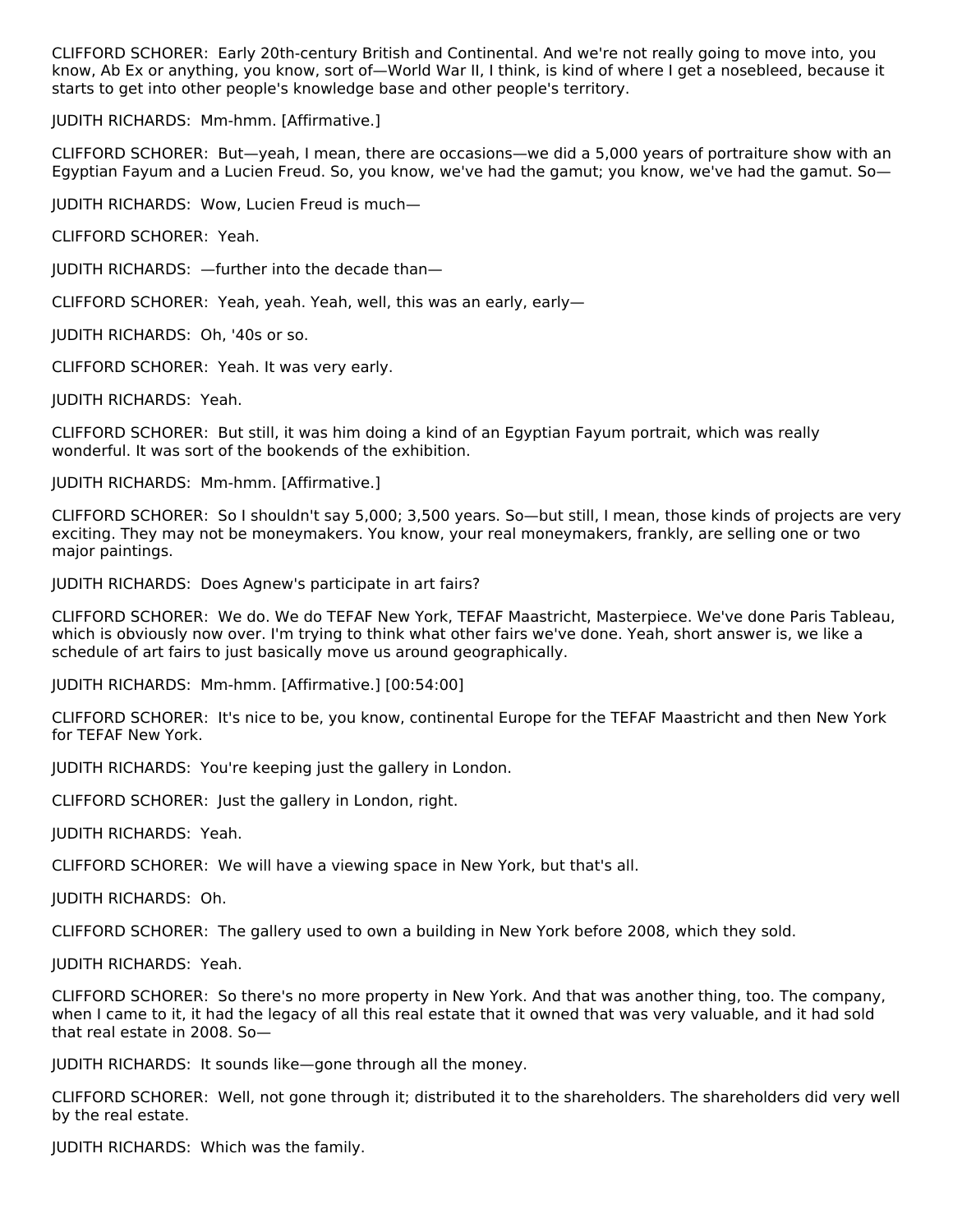CLIFFORD SCHORER: The family, yeah. The shareholders did very well by the real estate, but the business, by that point, was, I think, sort of put on the back burner after 2008, then when they didn't have a premises, they built themselves a new and rather expensive rental premises, and the rent and the costs there were quite high. And the focus was much more British 20th century.

JUDITH RICHARDS: Mm-hmm. [Affirmative.]

CLIFFORD SCHORER: I got the feeling that that's where they had settled, was, you know, doing British 20thcentury exhibitions, which was timing the market pretty well, but the costs and the sales prices of the actual paintings and objects were too low to sustain the model.

JUDITH RICHARDS: Mm-hmm. [Affirmative.]

CLIFFORD SCHORER: You know, selling a £50,000 work when you have £800,000 in overhead—if you're on a commission basis, you have to sell a lot of £50,000 works. So—

JUDITH RICHARDS: Have you—do you imagine in the future acquiring another art business? Another gallery, a different gallery?

CLIFFORD SCHORER: I wouldn't—I would probably never acquire another gallery, because that would—I mean, I think I would probably be more of a financial investor in other art businesses, potentially service businesses. I do like art storage. [00:56:00]

JUDITH RICHARDS: Storage. [Laughs.]

CLIFFORD SCHORER: I do like art storage and handling. I'm actually building a building in Massachusetts for that, which—

JUDITH RICHARDS: Climate-controlled art storage?

CLIFFORD SCHORER: Yeah, yeah, which I will—because, basically, now that I have to move out of my last warehouse, I need very purpose-built storage for my own collection, so I will probably build something that's large enough that I can accommodate other collectors if they need to.

JUDITH RICHARDS: There are new warehouses all the time, I think, going up, and there's that new one in Long Island City—

CLIFFORD SCHORER: Yeah.

JUDITH RICHARDS: —UOVO.

CLIFFORD SCHORER: Yeah, yeah.

JUDITH RICHARDS: Is there a certain—and that's a kind of a new model of art storage, with viewing facilities.

CLIFFORD SCHORER: Yeah, yeah.

JUDITH RICHARDS: Let's say the deluxe model.

CLIFFORD SCHORER: Yeah.

JUDITH RICHARDS: Is that an interesting area for you to think about, the evolving nature of art storage?

CLIFFORD SCHORER: No. Not at all. No, as a matter of fact, I mean, obviously, we have great respect, and we like the feeling of our gallery in London, and wherever possible, if we can show a painting in kind of our home, you know, bring people into the living room and have the painting on the wall and sit down in front of it and talk about it—

JUDITH RICHARDS: Into the prospective buyer's living room?

CLIFFORD SCHORER: Well—

JUDITH RICHARDS: Or into the—

CLIFFORD SCHORER: —into the gallery's living room, or the prospective buyer's living room if that's something the buyer would consider. But, yes, I mean, I think having a high-end warehouse where, you know—I would like to be the service provider in that equation and not the gallerist, because, to me, it's—no matter what you do, it's a clinical experience. You're going into someone else's space to show an artwork.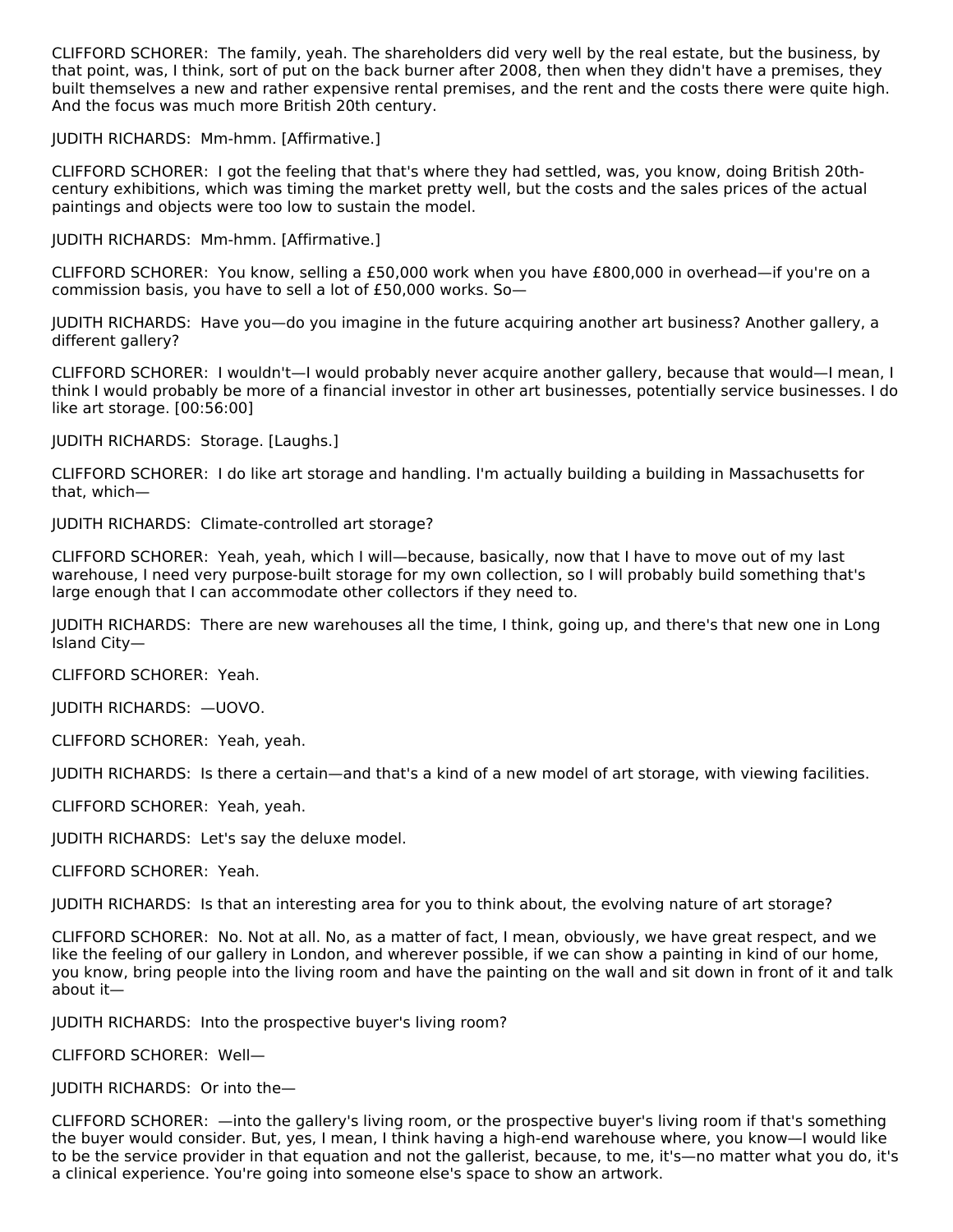JUDITH RICHARDS: Mm-hmm. [Affirmative.]

CLIFFORD SCHORER: So I think of storage as storage, but just good climate control. [Laughs.]

JUDITH RICHARDS: Yeah.

CLIFFORD SCHORER: You know.

JUDITH RICHARDS: Going back to putting your hat on as a collector, what would you say—if this is relevant to you—is the most important piece of advice that you received about collecting, and, in the same sense, a piece of advice you would give someone who was starting out? You, 30 years ago. [00:58:00]

CLIFFORD SCHORER: Well, that's hard. I think there are two different pieces of advice, of course. I think that what people said to me back then, because it was a different kind of marketplace, was—it was all about market strategy. So back then, you know, we were in—

### JUDITH RICHARDS: You mean timing?

CLIFFORD SCHORER: No, we were in auctions, competing with other people who were in the trade, so often your sort of very important thing to keep in mind was what everybody else was doing relative to something you were interested in: who was on it, who was not on it, that sort of thing. It was a much smaller circle. The circle was so small that you were sitting at a table with everybody that could be interested in that same object, at the same table, and you could actually talk to all of them. And those days are now over, because the auction companies have created a broader market.

So I think back then it was much more about a buying strategy, and, you know, I think now I would say, Be very cautious and very slow, because now the market is created to separate you from your money and—

JUDITH RICHARDS: And this applies to specifically Italian Baroque or any of the areas you've—

CLIFFORD SCHORER: I think that—

JUDITH RICHARDS: —focused on?

CLIFFORD SCHORER: —generally speaking, what's happened is the auction market, which used to be a wholesaler's market, has become a mass market, and as such, the marketing techniques employed have become mass-market marketing techniques. They've become broad-market marketing techniques. And I think if you're focused enough to stay on the object, you know, to think at core about the transaction with your object and not listen to all the other noise and hype and marketing and, you know, all of that, and if you can learn as much as you can about that one object you're interested in, if you lose this one, so be it, you know. If you lose it for price or other matters, so be it. But I think that if there's any way you can filter out the noise of the marketplace—because the noise of the marketplace is just a cacophony now compared to when I—you know, when I was first starting. That— [01:00:00]

### JUDITH RICHARDS: Mm-hmm. [Affirmative.]

CLIFFORD SCHORER: It's a very different game. So I would say that's probably the only piece of advice I can have, is that you have to be much more object-focused, learn as much as you can about that object, and try as much as possible to ignore the catalogue entry that shows Chairman Mao by Andy Warhol next to Leonardo da Vinci next to the so-called lot that you're about to buy, and draws these amazing marketing inferences that, you know, you will be like the Medici if you buy this thing. You have to understand, I think, that at the core it's about the object for me; it's about the—it's about the artwork.

JUDITH RICHARDS: Have—in that sense about the object, since you served on the board of Worcester Art Museum, and you've been involved in their acquisitions committee, and you've lent them work, it seems like you are interested—but I wanted to ask how interested—in the role of the museum, and the role of collector as educator, educating the public, expanding their understanding and appreciation of works that you love.

CLIFFORD SCHORER: Mm-hmm. [Affirmative.]

JUDITH RICHARDS: How important is that to you? Or is it changing?

CLIFFORD SCHORER: Well, it's paramount for the museum world. I mean, it's—

JUDITH RICHARDS: But for you as an individual collector? When you collect, does it play any role in what you're thinking about what?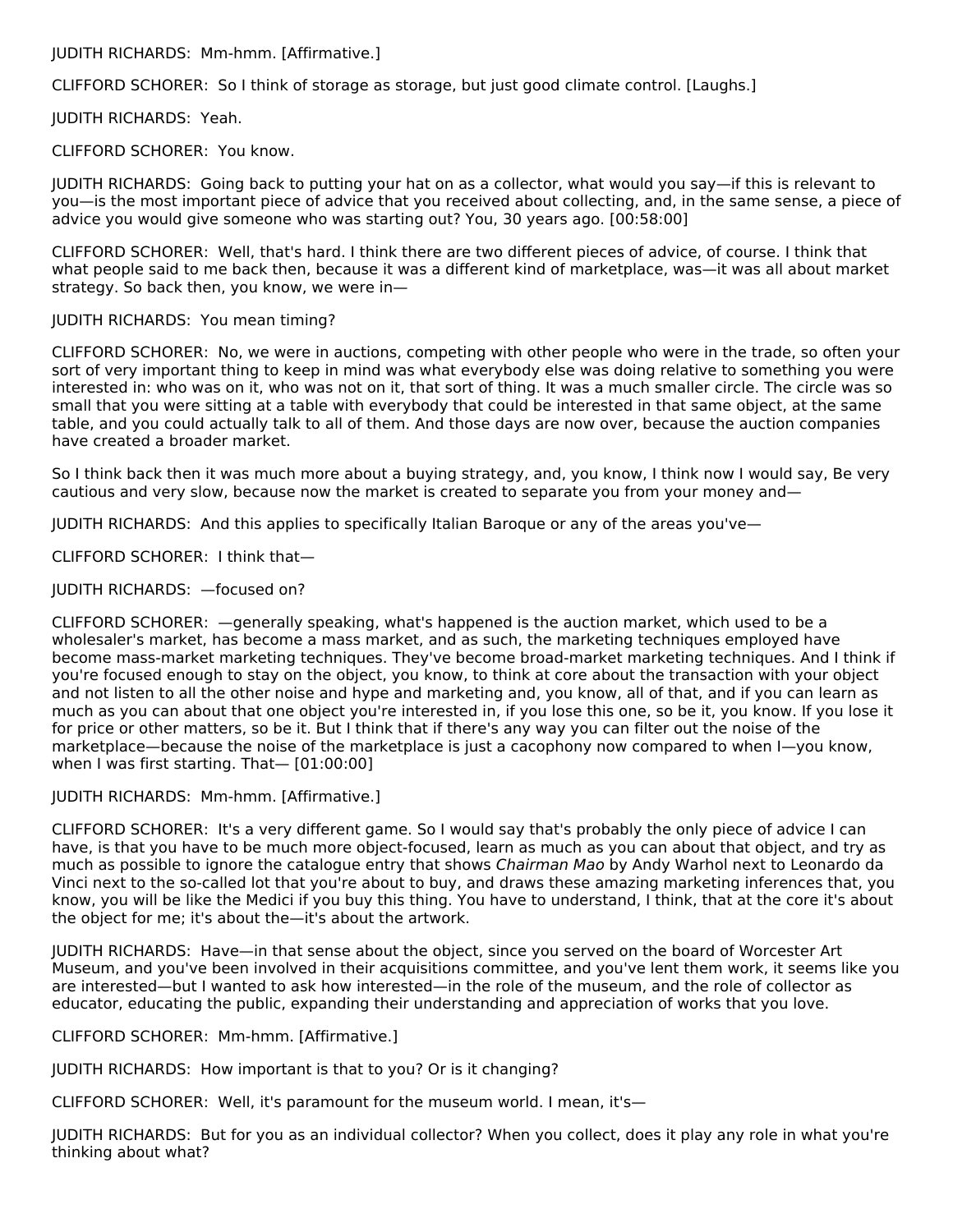CLIFFORD SCHORER: Well, for me, personally, I think that, obviously, I feel much happier when something is on public view, and there's somebody telling someone something about it. I'm—I went to the MFA, you know, maybe a year and a half ago, and I have a major picture on view in their Koch Gallery. It's the big gallery at the MFA.

JUDITH RICHARDS: Mm-hmm. [Affirmative.]

CLIFFORD SCHORER: And there was a lecture going on in front of my painting, with a big group of people, and somebody talking about the Counter-Reformation.

JUDITH RICHARDS: Which—whose painting? [1:02:00]

[END OF schore18 1of1 sd track03.]

CLIFFORD SCHORER: It's by Antonio de Pereda. It's a big Spanish altarpiece. And there was a, you know, there was a large group, and they were giving a lecture on the Counter-Reformation and how this painting perfectly encapsulates the Counter-Reformation because—and you fill in the blank. And, you know, those are amazing moments. I mean—

JUDITH RICHARDS: Was that coincidence that you ran into them?

CLIFFORD SCHORER: Total coincidence. I was walking through the room, and they were giving this lecture, so I sat for the lecture, of course. And, you know—and I sent them a commendation letter afterwards. I said, "I had a great time. It was—thank you for doing that." You know, it was wonderful.

JUDITH RICHARDS: Is there any indication on—it's a loan.

CLIFFORD SCHORER: It's a loan, yeah, yeah. It's a private—

JUDITH RICHARDS: Is there any indication that it's from you—

CLIFFORD SCHORER: No, no, it says "Private—

JUDITH RICHARDS: Just that it's private.

CLIFFORD SCHORER: —Collection," I think. So, you know, I love that. I think that's fantastic.

And recently, Milwaukee—so I love Tanya Paul; she's the curator at Milwaukee. And, you know, I've watched her career rise. [Laughs.] Now she's at Milwaukee. And, you know, I basically said, you know, "Is there anything you'd like from me?" And she said, "Well, I'd borrow the Luca Giordano from your living room," because I was closing my house up.

So, I had—it's an unlined painting, so I said, "Well, it's a little fragile." So I didn't want to ship it out on a common carrier, so I actually rented a truck and put it in the truck, and I drove 20 hours, with one quick stop for some junk food. And I brought it to the museum and delivered it, and they installed it directly. And I said, "Your only quid pro quo is I want you to send me a photo of you giving a lecture with a bunch of schoolkids sitting in front of you in front of the painting."

So a couple months go by, and I get this photo, and I open it up, and it's really wonderful. It's a photo of her, and unfortunately, there's a lot of blue hair; there's no kids. There's a lot of blue hair.

JUDITH RICHARDS: [Laughs.]

CLIFFORD SCHORER: So I wrote back, and I said, you know, "I told you, you've got to have kids." She said, "Those are the kids," meaning that's the young crowd that they get, you know, that's the 60-to-80 crowd instead of the 80-to-100 crowd. [Laughs.]

JUDITH RICHARDS: They don't have school groups or something?

CLIFFORD SCHORER: No, of course they do, but she's being, you know—

### JUDITH RICHARDS: Yeah.

CLIFFORD SCHORER: She's being funny. But, I mean, those are—of course, I'd lend for any lecture series that made sense, you know. I've also had some crazy requests that I won't honor, you know, museums in France that want to do a—want to recreate the human digestive system, and they want to—you know, they want to have this —I have a painting by [Pieter] Huys, H-U-Y-S, and it's a—it's this screaming woman. They wanted to put the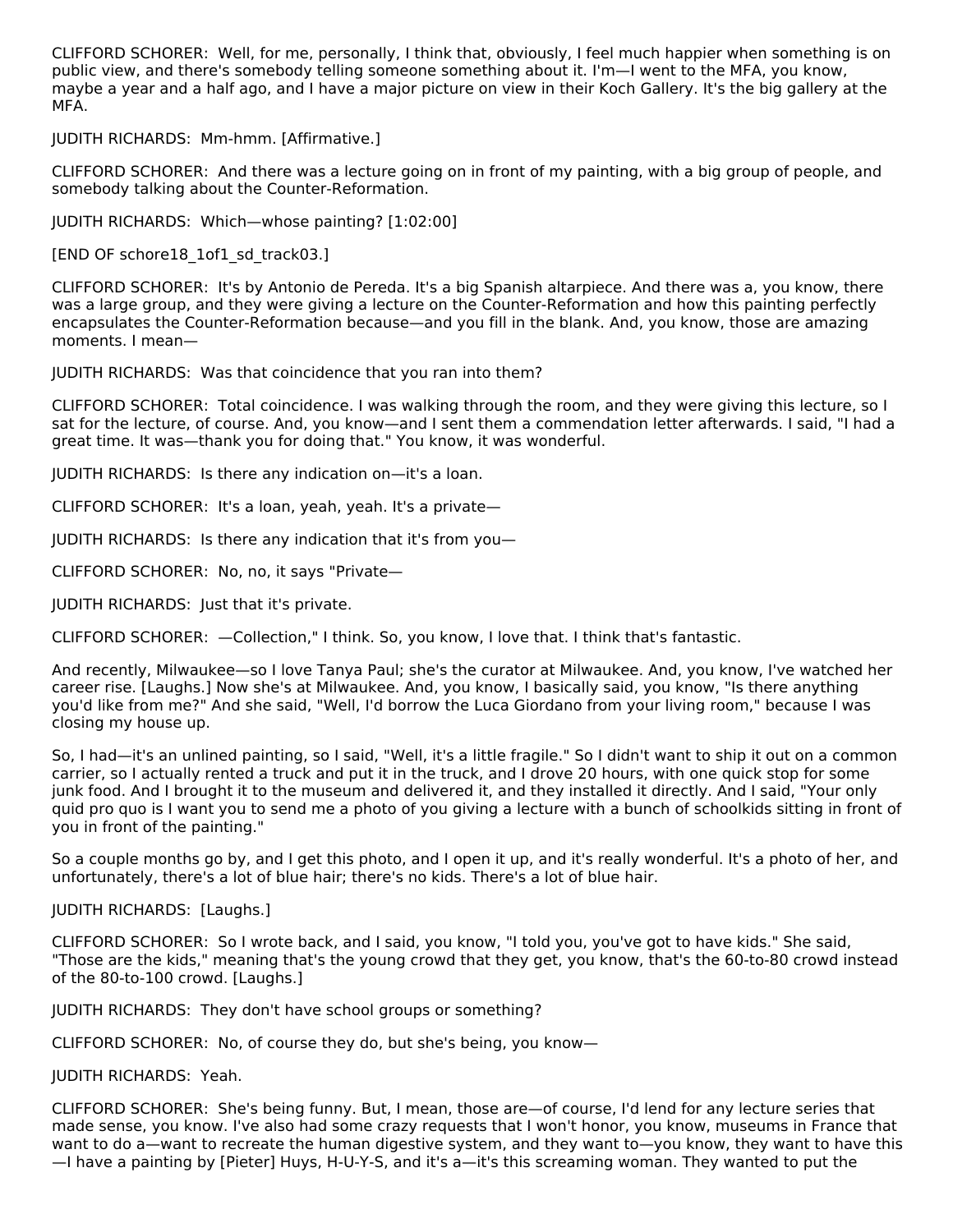screaming woman in the colon or something. I said, you know, "Oh, come on, I'm not going to risk sending a 16th-century painting for you to do that." [Laughs.] You know, along with Ai Weiwei as the eyeballs or something, you know. I mean, it just didn't—I just didn't understand the narrative. I mean— [00:02:00]

JUDITH RICHARDS: Yeah. I don't think Ai Weiwei would have participated either. [Laughs.]

CLIFFORD SCHORER: No, no, but you know what I mean. You know what I mean.

JUDITH RICHARDS: Yeah.

CLIFFORD SCHORER: So, yes. I mean, sure, I absolutely am thrilled when they can do something educational with the material—

JUDITH RICHARDS: Speaking of—

CLIFFORD SCHORER: —to engage somebody in a way that's not just, "Here's a beautiful Old Master painting."

JUDITH RICHARDS: Okay, just—I suddenly wasn't hearing the mic.

CLIFFORD SCHORER: Oh, sorry.

JUDITH RICHARDS: You talked about the label just saying, "Private Collector." It sounds, from what you've said, that you prefer a level of anonymity with your loans and your donations. Is that the case?

CLIFFORD SCHORER: Yeah, I think that—

JUDITH RICHARDS: Did you ever envision—

CLIFFORD SCHORER: —that's fair. I was actually shocked—so the Worcester Art Museum—you know, I had been there and had been president for a couple of years and was actually shocked when they put up this board in the lobby, you know, of your—of the donors and their annual giving. And I saw my name alone in a category, and I was very shocked, because I had never said, "You may do that." And so, you know, I had—I marched myself right downstairs, and I said, you know, "Come on, guys, that's not—you know that's not me." And they're like, "Come on, please," you know, "it's important people know that, you know, the board is giving." And, you know, so I finally acquiesced. But, yeah, I mean—

JUDITH RICHARDS: I mean, was there a dollar figure, or just call you "Chairman's Circle"?

CLIFFORD SCHORER: No, there was a dollar figure, a level. It didn't say exactly, but it was a level. [00:04:00]

JUDITH RICHARDS: A level.

CLIFFORD SCHORER: Yeah. And—

JUDITH RICHARDS: Which, if there's one person—

CLIFFORD SCHORER: Yeah.

JUDITH RICHARDS: —it's kind of easy to figure out.

CLIFFORD SCHORER: I mean, it wasn't expected. It wasn't expected. And, you know, we were talking yesterday about the Museum of Science. In the case of the Museum of Science, I think initially they wanted—initially I was anonymous, and then I think they really wanted my name. And I think we ended up on "Anonymous," because I think that's what I wanted to do, but because of the plaque that's dedicated to my grandfather, people can figure it out. You know, they can figure out—so—

JUDITH RICHARDS: I think I came across the name Schorer—

CLIFFORD SCHORER: Yeah, yeah. So I'm sure that somewhere they've used—you know, time goes by, and they use your name.

JUDITH RICHARDS: In an annual report.

CLIFFORD SCHORER: Yeah. Time goes by, and they use your name, yeah.

JUDITH RICHARDS: Yeah, yeah.

CLIFFORD SCHORER: But, yeah, I mean, obviously, my preference is not—is to be, you know, "Anonymous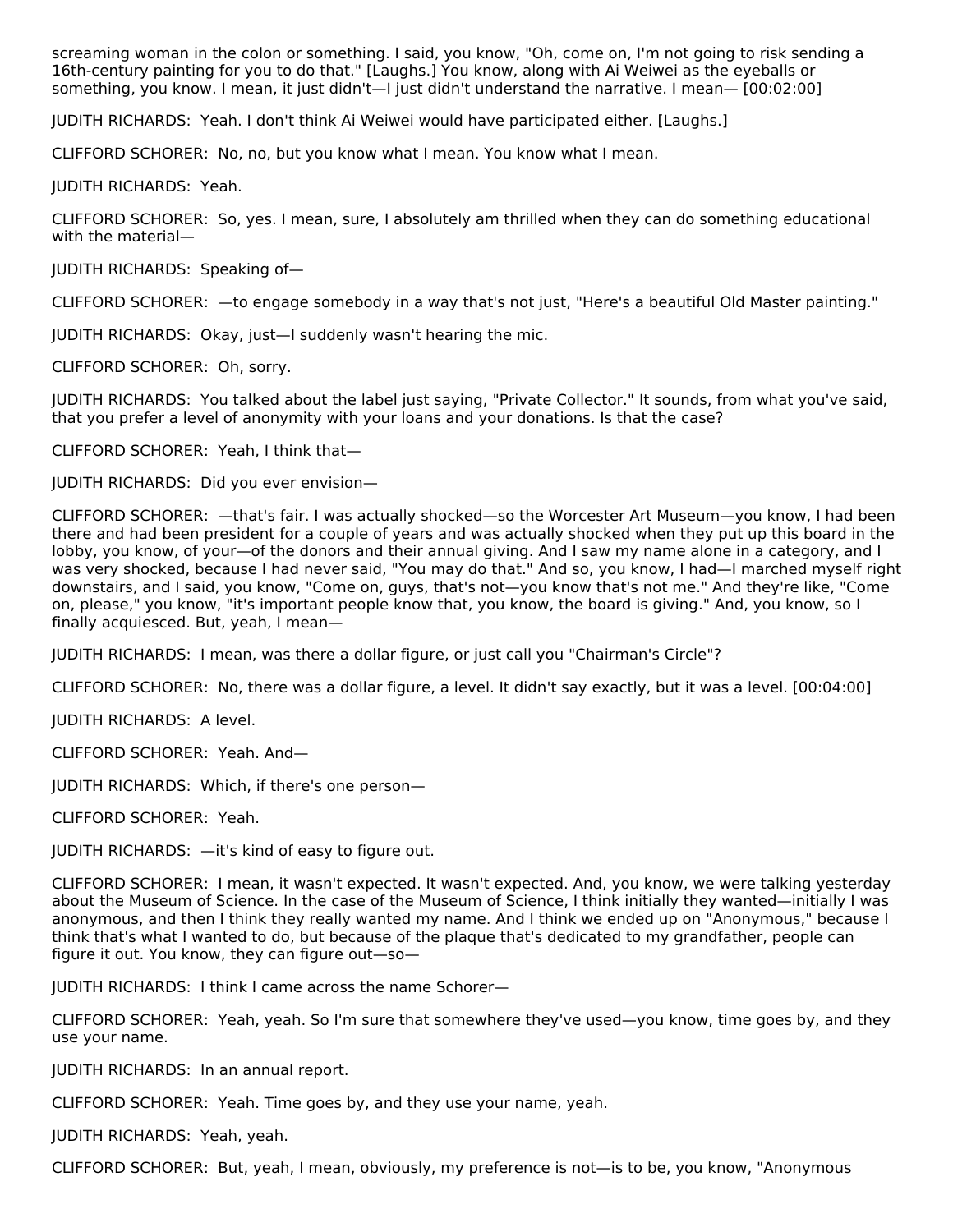Loan."

JUDITH RICHARDS: Yeah. You've talked a lot about your involvement in museums and education, so obviously you do have a sense that there's a level of responsibility when you acquire these works to share them. Are there any other thoughts you have about the responsibilities of a collector, at least in your field?

CLIFFORD SCHORER: Well, certainly, don't destroy the art if you can avoid it. You know, that's—

JUDITH RICHARDS: Be a good steward.

CLIFFORD SCHORER: Being a good steward, yeah. And that's actually harder than one thinks for some of the types of art I'm talking about. You know—

JUDITH RICHARDS: Panel paintings.

CLIFFORD SCHORER: —early panel paintings in New England, for example. You know, the average home really can't take a panel painting because of the climate changes, you know, the humidity changes.

JUDITH RICHARDS: Yeah.

CLIFFORD SCHORER: But, you know, I guess with minor things, you know, with less important artwork, it is what it is.

JUDITH RICHARDS: Mm-hmm. [Affirmative.]

CLIFFORD SCHORER: And, you know, I visit English country homes now with Agnew's all the time, and I see these panel paintings that have been hanging in the same spot for 350 or 400 years—

JUDITH RICHARDS: Well, that's—

CLIFFORD SCHORER: —and they're in—

JUDITH RICHARDS: —climate-controlled.

CLIFFORD SCHORER: And they're in good shape, because the English climate is very humid. But the problem is, New England is dry as a bone in the winter, so you have, you know, you have extremes, and I think the difference—if you kept a painting in England for 350 years, if you kept the painting in New England for 35 years, I bet it would have far more wear and tear in New England. So you really have to be conscious of those kinds of things. [00:06:00]

JUDITH RICHARDS: Mm-hmm. [Affirmative.]

CLIFFORD SCHORER: Yeah.

JUDITH RICHARDS: You've talked about competition a bit; in fact, in a very knowing way. [Laughs.] This was something that you were aware of. Has that changed over the years in the field—the painting field that you collect in; the level of competition? I mean, you read—with this contemporary art market soaring—

CLIFFORD SCHORER: Yeah.

JUDITH RICHARDS: —more or less, the interest in earlier painting has declined somewhat, but perhaps not in specifically where you're looking. But has there been an increase in some competition, or the alternative?

CLIFFORD SCHORER: Yeah. You know, it's interesting to me, because I'm an advocate for that market. Of course, I think the Old Master market is tremendously undervalued, but my rationale for that is not your sort of usual rationale, which is that, basically, the prices are cheap for things that are 400 years old, and why are they so cheap, et cetera.

To me, what's happened is, it's a lifestyle that maybe is going away, the lifestyle of the sort of dedicated scholar, in high, euphemistic quotes, collector who would buy one major painting per year, who would study, study, study, study, study until they found that moment, and then it would come and they would buy it, and they put it in their collection, and then they die with a 29-painting collection that's extraordinary.

Those people are not—they don't exist now, and they don't exist for a lot of reasons. The marketplace has sort of moved away from providing them a platform for that, because there weren't enough of them. So, in other words, the entire world previously had been constructed around those dedicated 80 collectors who came to the market, who came to the oasis once a year to buy a painting, be it Maastricht, be it Sotheby's New York, whatever it is.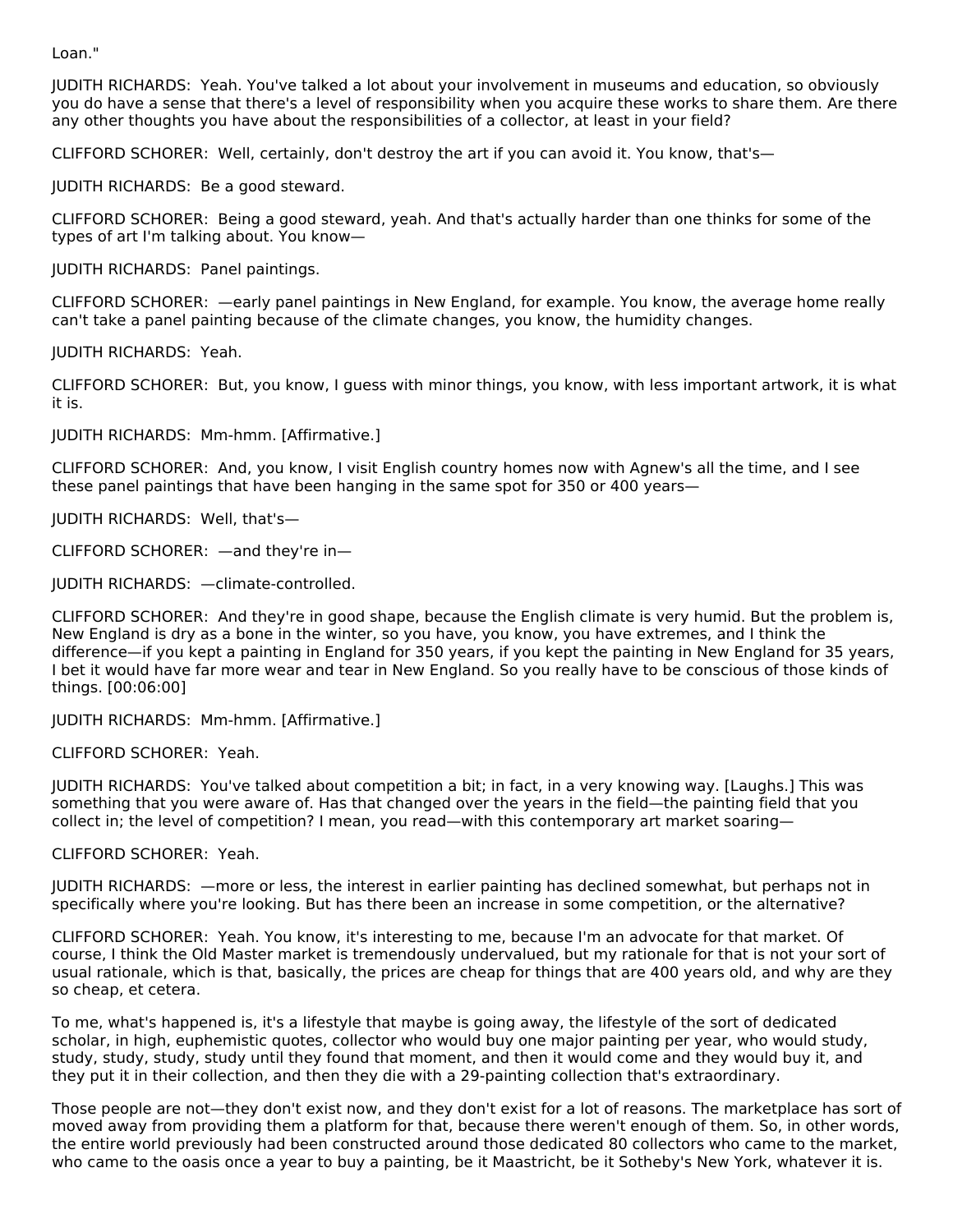And so the market of those dedicated folks is shrinking. [00:08:00]

So what's happened, I've seen, is there's been a decoupling of—the top one percent of the market has soared. You know, the really great, truly amazing things that anybody would want in their collection have decoupled from the rest of the market, the rest of the market which was the kind of—all the way from, and I say this disparagingly, decorative works up to sort of upper-middle market works. You know, let's put it in numbers: \$10,000 to \$250,000.

That market is extremely weak now, and, you know, in a way, it's good comeuppance, because there was a long period of time when all the boats were lifted by the tide, the good, the bad, and the ugly. And the market was not very discerning, because there were enough people in it to absorb all that material. Now that decorators are not putting bad Old Masters in the living rooms of every nouveau riche house, that's not floating anymore. So you've got another decoupling.

Now you've got that top strata, which will always be high and going higher. You have this kind of upper-middle strata, which is still the serious, dedicated, scholarly collector, you know, the French amateur, you know, the person who is going to get the books, that has the piles of catalogues in their living room.

### JUDITH RICHARDS: That's, like, a half a million?

CLIFFORD SCHORER: Yeah, that's like \$100,000 to half a million, and that's not the weakest. You know, when a good picture arrives into that market, it creates a ripple, and it sells well. Then you have the everything else, and the everything else is becoming a really sad mess, and it's because Grandma's dying, and Mom and Dad are dying, and the 50-something and younger—they want nothing to do—they want, you know, clean lines, Mid-Century Modernism [laughs]; they want Abstract Expressionism. [00:10:00]

You know, what our task is, I think, at Agnew's is to show—and, you know, we sound like a broken record, because every dealer says the same thing—but is to show that you can have that one great Old Master in your kitchen, you know, in your dining area, you know, the food still life. You can have that kind of one really good Dutch picture, and you can still have your Abstract Expressionism, and you can still have a modern space, a livable space. It doesn't have to be, you know, Grandma's attic.

So I think that in order to have anything above 50 to under 500 survive and thrive to replace those dedicated 80 families of collectors who used to run around and buy those things, we need to create a sense of style that employs those things in a way that makes sense today, and that's what we try to do. That's why, if you come to our booths today, you'll see that there are wall fabrics; there are modern interiors.

We did a Baroque-style porcelain fireplace by a Japanese artist named [Katsuyo] Aoki, this amazingly modern, white porcelain, beautiful fireplace. And then we put that with a 1930s painting by [Tulio] Crali, you know, this sort of aeropittura of Modernism—

## JUDITH RICHARDS: Mm-hmm. [Affirmative.]

CLIFFORD SCHORER: —and we put a Reynolds. And, you know, you can do that, and if it's done aesthetically well, you can show somebody that, you know, you can still have the quality and think about what a bargain it is. I mean, for the price of a multiple by Damien Hirst, you can buy a Reynolds, you know. I mean, a real Reynolds. And, you know, a picture that always has its place in art history, always has its story, and more than that, it's a segue into the story of the person in the painting, the sitter of the painting. It's a segue into the—you know, what was going on at that time.

For me, it's that doorway into history. So, you know, it's the conversation at the cocktail party, I suppose [laughs], but, you know, maybe not the cocktail party some people want to go to. But I do think it wraps human history in a way that makes it exciting, but it also can still be beautiful in those settings. [00:12:00]

JUDITH RICHARDS: Are you involved in creating those settings in the booths, as you described?

CLIFFORD SCHORER: I leave that to Anna and Anthony, and, you know, I come in and I nod my head in approval, because they have such amazing taste. Anthony's family lives—they own the Isle of Bute in [. . . Scotland –CS], and they have a fabric manufactory, Bute Fabrics, and they make some of the most exquisite fabrics you ever saw. We've been using their fabrics as our wall coverings in our booths, and, you know, amazing. They have these kind—they have everything from 19th-century styles to very Modernist styles, and it's—it gives us a chance to say, you know, here's a modern interior, with a beautiful thing.

JUDITH RICHARDS: Have you ever kept, or do you keep, diaries or journals about your collecting activity?

CLIFFORD SCHORER: No—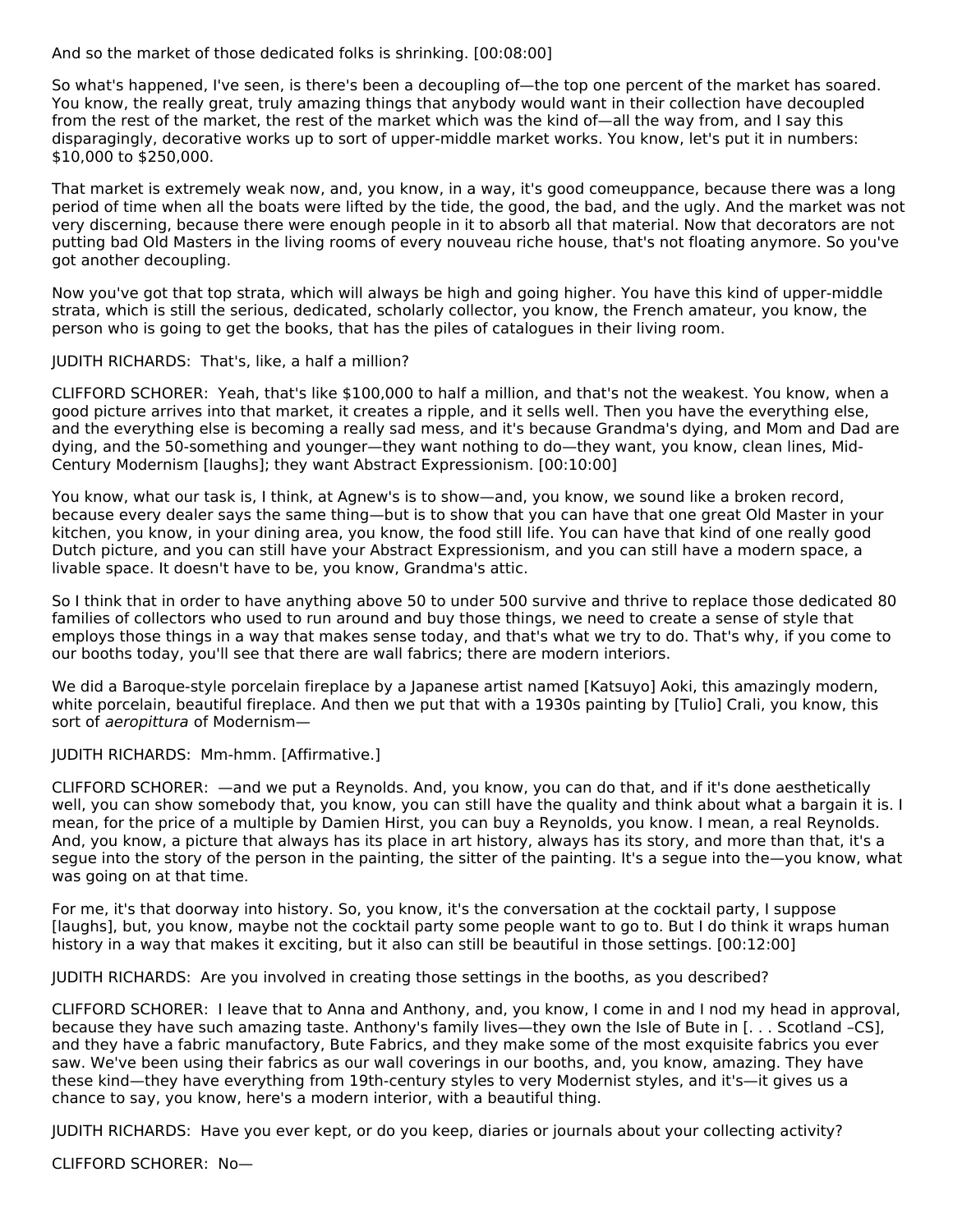### JUDITH RICHARDS: No?

CLIFFORD SCHORER: —sorry to say.

JUDITH RICHARDS: [Laughs.].

CLIFFORD SCHORER: No, I'm not that interested.

JUDITH RICHARDS: Have you ever tried to, or wanted to, learn how to do any of the kinds of ceramic work or painting or whatever yourself to see what's entailed?

CLIFFORD SCHORER: That's very funny. So the Museum of Fine Arts school in Boston—I took my one class in Renaissance painting technique.

JUDITH RICHARDS: Egg tempera?

CLIFFORD SCHORER: Egg—oh, it was worse than that. We made our own paint—

JUDITH RICHARDS: Okay, rabbit-skin glue.

CLIFFORD SCHORER: —we made everything. We made pigments; we ground pigments; we made egg tempera. We did—so—and I decided to do my homage to Carlo Crivelli. And so I painted one Madonna and Child with pickles and fruit [they laugh], which is the Carlo Crivelli typical. And I have it at home to remind myself of what an absolutely abysmal painter I am and to really, you know, bring home—you know, I always think I can put my —I can do anything I put my head to. And, of course, I know that one of the great loves of art for me is that I cannot; I could not; I'm incapable. So, you know, as you say, you know, as we were talking about yesterday, that intersection of conception and craft. [00:14:00]

So the little paintings on my Chinese export porcelain, the engravings on the Columbus series of stamps, the you know, all of those things, all of those, you know, progressing all the way up to, you know, big, narrative, allegorical paintings of the Baroque: those are all this kind of marriage of conception and highly skilled craft. I took a little bit of a detour towards the pure craft in the Song dynasty monochromes, but, I mean, one must imagine that in the eighth and ninth centuries in China, they were a thousand years ahead of Europe, and to me, that—you know, they were creating perfection in porcelain a thousand years before the Europeans even understood what porcelain was. [Laughs.]

So, yes, to me, that was the detour, but it was—which was pure craft, but I esteem the craft as much as the conception, and I know that I'll never have the craft. So, you know, to me, I'm in awe of that ability.

JUDITH RICHARDS: So that was really interesting and enjoyable—

CLIFFORD SCHORER: Yeah.

JUDITH RICHARDS: —to learn what was entailed in—

CLIFFORD SCHORER: Yeah.

JUDITH RICHARDS: —grinding your own pigments.

CLIFFORD SCHORER: Frustrating, enjoyable, you know, disheartening. Again, knowing that that is a skill set that I will never possess, and that as close as I can ever get is to collect something—

JUDITH RICHARDS: But it's—

CLIFFORD SCHORER: —by someone who possessed it.

JUDITH RICHARDS: —yeah, but it's so different to really try to do it yourself—

CLIFFORD SCHORER: Oh, yeah.

JUDITH RICHARDS: —versus—

CLIFFORD SCHORER: It's just amazing.

JUDITH RICHARDS: —read about it in a book. [Laughs.]

CLIFFORD SCHORER: Yeah, yeah.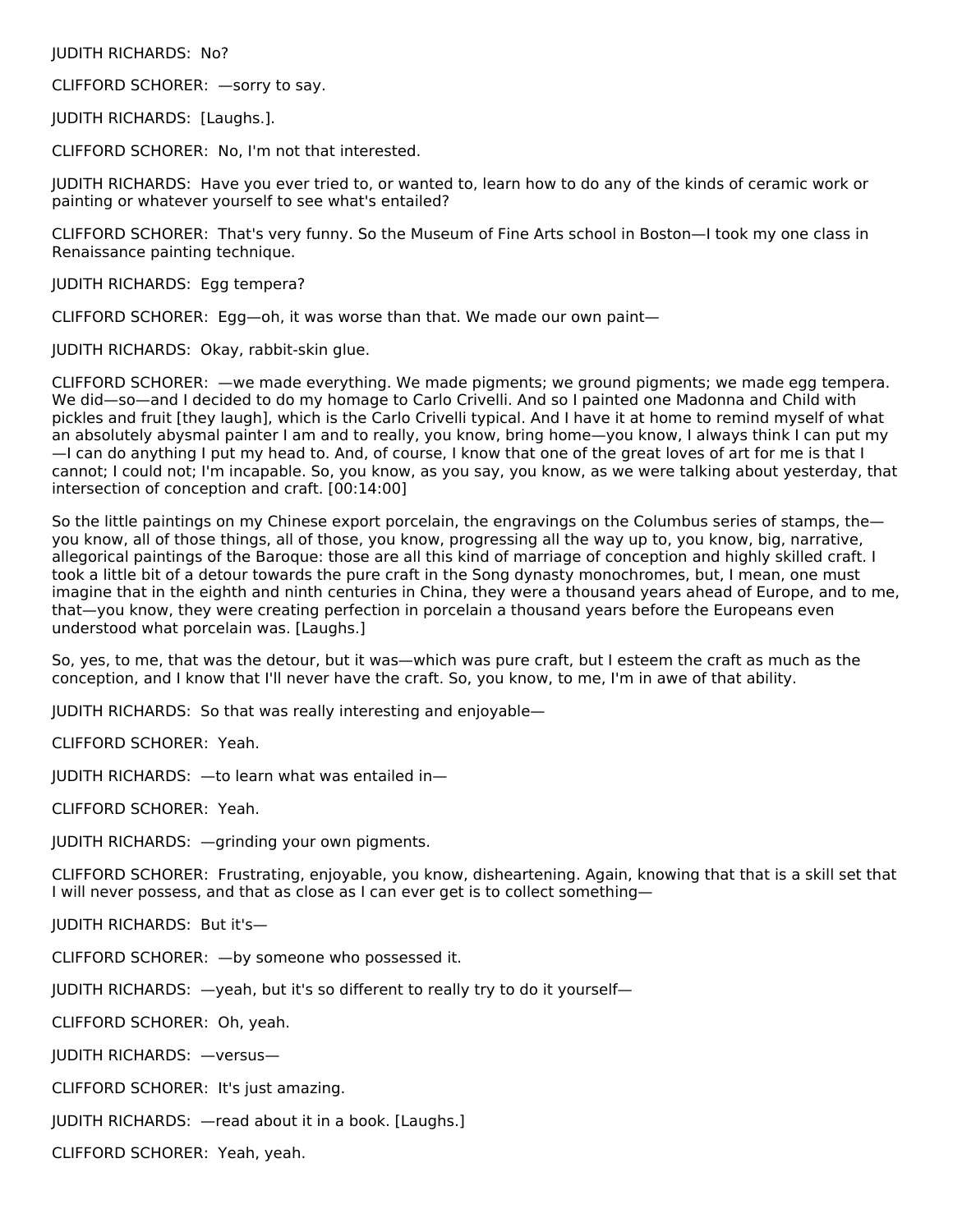JUDITH RICHARDS: Yeah, that's so interesting. Has—you've talked about a lot of traveling to discover, to see things that you were going to see, destinations. Have there been particular trips that have been important to you or—or in another way, how does travel impact your collecting?

CLIFFORD SCHORER: So, I can just give a recent example. I mean, there are many historical examples of seeing some particular painting in a museum and just standing there for 25 minutes and saying, you know, "I can't believe this painting."

I mean, one experience like that was seeing Ribera in the Capodimonte when the room where the Ribera was was closed, and so I had to negotiate with this very large Italian woman who was blocking the entrance to the room to say, "Look, I came to see that painting." And she's, you know, "Chiuso, chiuso." [00:16:00]

You know, she was waving me away. And I finally said—I said, "Look, how much is it going to cost me, and can I take you to lunch, or, you know, what is it going to take me to get in there?" And she's like—she just—I slipped her a little money; she shifted her chair over, and I went in. [They laugh.]

And, I mean, I remember spending as much time as possible in front of that painting, and obviously, you know, that—

JUDITH RICHARDS: The institution was open; it was just closed because they didn't guard it?

CLIFFORD SCHORER: No, they close rooms. Yeah, they close rooms.

# JUDITH RICHARDS: Yeah.

CLIFFORD SCHORER: You know, it's very arbitrary, and I think maybe they were going to open it later, and maybe they weren't. Anyway, I bought her lunch, and I got to go into the room. She just moved over. She shifted her little chair over, and I walked by.

JUDITH RICHARDS: Is that the first time you've encountered that kind of [laughs] situation?

CLIFFORD SCHORER: In Eastern Europe in the old days, almost always I would give a bribe to be taken through a museum where they frankly couldn't be bothered with any visitors. I mean, in the smaller Eastern European museums back in the early '80s, when they weren't making any money, and nobody—you know, they were pretending to work, and they were pretending to pay them, and nobody cared. I mean, there were many instances in smaller museums when you just said, "Look, you know, what do you need?" [Laughs.] You know? "You want a bottle of mineral water? Take me through." Whatever you have to do to get into the museum, because they—

### JUDITH RICHARDS: Turn the lights on.

CLIFFORD SCHORER: —they didn't actually want you in there. They didn't actually want you in there. But, you know, the other trip that really comes to mind recently—and, again, it's in a totally unrelated field. I was in Bulgaria a couple years ago, and I was in Plovdiv, which is a small city. [00:18:00]

### JUDITH RICHARDS: Can you spell that?

CLIFFORD SCHORER: P-L-O-V-D-I-V. Plovdiv. That's the [laughs] sort of Latinate spelling. It's obviously spelled in a different alphabet. So, I was in Plovdiv and, you know, had a good time with wandering around, you know. My partner and I were going through Plovdiv, and I went to what used to be the Communist Workers' Party headquarters in town, which is now kind of a little makeshift museum. And I remember coming around the corner and seeing something so staggeringly, unbelievably great that I couldn't believe it. I stopped dead in my tracks, and I stared at it, and my partner was like, "Oh!"

JUDITH RICHARDS: What kind of institution were you in? Were you in a kind of museum?

CLIFFORD SCHORER: It was a little municipal museum. I mean, it was basically, you know, not an—you know, it was like you're trying to pass the day away; you're walking around the city; and there's this building that's 40 feet wide, 60 feet deep [laughs], you know, and you go in, because it's open, and, you know, they charge nothing to go in.

JUDITH RICHARDS: You had no idea when you went to Plovdiv that there would be such a—

CLIFFORD SCHORER: Well, I knew Plovdiv has an important role in antiquity, but I didn't know what I was going to see there. I assumed, like most Eastern European cities that are on the antiquities tour, that most of the great things were moved to the capitals. So I know, for example, in Sofia that they have wonderful, you know, Mithraic panels from tombs and things, you know, from altars, because Mithraism was very big during the Roman Empire.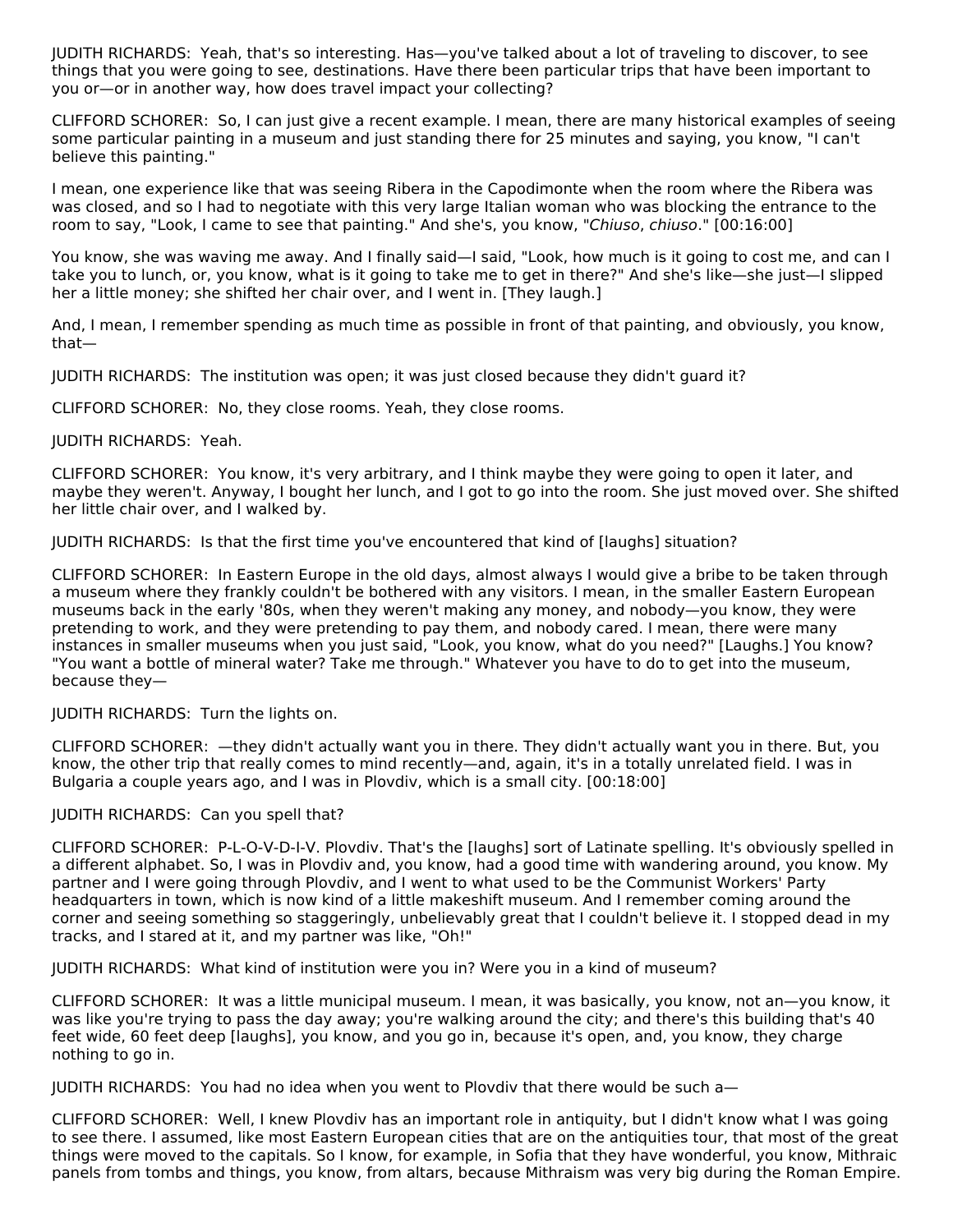So you have lots of interesting things in Bulgaria, but they're basically in the sort of, you know, big, communist, ornate, central museum in Sofia. So I go in there, find this—there's this little Plexiglas box, and inside this Plexiglas box is the most breathtaking bronze I have ever seen. It had—it was a face of a man; it looked Renaissance. He had eyelashes; he had glass eyes. He had eyelashes of copper. It was extraordinary. [00:20:00]

So I'm looking at it, I'm looking at it, and I'm reading the label, and the label says it's King Seuthes III of 740 BC or something. And I'm saying, "That can't be possible. This is a Renaissance object. It's Poseidon or something," you know. His hair was wet; I thought it was a Poseidon statue. So I asked my partner—I said, "Call over the person here. I want to talk to them."

So he called them over, and I said, "This is amazing, but why is this an antiquity? Why is this not Renaissance?" You know. And she says, "Wait here." She goes away, and she brings back a photograph of a 16-foot-deep hole in the ground, a modern color photograph of a 16-foot-deep hole in the ground, with them excavating this head. I said, "I stand corrected." I said, you know, "That's incredible."

And I remember talking about that object for months to everybody and anybody. I said, "One of the greatest bronzes on the planet is in Plovdiv in the Communist Workers' Party headquarters in a plastic box." I said, you know, "They found it in 2004." I said, "Get on it," you know. [Laughs.] I was like—this is incredible. And sure enough, like a year later, the bronze show comes to London, and there it is with the—in full—you know, 100 greatest objects in bronze. It's King Seuthes III. And I was so, Oh, my God, you know, that's incredible. Those are the kinds of moments, you know.

# JUDITH RICHARDS: Yeah.

CLIFFORD SCHORER: You don't often find neglected objects, but luckily, this one was neglected because it was so recently found, and now it's sort of risen to the top of the pile immediately. I mean, it went from, you know, plastic box in Plovdiv to now, you know, altar throne in the Sofia National Museum via the London, you know, RA show on the greatest bronzes. And so, those are wonderful. You know, when you happen to be at the moment when something is coming out of the ground— [00:22:00]

JUDITH RICHARDS: And you happen to be able to have this person who [laughs] shows you proof, too.

CLIFFORD SCHORER: Who had the photographs, because I would never have believed that was an antiquity. I thought for sure this is some—yes, this is some Renaissance, you know, late Renaissance thing, or even early Baroque thing, that, you know, is amazing.

JUDITH RICHARDS: Having that photograph at hand to show you gives me the sense that they already knew that it would be mistaken.

CLIFFORD SCHORER: I think they were so proud that they recently found it in the ground that they had that at hand so they could tell the story. I think that's a big story for Plovdiv.

### JUDITH RICHARDS: Yeah.

CLIFFORD SCHORER: You know that these regional areas in Bulgaria were the places where they found the Thracian gold hoards, and then, of course, the national government took it all away from them. So they used to have in their little museums—they probably—once, back in the '50s and during communism, they probably had these Thracian pieces, you know, that they found in the ground, and then the National Museum sort of pulled them all into the National Museum.

So for them to have, you know, something that is at that level—I mean, compared to broken pieces of pots, which is what the rest of the museum was, you know, broken fragments of pots and maybe some rings.

### JUDITH RICHARDS: Wow.

CLIFFORD SCHORER: So this was an incredible object.

JUDITH RICHARDS: Is there an exhibition that you would love to see created that relates to what you've been collecting and discovering and what you want to learn about?

CLIFFORD SCHORER: Every year, there's a new sort of thing on the horizon. I mean, I'm still waiting for the great Quentin Matsys show. You know, there are sort of monographic shows of sort of the unsung heroes of art history that I'm very excited, you know—when Maryan Ainsworth did the [Jan] Gossart show at the Met, you know, those kinds of—the Pieter Coecke van Aelst tapestry show with a few paintings—those kinds of shows are always extraordinary for me, you know, the things that not everybody is going to go see, but that, you know, obviously, it tells a story about an unsung name who may have been either the teacher of someone who went on to achieve, you know, sort of, international fame, or the originator of ideas that became part of our— [00:24:14]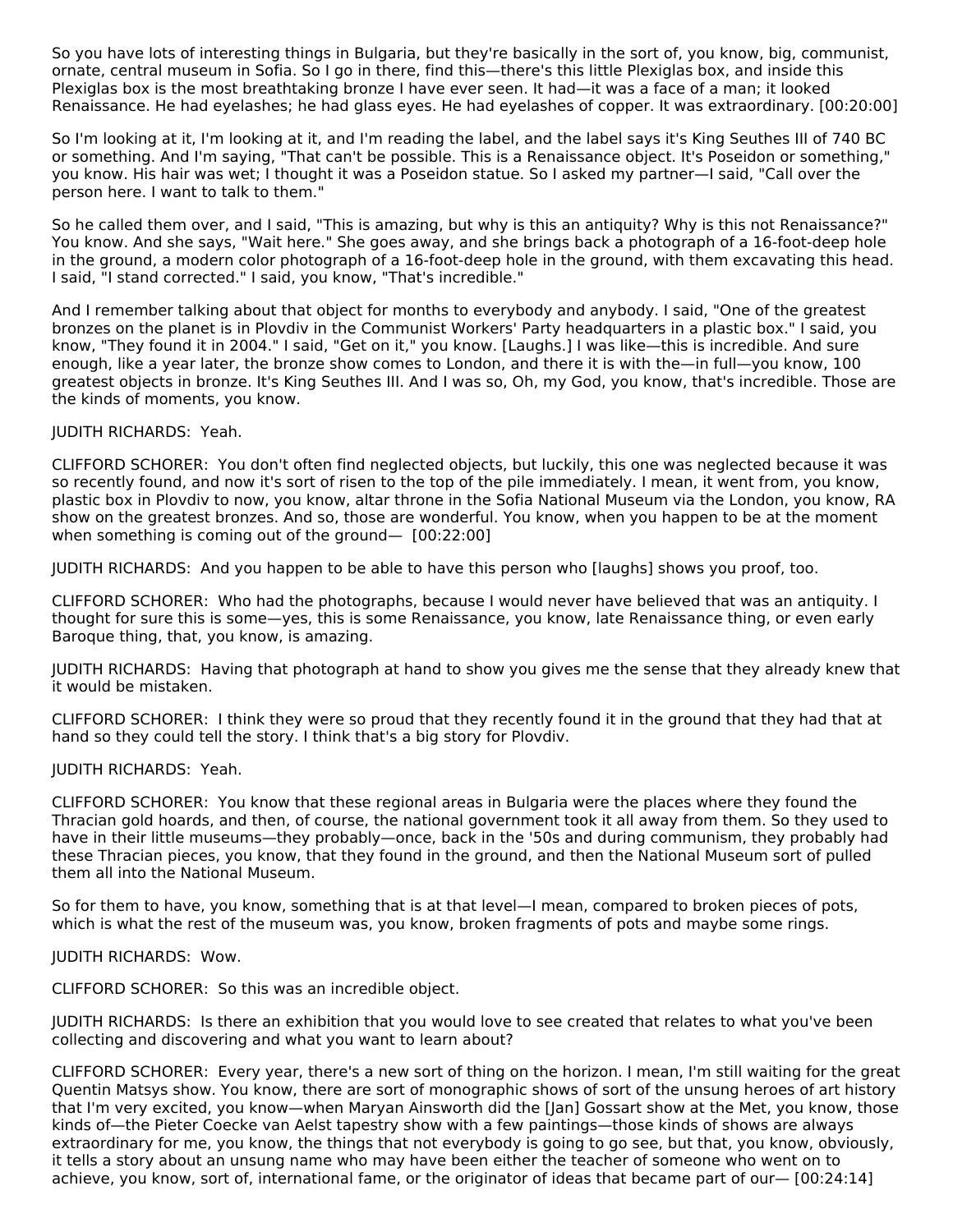JUDITH RICHARDS: What's the name of the curator at the Met again who did the Gossart?

CLIFFORD SCHORER: Maryan Ainsworth. She's great. We love her. She's always willing to take a phone call from an annoying person like me. So—

JUDITH RICHARDS: [Laughs.] I don't know if there are people, collectors, that you have relationships that you want to mention someone, or competitors. Someone mentioned the name Mark Fisch to me—Jon Landau. If these people figure in—

CLIFFORD SCHORER: I know them by sight. Jon Landau I certainly know more. I've spoken to Jon a few times. Very nice man, and very giving of his time, very kind person. I would say George Abrams is the kind of collector that, you know, is, you know, someone—I spent, I don't know, nine hours with him on Sunday. So, you know, we can talk endlessly about art, and, you know, he invites me to his house, and we look at art.

And because he has such an enormous collection—he has one of the great Dutch drawings collections in America, and Dutch metals and bronzes and—you know, we have—he's a cabinet collector, so we can get down and focus on little objects, and we can go one by one by one by one. I mean, you know, he opens the drawers of his metals, and we pull them out, and, you know, it's a great experience. I mean, I love George. [00:26:00]

You know, some—I mean, certainly, the newer collectors who are in the Dutch and Flemish world, I think they're less scholar-collectors. They take advice, and they build wonderful collections, and they're wonderful people, but you talk to them about things other than paintings. You talk to them about business; you talk to them about family. [Laughs.] I think George is the kind of old-school collector, where art consumes probably 45 percent of his brain [they laugh], as opposed to everybody else that I know, where it's 10 or 15 percent.

JUDITH RICHARDS: Yeah.

CLIFFORD SCHORER: I'm trying to think who else. I mean, certainly, Thomas Leysen, who's a phenomenal collector in Antwerp.

# JUDITH RICHARDS: Leysen?

CLIFFORD SCHORER: Leysen. L-E-Y-S-E-N. And he's also involved with the Corpus Rubenianum; he's a great charitable giver. He's—you know, he sponsors museum events; he sponsors exhibitions. He just built, I think, the first public museum in Antwerp. He bought the [Frans] Snyders House—Snyders is the artist. He bought Snyders's house, and he's turned it into a museum, and he connected it to the museum next door.

So, I mean, he's at a level way above mine in philanthropy, and very chauvinistic about his city of Antwerp, which is wonderful, because, you know, Antwerp has had, you know, off and on, hard centuries and good centuries. And to have somebody really sort of advocating, you know, going to bat for them the way he does, you know, with the Corpus Rubenianum especially, but, you know, with everything. The Rubens House, the Frans Snyders House, the Rockox House. He's doing all of these really focal things. He collects in that era; he collects Antwerp painters, buys great things. He and I—

JUDITH RICHARDS: You mentioned the Snyders House, the Rubens House, and one more.

CLIFFORD SCHORER: The Rockox.

JUDITH RICHARDS: How do you spell that?

CLIFFORD SCHORER: Oh, boy, that's a tough one. R-O—

JUDITH RICHARDS: I'll—

CLIFFORD SCHORER: —C-K-O-C-K-X. Yeah.

JUDITH RICHARDS: R-O-C-K—

CLIFFORD SCHORER: —O-C-K-X, I believe. Rockox.

JUDITH RICHARDS: Okay. I'll look it up afterwards.

CLIFFORD SCHORER: Okay.

JUDITH RICHARDS: That just gives me a [laughs] direction.

CLIFFORD SCHORER: Yeah. I think we might have one extra letter in there, but that's okay. [Laughs.]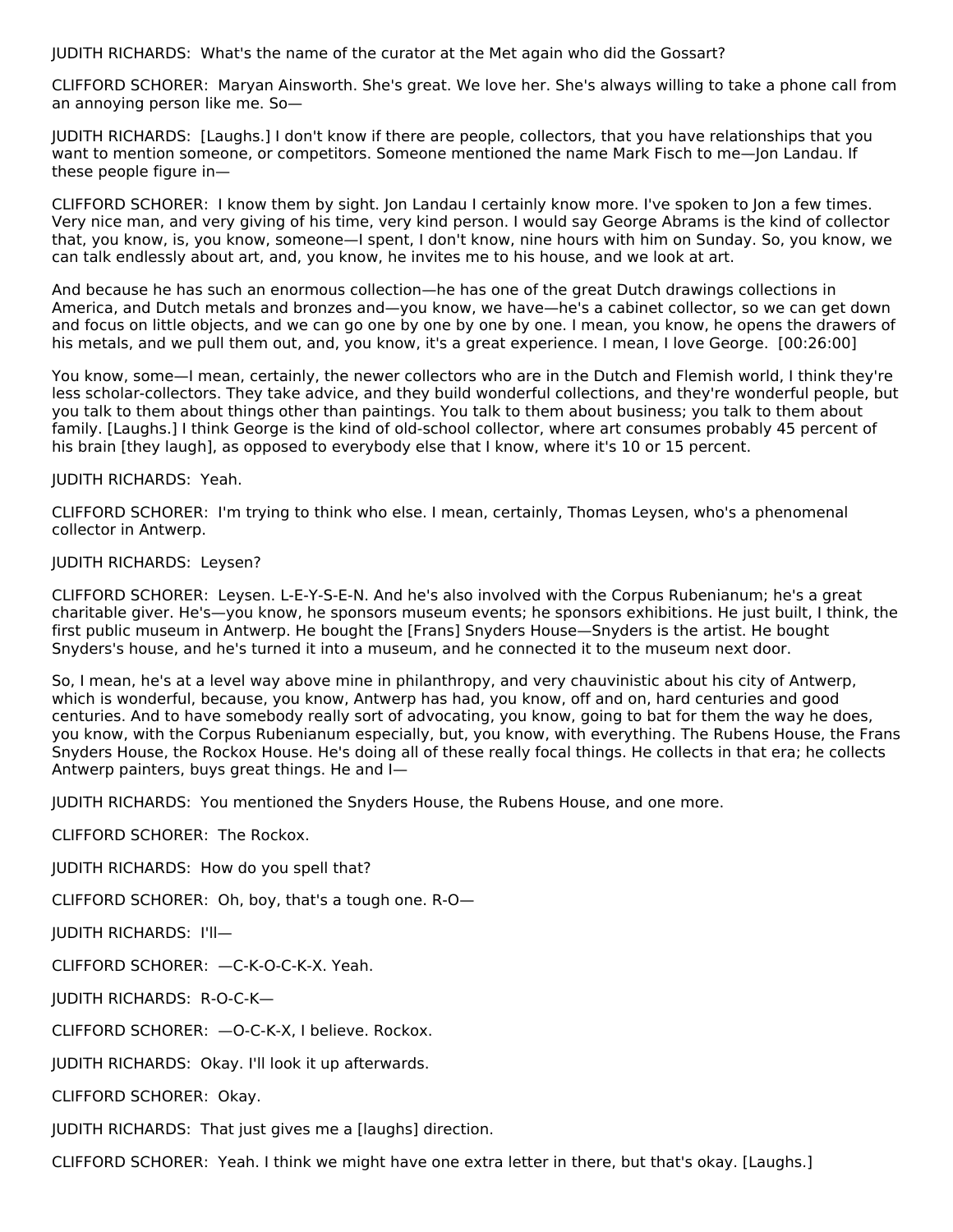JUDITH RICHARDS: That's okay. I'll sort it out on Google. [00:28:00]

CLIFFORD SCHORER: Yeah, yeah, yeah.

JUDITH RICHARDS: What about relationships with galleries and auction houses specifically? Have there been important dealers that you've worked with that have influenced—

CLIFFORD SCHORER: Sure.

JUDITH RICHARDS: —you?

CLIFFORD SCHORER: Well, the dealers that I would say, you know, rise to the level of—even though they're inadvertent, because they don't know that they are—I would say mentors, Johnny Van Haeften and Otto Naumann for sure.

JUDITH RICHARDS: Haeften?

CLIFFORD SCHORER: Johnny Van Haeften. H-A-E-F-T-E-N. And Otto Naumann.

JUDITH RICHARDS: Mm-hmm. [Affirmative.] I had—yeah.

CLIFFORD SCHORER: And Konrad Bernheimer. You know, people with whom I've sort of done business; I've had long conversations. They may not appreciate how much I'm absorbing from them, but, you know, I'm gratuitously stealing from them. Every time they issue a word I take it. [They laugh.]

So, yeah, they've been very sort of, again, inadvertent mentors. They have no idea. Matter of fact, for a great deal of time in speaking to all three of them, they didn't know who I was. I would just go up and talk to them, and we would talk for half an hour, and I'd walk away. And that's the way that relationship went for years and years and years, and then, all of a sudden, I popped up sort of with them as a dealer.

JUDITH RICHARDS: Mm-hmm. [Affirmative.]

CLIFFORD SCHORER: So, it, you know—it's been very—

JUDITH RICHARDS: They recognize your interest, the—

CLIFFORD SCHORER: Yeah.

JUDITH RICHARDS: —level of your interest.

CLIFFORD SCHORER: They—I believe one of them asked someone who knew us mutually after I walked away, "Who is that guy? He seems really smart." And I thought that was very, very—it was really very nice, because I would just come over and talk about art. You know, I'd just come over and ask them questions about art, and I'm learning more from them than they could ever learn from me—

JUDITH RICHARDS: Yeah.

CLIFFORD SCHORER: —because they're there telling me about something that they have, you know. So— [00:30:04]

JUDITH RICHARDS: Did you think it's a mark of a good dealer that he will engage in that conversation without pressing you to find out who you are?

CLIFFORD SCHORER: Yes, absolutely. But, of course, the ones who did press me in a different way—and I can names, but I won't—the ones who kind of tried to sort of turn that conversation into a purchasing experience or get lost, they were out of my book before the 15 minutes was by, because I knew they were charlatans. And also, there were many dealers where I could suss out instantly that they knew absolutely nothing, and they were talking nonsense, and that drove me mad, so I would literally just turn around on my heel and walk out the booth. So, you know—

JUDITH RICHARDS: Yeah, yeah. Likewise, have there been specific curators—you mentioned many—who have played an important part in your education, in your development of your interests?

CLIFFORD SCHORER: All of them. Yeah, I mean, that's—the ones who have open doors will always have my heart. [Laughs.] You know, sure, I mean, I could go down a list of 200 people that I've wandered in on and started spouting nonsense, and they tolerate my nonsense, and then they actually engage in a conversation with me. And then, you know, I appreciate it; even if they don't know who I am, I appreciate it.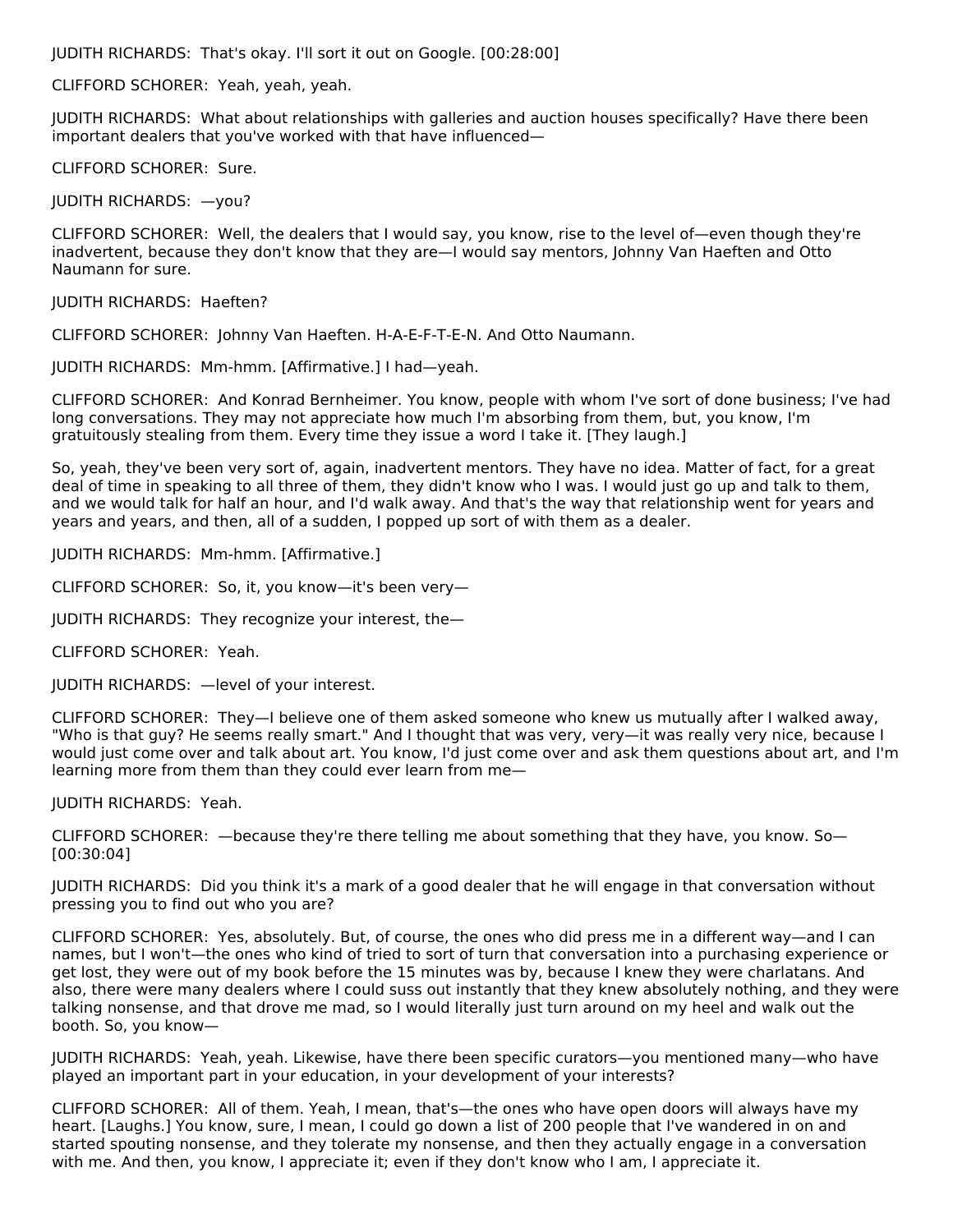JUDITH RICHARDS: Mm-hmm. [Affirmative.] Have you—you mentioned the—a committee at the MFA in Boston—

CLIFFORD SCHORER: Yeah, it's the Art of Europe.

JUDITH RICHARDS: —and at the Worcester Art Museum. Are there other museum committees that—well, I suppose if you lived in New York, you'd contemplate being part of—but have there been or are there other opportunities like that you've—

CLIFFORD SCHORER: I mean, there would be—

JUDITH RICHARDS: —may have collectors'—

CLIFFORD SCHORER: —opportunities I think—

JUDITH RICHARDS: —committees—curators—

CLIFFORD SCHORER: —yeah. I think—time-wise, I don't think I could participate in any more. I've been invited to a few other things, but it's really a question of, you know—my geography is such that I'm not usually in the neighborhood at the right moment. [00:32:05]

JUDITH RICHARDS: Mm-hmm. [Affirmative.]

CLIFFORD SCHORER: So, I mean, I would say that all of those things would be exciting and fun to do, but unfortunately, I don't have the ability to do them all.

JUDITH RICHARDS: Now, I have some questions that sort of look to the future.

CLIFFORD SCHORER: Sure. Why not.

JUDITH RICHARDS: So now you've kind of put collecting on the back burner—

CLIFFORD SCHORER: For a moment.

JUDITH RICHARDS: What kind of—do you have any plans or ambitions or goals about collecting in the future?

CLIFFORD SCHORER: Absolutely. I would—

JUDITH RICHARDS: And issues or concerns about it, too.

CLIFFORD SCHORER: Yeah. I mean, I would certainly say that having a gallery creates an inherent conflict of interest that I have to think carefully about. So if I want to pursue an area of collecting, it almost would be easier, as the curators do with their oaths, to collect outside of your area. And since I'm, you know—

JUDITH RICHARDS: Or acquire specifically in conversation with a museum curator for the institution.

CLIFFORD SCHORER: Right. That's—you know, those are all possibilities.

JUDITH RICHARDS: But you would still be in conflict.

CLIFFORD SCHORER: Yeah. You know, you're always in conflict. I mean, I found a conflict the other night at the collections committee advisory meeting at Worcester. Worcester is getting ambitious, as I said, and they're buying great things. And so, you know, now that I see they're buying great things, they're talking to people I know about pictures I know, about things I know about, and that creates an inherent conflict. Do I say, you know, "Excuse me, ladies and gentlemen, because I know how much this costs, where it came from, blah, blah, blah?" You know, it clouds my view of the artwork. Or do I say nothing?

And that—you know, in those cases, I think only if it rises to the level of a conflict of interest that violates the oath. We have a sort of oath that we take about, you know, things we have personal interests in or things like that. You know, if it rises to that level—I mean, there's an old joke about the museum world is nothing but one big conflict of interest. Well, it is, because you have the curators who are advocating for the artwork, for the artists and the collectors. And, you know, you have this big triangle already. [00:34:00]

In the old art, it's a little easier, because you don't have living artists advocating for, you know, those sorts of things. So you have dead artists' legacies advocating, which I think is a much easier thing to negotiate. But I do see that I have to be conscious of the conflicts of interest, and that conflict of interest also impacts the—you know, I don't want the collectors who buy from Agnew's to think that they're getting second shot at things that I've already vetted and said I don't want for myself.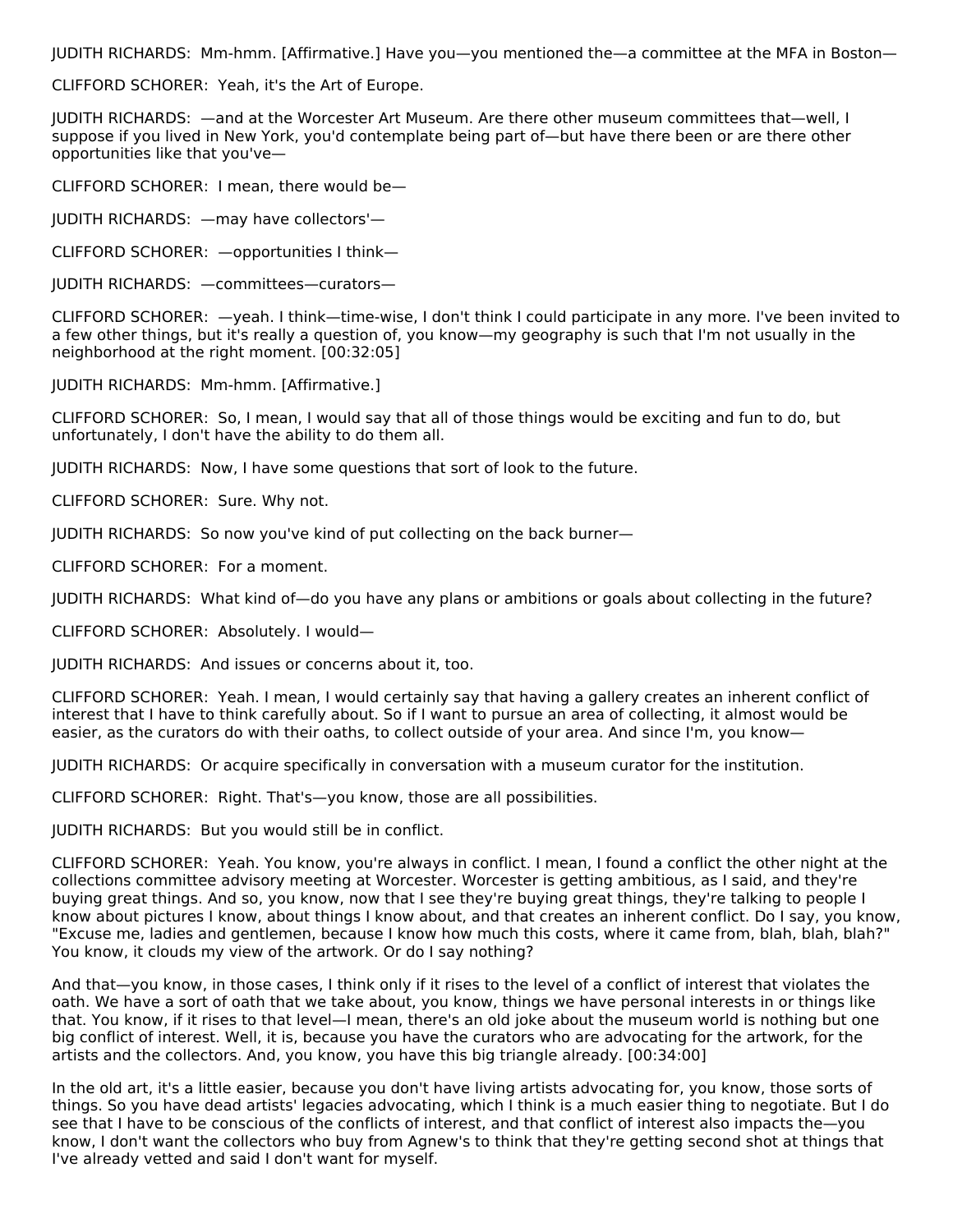Not that my collection is that important, but even the idea that I'm sort of peeling off the wheat from the chaff in any way. So that doesn't happen. So if Anthony says, you know, "We've got this great work"—if he came to me tomorrow and said, "I've got this masterpiece by Rubens that we can buy," it would break my heart, but I would understand that, you know, despite that being a lifelong goal is to have that picture, I understand that that's going to have to be offered through the gallery, and that I'm going to have to be hands-off, which is why it's best just to simply pause in the collecting.

JUDITH RICHARDS: So have you been collecting in some other, noncompetitive area?

CLIFFORD SCHORER: I'm trying to think what I've—no, what I've done is, which is interesting, is I've sort of done that kind of thing your psychiatrist advises you to do, which is I'm projecting. I'm projecting, you know, my sort of personal loves onto things that I'm helping the gallery find, and I'm not taking psychological possession.

JUDITH RICHARDS: It's very Zen.

CLIFFORD SCHORER: Yeah, it is. It's wonderful. It's actually, you know—it's the kernel of what you do as a collector without the headache of the aftermath. [They laugh.] So, it's the—

JUDITH RICHARDS: Without the upkeep.

CLIFFORD SCHORER: —it's the hunt, the pursuit, the discovery, the investigation, the scholarship, the writing. You know, all of those things, and then you just let go, and it's, you know—it is a—I think my psychology is well suited for that in a sense, because I don't have this great lust for the object; I have the lust for the moments that, you know, that sort of— [00:36:00]

JUDITH RICHARDS: Is that a new revelation? I would think that you did have a lust for the object, with all the objects you've accumulated.

CLIFFORD SCHORER: I have a lust for all the things the objects do in my brain.

JUDITH RICHARDS: The experiences.

CLIFFORD SCHORER: Yeah, the experiences, the moments, and all of that. And, obviously, I can continue that when I put something on loan by going into the room and listening to people talk about it, you know, and that adds to the experience around the art.

JUDITH RICHARDS: Mm-hmm. [Affirmative.]

CLIFFORD SCHORER: But I think that, in a way—you know, buying the Cezanne, for example; that's not a picture I would buy for my own collection, but it's a wonderful picture to tell an important art historical story, that if Agnew's can tell it really well, then someone may respond and want the Cezanne, or someone may simply want the Cezanne because they want the Cezanne. But, you know, that, to me, is all very rewarding. And I don't have that desire to have that at home, so, you know, I've been able to sort of, I guess, suppress my immune system enough that the lymphocytes are not attacking every object so I take them home [laughs], if you know what I mean.

JUDITH RICHARDS: Does Agnew's publish? Is that something that you are thinking about?

CLIFFORD SCHORER: Yeah, they do publish, especially catalogues for exhibition and shows and things like that, yeah.

JUDITH RICHARDS: Are there specific publication projects that you would be interested in seeing them do?

CLIFFORD SCHORER: Absolutely. I mean, obviously, the team is small, so we have to pick our battles carefully.

JUDITH RICHARDS: Or bring in outsiders.

CLIFFORD SCHORER: Yeah, we have to pick our battles carefully. I mean, you know, recently we did some work on Joseph Wright of Derby, and Cleveland bought our Joseph Wright of Derby. And we've obviously done a lot of work on our Pre-Raphaelite exhibition, which was kind of a protracted—we did, basically, a two-year Pre-Raphaelite fiesta, with lots of publications. [00:38:00]

I mean, little things, but just lots of articles, publications, and now, you know, again, contributing to the San Francisco exhibition's works. So, you know, we may not necessarily be the origin of all the writings, but we're a part of it, so we can contribute to, you know, the fundraising effort to write a catalogue, and we can give the pictures; we can do this; we can do that.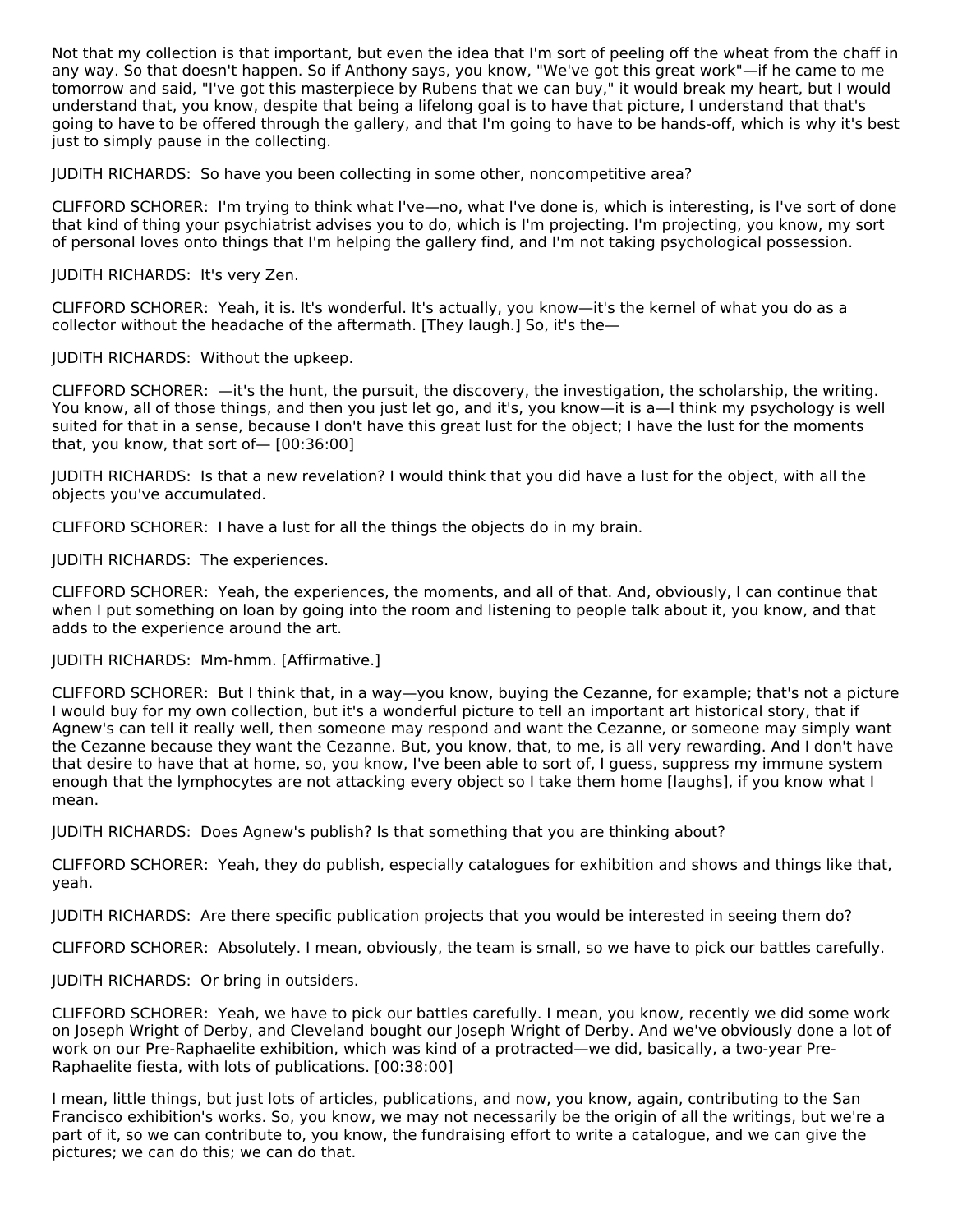### JUDITH RICHARDS: Yeah.

### CLIFFORD SCHORER: So—

JUDITH RICHARDS: When you're in New York, for example, what are the specific places you most love to go to look at art?

CLIFFORD SCHORER: Well, the Met, number one, of course. I mean, to me, the Met is visiting—

#### JUDITH RICHARDS: Looking at paintings?

CLIFFORD SCHORER: Yeah. To me, the Met is visiting friends, you know, visiting pictures that, you know, I know from [laughs]—I look at the granular level of certain paintings because I know them very well. I enjoy exhibitions at the Frick and at the Met. The Frick's very focal; they're very small; they're very focal.

#### JUDITH RICHARDS: Mm-hmm. [Affirmative.]

CLIFFORD SCHORER: I enjoy—I don't know. I mean, there's so many things in New York. I would say sometimes I still go over to the Natural History Museum just to poke around. But, yeah, I mean, I'm—generally speaking, I stop into all the galleries that I've always known, you know. There are fewer and fewer of them, you know. The galleries in New York are closing that sell old art, because they're retiring. Everyone's retiring.

#### JUDITH RICHARDS: And there are fewer young—

CLIFFORD SCHORER: Yeah. Well, I mean, there's a smaller market, so it's something we have to adjust to. And I think, in a way, my art world is still centered in London a little bit. You know, this—sort of the pre-1900 art is still centered in London. I think the auction market is very strong in New York, but the dealer market is certainly a London-based thing, with a few exceptions.

JUDITH RICHARDS: Mm-hmm. [Affirmative.]

### CLIFFORD SCHORER: So—

JUDITH RICHARDS: Do you—what—at Agnew's—so, in this—specifically in this period of your life, what do you think are the greatest challenges you are grappling with as a businessman-slash-collector art expert? [00:40:10]

CLIFFORD SCHORER: Yeah. Well, I think Agnew's has to stay small, and I think that that's challenging, because Agnew's had—has always had big ambitions. And, you know, there was a day when Agnew's had 40 employees and a full building in London and, you know, exhibitions going on 24-7 and had printmaking exercises, had contemporary artists doing things. You know, they were a very large shop.

And today, you know, a good example is, in 1900 the gallery sold 1,001 paintings, and some of them were sold— 12 in a row to Frick; the next nine to Mellon; the next 12 to Morgan. I mean, you know, literally, and these are Constable, Claude Lorrain, you know, Millais, you know. I mean, you read the stock books; you just are in awe that, you know, on every page of the stock book is a painting that we now know from a collection, a public collection.

So, those days are long over, and to imagine what a business becomes when you were a thousand paintings a year to 12—you know, and that's—and that each one of those 12 takes as much work as 17 to 20 of the pictures you sold in 1900.

JUDITH RICHARDS: Is that similar to—is that situation similar to other galleries in London that have once had 40 employees in the field and now are reduced to this kind of more focused business?

CLIFFORD SCHORER: Yeah. I mean, I think you'll see—

#### JUDITH RICHARDS: The competitors are in equal situations?

CLIFFORD SCHORER: I think so. I mean, I think if you—well, I guess, in scale, Colnaghi and Agnew's were the two large players that had the large back of house. You know, they had the large office. And Colnaghi is still extremely ambitious; I think they still have 40 employees, and, you know, their ambition may or may not be equaled by a marketplace that can sustain their ambition, but, you know, time will tell on that. But I think that I'm not willing to roll that roulette wheel. I'm thinking that we want Agnew's to be scaled for the marketplace, and I don't think that being that large is the correct scale today. [00:42:06]

I think today the number of collectors and clients is smaller. I think that they're, shall we say, more demanding of one's time, so you have to be available for them, and you have to work with them more individually. And, you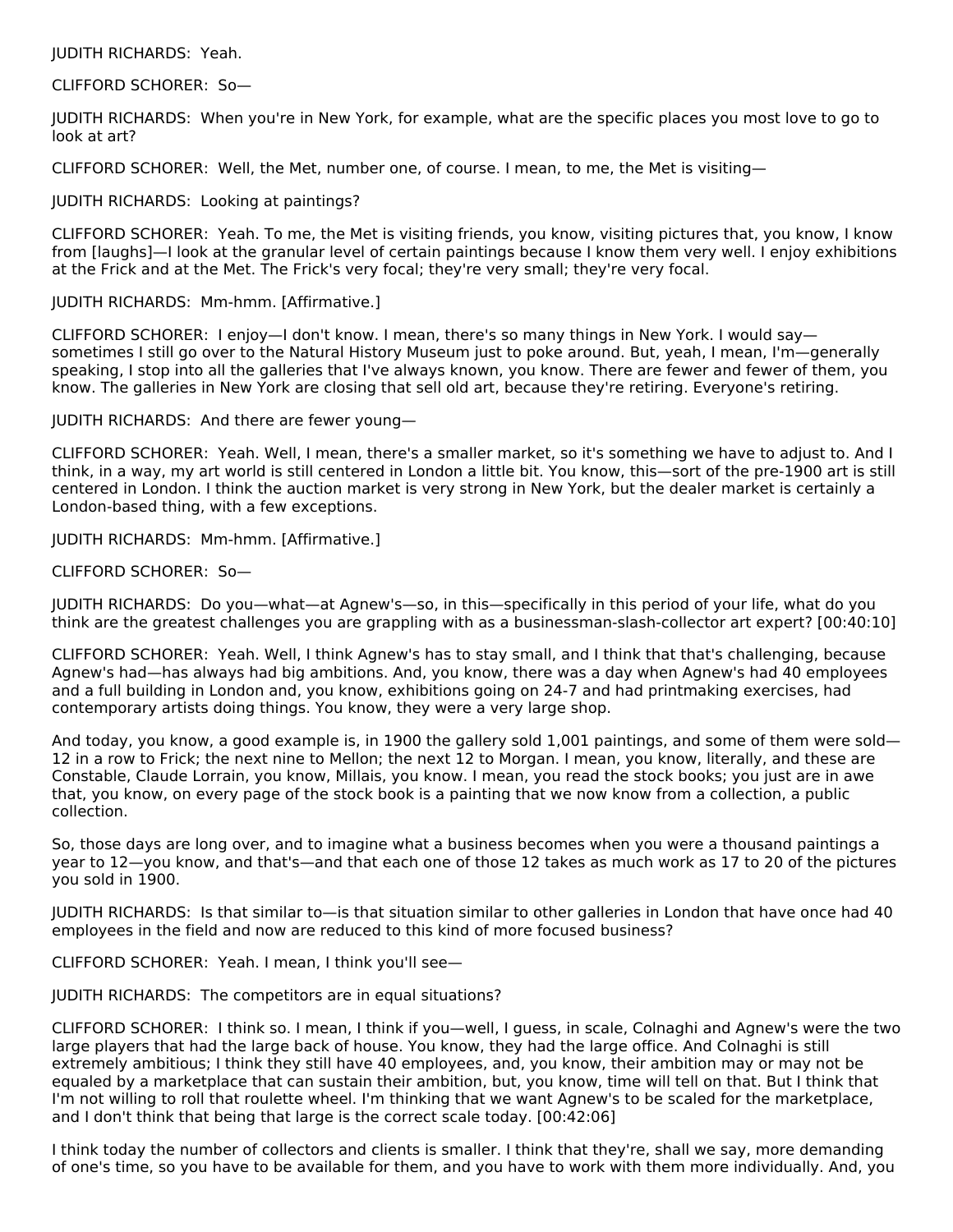know, you will have a much smaller book of business; there's no doubt about it. Now, the difference is that in, you know—obviously, in relative dollars, in 1900 you may have sold 1,001 paintings, but, you know, at an average price of 28 guineas.

So, you know—and I'm making that up—but, yeah, I mean, there were pictures probably ranging from—I remember Constables for £14,000, which would have been a tremendous amount of money in 1900, down to literally three pounds or 28 shillings [laughs], you know. Literally, very, very inexpensive. So you have—you know, you have—if you added all of that up and then inflated that with inflation, it probably still wouldn't equal one major sale today, because art inflation is actually much higher than monetary inflation. So, you know, one major painting today selling for \$25 million, even though the gallery may only make a commission on it, is still more than the gallery sold in adjusted dollars in 1900. And the difference is, of course, in those days they could sustain an enormous work house with a framing shop and a carriage shop that moved pictures around and, you know, all sorts of services. Retouching, restoration— [00:44:00]

JUDITH RICHARDS: Well, you still have conservation in the galleries.

CLIFFORD SCHORER: Yeah. Well, we still have some aspects of those things, but certainly not at the scale. You know, we don't provide client services the way that the firm did back then.

JUDITH RICHARDS: Mm-hmm. [Affirmative.]

CLIFFORD SCHORER: So, yeah, I think it's—I think we are scaled right now for the market we're in. We can still do a very large volume in dollars, but a very small volume in pictures—you know, dollars or pounds—but a very small volume in pictures. I think we're right-sized for the moment for the market. Now, we have to be very responsive if that changes.

JUDITH RICHARDS: Do you see yourself or the gallery having a role as a mentor to—well, yourself as a mentor to younger collectors and the gallery for its own interests to expand—to grow a new generation of clients?

CLIFFORD SCHORER: Sure.

JUDITH RICHARDS: And how does that manifest itself?

CLIFFORD SCHORER: Yeah. Well, we talked about that a little earlier. Taste-making is a very difficult game, and, you know, obviously, we're outgunned by Vogue magazine, all the way down to—you know, Condé Nast Publications to, you know, you name it—to Sotheby's. Frankly, taste-making is not something we can pioneer. What we can do, though, is we can use the tools of taste-making to try to—you know, again, our market is so small that an expansion of one collector is a significant expansion.

So, you know, we can fight that territory one collector at a time, and if that means a deep engagement with one person to try to interest them in something that we think will be rewarding for them—

JUDITH RICHARDS: I assume participating in art fairs is a way of broadening your audience—

CLIFFORD SCHORER: Yeah.

JUDITH RICHARDS: Perhaps collaborations with—in some other— [00:46:02]

CLIFFORD SCHORER: Yeah.

JUDITH RICHARDS: —symposium or whatever you can imagine doing—

CLIFFORD SCHORER: Yeah, we've done—

JUDITH RICHARDS: —that will bring in people and—yeah, and then convert that—

CLIFFORD SCHORER: Yeah, that's—

JUDITH RICHARDS: —current interest in only contemporary and Modern to—

CLIFFORD SCHORER: Well, our first TEFAF, for which we received some praise and some criticism—which is exactly what I want—as the radio personality says, "One star or five stars, and nothing in between." We had a Bill Viola exhibition of his martyrdom series [Martyrs: Earth, Air, Fire, Water, 2014] that he made for St. Paul's-

JUDITH RICHARDS: Was that in New York?

CLIFFORD SCHORER: That was at TEFAF, the first time—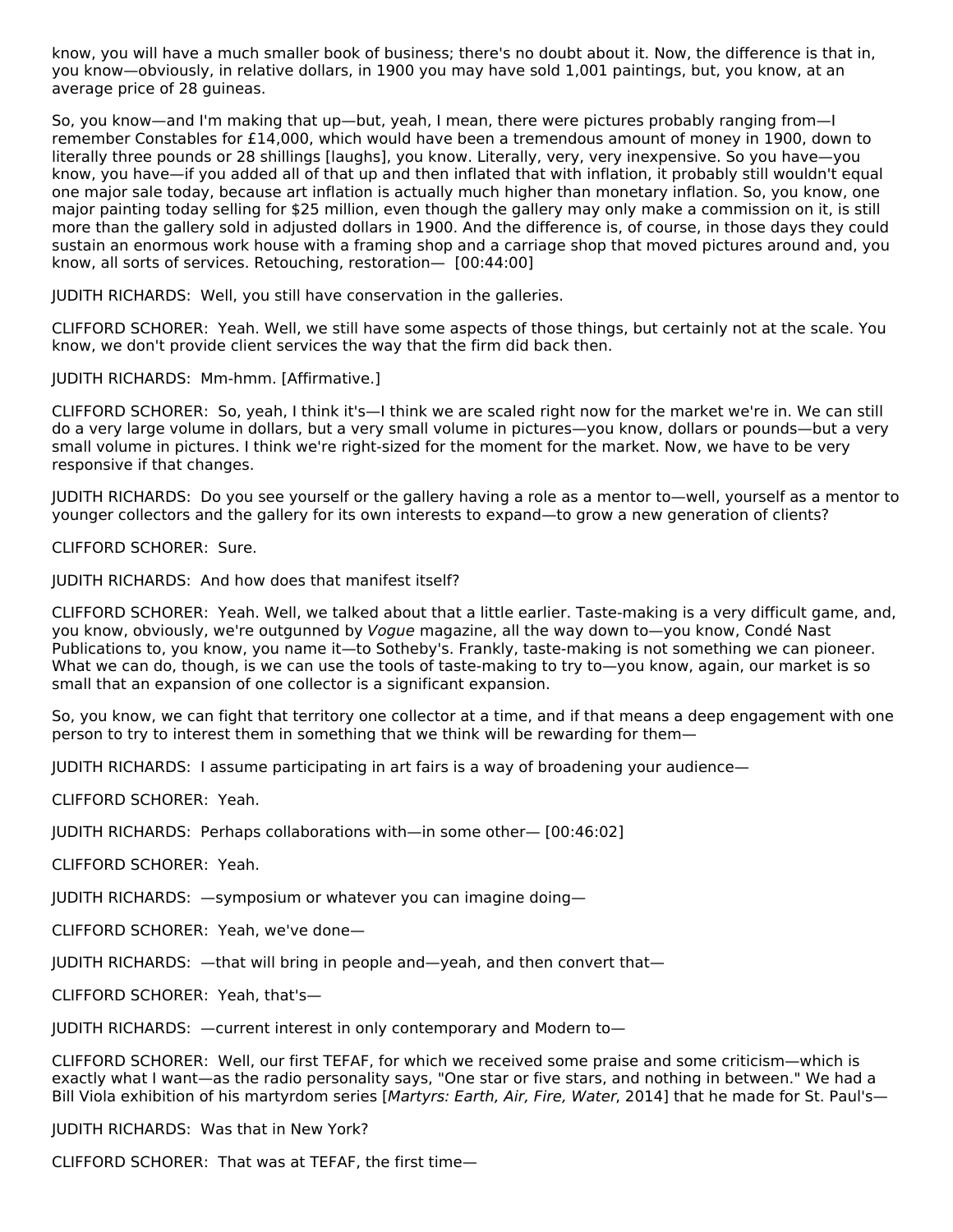JUDITH RICHARDS: TEFAF.

CLIFFORD SCHORER: —the first TEFAF.

JUDITH RICHARDS: Yes.

CLIFFORD SCHORER: No, no, no—

JUDITH RICHARDS: Oh.

CLIFFORD SCHORER: —first TEFAF in Maastricht—

JUDITH RICHARDS: Oh.

CLIFFORD SCHORER: —when I bought the company that year. So we did something, you know, I thought rather radical, which was, you know, Anthony's idea, a very good idea, which was to show—Bill Viola was focused on martyrdom by the four elements, and we constructed this entire idea about martyrdom to build an exhibition around.

JUDITH RICHARDS: Mm-hmm. [Affirmative.]

CLIFFORD SCHORER: And again, we got plenty of press about it. Our older colleagues might have found it charlatanism, but that's understandable. And, you know, obviously, Bill Viola was looking at the Old Masters and thinking about—you know, he says as much in his own words. So, you know, I don't think it was in any way, you know, shall we say, a false unity by putting them together. I thought it really worked well. And though that might have been too bold for our first step out of the box, because it was so much contemporary and so in-yourface, but we had been doing steps in that direction all the way along.

And I think it's working in a sense that people think of us a little bit differently than they did Agnew's under the old ownership, and I think we've come full circle; I think the five years that we've been operating in business, Anthony has done a wonderful job, you know. And Anna especially, too, on the aesthetic, of creating a new aesthetic that people do not any longer associate with the old aesthetic. And they still associate us with the great works of art, with the quality of the art, because Agnew's obviously—unsurpassed in the—I mean, 15 percent of the National Gallery comes from Agnew's. [00:48:00]

So, you know, you think about the quality of the art, but also the taste choices that one makes at any given moment in the history of the firm. This is a taste period that is clearly distinct from the prior taste period and, you know, probably will be distinct from the future taste period, because if we don't evolve in that way, we will basically fail.

If we rely upon the aesthetic of our art and say, Here it is. It's a temple. Come to it if you want. The door is closed; we buzz you in. You can admire; if you want to buy, you pay our price and you buy. Those days are over. Those days are long over. But if we can say, Engage with this art on your terms. If you like this aesthetic—we're trying to sort of coax the camel into the tent, as it were; we're trying to bring an aesthetic that harmonizes with, you know—

JUDITH RICHARDS: Well, Anthony was creating that kind of bridge when he brought the Bill Viola.

CLIFFORD SCHORER: Right.

JUDITH RICHARDS: And have you spoken to other contemporary artists who look back to various aspects of the Old Masters as inspiration?

CLIFFORD SCHORER: We are—

JUDITH RICHARDS: And they would be—

CLIFFORD SCHORER: —yeah.

JUDITH RICHARDS: —crucial partners.

CLIFFORD SCHORER: Yeah, we are, and we will. I mean, I think that right now—so what we did in the interim is, we did this portraiture show which brought in—

JUDITH RICHARDS: Oh, Lucien Freud—

CLIFFORD SCHORER: It brought in Kehinde Wiley, Lucien Freud, and—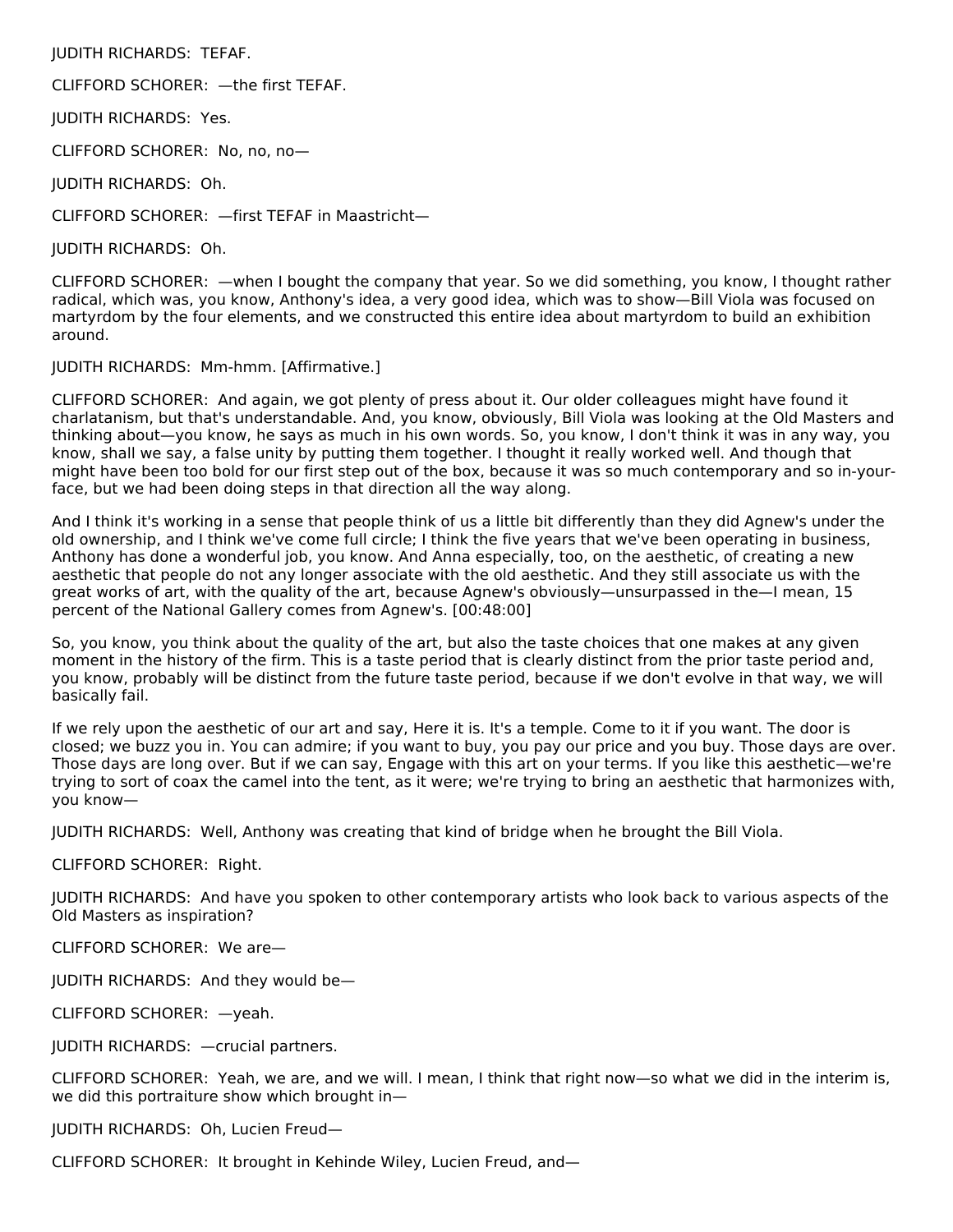#### JUDITH RICHARDS: Oh.

CLIFFORD SCHORER: —you know, other—you know, Kehinde Wiley's—

JUDITH RICHARDS: So, these—

CLIFFORD SCHORER: —commentary—we had a Reynolds and a Kehinde Wiley together, and we showed that, you know, basically, this portraiture—you know, the portraiture is not only of its time, but it also can be timeless. So we brought those things together; we did a big show, and we borrowed from major collections. We—I think we borrowed institutional collections, too, which was a rare thing for a gallery.

Then we did the Lotte Laserstein, the Weimar German show, where we borrowed from the German state institutions for the first time ever, as I understand it, as a private gallery, borrowed from museums, Berlin specifically. And we were able to put together a comprehensive Laserstein show. [00:50:05]

JUDITH RICHARDS: You mean it's unusual for galleries in London to borrow from museums? I mean, it happens in New York all the time for shows.

CLIFFORD SCHORER: So, it's very unusual for—well, when you talk about old art, and you talk about a, you know, an institutional collection, I know, for example, Worcester Art Museum has a policy, as do most American museums, you cannot lend to—

JUDITH RICHARDS: So I'm thinking of 20th century.

CLIFFORD SCHORER: You can't lend to a private gallery.

JUDITH RICHARDS: Yeah.

CLIFFORD SCHORER: Now, the difference is if the artist is alive, and the dealer is alive, and you've got, you know, sort of some other motivations. But, you know, if Worcester receives a request from a private gallery, "Can we borrow your Strozzi painting?" the answer is definitively, "No." [They laugh.]

So in this case, we were able to do something which German museums—German state museums with historical art—have traditionally said no to.

JUDITH RICHARDS: Yeah.

CLIFFORD SCHORER: And I know, for example, Ordovas Gallery was able to do a Rembrandt and Francis Bacon show, and there I think the motivation was they got the Bacon—

JUDITH RICHARDS: [Sneezes.] Excuse me.

CLIFFORD SCHORER: Bless you. They got the Bacon as the plum to borrow the Rembrandt. So you could borrow our Bacon if we can borrow your Rembrandt. So, yeah, I mean, there are some instances, but those kinds of things—so we're doing that, and obviously, we're open and exploring ideas of what the next show will be. You know, we had a bit of a detour into history because we did the Pre-Raphaelite show, which was a big undertaking for us, you know, kind of a year of the Pre-Raphaelites.

JUDITH RICHARDS: Was that based on a body of work that the galley owns? [00:52:00]

CLIFFORD SCHORER: That was based on opportunism, because some of the greatest—six of the greatest Pre-Raphaelite paintings ever made were available to us at that moment. So, I mean, signature works: Saint Cecilia by Waterhouse, Rossetti's Proserpine, The Heart of the Rose by Burne-Jones. These are salient works in, you know, in the catalogue, and these are works that the gallery had a historical involvement with in the 19th century. So, it was very, you know—it was the right [laughs]—it was the right zeitgeist.

#### JUDITH RICHARDS: Yeah.

CLIFFORD SCHORER: You know, it was the right moment. So, yes, something like that that comes—an opportunity like that would derail any project for a period, but then we'd come back to our projects, you know. And you have to do that, I think, because, again, this is a small market with limited opportunities, and you have to work very hard at the ones you have.

JUDITH RICHARDS: Have there been any—this might be my last question. [Laughs.]

CLIFFORD SCHORER: Sure.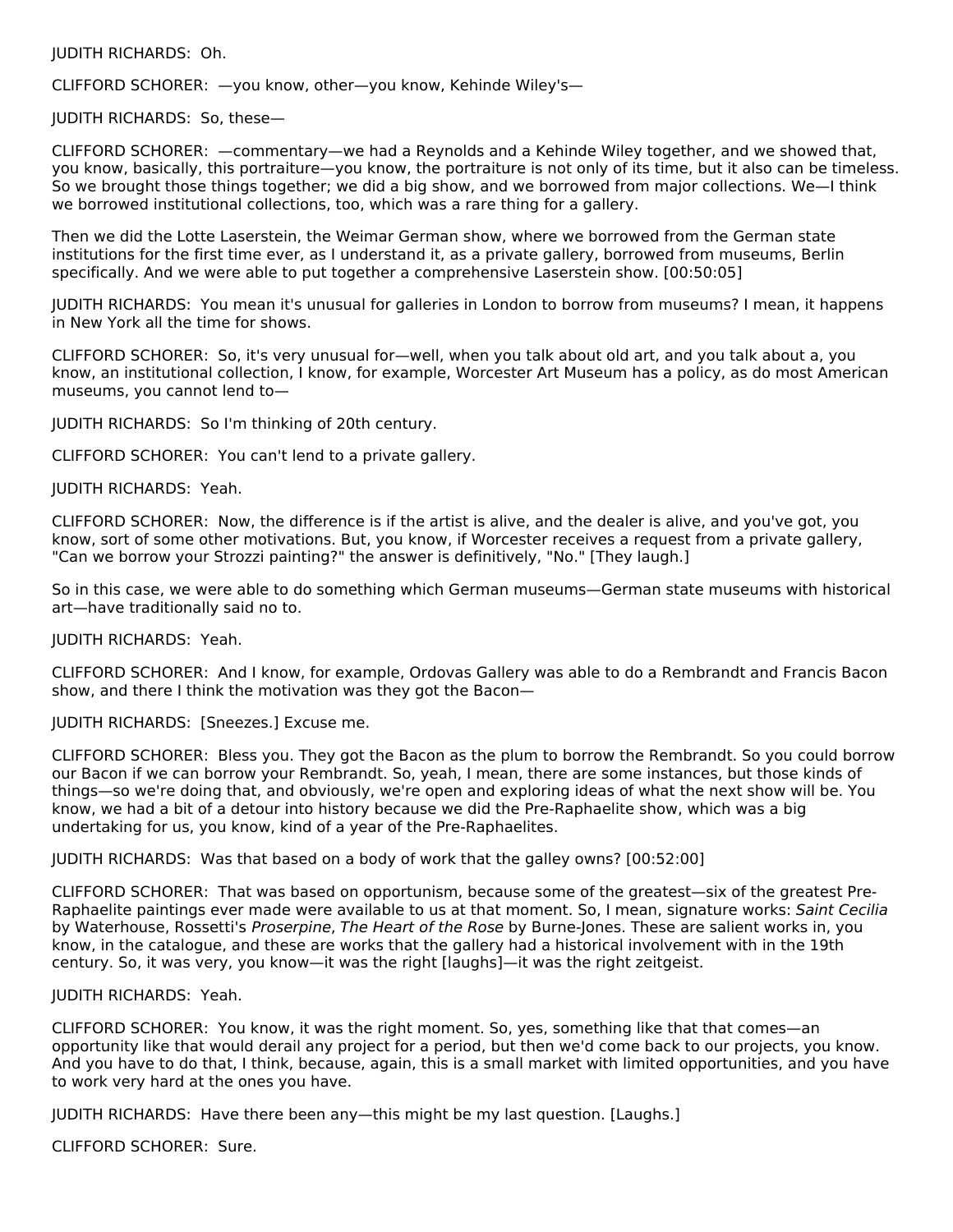JUDITH RICHARDS: Have there been any surprises that you've come across in terms of this, being involved as you are with Agnew's?

CLIFFORD SCHORER: So, yes, every day. In the archive there are astonishing surprises. I mean, you know, we have about—I'm trying to remember how many photographs there are. I think there are 3- or 400,000 photographs in our archive, and if—

JUDITH RICHARDS: This is the archive that's been acquired by the National—

CLIFFORD SCHORER: No, no. No, no, no. This is my private photography archive of the gallery that's in the—it's in the gallery. And so the National Gallery has our historic stock books and archive. We maintain the photographic backup to all of that so that we can research individual paintings in the photographic archive. So in that archive, every time I open any given artist, I will find something astonishing that I didn't know about and you know, so that—to me, that's just—it's, like, literally a treat a day. You know, you can only do so much of it; otherwise, you have a saccharine high.

JUDITH RICHARDS: [Laughs.] [00:54:00]

CLIFFORD SCHORER: But, I mean, I love opening those folders and just finding out what was sold in 1937 to—

JUDITH RICHARDS: So, you're new; Anthony's new. Are there any people there who sort of are the continuation?

CLIFFORD SCHORER: Sure. We had four years of consultancy by Christopher Kingzett and Julian Agnew, who were running the firm before. They just have both retired from us. Christopher Kingzett is still working independently in British Modern, and that's his field, is British 20th century, and Julian was more in the Old Masters and 19th century. And Julian's now fully retired, but, yes, I mean, we had a long handover period—

JUDITH RICHARDS: Institutional history, yeah.

CLIFFORD SCHORER: Yeah, with plenty of Q&A.

[They laugh.]

JUDITH RICHARDS: Yeah.

CLIFFORD SCHORER: Which was great. I mean, it's been a lot more fun than I ever would have imagined. And of course, my fear about doing this as just a simple risk-taking exercise—my fear has proven to be well-founded but measured, so it's something I could wrap my arms around. You know, it's a hydra; I could wrap my arms around and, you know, slowly get a handle on what the risks are, because it is a big beast. It has a lot of history; it has a lot of business that it's done. And, you know, there's a lot out there that I don't know and that every day we have to learn about.

JUDITH RICHARDS: So there's a responsibility to the legacy.

CLIFFORD SCHORER: Yeah, it's a bigger—it's a much bigger issue than myself, and that's why I'm very pleased to have Anthony and Anna on board, because they are, you know, seasoned gallerists and auction specialists and, you know, managers and people who can handle those sorts of questions. And my role has come down to the things I'm good at, which is financial management and, you know, making sure that we, I think, take measured aesthetic steps. So, you know, when bold ideas come, I'm the kind of, you know, the vetting board for the bold ideas, and I enjoy that. I love that. It's fascinating. [00:56:00]

JUDITH RICHARDS: Do you see yourself spending more and more time in London?

CLIFFORD SCHORER: No. No, I mean—

JUDITH RICHARDS: Or is it important––

CLIFFORD SCHORER: I think, you know, my life is here in the States, and, you know, I—the fortunate thing is that I haven't quit my day job, because if I relied upon—because the gallery is an uneven—a very uneven cash flow. If I quit my day job, then I would put an extraordinary amount of undue pressure on the gallery to be earning period by period, and I think that would be to the detriment of the galley.

So what I'm trying to do is take a very hands-off approach to the sort of—any cash flow that goes into the business is reinvested in the business, which helps us to be able to buy better stock and do different things, and that might give us a slight edge over some other galleries where their owners need to provide their lifestyle from the income.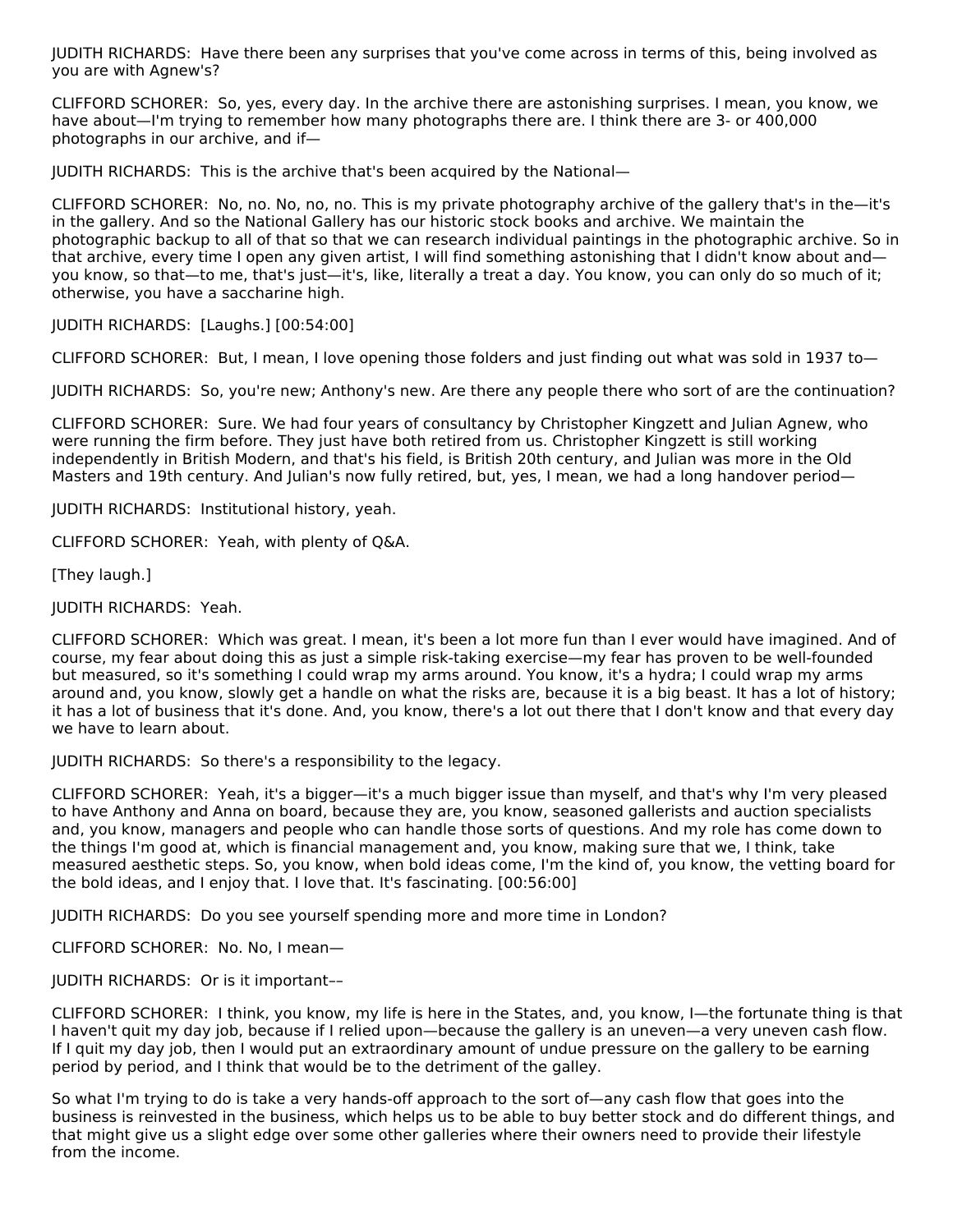JUDITH RICHARDS: So you're not—it sounds like you're not sure you will go back to collecting for yourself.

CLIFFORD SCHORER: Oh, no, I will.

JUDITH RICHARDS: You will?

CLIFFORD SCHORER: Of course.

JUDITH RICHARDS: [Laughs.] At some point.

CLIFFORD SCHORER: Yeah, yeah. No, no, no, I will. And again, I mean, I don't—because it's not a family legacy business for me; I'm not planning on handing this off to a son, so I have to think very carefully about what the next generation of the Agnew's company will be.

JUDITH RICHARDS: Mm-hmm. [Affirmative.]

CLIFFORD SCHORER: I know that Colnaghi has managed to navigate those waters for the last 60-odd years since the original—you know—well, even more than 60 for the—since the original founders were out of the picture.

## JUDITH RICHARDS: Mm-hmm. [Affirmative.]

CLIFFORD SCHORER: Agnew's is a different kind of firm, because it traveled through seven hands in the same family, so you have a—you know, I have an even bigger responsibility to make sure that whomever I hand it off to—you know, that they have the same appreciation for it as an asset and don't need it as a source of income. Because I think that's where you can really—you know, that's where you can hurt it, I think, is if you need to run it as a shop, because it really is a five- or six-year business cycle. It's a very long cycle, so you can't think about it as "I need a salary this year," you know, from the ownership standpoint. [00:58:12]

## JUDITH RICHARDS: Yeah.

CLIFFORD SCHORER: Yeah. I mean, you have to be able to provide for everybody that works for the company, but, you know, the company itself may not provide for its shareholders very well. I mean, it may at some point, but it's certainly—it's a measured approach, I think. So—

JUDITH RICHARDS: Is there anything else you want to talk about in terms of future aspirations?

CLIFFORD SCHORER: Well, I mean, you know, the only thing I would add to that last statement is that, in the gallery world, I think that everybody I know does it for love and not for money. You know, with the exception, of course, of some of the contemporary galleries which are really making the money. [Laughs.] But I think that what keeps you in historic art is that that often is where your passion is, and you're bucking the trend, the business trend, but I think that, you know, it provides you with such personal satisfaction.

JUDITH RICHARDS: Yeah. There's one area I meant to touch on, and that is the competition, the relatively recent change, as you talked about the auction houses becoming retail and directly competing with galleries, even though galleries offer this tremendous educational service.

CLIFFORD SCHORER: Right.

JUDITH RICHARDS: Does that impact Agnew's? Is it—is there—is it an issue that you grapple with, or is there a way that you can manage—

CLIFFORD SCHORER: Sure, it impacts us all, and it impacts us all in a very fundamental way. So we're all competing for the same limited consignments, for example—galleries and the auction houses. And if the auction house can earn—can tell a client, "Well, we're not going to charge you anything; we'll charge the buyer. So we're going to charge a buyer's premium; we're going to charge 20 percent from the buyer." So for the average buyer, philosophically thinking about that, they think, Okay, well, I'm going to sell this, and I'm not going to pay a commission. [1:00:00]

And when a gallery approaches the person, and says, "Look, we're going to catalogue it; we're going to do this; we're going to take it to this city; we're going to show it at this fair; we're going to do these things; we're going to pay the insurance on it; we're going to pay the shipping and all of these things, and, you know, we'd like to earn 15 percent." And they say, "Well, 15 percent is outrageous! The auction house will charge me zero." And I'll explain, "Well, actually, they won't charge you zero. They will charge the buyer 20 to 25 percent." And so, they're walking away from that equation with a very large amount of money, "And your picture is going to be part of a catalogue with 160 pictures in it."